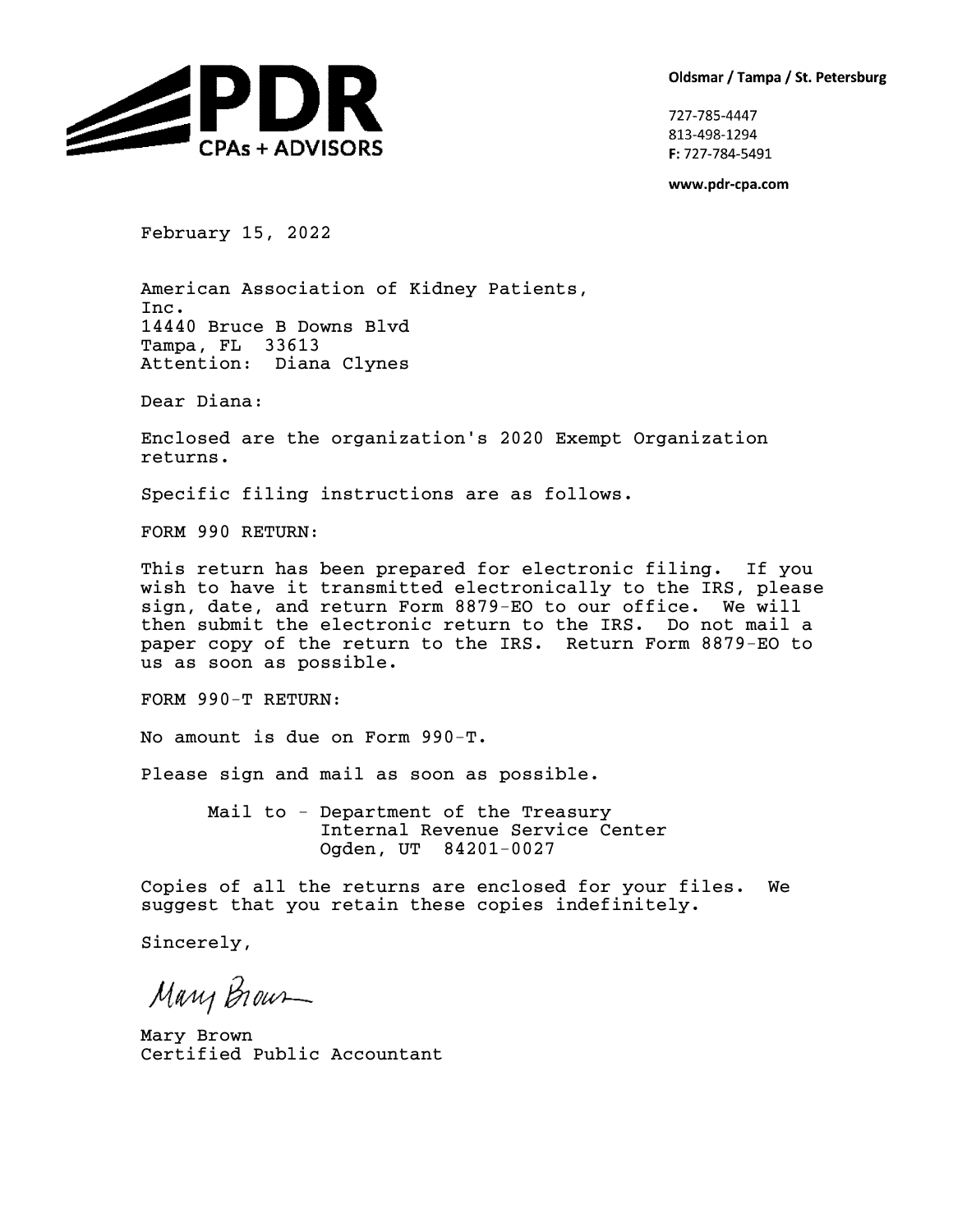| Form 8879-EO                                                                                                                                 |                                                | <b>IRS e-file Signature Authorization</b><br>for an Exempt Organization                                                                                                                                                                                                                                                                                                                                                                                                                                                                                                                                                                                                                                                                                                                                                                                                                                                                                                                         |                                       |                 | OMB No. 1545-0047                                                                                                     |
|----------------------------------------------------------------------------------------------------------------------------------------------|------------------------------------------------|-------------------------------------------------------------------------------------------------------------------------------------------------------------------------------------------------------------------------------------------------------------------------------------------------------------------------------------------------------------------------------------------------------------------------------------------------------------------------------------------------------------------------------------------------------------------------------------------------------------------------------------------------------------------------------------------------------------------------------------------------------------------------------------------------------------------------------------------------------------------------------------------------------------------------------------------------------------------------------------------------|---------------------------------------|-----------------|-----------------------------------------------------------------------------------------------------------------------|
|                                                                                                                                              |                                                | For calendar year 2020, or fiscal year beginning $JUL$ $1$ , 2020, and ending $JUN$ $30$ , 20 $21$                                                                                                                                                                                                                                                                                                                                                                                                                                                                                                                                                                                                                                                                                                                                                                                                                                                                                              |                                       |                 |                                                                                                                       |
|                                                                                                                                              |                                                | Do not send to the IRS. Keep for your records.                                                                                                                                                                                                                                                                                                                                                                                                                                                                                                                                                                                                                                                                                                                                                                                                                                                                                                                                                  |                                       |                 | 2020                                                                                                                  |
| Department of the Treasury<br>Internal Revenue Service                                                                                       |                                                | Go to www.irs.gov/Form8879EO for the latest information.                                                                                                                                                                                                                                                                                                                                                                                                                                                                                                                                                                                                                                                                                                                                                                                                                                                                                                                                        |                                       |                 |                                                                                                                       |
| Name of exempt organization or person subject to tax                                                                                         |                                                |                                                                                                                                                                                                                                                                                                                                                                                                                                                                                                                                                                                                                                                                                                                                                                                                                                                                                                                                                                                                 |                                       |                 | Taxpayer identification number                                                                                        |
|                                                                                                                                              |                                                | American Association of Kidney Patients,                                                                                                                                                                                                                                                                                                                                                                                                                                                                                                                                                                                                                                                                                                                                                                                                                                                                                                                                                        |                                       |                 |                                                                                                                       |
| Inc.                                                                                                                                         |                                                |                                                                                                                                                                                                                                                                                                                                                                                                                                                                                                                                                                                                                                                                                                                                                                                                                                                                                                                                                                                                 |                                       |                 | 11-2306416                                                                                                            |
| Name and title of officer or person subject to tax                                                                                           |                                                |                                                                                                                                                                                                                                                                                                                                                                                                                                                                                                                                                                                                                                                                                                                                                                                                                                                                                                                                                                                                 |                                       |                 |                                                                                                                       |
| Diana Clynes                                                                                                                                 |                                                |                                                                                                                                                                                                                                                                                                                                                                                                                                                                                                                                                                                                                                                                                                                                                                                                                                                                                                                                                                                                 |                                       |                 |                                                                                                                       |
| Executive Director                                                                                                                           |                                                |                                                                                                                                                                                                                                                                                                                                                                                                                                                                                                                                                                                                                                                                                                                                                                                                                                                                                                                                                                                                 |                                       |                 |                                                                                                                       |
| Part I                                                                                                                                       |                                                | Type of Return and Return Information (Whole Dollars Only)                                                                                                                                                                                                                                                                                                                                                                                                                                                                                                                                                                                                                                                                                                                                                                                                                                                                                                                                      |                                       |                 |                                                                                                                       |
|                                                                                                                                              |                                                | Check the box for the return for which you are using this Form 8879-EO and enter the applicable amount, if any, from the return. If you<br>check the box on line 1a, 2a, 3a, 4a, 5a, 6a, or 7a below, and the amount on that line for the return being filed with this form was<br>blank, then leave line 1b, 2b, 3b, 4b, 5b, 6b, or 7b, whichever is applicable, blank (do not enter -0-). But, if you entered -0- on the<br>return, then enter -0- on the applicable line below. Do not complete more than one line in Part I.                                                                                                                                                                                                                                                                                                                                                                                                                                                                |                                       |                 |                                                                                                                       |
| 1a Form 990 check here $\blacktriangleright \lfloor \underline{X} \rfloor$                                                                   |                                                |                                                                                                                                                                                                                                                                                                                                                                                                                                                                                                                                                                                                                                                                                                                                                                                                                                                                                                                                                                                                 |                                       |                 |                                                                                                                       |
| 2a Form 990-EZ check here $\blacktriangleright$                                                                                              |                                                |                                                                                                                                                                                                                                                                                                                                                                                                                                                                                                                                                                                                                                                                                                                                                                                                                                                                                                                                                                                                 |                                       |                 |                                                                                                                       |
| 3a Form 1120-POL check here                                                                                                                  |                                                |                                                                                                                                                                                                                                                                                                                                                                                                                                                                                                                                                                                                                                                                                                                                                                                                                                                                                                                                                                                                 |                                       |                 |                                                                                                                       |
| 4a Form 990-PF check here                                                                                                                    | ▶                                              | b Tax based on investment income (Form 990-PF, Part VI, line 5)  4b                                                                                                                                                                                                                                                                                                                                                                                                                                                                                                                                                                                                                                                                                                                                                                                                                                                                                                                             |                                       |                 |                                                                                                                       |
| 5a Form 8868 check here                                                                                                                      | ▶                                              |                                                                                                                                                                                                                                                                                                                                                                                                                                                                                                                                                                                                                                                                                                                                                                                                                                                                                                                                                                                                 |                                       |                 | <u> Albanya (Albanya) albanyi albanyi albanyi albanyi albanyi albanyi albanyi albanyi albanyi albanyi albanyi alb</u> |
| 6a Form 990-T check here                                                                                                                     | ▶                                              |                                                                                                                                                                                                                                                                                                                                                                                                                                                                                                                                                                                                                                                                                                                                                                                                                                                                                                                                                                                                 |                                       |                 |                                                                                                                       |
| 7a Form 4720 check here                                                                                                                      |                                                |                                                                                                                                                                                                                                                                                                                                                                                                                                                                                                                                                                                                                                                                                                                                                                                                                                                                                                                                                                                                 |                                       |                 |                                                                                                                       |
| <b>Part II</b>                                                                                                                               |                                                | Declaration and Signature Authorization of Officer or Person Subject to Tax                                                                                                                                                                                                                                                                                                                                                                                                                                                                                                                                                                                                                                                                                                                                                                                                                                                                                                                     |                                       |                 |                                                                                                                       |
|                                                                                                                                              |                                                | Under penalties of perjury, I declare that $\lfloor \underline{X} \rfloor$ I am an officer of the above organization or $\lfloor \underline{\hspace{1cm}} \rfloor$ I am a person subject to tax with respect to                                                                                                                                                                                                                                                                                                                                                                                                                                                                                                                                                                                                                                                                                                                                                                                 |                                       |                 |                                                                                                                       |
| (name of organization)                                                                                                                       |                                                | examined a copy (EIN) and that I have examined a copy<br>of the 2020 electronic return and accompanying schedules and statements, and, to the best of my knowledge and belief, they are                                                                                                                                                                                                                                                                                                                                                                                                                                                                                                                                                                                                                                                                                                                                                                                                         |                                       |                 |                                                                                                                       |
| PIN: check one box only                                                                                                                      |                                                | processing the return or retund, and (c) the date of any retund. If applicable, I authorize the U.S. Treasury and its designated Financial<br>Agent to initiate an electronic funds withdrawal (direct debit) entry to the financial institution account indicated in the tax preparation<br>software for payment of the federal taxes owed on this return, and the financial institution to debit the entry to this account. To revoke<br>a payment, I must contact the U.S. Treasury Financial Agent at 1-888-353-4537 no later than 2 business days prior to the payment<br>(settlement) date. I also authorize the financial institutions involved in the processing of the electronic payment of taxes to receive<br>confidential information necessary to answer inquiries and resolve issues related to the payment. I have selected a personal<br>identification number (PIN) as my signature for the electronic return and, if applicable, the consent to electronic funds withdrawal. |                                       |                 |                                                                                                                       |
| $X$   authorize PDR CPAS + Advisors                                                                                                          |                                                |                                                                                                                                                                                                                                                                                                                                                                                                                                                                                                                                                                                                                                                                                                                                                                                                                                                                                                                                                                                                 |                                       | to enter my PIN | 12345                                                                                                                 |
|                                                                                                                                              |                                                | <b>ERO</b> firm name                                                                                                                                                                                                                                                                                                                                                                                                                                                                                                                                                                                                                                                                                                                                                                                                                                                                                                                                                                            |                                       |                 | Enter five numbers, but<br>do not enter all zeros                                                                     |
|                                                                                                                                              | PIN on the return's disclosure consent screen. | as my signature on the tax year 2020 electronically filed return. If I have indicated within this return that a copy of the return is being filed with<br>a state agency(ies) regulating charities as part of the IRS Fed/State program, I also authorize the aforementioned ERO to enter my<br>As an officer or person subject to tax with respect to the organization, I will enter my PIN as my signature on the tax year 2020<br>electronically filed return. If I have indicated within this return that a copy of the return is being filed with a state agency(ies)<br>regulating charities as part of the IRS Fed/State program, I will enter my PIN on the return's disclosure consent screen.                                                                                                                                                                                                                                                                                         |                                       |                 |                                                                                                                       |
| Signature of officer or person subject to tax<br>Part III                                                                                    | <b>Certification and Authentication</b>        |                                                                                                                                                                                                                                                                                                                                                                                                                                                                                                                                                                                                                                                                                                                                                                                                                                                                                                                                                                                                 |                                       |                 | Date $\blacktriangleright$                                                                                            |
|                                                                                                                                              |                                                |                                                                                                                                                                                                                                                                                                                                                                                                                                                                                                                                                                                                                                                                                                                                                                                                                                                                                                                                                                                                 |                                       |                 |                                                                                                                       |
| <b>ERO's EFIN/PIN.</b> Enter your six-digit electronic filing identification<br>number (EFIN) followed by your five-digit self-selected PIN. |                                                |                                                                                                                                                                                                                                                                                                                                                                                                                                                                                                                                                                                                                                                                                                                                                                                                                                                                                                                                                                                                 | 59903787531<br>Do not enter all zeros |                 |                                                                                                                       |
| IRS e-file Providers for Business Returns.                                                                                                   |                                                | I certify that the above numeric entry is my PIN, which is my signature on the 2020 electronically filed return indicated above. I confirm<br>that I am submitting this return in accordance with the requirements of Pub. 4163, Modernized e-File (MeF) Information for Authorized                                                                                                                                                                                                                                                                                                                                                                                                                                                                                                                                                                                                                                                                                                             |                                       |                 |                                                                                                                       |
| ERO's signature > PDR CPAS + Advisors                                                                                                        |                                                |                                                                                                                                                                                                                                                                                                                                                                                                                                                                                                                                                                                                                                                                                                                                                                                                                                                                                                                                                                                                 | Date $\triangleright$ 02/15/22        |                 |                                                                                                                       |
|                                                                                                                                              |                                                | <b>ERO Must Retain This Form - See Instructions</b><br>Do Not Submit This Form to the IRS Unless Requested To Do So                                                                                                                                                                                                                                                                                                                                                                                                                                                                                                                                                                                                                                                                                                                                                                                                                                                                             |                                       |                 |                                                                                                                       |
| LHA For Paperwork Reduction Act Notice, see instructions.                                                                                    |                                                |                                                                                                                                                                                                                                                                                                                                                                                                                                                                                                                                                                                                                                                                                                                                                                                                                                                                                                                                                                                                 |                                       |                 | Form 8879-EO (2020)                                                                                                   |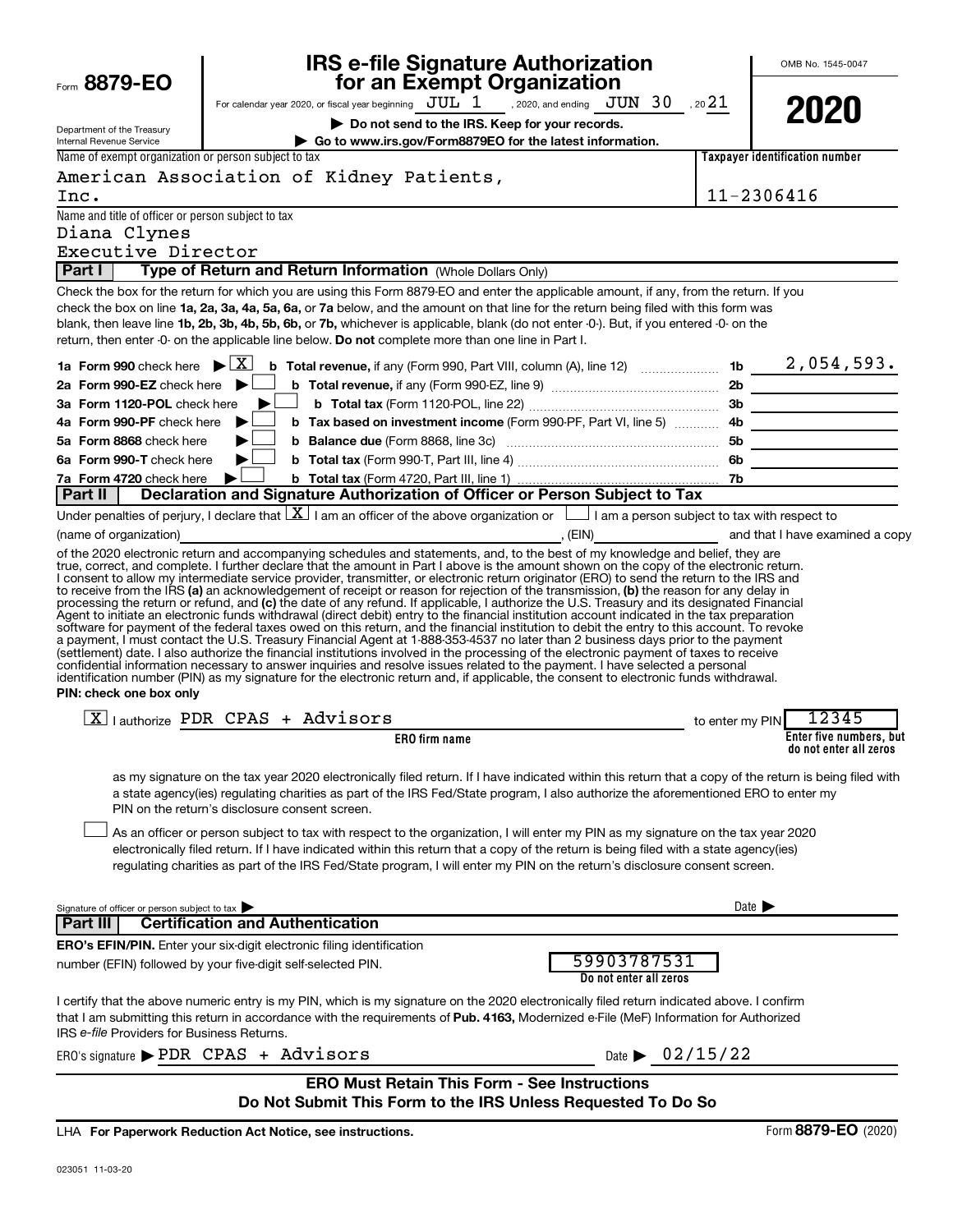|                         |                               | Form <b>YYU</b>                                                   | <b>Return of Organization Exempt From Income Tax</b><br>Under section 501(c), 527, or 4947(a)(1) of the Internal Revenue Code (except private foundations)                 |            |                                                     | OMB No. 1545-0047                                                  |  |  |  |
|-------------------------|-------------------------------|-------------------------------------------------------------------|----------------------------------------------------------------------------------------------------------------------------------------------------------------------------|------------|-----------------------------------------------------|--------------------------------------------------------------------|--|--|--|
|                         |                               |                                                                   | Do not enter social security numbers on this form as it may be made public.                                                                                                |            |                                                     | <b>Open to Public</b>                                              |  |  |  |
|                         |                               | Department of the Treasury<br>Internal Revenue Service            | Go to www.irs.gov/Form990 for instructions and the latest information.                                                                                                     |            |                                                     | Inspection                                                         |  |  |  |
|                         |                               |                                                                   | JUL 1, 2020<br>A For the 2020 calendar year, or tax year beginning                                                                                                         |            | and ending $JUN$ 30, $2021$                         |                                                                    |  |  |  |
|                         | <b>B</b> Check if applicable: |                                                                   | C Name of organization<br>American Association of Kidney Patients,                                                                                                         |            | D Employer identification number                    |                                                                    |  |  |  |
|                         | ]Address<br>]change           | Inc.                                                              |                                                                                                                                                                            |            |                                                     |                                                                    |  |  |  |
|                         | ]Name<br>]change              |                                                                   | Doing business as                                                                                                                                                          |            | 11-2306416                                          |                                                                    |  |  |  |
|                         | ]Initial<br>]return           |                                                                   | Number and street (or P.O. box if mail is not delivered to street address)                                                                                                 | Room/suite | E Telephone number                                  |                                                                    |  |  |  |
|                         | Final<br>return/              |                                                                   | 14440 Bruce B Downs Blvd                                                                                                                                                   |            | $813 - 636 - 8100$                                  |                                                                    |  |  |  |
|                         | termin-<br>ated               |                                                                   | City or town, state or province, country, and ZIP or foreign postal code                                                                                                   |            | G Gross receipts \$                                 | 2,057,743.                                                         |  |  |  |
|                         | Amended<br>Ireturn            |                                                                   | 33613<br>Tampa, FL                                                                                                                                                         |            | H(a) Is this a group return                         |                                                                    |  |  |  |
|                         | Applica-<br>tion<br>pending   |                                                                   | F Name and address of principal officer: Diana Clynes                                                                                                                      |            | for subordinates?                                   | $\sqrt{\mathsf{Yes}\mathord{\;\mathbb{X}}\mathord{\;\mathsf{No}}}$ |  |  |  |
|                         |                               |                                                                   | 14440 Bruce B. Downs Blvd, Tampa, FL<br>33613                                                                                                                              |            | $H(b)$ Are all subordinates included? $\Box$ Yes    | ⊥No                                                                |  |  |  |
|                         |                               | <b>I</b> Tax-exempt status: $X \mid 501(c)(3)$                    | $501(c)$ (<br>$\sim$<br>(insert no.)<br>$4947(a)(1)$ or                                                                                                                    | 527        |                                                     | If "No," attach a list. See instructions                           |  |  |  |
|                         |                               |                                                                   | J Website: > WWW.aakp.org                                                                                                                                                  |            | $H(c)$ Group exemption number $\blacktriangleright$ |                                                                    |  |  |  |
|                         |                               |                                                                   | <b>K</b> Form of organization: $\boxed{\textbf{X}}$ Corporation<br>Association<br>Trust<br>Other $\blacktriangleright$                                                     |            |                                                     | L Year of formation: $1969$ M State of legal domicile: $FL$        |  |  |  |
|                         | Part I                        | <b>Summary</b>                                                    |                                                                                                                                                                            |            |                                                     |                                                                    |  |  |  |
|                         | 1                             |                                                                   | Briefly describe the organization's mission or most significant activities: AAKP is dedicated to improving                                                                 |            |                                                     |                                                                    |  |  |  |
| Governance              |                               |                                                                   | the lives and long-term outcome of kidney patients. Cont on Sch O.                                                                                                         |            |                                                     |                                                                    |  |  |  |
|                         | 2                             |                                                                   | Check this box $\blacktriangleright$ $\Box$ if the organization discontinued its operations or disposed of more than 25% of its net assets.                                |            | 3                                                   | 15                                                                 |  |  |  |
|                         | З                             | Number of voting members of the governing body (Part VI, line 1a) | 15                                                                                                                                                                         |            |                                                     |                                                                    |  |  |  |
|                         | 4                             |                                                                   | 6                                                                                                                                                                          |            |                                                     |                                                                    |  |  |  |
|                         | 5                             |                                                                   | $\overline{200}$                                                                                                                                                           |            |                                                     |                                                                    |  |  |  |
| <b>Activities &amp;</b> |                               |                                                                   | Total number of volunteers (estimate if necessary)                                                                                                                         |            | $6\phantom{a}$                                      | 31,040.                                                            |  |  |  |
|                         |                               |                                                                   |                                                                                                                                                                            |            | 7a                                                  | $\overline{0}$ .                                                   |  |  |  |
|                         |                               |                                                                   |                                                                                                                                                                            |            | 7 <sub>b</sub>                                      |                                                                    |  |  |  |
|                         |                               |                                                                   |                                                                                                                                                                            |            | <b>Prior Year</b><br>990, 174.                      | <b>Current Year</b><br>1, 196, 542.                                |  |  |  |
| Revenue                 | 8                             |                                                                   |                                                                                                                                                                            |            | 353, 280.                                           | 858, 386.                                                          |  |  |  |
|                         | 9                             |                                                                   |                                                                                                                                                                            |            | 0.                                                  | 0.                                                                 |  |  |  |
|                         | 10                            |                                                                   | Other revenue (Part VIII, column (A), lines 5, 6d, 8c, 9c, 10c, and 11e)                                                                                                   |            | 9,805.                                              | $-335.$                                                            |  |  |  |
|                         | 11<br>12                      |                                                                   | Total revenue - add lines 8 through 11 (must equal Part VIII, column (A), line 12)                                                                                         |            | 1,353,259.                                          | 2,054,593.                                                         |  |  |  |
|                         | 13                            |                                                                   | Grants and similar amounts paid (Part IX, column (A), lines 1-3)                                                                                                           |            | 17,729.                                             | 21,040.                                                            |  |  |  |
|                         | 14                            |                                                                   |                                                                                                                                                                            |            | Ο.                                                  | $\overline{0}$ .                                                   |  |  |  |
| w                       | 15                            |                                                                   | Salaries, other compensation, employee benefits (Part IX, column (A), lines 5-10)                                                                                          |            | 443,539.                                            | 508, 743.                                                          |  |  |  |
|                         |                               |                                                                   |                                                                                                                                                                            |            | $\overline{0}$ .                                    | $\overline{0}$ .                                                   |  |  |  |
| Expenses                |                               |                                                                   | 27,580.<br><b>b</b> Total fundraising expenses (Part IX, column (D), line 25)                                                                                              |            |                                                     |                                                                    |  |  |  |
|                         |                               |                                                                   |                                                                                                                                                                            |            | 867,797.                                            | 744,028.                                                           |  |  |  |
|                         | 18                            |                                                                   | Total expenses. Add lines 13-17 (must equal Part IX, column (A), line 25)                                                                                                  |            | 1,329,065.                                          | 1,273,811.                                                         |  |  |  |
|                         | 19                            |                                                                   |                                                                                                                                                                            |            | 24,194.                                             | 780,782.                                                           |  |  |  |
| Net Assets or           |                               |                                                                   |                                                                                                                                                                            |            | <b>Beginning of Current Year</b>                    | <b>End of Year</b>                                                 |  |  |  |
|                         | 20                            |                                                                   | Total assets (Part X, line 16)                                                                                                                                             |            | 748,390 <b>.</b>                                    | $\overline{1,743}, 144.$                                           |  |  |  |
|                         | 21                            |                                                                   | Total liabilities (Part X, line 26)                                                                                                                                        |            | 501,539.                                            | 715,511.                                                           |  |  |  |
|                         | 22                            |                                                                   |                                                                                                                                                                            |            | 246,851.                                            | 1,027,633.                                                         |  |  |  |
|                         | Part II                       | <b>Signature Block</b>                                            |                                                                                                                                                                            |            |                                                     |                                                                    |  |  |  |
|                         |                               |                                                                   | Under penalties of perjury, I declare that I have examined this return, including accompanying schedules and statements, and to the best of my knowledge and belief, it is |            |                                                     |                                                                    |  |  |  |
|                         |                               |                                                                   | true, correct, and complete. Declaration of preparer (other than officer) is based on all information of which preparer has any knowledge.                                 |            |                                                     |                                                                    |  |  |  |
|                         |                               |                                                                   |                                                                                                                                                                            |            | 1 22                                                |                                                                    |  |  |  |
| Sign                    |                               |                                                                   | Signature of officer                                                                                                                                                       |            | Date                                                |                                                                    |  |  |  |
| Here                    |                               |                                                                   | Diana Clynes, Executive Director                                                                                                                                           |            |                                                     |                                                                    |  |  |  |

| Here     | Diana Clynes, Executive Director                                                |                      |                                                                  |
|----------|---------------------------------------------------------------------------------|----------------------|------------------------------------------------------------------|
|          | Type or print name and title                                                    |                      |                                                                  |
|          | Print/Type preparer's name                                                      | Preparer's signature | Date<br>PIIN<br>Check                                            |
| Paid     | Mary Brown                                                                      | Мали Влаит           | P01892845<br>$\left[0\,2\,/\,1\,5\,/\,2\,2\right]$ self-employed |
| Preparer | PDR CPAS + Advisors<br>Firm's name                                              |                      | Firm's EIN 59-1687531                                            |
| Use Only | Firm's address 1023 Tampa Road, Suite 2000                                      |                      |                                                                  |
|          | Oldsmar, FL 34677                                                               |                      | Phone no. 727 - 785 - 4447                                       |
|          | May the IRS discuss this return with the preparer shown above? See instructions |                      | xι<br>Yes<br><b>No</b>                                           |
|          |                                                                                 |                      |                                                                  |

032001 12-23-20 LHA **For Paperwork Reduction Act Notice, see the separate instructions.** Form 990 (2020)

Form 990 (2020)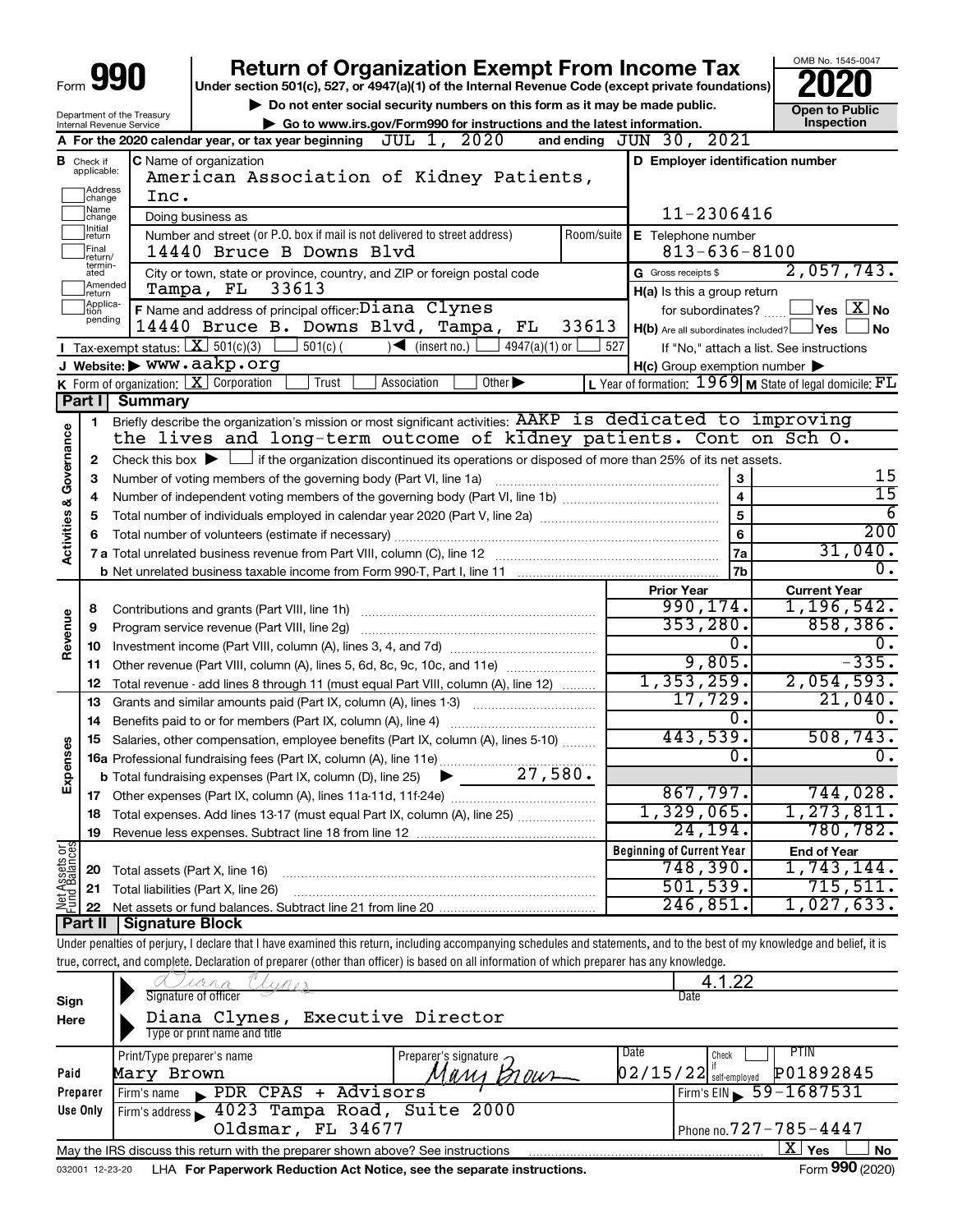|                | American Association of Kidney Patients,                                                                                                            |
|----------------|-----------------------------------------------------------------------------------------------------------------------------------------------------|
|                | 11-2306416<br>Inc.<br>Page 2<br>Form 990 (2020)                                                                                                     |
|                | <b>Part III   Statement of Program Service Accomplishments</b>                                                                                      |
|                | $\boxed{\mathbf{X}}$                                                                                                                                |
| $\mathbf{1}$   | Briefly describe the organization's mission:                                                                                                        |
|                | See Schedule O                                                                                                                                      |
|                |                                                                                                                                                     |
|                |                                                                                                                                                     |
| $\overline{2}$ | Did the organization undertake any significant program services during the year which were not listed on the                                        |
|                | $\exists$ Yes $\boxed{\text{X}}$ No<br>prior Form 990 or 990-EZ?                                                                                    |
|                | If "Yes," describe these new services on Schedule O.                                                                                                |
| 3              | $\exists$ Yes $\boxed{\text{X}}$ No<br>Did the organization cease conducting, or make significant changes in how it conducts, any program services? |
|                | If "Yes," describe these changes on Schedule O.                                                                                                     |
| 4              | Describe the organization's program service accomplishments for each of its three largest program services, as measured by expenses.                |
|                | Section 501(c)(3) and 501(c)(4) organizations are required to report the amount of grants and allocations to others, the total expenses, and        |
|                | revenue, if any, for each program service reported.                                                                                                 |
| 4a             | 281, 310 · including grants of \$<br>) (Expenses \$<br>) (Revenue \$<br>(Code:                                                                      |
|                | Fabry: While a variety of factors may cause an individual to be                                                                                     |
|                | diagnosed with kidney disease, genetic causes are especially difficult,                                                                             |
|                | since an individual may not be aware they have a gene mutation<br>predisposing them to a disease, they may not understand how early                 |
|                | detection can help identify interventions and treatment options and                                                                                 |
|                | they may not understand if or how other family members may be at risk                                                                               |
|                | for the same diagnosis. Recognizing the need to support individuals who                                                                             |
|                | have kidney disease caused by a genetic condition, AAKP developed,                                                                                  |
|                | under its Center for Patient Research and Education, the Fabry Disease                                                                              |
|                | Testing and Education Program. Since 2007, AAKP has provided free                                                                                   |
|                | genetic tests to more than 4,000 individuals. Over the years the                                                                                    |
|                | program has expanded from familial testing to diagnostic testing,                                                                                   |
| 4b             | $241,574$ $\cdot$ including grants of \$<br>) (Expenses \$<br>) (Revenue \$<br>(Code:                                                               |
|                | Center for Patient Engagement and Advocacy: The AAKP has been a                                                                                     |
|                | national leader in patient advocacy and education for over 50 years<br>and is the largest fully independent and patient-governed organization       |
|                | in the kidney ecosystem. AAKP is highly regarded across the Federal                                                                                 |
|                | government among both career and appointed policymakers and our                                                                                     |
|                | influence in the Executive Branch and the U.S. Congress transfers                                                                                   |
|                | across transitions and elections cycles due to our massive network of                                                                               |
|                | relationships and long-held reputation as an independent voice for                                                                                  |
|                | patients. AAKP believes that patients and industry must be at the table                                                                             |
|                | together and engaged at all levels of decision-making whenever the                                                                                  |
|                | Federal government seeks to implement wide-ranging initiatives that                                                                                 |
|                | impact innovation and shape future access to care options for                                                                                       |
| 4c (Code:      | 187, 713. including grants of \$<br>) (Expenses \$<br>) (Revenue \$<br>Patient Information and Education: AAKP is dedicated to improving the        |
|                | lives and long-term outcome of kidney patients through education,                                                                                   |
|                | advocacy, patient engagement and the fostering of patient communities.                                                                              |
|                | AAKP fights for early disease detection and appropriate diagnosis of                                                                                |
|                | rare/genetic conditions; increased kidney transplantation and                                                                                       |
|                | pre-emptive transplantation; full patient choice of either in-center or                                                                             |
|                | home dialysis; protection of the patient/physician relationship;                                                                                    |
|                | promotion of research and innovation including artificial wearable and                                                                              |
|                | implantable kidneys and xenotransplantation; and the elimination of                                                                                 |
|                | barriers for patient access to available treatment options. At AAKP,                                                                                |
|                | we:                                                                                                                                                 |
|                | 1. Educate: patients & caregivers on important issues so patients can                                                                               |
|                | 4d Other program services (Describe on Schedule O.)<br>$286, 158$ $\cdot$ including grants of \$<br>828, 758.<br>$21,040.$ (Revenue \$              |
|                | (Expenses \$<br>996, 755.<br>4e Total program service expenses >                                                                                    |
|                |                                                                                                                                                     |

See Schedule O for Continuation(s)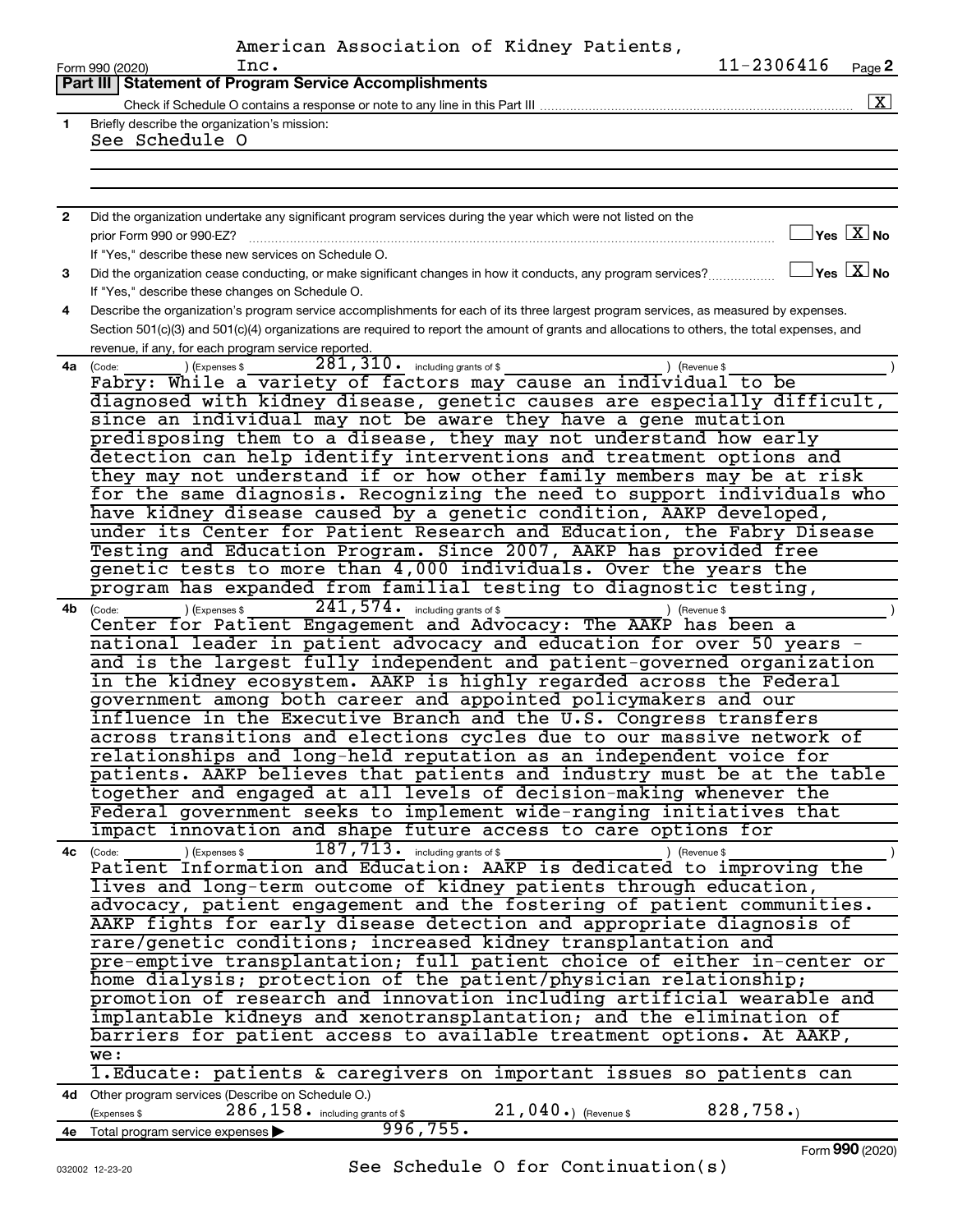|    | Part IV   Checklist of Required Schedules                                                                                             |                 |                         |                       |
|----|---------------------------------------------------------------------------------------------------------------------------------------|-----------------|-------------------------|-----------------------|
|    |                                                                                                                                       |                 | Yes                     | No                    |
| 1. | Is the organization described in section 501(c)(3) or $4947(a)(1)$ (other than a private foundation)?                                 |                 |                         |                       |
|    |                                                                                                                                       | 1               | х                       |                       |
| 2  |                                                                                                                                       | $\overline{2}$  | $\overline{\mathtt{x}}$ |                       |
| 3  | Did the organization engage in direct or indirect political campaign activities on behalf of or in opposition to candidates for       |                 |                         |                       |
|    | public office? If "Yes," complete Schedule C, Part I                                                                                  | 3               |                         | х                     |
| 4  | Section 501(c)(3) organizations. Did the organization engage in lobbying activities, or have a section 501(h) election in effect      |                 |                         |                       |
|    |                                                                                                                                       | 4               |                         | x                     |
| 5  | Is the organization a section 501(c)(4), 501(c)(5), or 501(c)(6) organization that receives membership dues, assessments, or          |                 |                         |                       |
|    |                                                                                                                                       | 5               |                         | х                     |
| 6  | Did the organization maintain any donor advised funds or any similar funds or accounts for which donors have the right to             |                 |                         |                       |
|    | provide advice on the distribution or investment of amounts in such funds or accounts? If "Yes," complete Schedule D, Part I          | 6               |                         | x                     |
| 7  | Did the organization receive or hold a conservation easement, including easements to preserve open space,                             |                 |                         |                       |
|    | the environment, historic land areas, or historic structures? If "Yes," complete Schedule D, Part II                                  | $\overline{7}$  |                         | x                     |
| 8  | Did the organization maintain collections of works of art, historical treasures, or other similar assets? If "Yes," complete          |                 |                         |                       |
|    |                                                                                                                                       | 8               |                         | x                     |
| 9  | Did the organization report an amount in Part X, line 21, for escrow or custodial account liability, serve as a custodian for         |                 |                         |                       |
|    | amounts not listed in Part X; or provide credit counseling, debt management, credit repair, or debt negotiation services?             |                 |                         |                       |
|    |                                                                                                                                       | 9               |                         | х                     |
| 10 | Did the organization, directly or through a related organization, hold assets in donor-restricted endowments                          |                 |                         |                       |
|    |                                                                                                                                       | 10              |                         | x                     |
| 11 | If the organization's answer to any of the following questions is "Yes," then complete Schedule D, Parts VI, VII, VIII, IX, or X      |                 |                         |                       |
|    | as applicable.                                                                                                                        |                 |                         |                       |
|    | a Did the organization report an amount for land, buildings, and equipment in Part X, line 10? If "Yes," complete Schedule D,         |                 |                         |                       |
|    | Part VI                                                                                                                               | 11a             | х                       |                       |
|    | <b>b</b> Did the organization report an amount for investments - other securities in Part X, line 12, that is 5% or more of its total |                 |                         |                       |
|    |                                                                                                                                       | 11b             |                         | x                     |
|    | c Did the organization report an amount for investments - program related in Part X, line 13, that is 5% or more of its total         | 11c             |                         | х                     |
|    | d Did the organization report an amount for other assets in Part X, line 15, that is 5% or more of its total assets reported in       |                 |                         |                       |
|    |                                                                                                                                       | 11d             |                         | х                     |
|    | e Did the organization report an amount for other liabilities in Part X, line 25? If "Yes," complete Schedule D, Part X               | 11e             | $\overline{\text{X}}$   |                       |
| f  | Did the organization's separate or consolidated financial statements for the tax year include a footnote that addresses               |                 |                         |                       |
|    | the organization's liability for uncertain tax positions under FIN 48 (ASC 740)? If "Yes," complete Schedule D, Part X                | 11f             | х                       |                       |
|    | 12a Did the organization obtain separate, independent audited financial statements for the tax year? If "Yes," complete               |                 |                         |                       |
|    |                                                                                                                                       | 12a             | х                       |                       |
|    | b Was the organization included in consolidated, independent audited financial statements for the tax year?                           |                 |                         |                       |
|    | If "Yes," and if the organization answered "No" to line 12a, then completing Schedule D, Parts XI and XII is optional                 | 12b             |                         | х                     |
| 13 |                                                                                                                                       | 13              |                         | $\overline{\text{x}}$ |
|    | 14a Did the organization maintain an office, employees, or agents outside of the United States?                                       | 14a             |                         | $\overline{\text{X}}$ |
|    | <b>b</b> Did the organization have aggregate revenues or expenses of more than \$10,000 from grantmaking, fundraising, business,      |                 |                         |                       |
|    | investment, and program service activities outside the United States, or aggregate foreign investments valued at \$100,000            |                 |                         |                       |
|    |                                                                                                                                       | 14b             |                         | x                     |
| 15 | Did the organization report on Part IX, column (A), line 3, more than \$5,000 of grants or other assistance to or for any             |                 |                         |                       |
|    |                                                                                                                                       | 15              |                         | x                     |
| 16 | Did the organization report on Part IX, column (A), line 3, more than \$5,000 of aggregate grants or other assistance to              |                 |                         |                       |
|    |                                                                                                                                       | 16              |                         | x                     |
| 17 | Did the organization report a total of more than \$15,000 of expenses for professional fundraising services on Part IX,               |                 |                         |                       |
|    |                                                                                                                                       | 17              |                         | x                     |
| 18 | Did the organization report more than \$15,000 total of fundraising event gross income and contributions on Part VIII, lines          |                 | х                       |                       |
|    | Did the organization report more than \$15,000 of gross income from gaming activities on Part VIII, line 9a? If "Yes,"                | 18              |                         |                       |
| 19 |                                                                                                                                       | 19              |                         | X                     |
|    |                                                                                                                                       | 20a             |                         | $\overline{\text{x}}$ |
|    |                                                                                                                                       | 20 <sub>b</sub> |                         |                       |
| 21 | Did the organization report more than \$5,000 of grants or other assistance to any domestic organization or                           |                 |                         |                       |
|    |                                                                                                                                       | 21              |                         | X.                    |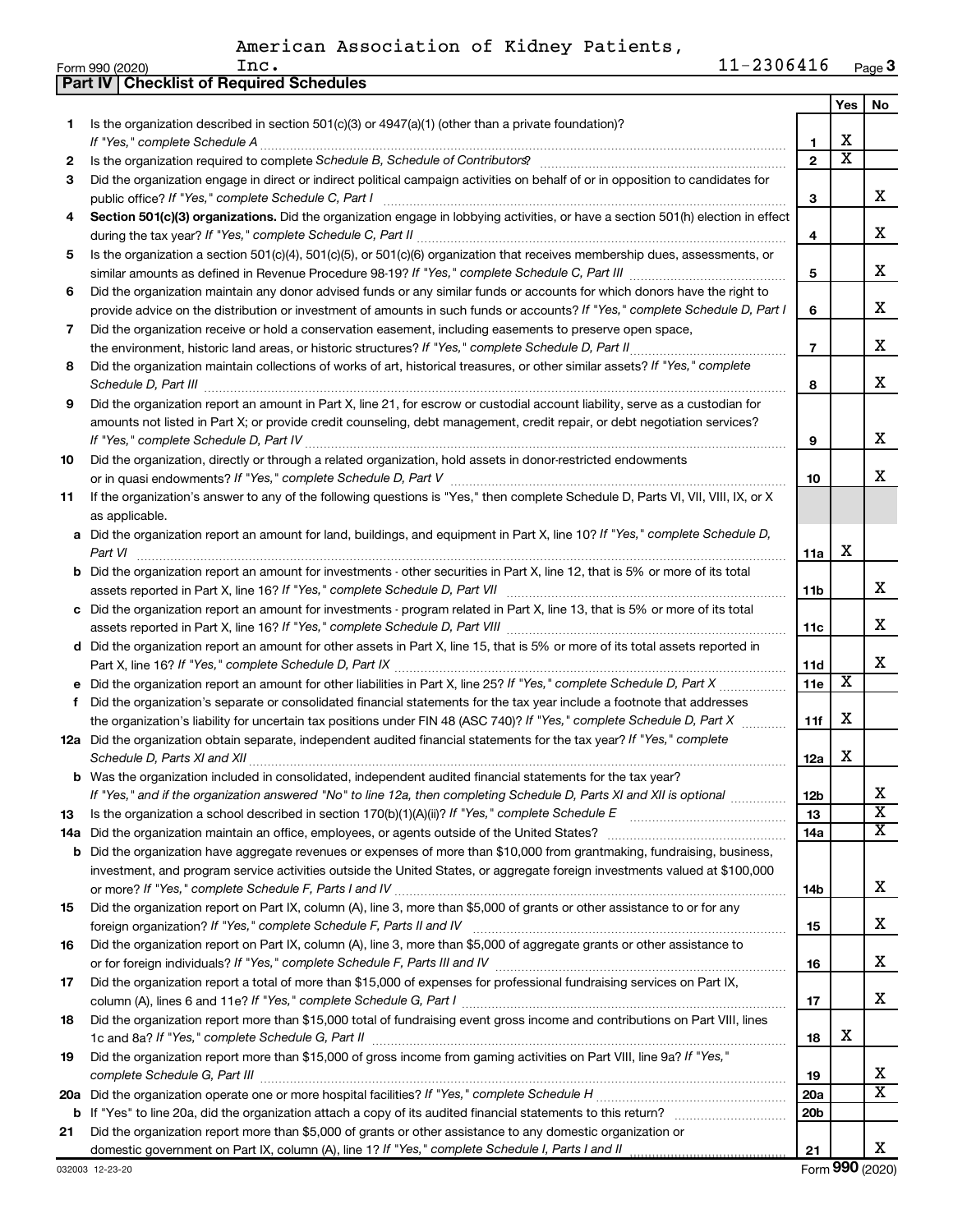|               | <b>Part IV   Checklist of Required Schedules (continued)</b>                                                                                                                           |                 |     |                         |
|---------------|----------------------------------------------------------------------------------------------------------------------------------------------------------------------------------------|-----------------|-----|-------------------------|
|               |                                                                                                                                                                                        |                 | Yes | No                      |
| 22            | Did the organization report more than \$5,000 of grants or other assistance to or for domestic individuals on                                                                          |                 |     |                         |
|               |                                                                                                                                                                                        | 22              | X   |                         |
| 23            | Did the organization answer "Yes" to Part VII, Section A, line 3, 4, or 5 about compensation of the organization's current                                                             |                 |     |                         |
|               | and former officers, directors, trustees, key employees, and highest compensated employees? If "Yes," complete                                                                         |                 |     |                         |
|               |                                                                                                                                                                                        | 23              |     | x                       |
|               | Schedule J <b>Execute Schedule J Execute Schedule J</b><br>24a Did the organization have a tax-exempt bond issue with an outstanding principal amount of more than \$100,000 as of the |                 |     |                         |
|               | last day of the year, that was issued after December 31, 2002? If "Yes," answer lines 24b through 24d and complete                                                                     |                 |     |                         |
|               |                                                                                                                                                                                        |                 |     | x                       |
|               |                                                                                                                                                                                        | 24a             |     |                         |
|               |                                                                                                                                                                                        | 24 <sub>b</sub> |     |                         |
|               | Did the organization maintain an escrow account other than a refunding escrow at any time during the year to defease                                                                   |                 |     |                         |
|               |                                                                                                                                                                                        | 24c             |     |                         |
|               |                                                                                                                                                                                        | 24 <sub>d</sub> |     |                         |
|               | 25a Section 501(c)(3), 501(c)(4), and 501(c)(29) organizations. Did the organization engage in an excess benefit                                                                       |                 |     |                         |
|               |                                                                                                                                                                                        | 25a             |     | x                       |
|               | <b>b</b> Is the organization aware that it engaged in an excess benefit transaction with a disqualified person in a prior year, and                                                    |                 |     |                         |
|               | that the transaction has not been reported on any of the organization's prior Forms 990 or 990-EZ? If "Yes," complete                                                                  |                 |     |                         |
|               | Schedule L, Part I                                                                                                                                                                     | 25b             |     | X                       |
| 26            | Did the organization report any amount on Part X, line 5 or 22, for receivables from or payables to any current                                                                        |                 |     |                         |
|               | or former officer, director, trustee, key employee, creator or founder, substantial contributor, or 35%                                                                                |                 |     |                         |
|               | controlled entity or family member of any of these persons? If "Yes," complete Schedule L, Part II                                                                                     | 26              |     | x                       |
| 27            | Did the organization provide a grant or other assistance to any current or former officer, director, trustee, key employee,                                                            |                 |     |                         |
|               | creator or founder, substantial contributor or employee thereof, a grant selection committee member, or to a 35% controlled                                                            |                 |     |                         |
|               | entity (including an employee thereof) or family member of any of these persons? If "Yes," complete Schedule L, Part III.                                                              | 27              |     | x                       |
| 28            | Was the organization a party to a business transaction with one of the following parties (see Schedule L, Part IV                                                                      |                 |     |                         |
|               | instructions, for applicable filing thresholds, conditions, and exceptions):                                                                                                           |                 |     |                         |
| а             | A current or former officer, director, trustee, key employee, creator or founder, or substantial contributor? If                                                                       |                 |     |                         |
|               |                                                                                                                                                                                        | 28a             |     | x                       |
|               |                                                                                                                                                                                        | 28 <sub>b</sub> |     | $\overline{\texttt{x}}$ |
|               | c A 35% controlled entity of one or more individuals and/or organizations described in lines 28a or 28b?/f                                                                             |                 |     |                         |
|               |                                                                                                                                                                                        | 28c             |     | х                       |
|               |                                                                                                                                                                                        | 29              |     | $\overline{\texttt{x}}$ |
| 29            |                                                                                                                                                                                        |                 |     |                         |
| 30            | Did the organization receive contributions of art, historical treasures, or other similar assets, or qualified conservation                                                            |                 |     | х                       |
|               |                                                                                                                                                                                        | 30              |     | $\overline{\text{X}}$   |
| 31            | Did the organization liquidate, terminate, or dissolve and cease operations? If "Yes," complete Schedule N, Part I                                                                     | 31              |     |                         |
| 32            | Did the organization sell, exchange, dispose of, or transfer more than 25% of its net assets? If "Yes," complete                                                                       |                 |     | Y                       |
|               | Schedule N, Part II                                                                                                                                                                    | 32              |     | ▵                       |
| 33            | Did the organization own 100% of an entity disregarded as separate from the organization under Regulations                                                                             |                 |     |                         |
|               |                                                                                                                                                                                        | 33              |     | x                       |
| 34            | Was the organization related to any tax-exempt or taxable entity? If "Yes," complete Schedule R, Part II, III, or IV, and                                                              |                 |     |                         |
|               | Part V, line 1                                                                                                                                                                         | 34              |     | х                       |
|               | 35a Did the organization have a controlled entity within the meaning of section 512(b)(13)?                                                                                            | 35a             |     | $\overline{\text{X}}$   |
|               | b If "Yes" to line 35a, did the organization receive any payment from or engage in any transaction with a controlled entity                                                            |                 |     |                         |
|               |                                                                                                                                                                                        | 35 <sub>b</sub> |     |                         |
| 36            | Section 501(c)(3) organizations. Did the organization make any transfers to an exempt non-charitable related organization?                                                             |                 |     |                         |
|               |                                                                                                                                                                                        | 36              |     | x                       |
| 37            | Did the organization conduct more than 5% of its activities through an entity that is not a related organization                                                                       |                 |     |                         |
|               |                                                                                                                                                                                        | 37              |     | х                       |
| 38            | Did the organization complete Schedule O and provide explanations in Schedule O for Part VI, lines 11b and 19?                                                                         |                 |     |                         |
|               | Note: All Form 990 filers are required to complete Schedule O                                                                                                                          | 38              | X   |                         |
| <b>Part V</b> |                                                                                                                                                                                        |                 |     |                         |
|               | Check if Schedule O contains a response or note to any line in this Part V [11] [12] Check if Schedule O contains a response or note to any line in this Part V                        |                 |     |                         |
|               |                                                                                                                                                                                        |                 | Yes | No                      |
|               | 11<br>1a                                                                                                                                                                               |                 |     |                         |
| b             | 0<br>Enter the number of Forms W-2G included in line 1a. Enter -0- if not applicable<br>1b                                                                                             |                 |     |                         |
|               | Did the organization comply with backup withholding rules for reportable payments to vendors and reportable gaming                                                                     |                 |     |                         |
|               |                                                                                                                                                                                        | 1c              | х   |                         |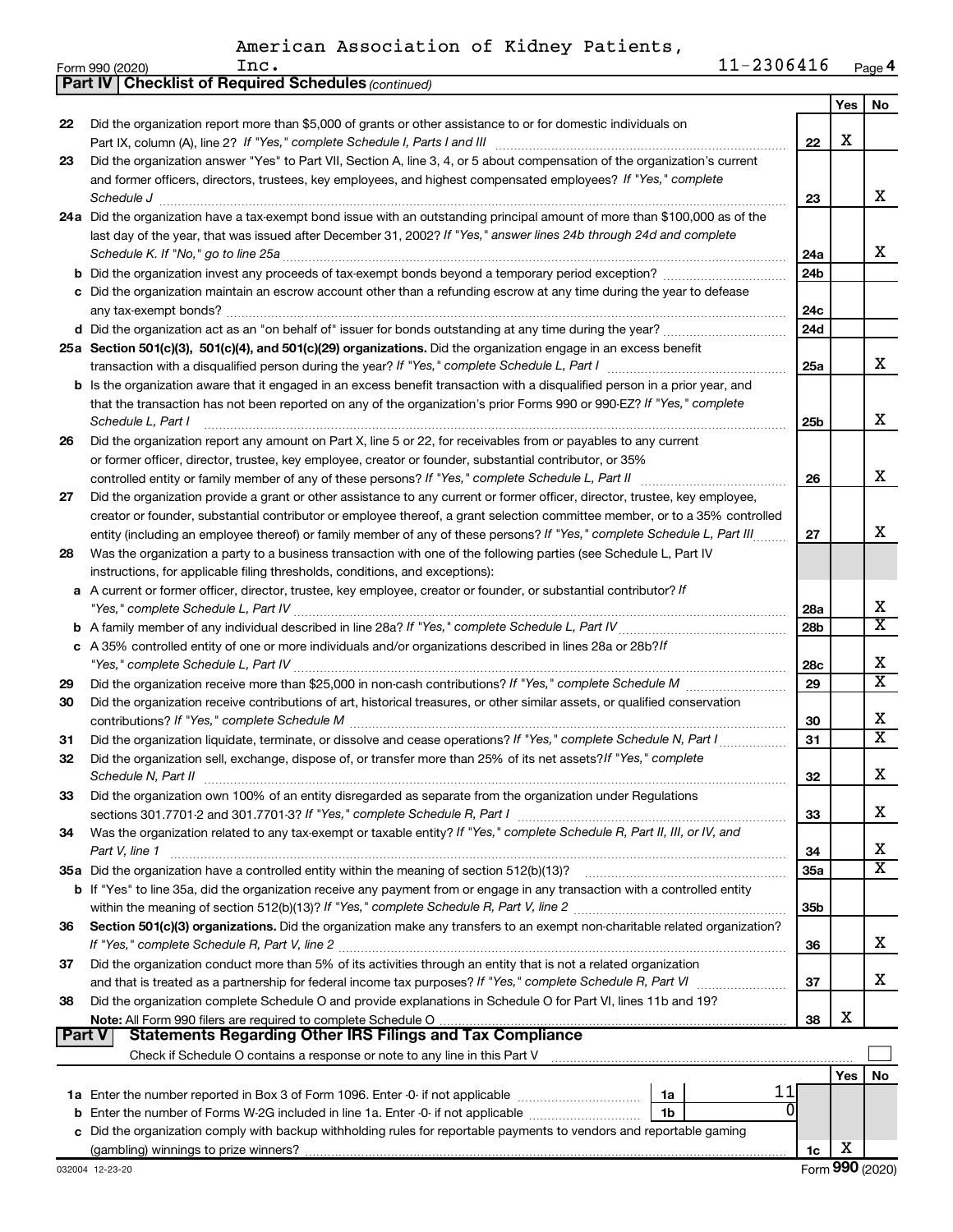|  | American Association of Kidney Patients, |  |  |  |
|--|------------------------------------------|--|--|--|
|--|------------------------------------------|--|--|--|

| <b>Part V</b> | Statements Regarding Other IRS Filings and Tax Compliance (continued)                                                                           |                |                         |    |  |  |
|---------------|-------------------------------------------------------------------------------------------------------------------------------------------------|----------------|-------------------------|----|--|--|
|               |                                                                                                                                                 |                | Yes                     | No |  |  |
|               | 2a Enter the number of employees reported on Form W-3, Transmittal of Wage and Tax Statements,                                                  |                |                         |    |  |  |
|               | $6 \mid$<br>filed for the calendar year ending with or within the year covered by this return<br>2a                                             |                |                         |    |  |  |
| b             |                                                                                                                                                 | 2 <sub>b</sub> | X                       |    |  |  |
|               |                                                                                                                                                 |                |                         |    |  |  |
| За            | Did the organization have unrelated business gross income of \$1,000 or more during the year?                                                   | 3a             | X                       |    |  |  |
| b             |                                                                                                                                                 | 3 <sub>b</sub> | $\overline{\textbf{x}}$ |    |  |  |
| 4а            | At any time during the calendar year, did the organization have an interest in, or a signature or other authority over, a                       |                |                         |    |  |  |
|               | financial account in a foreign country (such as a bank account, securities account, or other financial account)?                                | 4a             |                         | х  |  |  |
|               | <b>b</b> If "Yes," enter the name of the foreign country $\blacktriangleright$                                                                  |                |                         |    |  |  |
|               | See instructions for filing requirements for FinCEN Form 114, Report of Foreign Bank and Financial Accounts (FBAR).                             |                |                         |    |  |  |
| 5а            |                                                                                                                                                 | 5a             |                         | x  |  |  |
| b             |                                                                                                                                                 | 5 <sub>b</sub> |                         | X  |  |  |
| c             |                                                                                                                                                 | 5c             |                         |    |  |  |
| 6а            | Does the organization have annual gross receipts that are normally greater than \$100,000, and did the organization solicit                     |                |                         |    |  |  |
|               |                                                                                                                                                 | 6a             |                         | x  |  |  |
| b             | If "Yes," did the organization include with every solicitation an express statement that such contributions or gifts                            |                |                         |    |  |  |
|               | were not tax deductible?                                                                                                                        | 6b             |                         |    |  |  |
| 7             | Organizations that may receive deductible contributions under section 170(c).                                                                   |                |                         |    |  |  |
| a             | Did the organization receive a payment in excess of \$75 made partly as a contribution and partly for goods and services provided to the payor? | 7a             |                         | x  |  |  |
| b             |                                                                                                                                                 | 7b             |                         |    |  |  |
|               | Did the organization sell, exchange, or otherwise dispose of tangible personal property for which it was required                               |                |                         |    |  |  |
|               |                                                                                                                                                 | 7c             |                         | х  |  |  |
| d             | 7d                                                                                                                                              |                |                         |    |  |  |
|               | Did the organization receive any funds, directly or indirectly, to pay premiums on a personal benefit contract?                                 | 7е             |                         |    |  |  |
| f             |                                                                                                                                                 | 7f<br>7g       |                         |    |  |  |
|               | If the organization received a contribution of qualified intellectual property, did the organization file Form 8899 as required?                |                |                         |    |  |  |
| h             | If the organization received a contribution of cars, boats, airplanes, or other vehicles, did the organization file a Form 1098-C?              |                |                         |    |  |  |
| 8             | Sponsoring organizations maintaining donor advised funds. Did a donor advised fund maintained by the                                            |                |                         |    |  |  |
|               |                                                                                                                                                 | 8              |                         |    |  |  |
| 9             | Sponsoring organizations maintaining donor advised funds.                                                                                       |                |                         |    |  |  |
| а             | Did the sponsoring organization make any taxable distributions under section 4966?                                                              | <b>9a</b>      |                         |    |  |  |
| b             |                                                                                                                                                 | 9b             |                         |    |  |  |
| 10            | Section 501(c)(7) organizations. Enter:                                                                                                         |                |                         |    |  |  |
|               | 10a<br>10 <sub>b</sub><br>Gross receipts, included on Form 990, Part VIII, line 12, for public use of club facilities                           |                |                         |    |  |  |
|               | Section 501(c)(12) organizations. Enter:                                                                                                        |                |                         |    |  |  |
| 11            | 11a                                                                                                                                             |                |                         |    |  |  |
|               | Gross income from other sources (Do not net amounts due or paid to other sources against                                                        |                |                         |    |  |  |
|               | 11b                                                                                                                                             |                |                         |    |  |  |
|               | 12a Section 4947(a)(1) non-exempt charitable trusts. Is the organization filing Form 990 in lieu of Form 1041?                                  | 12a            |                         |    |  |  |
|               | 12 <sub>b</sub><br><b>b</b> If "Yes," enter the amount of tax-exempt interest received or accrued during the year                               |                |                         |    |  |  |
| 13            | Section 501(c)(29) qualified nonprofit health insurance issuers.                                                                                |                |                         |    |  |  |
| а             | Is the organization licensed to issue qualified health plans in more than one state?                                                            | <b>13a</b>     |                         |    |  |  |
|               | Note: See the instructions for additional information the organization must report on Schedule O.                                               |                |                         |    |  |  |
| b             | Enter the amount of reserves the organization is required to maintain by the states in which the                                                |                |                         |    |  |  |
|               | 13b                                                                                                                                             |                |                         |    |  |  |
| с             | 13 <sub>c</sub>                                                                                                                                 |                |                         |    |  |  |
| 14a           | Did the organization receive any payments for indoor tanning services during the tax year?                                                      | 14a            |                         | х  |  |  |
|               | <b>b</b> If "Yes," has it filed a Form 720 to report these payments? If "No," provide an explanation on Schedule O                              | 14b            |                         |    |  |  |
| 15            | Is the organization subject to the section 4960 tax on payment(s) of more than \$1,000,000 in remuneration or                                   |                |                         |    |  |  |
|               | excess parachute payment(s) during the year?                                                                                                    | 15             |                         | x  |  |  |
|               | If "Yes," see instructions and file Form 4720, Schedule N.                                                                                      |                |                         |    |  |  |
| 16            | Is the organization an educational institution subject to the section 4968 excise tax on net investment income?                                 | 16             |                         | x  |  |  |
|               | If "Yes," complete Form 4720, Schedule O.                                                                                                       |                |                         |    |  |  |

Form (2020) **990**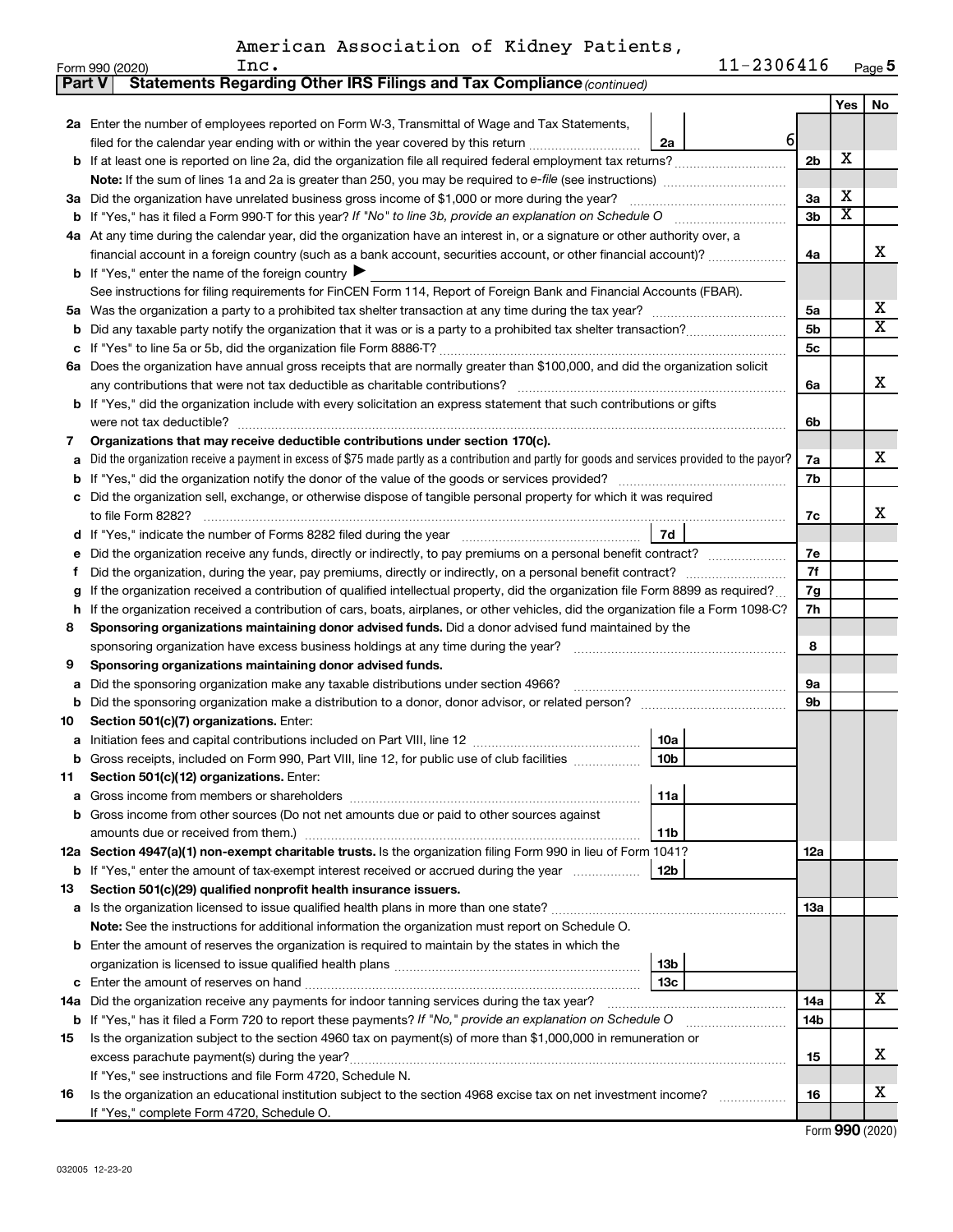|    | American Association of Kidney Patients,                                                                                                         |                 |                         |                         |
|----|--------------------------------------------------------------------------------------------------------------------------------------------------|-----------------|-------------------------|-------------------------|
|    | 11-2306416<br>Inc.<br>Form 990 (2020)                                                                                                            |                 |                         | Page 6                  |
|    | Governance, Management, and Disclosure For each "Yes" response to lines 2 through 7b below, and for a "No" response<br><b>Part VI</b>            |                 |                         |                         |
|    | to line 8a, 8b, or 10b below, describe the circumstances, processes, or changes on Schedule O. See instructions.                                 |                 |                         |                         |
|    |                                                                                                                                                  |                 |                         | $\overline{\mathbf{x}}$ |
|    | <b>Section A. Governing Body and Management</b>                                                                                                  |                 |                         |                         |
|    |                                                                                                                                                  |                 | Yes                     | No                      |
|    | 15<br>1a<br>1a Enter the number of voting members of the governing body at the end of the tax year                                               |                 |                         |                         |
|    | If there are material differences in voting rights among members of the governing body, or if the governing                                      |                 |                         |                         |
|    | body delegated broad authority to an executive committee or similar committee, explain on Schedule O.                                            |                 |                         |                         |
| b  | 15<br>Enter the number of voting members included on line 1a, above, who are independent<br>1b                                                   |                 |                         |                         |
| 2  | Did any officer, director, trustee, or key employee have a family relationship or a business relationship with any other                         |                 |                         |                         |
|    |                                                                                                                                                  | $\mathbf{2}$    |                         | x                       |
| 3  | Did the organization delegate control over management duties customarily performed by or under the direct supervision                            |                 |                         |                         |
|    |                                                                                                                                                  | 3               |                         | x                       |
| 4  | Did the organization make any significant changes to its governing documents since the prior Form 990 was filed?                                 | $\overline{4}$  |                         | $\overline{\mathtt{x}}$ |
| 5  |                                                                                                                                                  | 5               |                         | $\overline{\mathbf{X}}$ |
| 6  |                                                                                                                                                  | 6               |                         | $\overline{\mathtt{x}}$ |
|    | 7a Did the organization have members, stockholders, or other persons who had the power to elect or appoint one or                                |                 |                         |                         |
|    |                                                                                                                                                  | 7a              |                         | x                       |
|    | <b>b</b> Are any governance decisions of the organization reserved to (or subject to approval by) members, stockholders, or                      |                 |                         |                         |
|    | persons other than the governing body?                                                                                                           | 7b              |                         | x                       |
| 8  | Did the organization contemporaneously document the meetings held or written actions undertaken during the year by the following:                |                 |                         |                         |
|    |                                                                                                                                                  | 8а              | х                       |                         |
|    |                                                                                                                                                  | 8b              | $\overline{\text{x}}$   |                         |
| 9  | Is there any officer, director, trustee, or key employee listed in Part VII, Section A, who cannot be reached at the                             |                 |                         |                         |
|    |                                                                                                                                                  | 9               |                         | X.                      |
|    | Section B. Policies (This Section B requests information about policies not required by the Internal Revenue Code.)                              |                 |                         |                         |
|    |                                                                                                                                                  |                 | Yes                     | No                      |
|    |                                                                                                                                                  | 10a             |                         | $\overline{\mathbf{X}}$ |
|    | <b>b</b> If "Yes," did the organization have written policies and procedures governing the activities of such chapters, affiliates,              |                 |                         |                         |
|    |                                                                                                                                                  | 10 <sub>b</sub> |                         |                         |
|    | 11a Has the organization provided a complete copy of this Form 990 to all members of its governing body before filing the form?                  | 11a             | $\overline{\mathbf{X}}$ |                         |
|    | <b>b</b> Describe in Schedule O the process, if any, used by the organization to review this Form 990.                                           |                 |                         |                         |
|    |                                                                                                                                                  | 12a             | х                       |                         |
| b  | Were officers, directors, or trustees, and key employees required to disclose annually interests that could give rise to conflicts?              | 12 <sub>b</sub> | $\overline{\textbf{x}}$ |                         |
|    | c Did the organization regularly and consistently monitor and enforce compliance with the policy? If "Yes," describe                             |                 |                         |                         |
|    | in Schedule O how this was done encounteral contracts and a set of the set of the set of the set of the set of                                   | 12c             | X                       |                         |
| 13 | Did the organization have a written whistleblower policy?                                                                                        | 13              | $\overline{\textbf{x}}$ |                         |
| 14 |                                                                                                                                                  | 14              |                         | x                       |
| 15 | Did the process for determining compensation of the following persons include a review and approval by independent                               |                 |                         |                         |
|    | persons, comparability data, and contemporaneous substantiation of the deliberation and decision?                                                |                 |                         |                         |
| а  |                                                                                                                                                  | 15a             | х                       |                         |
| b  |                                                                                                                                                  | 15b             |                         | $\overline{\mathbf{X}}$ |
|    | If "Yes" to line 15a or 15b, describe the process in Schedule O (see instructions).                                                              |                 |                         |                         |
|    | 16a Did the organization invest in, contribute assets to, or participate in a joint venture or similar arrangement with a                        |                 |                         |                         |
|    | taxable entity during the year?                                                                                                                  | 16a             |                         | x                       |
|    | b If "Yes," did the organization follow a written policy or procedure requiring the organization to evaluate its participation                   |                 |                         |                         |
|    | in joint venture arrangements under applicable federal tax law, and take steps to safeguard the organization's                                   |                 |                         |                         |
|    | exempt status with respect to such arrangements?                                                                                                 | 16b             |                         |                         |
|    | <b>Section C. Disclosure</b>                                                                                                                     |                 |                         |                         |
| 17 | List the states with which a copy of this Form 990 is required to be filed $\blacktriangleright$ FL                                              |                 |                         |                         |
| 18 | Section 6104 requires an organization to make its Forms 1023 (1024 or 1024-A, if applicable), 990, and 990-T (Section 501(c)(3)s only) available |                 |                         |                         |
|    | for public inspection. Indicate how you made these available. Check all that apply.                                                              |                 |                         |                         |
|    | $\lfloor x \rfloor$ Upon request<br>  X   Own website<br>$\lfloor X \rfloor$ Another's website<br>Other (explain on Schedule O)                  |                 |                         |                         |
| 19 | Describe on Schedule O whether (and if so, how) the organization made its governing documents, conflict of interest policy, and financial        |                 |                         |                         |
|    | statements available to the public during the tax year.                                                                                          |                 |                         |                         |
| 20 | State the name, address, and telephone number of the person who possesses the organization's books and records                                   |                 |                         |                         |
|    | Diana Clynes - 813-636-8100                                                                                                                      |                 |                         |                         |
|    | 14440 Bruce B. Downs Blvd, Tampa, FL<br>33613                                                                                                    |                 |                         |                         |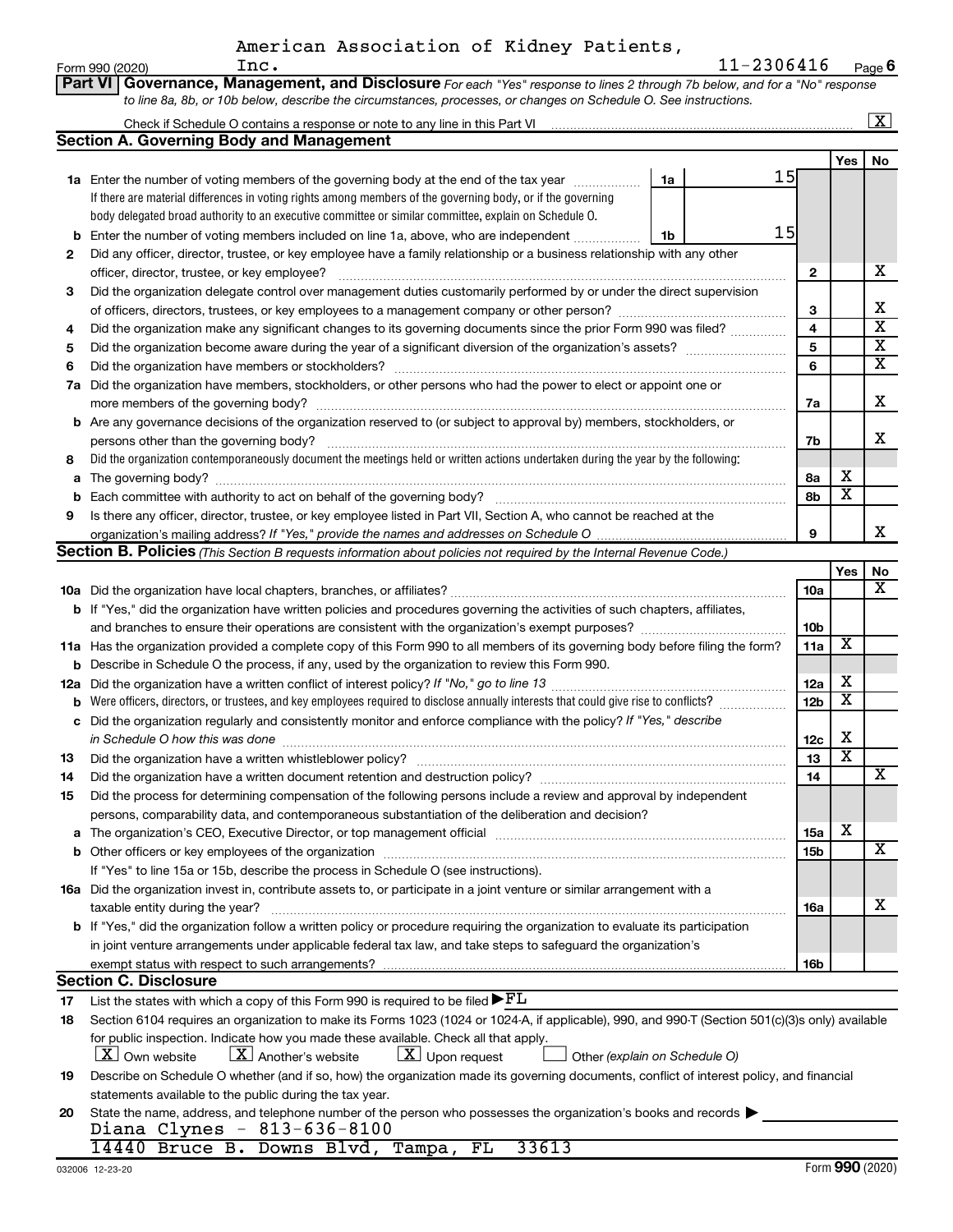$\Box$ 

|  | Part VII Compensation of Officers, Directors, Trustees, Key Employees, Highest Compensated |  |  |  |  |
|--|--------------------------------------------------------------------------------------------|--|--|--|--|
|  | <b>Employees, and Independent Contractors</b>                                              |  |  |  |  |

Check if Schedule O contains a response or note to any line in this Part VII

**Section A. Officers, Directors, Trustees, Key Employees, and Highest Compensated Employees**

**1a**  Complete this table for all persons required to be listed. Report compensation for the calendar year ending with or within the organization's tax year.  $\bullet$  List all of the organization's current officers, directors, trustees (whether individuals or organizations), regardless of amount of compensation.

Enter -0- in columns (D), (E), and (F) if no compensation was paid.

**•** List all of the organization's current key employees, if any. See instructions for definition of "key employee."

• List the organization's five *current* highest compensated employees (other than an officer, director, trustee, or key employee) who received reportable compensation (Box 5 of Form W-2 and/or Box 7 of Form 1099-MISC) of more than \$100,000 from the organization and any related organizations.

 $\bullet$  List all of the organization's former officers, key employees, and highest compensated employees who received more than \$100,000 of reportable compensation from the organization and any related organizations.

**•** List all of the organization's former directors or trustees that received, in the capacity as a former director or trustee of the organization, more than \$10,000 of reportable compensation from the organization and any related organizations.

See instructions for the order in which to list the persons above.

Check this box if neither the organization nor any related organization compensated any current officer, director, or trustee.  $\Box$ 

| (A)                            | (B)                  |                                |                                                                  | (C)         |              |                                   |        | (D)                             | (E)             | (F)                         |
|--------------------------------|----------------------|--------------------------------|------------------------------------------------------------------|-------------|--------------|-----------------------------------|--------|---------------------------------|-----------------|-----------------------------|
| Name and title                 | Average              |                                | (do not check more than one                                      |             | Position     |                                   |        | Reportable                      | Reportable      | Estimated                   |
|                                | hours per            |                                | box, unless person is both an<br>officer and a director/trustee) |             |              |                                   |        | compensation                    | compensation    | amount of                   |
|                                | week                 |                                |                                                                  |             |              |                                   |        | from                            | from related    | other                       |
|                                | (list any            |                                |                                                                  |             |              |                                   |        | the                             | organizations   | compensation                |
|                                | hours for<br>related |                                |                                                                  |             |              |                                   |        | organization<br>(W-2/1099-MISC) | (W-2/1099-MISC) | from the                    |
|                                | organizations        |                                |                                                                  |             |              |                                   |        |                                 |                 | organization<br>and related |
|                                | below                |                                |                                                                  |             |              |                                   |        |                                 |                 | organizations               |
|                                | line)                | Individual trustee or director | Institutional trustee                                            | Officer     | Key employee | Highest compensated<br>  employee | Former |                                 |                 |                             |
| (1) Diana Clynes               | 40.00                |                                |                                                                  |             |              |                                   |        |                                 |                 |                             |
| Executive Director             |                      | X                              |                                                                  | $\mathbf X$ |              |                                   |        | 149,975.                        | $\mathbf 0$ .   | $\mathbf 0$ .               |
| (2) Richard Knight             | 1.00                 |                                |                                                                  |             |              |                                   |        |                                 |                 |                             |
| President                      |                      | $\mathbf X$                    |                                                                  | $\mathbf X$ |              |                                   |        | $\mathbf 0$ .                   | $\mathbf 0$     | $\mathbf 0$ .               |
| (3)<br>Edward V. Hickey        | 1.00                 |                                |                                                                  |             |              |                                   |        |                                 |                 |                             |
| Vice President                 |                      | X                              |                                                                  | $\mathbf X$ |              |                                   |        | $\mathbf 0$ .                   | $\mathbf 0$ .   | $\mathbf 0$ .               |
| (4) Suzanne Ruff               | 1.00                 |                                |                                                                  |             |              |                                   |        |                                 |                 |                             |
| Treasurer                      |                      | $\mathbf X$                    |                                                                  | X           |              |                                   |        | $\mathbf 0$ .                   | $\mathbf 0$     | $\mathbf 0$ .               |
| (5) Dale Rogers                | 1.00                 |                                |                                                                  |             |              |                                   |        |                                 |                 |                             |
| Secretary                      |                      | X                              |                                                                  | X           |              |                                   |        | 0.                              | $\mathbf 0$ .   | $\mathbf 0$ .               |
| (6) Kent Bressler              | 1.00                 |                                |                                                                  |             |              |                                   |        |                                 |                 |                             |
| Board Member                   |                      | $\mathbf X$                    |                                                                  |             |              |                                   |        | $\mathbf 0$                     | 0.              | $\mathbf 0$ .               |
| Jennifer L Jones<br>(7)        | 1.00                 |                                |                                                                  |             |              |                                   |        |                                 |                 |                             |
| Board Member                   |                      | X                              |                                                                  |             |              |                                   |        | 0.                              | $\mathbf 0$     | $\mathbf 0$ .               |
| (8) Paul T. Conway             | 1.00                 |                                |                                                                  |             |              |                                   |        |                                 |                 |                             |
| Past President                 |                      | $\mathbf X$                    |                                                                  |             |              |                                   |        | $\mathbf 0$ .                   | $\mathbf 0$ .   | 0.                          |
| Sara E Schaeffer<br>(9)        | 1.00                 |                                |                                                                  |             |              |                                   |        |                                 |                 |                             |
| Board Member                   |                      | X                              |                                                                  |             |              |                                   |        | 0.                              | $\mathbf 0$ .   | $\mathbf 0$ .               |
| (10) Barry H Smith, MD, PhD    | 1.00                 |                                |                                                                  |             |              |                                   |        |                                 |                 |                             |
| Board Member                   |                      | X                              |                                                                  |             |              |                                   |        | $\mathbf 0$ .                   | $\mathbf 0$ .   | $\mathbf 0$ .               |
| (11) Patrick Gee, PhD          | 1.00                 |                                |                                                                  |             |              |                                   |        |                                 |                 |                             |
| Board Member                   |                      | X                              |                                                                  |             |              |                                   |        | 0.                              | $\mathbf 0$ .   | $\mathbf 0$ .               |
| (12) Douglas S. Johnson, MD    | 1.00                 |                                |                                                                  |             |              |                                   |        |                                 |                 |                             |
| Board Member                   |                      | X                              |                                                                  |             |              |                                   |        | 0.                              | $\mathbf 0$ .   | $\mathbf 0$ .               |
| (13) Janice Lea, MD, MSC, FASN | 1.00                 |                                |                                                                  |             |              |                                   |        |                                 |                 |                             |
| Board Member                   |                      | X                              |                                                                  |             |              |                                   |        | 0.                              | $\mathbf 0$ .   | $\mathbf 0$ .               |
| (14) James W. Myers III        | 1.00                 |                                |                                                                  |             |              |                                   |        |                                 |                 |                             |
| Board Member                   |                      | $\rm X$                        |                                                                  |             |              |                                   |        | 0.                              | О.              | $\mathbf 0$ .               |
| (15) David Rodriquez           | 1.00                 |                                |                                                                  |             |              |                                   |        |                                 |                 |                             |
| Board Member                   |                      | $\mathbf X$                    |                                                                  |             |              |                                   |        | 0.                              | $\mathbf 0$ .   | $\mathbf 0$ .               |
| (16) Lana Schmidt, MBA         | 1.00                 |                                |                                                                  |             |              |                                   |        |                                 |                 |                             |
| Board Member                   |                      | $\rm X$                        |                                                                  |             |              |                                   |        | 0.                              | $\mathbf 0$ .   | $0$ .                       |
|                                |                      |                                |                                                                  |             |              |                                   |        |                                 |                 |                             |
|                                |                      |                                |                                                                  |             |              |                                   |        |                                 |                 |                             |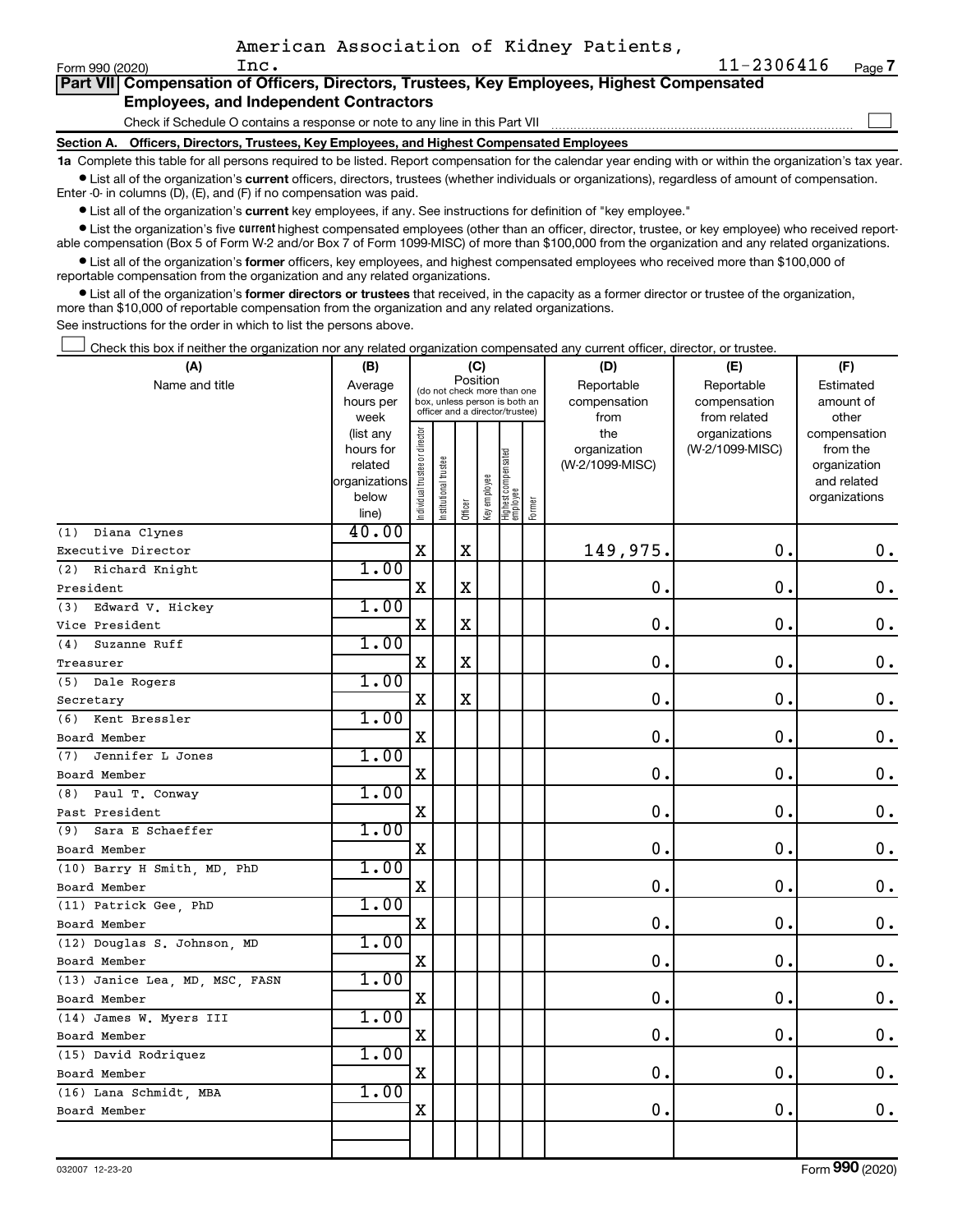|                 |                                                                                                                                                                                                                                                        |                                                        |                                |                       |          |              |                                                                                                 |        | American Association of Kidney Patients,  |                                                             |                            |     |                                                          |
|-----------------|--------------------------------------------------------------------------------------------------------------------------------------------------------------------------------------------------------------------------------------------------------|--------------------------------------------------------|--------------------------------|-----------------------|----------|--------------|-------------------------------------------------------------------------------------------------|--------|-------------------------------------------|-------------------------------------------------------------|----------------------------|-----|----------------------------------------------------------|
| <b>Part VII</b> | Inc.<br>Form 990 (2020)                                                                                                                                                                                                                                |                                                        |                                |                       |          |              |                                                                                                 |        |                                           | 11-2306416                                                  |                            |     | Page 8                                                   |
|                 | Section A. Officers, Directors, Trustees, Key Employees, and Highest Compensated Employees (continued)<br>(A)                                                                                                                                          | (B)                                                    |                                |                       |          | (C)          |                                                                                                 |        | (D)                                       | (E)                                                         |                            |     | (F)                                                      |
|                 | Name and title                                                                                                                                                                                                                                         | Average<br>hours per<br>week<br>(list any<br>hours for |                                |                       | Position |              | (do not check more than one<br>box, unless person is both an<br>officer and a director/trustee) |        | Reportable<br>compensation<br>from<br>the | Reportable<br>compensation<br>from related<br>organizations |                            |     | Estimated<br>amount of<br>other<br>compensation          |
|                 |                                                                                                                                                                                                                                                        | related<br>organizations<br>below<br>line)             | Individual trustee or director | Institutional trustee | Officer  | Key employee | Highest compensatec<br>employee                                                                 | Former | organization<br>(W-2/1099-MISC)           | (W-2/1099-MISC)                                             |                            |     | from the<br>organization<br>and related<br>organizations |
|                 |                                                                                                                                                                                                                                                        |                                                        |                                |                       |          |              |                                                                                                 |        |                                           |                                                             |                            |     |                                                          |
|                 |                                                                                                                                                                                                                                                        |                                                        |                                |                       |          |              |                                                                                                 |        |                                           |                                                             |                            |     |                                                          |
|                 |                                                                                                                                                                                                                                                        |                                                        |                                |                       |          |              |                                                                                                 |        |                                           |                                                             |                            |     |                                                          |
|                 |                                                                                                                                                                                                                                                        |                                                        |                                |                       |          |              |                                                                                                 |        |                                           |                                                             |                            |     |                                                          |
|                 |                                                                                                                                                                                                                                                        |                                                        |                                |                       |          |              |                                                                                                 |        |                                           |                                                             |                            |     |                                                          |
|                 |                                                                                                                                                                                                                                                        |                                                        |                                |                       |          |              |                                                                                                 |        |                                           |                                                             |                            |     |                                                          |
|                 | 1b Subtotal<br>c Total from continuation sheets to Part VII, Section A manuscreases                                                                                                                                                                    |                                                        |                                |                       |          |              |                                                                                                 |        | 149,975.<br>0                             |                                                             | О.<br>$\overline{0}$<br>σ. |     | 0.<br>$\overline{\mathfrak{o}}$ .<br>$\overline{0}$ .    |
| $\mathbf{2}$    | Total number of individuals (including but not limited to those listed above) who received more than \$100,000 of reportable<br>compensation from the organization $\blacktriangleright$                                                               |                                                        |                                |                       |          |              |                                                                                                 |        | 149,975.                                  |                                                             |                            |     | 1                                                        |
|                 |                                                                                                                                                                                                                                                        |                                                        |                                |                       |          |              |                                                                                                 |        |                                           |                                                             |                            |     | No<br>Yes                                                |
| З               | Did the organization list any former officer, director, trustee, key employee, or highest compensated employee on<br>line 1a? If "Yes," complete Schedule J for such individual                                                                        |                                                        |                                |                       |          |              |                                                                                                 |        |                                           |                                                             |                            | 3   | х                                                        |
| 4               | For any individual listed on line 1a, is the sum of reportable compensation and other compensation from the organization                                                                                                                               |                                                        |                                |                       |          |              |                                                                                                 |        |                                           |                                                             |                            | 4   | х                                                        |
| 5               | Did any person listed on line 1a receive or accrue compensation from any unrelated organization or individual for services                                                                                                                             |                                                        |                                |                       |          |              |                                                                                                 |        |                                           |                                                             |                            | 5   | x                                                        |
|                 | <b>Section B. Independent Contractors</b>                                                                                                                                                                                                              |                                                        |                                |                       |          |              |                                                                                                 |        |                                           |                                                             |                            |     |                                                          |
| 1               | Complete this table for your five highest compensated independent contractors that received more than \$100,000 of compensation from<br>the organization. Report compensation for the calendar year ending with or within the organization's tax year. |                                                        |                                |                       |          |              |                                                                                                 |        |                                           |                                                             |                            |     |                                                          |
|                 | (A)<br>Name and business address                                                                                                                                                                                                                       |                                                        |                                | <b>NONE</b>           |          |              |                                                                                                 |        | (B)<br>Description of services            |                                                             |                            | (C) | Compensation                                             |
|                 |                                                                                                                                                                                                                                                        |                                                        |                                |                       |          |              |                                                                                                 |        |                                           |                                                             |                            |     |                                                          |
|                 |                                                                                                                                                                                                                                                        |                                                        |                                |                       |          |              |                                                                                                 |        |                                           |                                                             |                            |     |                                                          |
|                 |                                                                                                                                                                                                                                                        |                                                        |                                |                       |          |              |                                                                                                 |        |                                           |                                                             |                            |     |                                                          |
|                 |                                                                                                                                                                                                                                                        |                                                        |                                |                       |          |              |                                                                                                 |        |                                           |                                                             |                            |     |                                                          |
|                 |                                                                                                                                                                                                                                                        |                                                        |                                |                       |          |              |                                                                                                 |        |                                           |                                                             |                            |     |                                                          |
| 2               | Total number of independent contractors (including but not limited to those listed above) who received more than<br>\$100,000 of compensation from the organization                                                                                    |                                                        |                                |                       |          |              | 0                                                                                               |        |                                           |                                                             |                            |     |                                                          |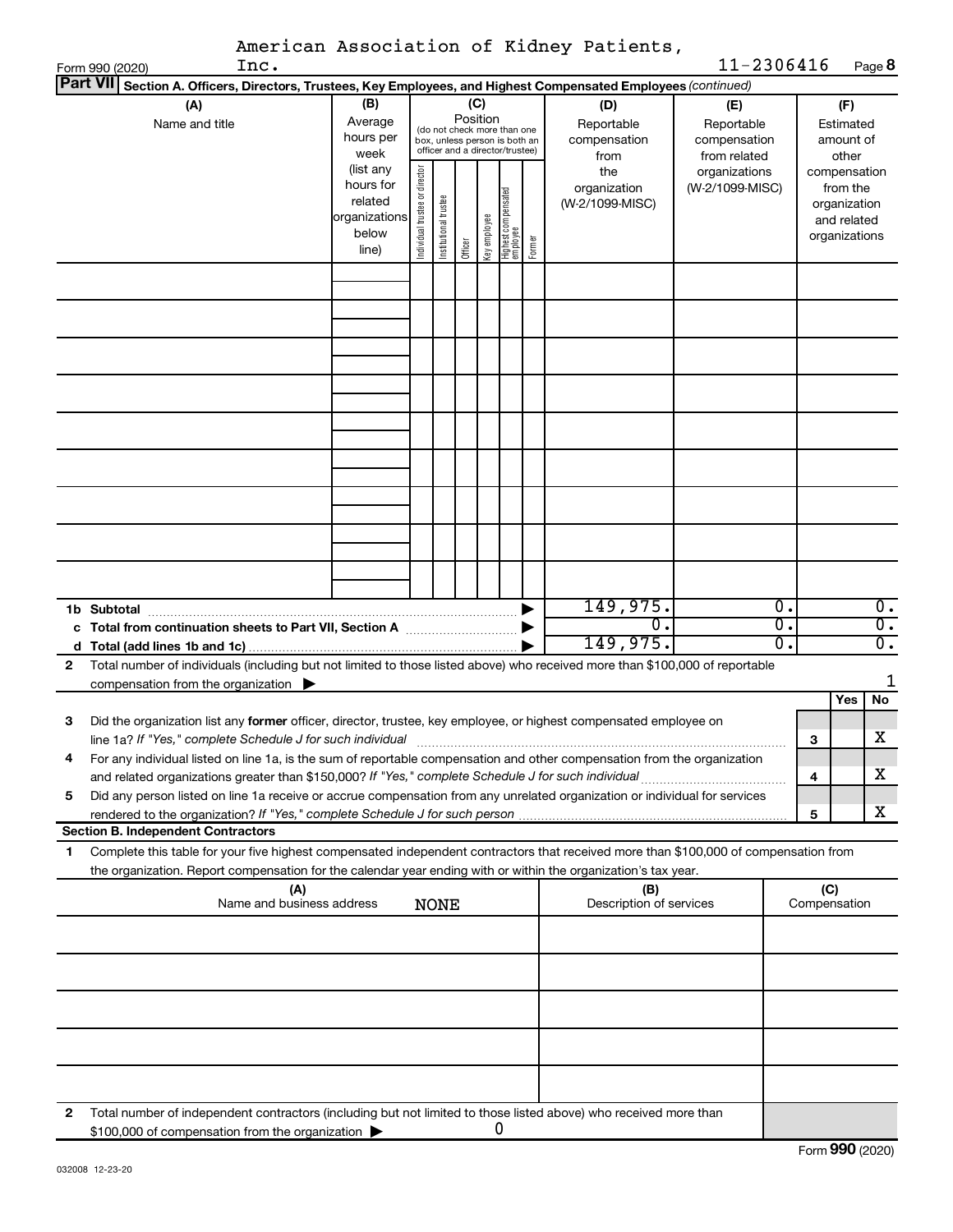|                                                           | <b>Part VIII</b><br><b>Statement of Revenue</b> |    |                                                                                                                                                                                                                                                                                                                                                                                                                                                                                                                                            |                                                |                                                        |                                                               |                              |                                                                 |  |  |
|-----------------------------------------------------------|-------------------------------------------------|----|--------------------------------------------------------------------------------------------------------------------------------------------------------------------------------------------------------------------------------------------------------------------------------------------------------------------------------------------------------------------------------------------------------------------------------------------------------------------------------------------------------------------------------------------|------------------------------------------------|--------------------------------------------------------|---------------------------------------------------------------|------------------------------|-----------------------------------------------------------------|--|--|
|                                                           |                                                 |    | Check if Schedule O contains a response or note to any line in this Part VIII                                                                                                                                                                                                                                                                                                                                                                                                                                                              |                                                |                                                        |                                                               |                              |                                                                 |  |  |
|                                                           |                                                 |    |                                                                                                                                                                                                                                                                                                                                                                                                                                                                                                                                            |                                                | (A)<br>Total revenue                                   | (B)<br>Related or exempt<br>function revenue business revenue | $\overline{C}$<br>Unrelated  | (D)<br>Revenue excluded<br>from tax under<br>sections 512 - 514 |  |  |
| Contributions, Gifts, Grants<br>and Other Similar Amounts |                                                 |    | 1 a Federated campaigns<br>1a<br>$\cdots$<br>1 <sub>b</sub><br><b>b</b> Membership dues<br>1 <sub>c</sub><br>c Fundraising events<br>1d<br>d Related organizations<br>.<br>e Government grants (contributions)<br>1e<br>f All other contributions, gifts, grants, and<br>similar amounts not included above<br>1f<br>Noncash contributions included in lines 1a-1f<br>$1g$ $\frac{1}{3}$                                                                                                                                                   | 371,823.<br>19,500.<br>68,900.<br>736,319.     | $\upharpoonright$ 1,196,542.                           |                                                               |                              |                                                                 |  |  |
|                                                           |                                                 | h. |                                                                                                                                                                                                                                                                                                                                                                                                                                                                                                                                            | <b>Business Code</b>                           |                                                        |                                                               |                              |                                                                 |  |  |
| Program Service<br>Revenue                                |                                                 |    | 2 a Annual Meeting<br><b>b</b> Policy Summit<br>Global Summit<br>d Advertising and Magazi<br>Inventory Sale                                                                                                                                                                                                                                                                                                                                                                                                                                | 900099<br>900099<br>900099<br>900099<br>900099 | 338,911.<br>280,000.<br>185,000.<br>31,040.<br>23,435. | 338,911.<br>280,000.<br>185,000.<br>23,435.                   | 31,040.                      |                                                                 |  |  |
|                                                           |                                                 |    | f All other program service revenue                                                                                                                                                                                                                                                                                                                                                                                                                                                                                                        |                                                | 858,386.                                               |                                                               |                              |                                                                 |  |  |
| Revenue<br>$\tilde{\vec{a}}$                              | 3<br>4<br>5<br>6а                               |    | Investment income (including dividends, interest, and<br>Income from investment of tax-exempt bond proceeds<br>(i) Real<br>Gross rents<br>6a<br>.<br><b>b</b> Less: rental expenses $\ldots$<br>6b<br>Rental income or (loss)<br>6с<br>d Net rental income or (loss)<br>(i) Securities<br>7 a Gross amount from sales of<br>assets other than inventory<br>7a<br><b>b</b> Less: cost or other basis<br>and sales expenses<br>7b<br>7c<br>c Gain or (loss)<br>8 a Gross income from fundraising events (not<br>$19,500.$ of<br>including \$ | (ii) Personal<br>(ii) Other                    |                                                        |                                                               |                              |                                                                 |  |  |
|                                                           |                                                 |    | contributions reported on line 1c). See<br> 8a<br>8b<br>c Net income or (loss) from fundraising events<br>9 a Gross income from gaming activities. See<br>l 9a<br>9b<br><b>b</b> Less: direct expenses <b>manually</b><br>c Net income or (loss) from gaming activities<br>10 a Gross sales of inventory, less returns<br> 10a<br>l10bl<br><b>b</b> Less: cost of goods sold<br>c Net income or (loss) from sales of inventory                                                                                                             | 1,403.<br>3,150.<br>.                          | $-1,747.$                                              |                                                               |                              | $-1,747.$                                                       |  |  |
| Miscellaneous<br>Revenue                                  |                                                 |    | 11 a Other                                                                                                                                                                                                                                                                                                                                                                                                                                                                                                                                 | <b>Business Code</b><br>900099                 | 1,412.                                                 | 1,412.                                                        |                              |                                                                 |  |  |
|                                                           |                                                 | b  |                                                                                                                                                                                                                                                                                                                                                                                                                                                                                                                                            |                                                |                                                        |                                                               |                              |                                                                 |  |  |
|                                                           |                                                 | c  |                                                                                                                                                                                                                                                                                                                                                                                                                                                                                                                                            |                                                |                                                        |                                                               |                              |                                                                 |  |  |
|                                                           |                                                 |    |                                                                                                                                                                                                                                                                                                                                                                                                                                                                                                                                            | $\blacktriangleright$                          | 1,412.                                                 |                                                               |                              |                                                                 |  |  |
|                                                           | 12                                              |    |                                                                                                                                                                                                                                                                                                                                                                                                                                                                                                                                            |                                                | $\overline{2,054,593.}$                                |                                                               | $828,758.$ 31,040. $-1,747.$ |                                                                 |  |  |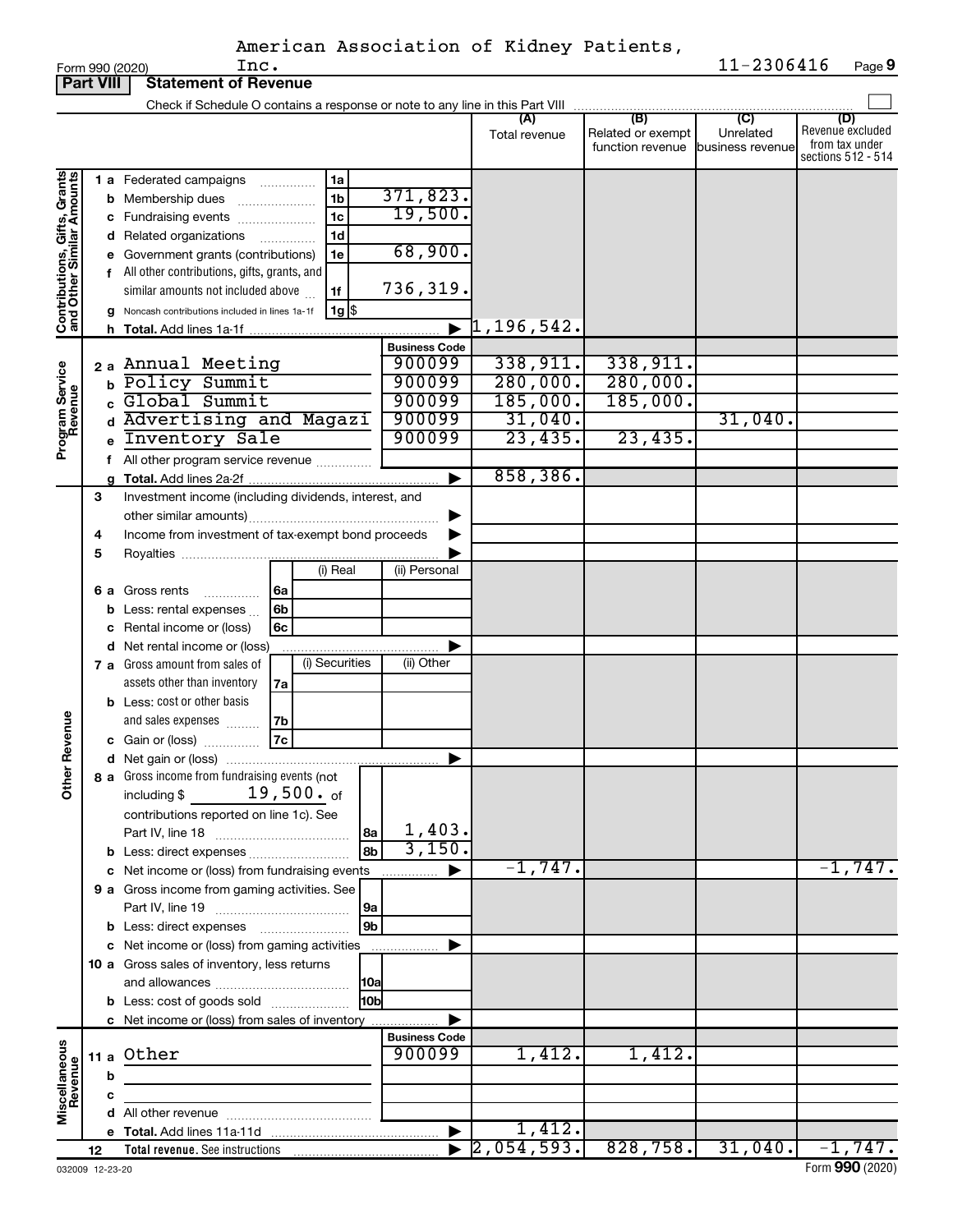|        | Inc.<br>Form 990 (2020)<br><b>Part IX   Statement of Functional Expenses</b>                                                                                                                               |                       |                                    |                                           | $11 - 2306416$ Page 10         |
|--------|------------------------------------------------------------------------------------------------------------------------------------------------------------------------------------------------------------|-----------------------|------------------------------------|-------------------------------------------|--------------------------------|
|        | Section 501(c)(3) and 501(c)(4) organizations must complete all columns. All other organizations must complete column (A).                                                                                 |                       |                                    |                                           |                                |
|        | Check if Schedule O contains a response or note to any line in this Part IX                                                                                                                                |                       |                                    |                                           |                                |
|        | Do not include amounts reported on lines 6b,<br>7b, 8b, 9b, and 10b of Part VIII.                                                                                                                          | (A)<br>Total expenses | (B)<br>Program service<br>expenses | (C)<br>Management and<br>general expenses | (D)<br>Fundraising<br>expenses |
| 1.     | Grants and other assistance to domestic organizations                                                                                                                                                      |                       |                                    |                                           |                                |
|        | and domestic governments. See Part IV, line 21                                                                                                                                                             |                       |                                    |                                           |                                |
| 2      | Grants and other assistance to domestic                                                                                                                                                                    |                       |                                    |                                           |                                |
|        | individuals. See Part IV, line 22                                                                                                                                                                          | 21,040.               | 21,040.                            |                                           |                                |
| 3.     | Grants and other assistance to foreign                                                                                                                                                                     |                       |                                    |                                           |                                |
|        | organizations, foreign governments, and foreign                                                                                                                                                            |                       |                                    |                                           |                                |
|        | individuals. See Part IV, lines 15 and 16                                                                                                                                                                  |                       |                                    |                                           |                                |
| 4      | Benefits paid to or for members                                                                                                                                                                            |                       |                                    |                                           |                                |
| 5      | Compensation of current officers, directors,                                                                                                                                                               |                       |                                    |                                           |                                |
|        | trustees, and key employees                                                                                                                                                                                | 149,975.              | 103,483.                           | 44,993.                                   | 1,499.                         |
| 6      | Compensation not included above to disqualified                                                                                                                                                            |                       |                                    |                                           |                                |
|        | persons (as defined under section 4958(f)(1)) and                                                                                                                                                          |                       |                                    |                                           |                                |
|        | persons described in section 4958(c)(3)(B)                                                                                                                                                                 | 287, 328.             | 196,500.                           | 84,496.                                   | 6,332.                         |
| 7      |                                                                                                                                                                                                            |                       |                                    |                                           |                                |
| 8      | Pension plan accruals and contributions (include                                                                                                                                                           |                       |                                    |                                           |                                |
|        | section 401(k) and 403(b) employer contributions)                                                                                                                                                          | 37,286.               | 25,578.                            | 11,040.                                   | 668.                           |
| 9      |                                                                                                                                                                                                            | 34, 154.              | 21,991.                            | 11,589.                                   | 574.                           |
| 10     |                                                                                                                                                                                                            |                       |                                    |                                           |                                |
| 11     | Fees for services (nonemployees):                                                                                                                                                                          |                       |                                    |                                           |                                |
|        |                                                                                                                                                                                                            |                       |                                    |                                           |                                |
| b<br>С |                                                                                                                                                                                                            | 97,786.               | 47,304.                            | 50,482.                                   |                                |
| d      |                                                                                                                                                                                                            |                       |                                    |                                           |                                |
| е      | Professional fundraising services. See Part IV, line 17                                                                                                                                                    |                       |                                    |                                           |                                |
| f      | Investment management fees                                                                                                                                                                                 |                       |                                    |                                           |                                |
| g      | Other. (If line 11g amount exceeds 10% of line 25,                                                                                                                                                         |                       |                                    |                                           |                                |
|        | column (A) amount, list line 11g expenses on Sch O.)                                                                                                                                                       |                       |                                    |                                           |                                |
| 12     |                                                                                                                                                                                                            | 80,576.               | 79,476.                            | 600.                                      | 500.                           |
| 13     |                                                                                                                                                                                                            |                       |                                    |                                           |                                |
| 14     |                                                                                                                                                                                                            |                       |                                    |                                           |                                |
| 15     |                                                                                                                                                                                                            |                       |                                    |                                           |                                |
| 16     |                                                                                                                                                                                                            | 38,310.               | $26,280$ .                         | 11,344.                                   | 686.                           |
| 17     | Travel                                                                                                                                                                                                     | 76.                   |                                    | 76.                                       |                                |
| 18     | Payments of travel or entertainment expenses                                                                                                                                                               |                       |                                    |                                           |                                |
|        | for any federal, state, or local public officials                                                                                                                                                          |                       |                                    |                                           |                                |
| 19     | Conferences, conventions, and meetings                                                                                                                                                                     |                       |                                    |                                           |                                |
| 20     | Interest                                                                                                                                                                                                   |                       |                                    |                                           |                                |
| 21     |                                                                                                                                                                                                            |                       |                                    |                                           |                                |
| 22     | Depreciation, depletion, and amortization                                                                                                                                                                  | 8,440.                | 5,790.                             | 2,499.                                    | 151.                           |
| 23     | Insurance                                                                                                                                                                                                  | 2,396.                |                                    | 2,396.                                    |                                |
| 24     | Other expenses. Itemize expenses not covered<br>above (List miscellaneous expenses on line 24e. If<br>line 24e amount exceeds 10% of line 25, column (A)<br>amount, list line 24e expenses on Schedule O.) |                       |                                    |                                           |                                |
| a      | Annual meeting and prog                                                                                                                                                                                    | 344,974.              | 344,567.                           |                                           | 407.                           |
| b      | Printing and Publicatio                                                                                                                                                                                    | 61,525.               | 60,952.                            | 573.                                      |                                |
|        | Postage and shipping                                                                                                                                                                                       | 39,986.               | 28,050.                            | 11,086.                                   | 850.                           |
|        | Equipment rental and ma                                                                                                                                                                                    | 28,862.               | 19,799.                            | 8,546.                                    | 517.                           |
|        | e All other expenses                                                                                                                                                                                       | 41,097.               | 15,945.                            | 9,756.                                    | 15,396.                        |
| 25     | Total functional expenses. Add lines 1 through 24e                                                                                                                                                         | 1, 273, 811.          | 996,755.                           | 249,476.                                  | 27,580.                        |
| 26     | Joint costs. Complete this line only if the organization                                                                                                                                                   |                       |                                    |                                           |                                |
|        | reported in column (B) joint costs from a combined                                                                                                                                                         |                       |                                    |                                           |                                |

Check here if following SOP 98-2 (ASC 958-720)

educational campaign and fundraising solicitation.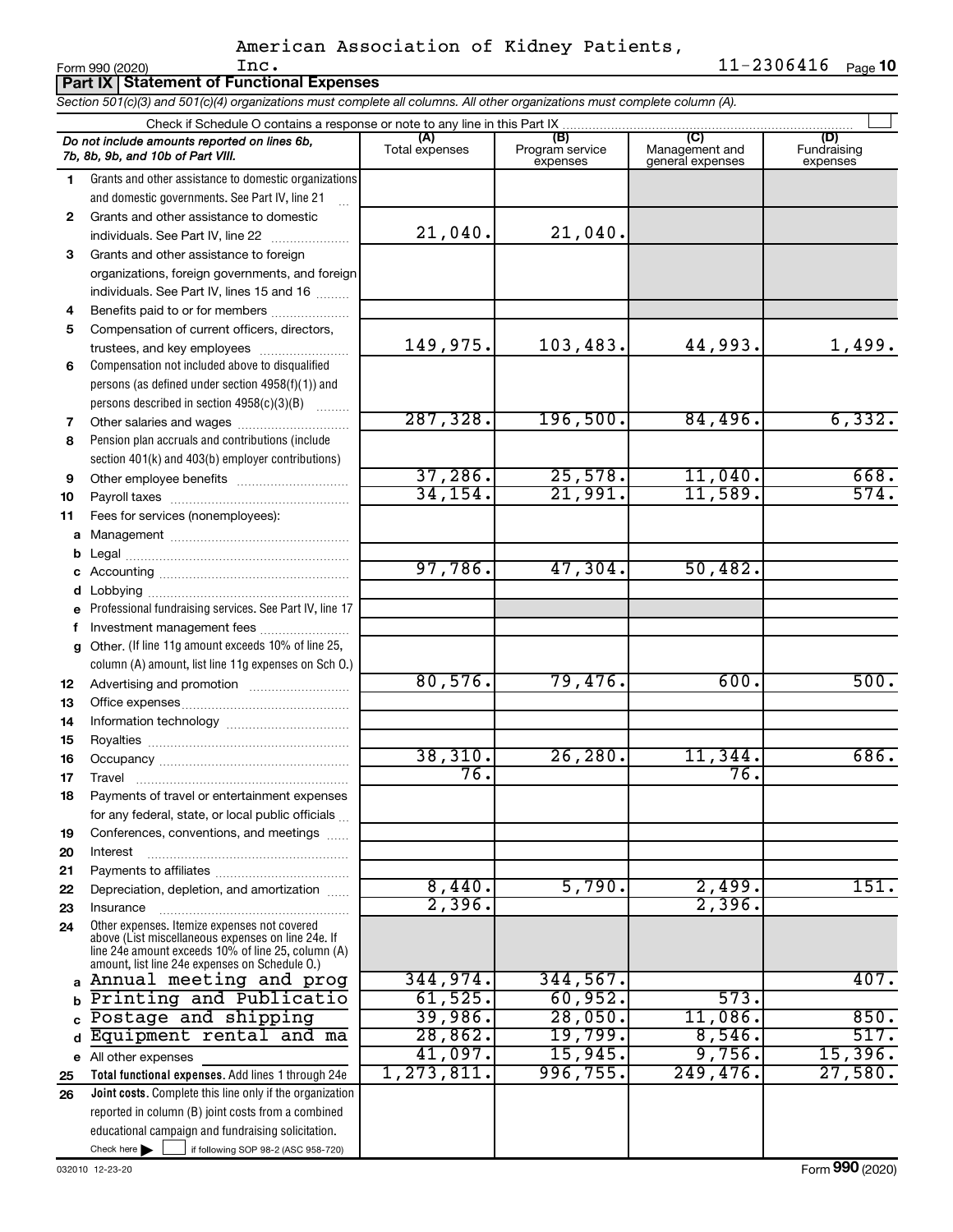|                 |      | American Association of Kidney Patients, |  |                        |  |
|-----------------|------|------------------------------------------|--|------------------------|--|
| Form 990 (2020) | Inc. |                                          |  | $11 - 2306416$ Page 11 |  |

| (A)<br>(B)<br>Beginning of year<br>End of year<br>678,655.<br>$\mathbf{1}$<br>1<br>$\mathbf{2}$<br>$\mathbf{2}$<br>3<br>З<br>13,700.<br>116,516.<br>$\overline{4}$<br>4<br>Loans and other receivables from any current or former officer, director,<br>5<br>trustee, key employee, creator or founder, substantial contributor, or 35%<br>5<br>controlled entity or family member of any of these persons<br>Loans and other receivables from other disqualified persons (as defined<br>6<br>6<br>under section $4958(f)(1)$ , and persons described in section $4958(c)(3)(B)$<br>$\ldots$<br>$\overline{7}$<br>Assets<br>7<br>32,922.<br>$\frac{30,715}{13,553}$<br>8<br>8<br>6,873.<br>$\mathbf{9}$<br>Prepaid expenses and deferred charges<br>9<br>10a Land, buildings, and equipment: cost or other<br>51,128.<br>basis. Complete Part VI of Schedule D  10a<br>45, 198.<br>13, 115.<br>5,930.<br>10b<br>10 <sub>c</sub><br><b>b</b> Less: accumulated depreciation<br>11<br>11<br>12<br>12<br>13<br>13<br>14<br>14<br>3,125.<br>3,125.<br>15<br>15<br>748,390.<br>1,743,144.<br>16<br>16<br>30, 189.<br>41,458.<br>17<br>17<br>18<br>18<br>386,987.<br>588, 261.<br>19<br>19<br>20<br>20<br>21<br>Escrow or custodial account liability. Complete Part IV of Schedule D<br>21<br>22<br>Loans and other payables to any current or former officer, director,<br>Liabilities<br>trustee, key employee, creator or founder, substantial contributor, or 35%<br>22<br>controlled entity or family member of any of these persons [<br>68,900.<br>79, 116.<br>23<br>Secured mortgages and notes payable to unrelated third parties<br>23<br>24<br>24<br>Unsecured notes and loans payable to unrelated third parties<br>25<br>Other liabilities (including federal income tax, payables to related third<br>parties, and other liabilities not included on lines 17-24). Complete Part X<br>15, 463.<br>6,676.<br>25<br>of Schedule D<br>501, 539.<br>715, 511.<br>26<br>26<br>Total liabilities. Add lines 17 through 25<br>Organizations that follow FASB ASC 958, check here $\blacktriangleright \lfloor \underline{X} \rfloor$<br>Net Assets or Fund Balances<br>and complete lines 27, 28, 32, and 33.<br>99,509.<br>872,031.<br>27<br>27<br>155,602.<br>147, 342.<br>28<br>28<br>Organizations that do not follow FASB ASC 958, check here $\blacktriangleright \bot$<br>and complete lines 29 through 33.<br>29<br>29<br>Paid-in or capital surplus, or land, building, or equipment fund<br>30<br>30<br>Retained earnings, endowment, accumulated income, or other funds<br>31<br>31<br>246,851.<br>32<br>32<br>748,390.<br>1,743,144.<br>33<br>33 |  | <b>Part X   Balance Sheet</b> |  |  |  |            |
|----------------------------------------------------------------------------------------------------------------------------------------------------------------------------------------------------------------------------------------------------------------------------------------------------------------------------------------------------------------------------------------------------------------------------------------------------------------------------------------------------------------------------------------------------------------------------------------------------------------------------------------------------------------------------------------------------------------------------------------------------------------------------------------------------------------------------------------------------------------------------------------------------------------------------------------------------------------------------------------------------------------------------------------------------------------------------------------------------------------------------------------------------------------------------------------------------------------------------------------------------------------------------------------------------------------------------------------------------------------------------------------------------------------------------------------------------------------------------------------------------------------------------------------------------------------------------------------------------------------------------------------------------------------------------------------------------------------------------------------------------------------------------------------------------------------------------------------------------------------------------------------------------------------------------------------------------------------------------------------------------------------------------------------------------------------------------------------------------------------------------------------------------------------------------------------------------------------------------------------------------------------------------------------------------------------------------------------------------------------------------------------------------------------------------------------------------------------------------------------------------------------------------------------------------------------------------------------------------------------------------------------------------------------|--|-------------------------------|--|--|--|------------|
|                                                                                                                                                                                                                                                                                                                                                                                                                                                                                                                                                                                                                                                                                                                                                                                                                                                                                                                                                                                                                                                                                                                                                                                                                                                                                                                                                                                                                                                                                                                                                                                                                                                                                                                                                                                                                                                                                                                                                                                                                                                                                                                                                                                                                                                                                                                                                                                                                                                                                                                                                                                                                                                                |  |                               |  |  |  |            |
|                                                                                                                                                                                                                                                                                                                                                                                                                                                                                                                                                                                                                                                                                                                                                                                                                                                                                                                                                                                                                                                                                                                                                                                                                                                                                                                                                                                                                                                                                                                                                                                                                                                                                                                                                                                                                                                                                                                                                                                                                                                                                                                                                                                                                                                                                                                                                                                                                                                                                                                                                                                                                                                                |  |                               |  |  |  |            |
|                                                                                                                                                                                                                                                                                                                                                                                                                                                                                                                                                                                                                                                                                                                                                                                                                                                                                                                                                                                                                                                                                                                                                                                                                                                                                                                                                                                                                                                                                                                                                                                                                                                                                                                                                                                                                                                                                                                                                                                                                                                                                                                                                                                                                                                                                                                                                                                                                                                                                                                                                                                                                                                                |  |                               |  |  |  | 1,573,305. |
|                                                                                                                                                                                                                                                                                                                                                                                                                                                                                                                                                                                                                                                                                                                                                                                                                                                                                                                                                                                                                                                                                                                                                                                                                                                                                                                                                                                                                                                                                                                                                                                                                                                                                                                                                                                                                                                                                                                                                                                                                                                                                                                                                                                                                                                                                                                                                                                                                                                                                                                                                                                                                                                                |  |                               |  |  |  |            |
|                                                                                                                                                                                                                                                                                                                                                                                                                                                                                                                                                                                                                                                                                                                                                                                                                                                                                                                                                                                                                                                                                                                                                                                                                                                                                                                                                                                                                                                                                                                                                                                                                                                                                                                                                                                                                                                                                                                                                                                                                                                                                                                                                                                                                                                                                                                                                                                                                                                                                                                                                                                                                                                                |  |                               |  |  |  |            |
|                                                                                                                                                                                                                                                                                                                                                                                                                                                                                                                                                                                                                                                                                                                                                                                                                                                                                                                                                                                                                                                                                                                                                                                                                                                                                                                                                                                                                                                                                                                                                                                                                                                                                                                                                                                                                                                                                                                                                                                                                                                                                                                                                                                                                                                                                                                                                                                                                                                                                                                                                                                                                                                                |  |                               |  |  |  |            |
|                                                                                                                                                                                                                                                                                                                                                                                                                                                                                                                                                                                                                                                                                                                                                                                                                                                                                                                                                                                                                                                                                                                                                                                                                                                                                                                                                                                                                                                                                                                                                                                                                                                                                                                                                                                                                                                                                                                                                                                                                                                                                                                                                                                                                                                                                                                                                                                                                                                                                                                                                                                                                                                                |  |                               |  |  |  |            |
|                                                                                                                                                                                                                                                                                                                                                                                                                                                                                                                                                                                                                                                                                                                                                                                                                                                                                                                                                                                                                                                                                                                                                                                                                                                                                                                                                                                                                                                                                                                                                                                                                                                                                                                                                                                                                                                                                                                                                                                                                                                                                                                                                                                                                                                                                                                                                                                                                                                                                                                                                                                                                                                                |  |                               |  |  |  |            |
|                                                                                                                                                                                                                                                                                                                                                                                                                                                                                                                                                                                                                                                                                                                                                                                                                                                                                                                                                                                                                                                                                                                                                                                                                                                                                                                                                                                                                                                                                                                                                                                                                                                                                                                                                                                                                                                                                                                                                                                                                                                                                                                                                                                                                                                                                                                                                                                                                                                                                                                                                                                                                                                                |  |                               |  |  |  |            |
|                                                                                                                                                                                                                                                                                                                                                                                                                                                                                                                                                                                                                                                                                                                                                                                                                                                                                                                                                                                                                                                                                                                                                                                                                                                                                                                                                                                                                                                                                                                                                                                                                                                                                                                                                                                                                                                                                                                                                                                                                                                                                                                                                                                                                                                                                                                                                                                                                                                                                                                                                                                                                                                                |  |                               |  |  |  |            |
|                                                                                                                                                                                                                                                                                                                                                                                                                                                                                                                                                                                                                                                                                                                                                                                                                                                                                                                                                                                                                                                                                                                                                                                                                                                                                                                                                                                                                                                                                                                                                                                                                                                                                                                                                                                                                                                                                                                                                                                                                                                                                                                                                                                                                                                                                                                                                                                                                                                                                                                                                                                                                                                                |  |                               |  |  |  |            |
|                                                                                                                                                                                                                                                                                                                                                                                                                                                                                                                                                                                                                                                                                                                                                                                                                                                                                                                                                                                                                                                                                                                                                                                                                                                                                                                                                                                                                                                                                                                                                                                                                                                                                                                                                                                                                                                                                                                                                                                                                                                                                                                                                                                                                                                                                                                                                                                                                                                                                                                                                                                                                                                                |  |                               |  |  |  |            |
|                                                                                                                                                                                                                                                                                                                                                                                                                                                                                                                                                                                                                                                                                                                                                                                                                                                                                                                                                                                                                                                                                                                                                                                                                                                                                                                                                                                                                                                                                                                                                                                                                                                                                                                                                                                                                                                                                                                                                                                                                                                                                                                                                                                                                                                                                                                                                                                                                                                                                                                                                                                                                                                                |  |                               |  |  |  |            |
|                                                                                                                                                                                                                                                                                                                                                                                                                                                                                                                                                                                                                                                                                                                                                                                                                                                                                                                                                                                                                                                                                                                                                                                                                                                                                                                                                                                                                                                                                                                                                                                                                                                                                                                                                                                                                                                                                                                                                                                                                                                                                                                                                                                                                                                                                                                                                                                                                                                                                                                                                                                                                                                                |  |                               |  |  |  |            |
|                                                                                                                                                                                                                                                                                                                                                                                                                                                                                                                                                                                                                                                                                                                                                                                                                                                                                                                                                                                                                                                                                                                                                                                                                                                                                                                                                                                                                                                                                                                                                                                                                                                                                                                                                                                                                                                                                                                                                                                                                                                                                                                                                                                                                                                                                                                                                                                                                                                                                                                                                                                                                                                                |  |                               |  |  |  |            |
|                                                                                                                                                                                                                                                                                                                                                                                                                                                                                                                                                                                                                                                                                                                                                                                                                                                                                                                                                                                                                                                                                                                                                                                                                                                                                                                                                                                                                                                                                                                                                                                                                                                                                                                                                                                                                                                                                                                                                                                                                                                                                                                                                                                                                                                                                                                                                                                                                                                                                                                                                                                                                                                                |  |                               |  |  |  |            |
|                                                                                                                                                                                                                                                                                                                                                                                                                                                                                                                                                                                                                                                                                                                                                                                                                                                                                                                                                                                                                                                                                                                                                                                                                                                                                                                                                                                                                                                                                                                                                                                                                                                                                                                                                                                                                                                                                                                                                                                                                                                                                                                                                                                                                                                                                                                                                                                                                                                                                                                                                                                                                                                                |  |                               |  |  |  |            |
|                                                                                                                                                                                                                                                                                                                                                                                                                                                                                                                                                                                                                                                                                                                                                                                                                                                                                                                                                                                                                                                                                                                                                                                                                                                                                                                                                                                                                                                                                                                                                                                                                                                                                                                                                                                                                                                                                                                                                                                                                                                                                                                                                                                                                                                                                                                                                                                                                                                                                                                                                                                                                                                                |  |                               |  |  |  |            |
|                                                                                                                                                                                                                                                                                                                                                                                                                                                                                                                                                                                                                                                                                                                                                                                                                                                                                                                                                                                                                                                                                                                                                                                                                                                                                                                                                                                                                                                                                                                                                                                                                                                                                                                                                                                                                                                                                                                                                                                                                                                                                                                                                                                                                                                                                                                                                                                                                                                                                                                                                                                                                                                                |  |                               |  |  |  |            |
|                                                                                                                                                                                                                                                                                                                                                                                                                                                                                                                                                                                                                                                                                                                                                                                                                                                                                                                                                                                                                                                                                                                                                                                                                                                                                                                                                                                                                                                                                                                                                                                                                                                                                                                                                                                                                                                                                                                                                                                                                                                                                                                                                                                                                                                                                                                                                                                                                                                                                                                                                                                                                                                                |  |                               |  |  |  |            |
|                                                                                                                                                                                                                                                                                                                                                                                                                                                                                                                                                                                                                                                                                                                                                                                                                                                                                                                                                                                                                                                                                                                                                                                                                                                                                                                                                                                                                                                                                                                                                                                                                                                                                                                                                                                                                                                                                                                                                                                                                                                                                                                                                                                                                                                                                                                                                                                                                                                                                                                                                                                                                                                                |  |                               |  |  |  |            |
|                                                                                                                                                                                                                                                                                                                                                                                                                                                                                                                                                                                                                                                                                                                                                                                                                                                                                                                                                                                                                                                                                                                                                                                                                                                                                                                                                                                                                                                                                                                                                                                                                                                                                                                                                                                                                                                                                                                                                                                                                                                                                                                                                                                                                                                                                                                                                                                                                                                                                                                                                                                                                                                                |  |                               |  |  |  |            |
|                                                                                                                                                                                                                                                                                                                                                                                                                                                                                                                                                                                                                                                                                                                                                                                                                                                                                                                                                                                                                                                                                                                                                                                                                                                                                                                                                                                                                                                                                                                                                                                                                                                                                                                                                                                                                                                                                                                                                                                                                                                                                                                                                                                                                                                                                                                                                                                                                                                                                                                                                                                                                                                                |  |                               |  |  |  |            |
|                                                                                                                                                                                                                                                                                                                                                                                                                                                                                                                                                                                                                                                                                                                                                                                                                                                                                                                                                                                                                                                                                                                                                                                                                                                                                                                                                                                                                                                                                                                                                                                                                                                                                                                                                                                                                                                                                                                                                                                                                                                                                                                                                                                                                                                                                                                                                                                                                                                                                                                                                                                                                                                                |  |                               |  |  |  |            |
|                                                                                                                                                                                                                                                                                                                                                                                                                                                                                                                                                                                                                                                                                                                                                                                                                                                                                                                                                                                                                                                                                                                                                                                                                                                                                                                                                                                                                                                                                                                                                                                                                                                                                                                                                                                                                                                                                                                                                                                                                                                                                                                                                                                                                                                                                                                                                                                                                                                                                                                                                                                                                                                                |  |                               |  |  |  |            |
|                                                                                                                                                                                                                                                                                                                                                                                                                                                                                                                                                                                                                                                                                                                                                                                                                                                                                                                                                                                                                                                                                                                                                                                                                                                                                                                                                                                                                                                                                                                                                                                                                                                                                                                                                                                                                                                                                                                                                                                                                                                                                                                                                                                                                                                                                                                                                                                                                                                                                                                                                                                                                                                                |  |                               |  |  |  |            |
|                                                                                                                                                                                                                                                                                                                                                                                                                                                                                                                                                                                                                                                                                                                                                                                                                                                                                                                                                                                                                                                                                                                                                                                                                                                                                                                                                                                                                                                                                                                                                                                                                                                                                                                                                                                                                                                                                                                                                                                                                                                                                                                                                                                                                                                                                                                                                                                                                                                                                                                                                                                                                                                                |  |                               |  |  |  |            |
|                                                                                                                                                                                                                                                                                                                                                                                                                                                                                                                                                                                                                                                                                                                                                                                                                                                                                                                                                                                                                                                                                                                                                                                                                                                                                                                                                                                                                                                                                                                                                                                                                                                                                                                                                                                                                                                                                                                                                                                                                                                                                                                                                                                                                                                                                                                                                                                                                                                                                                                                                                                                                                                                |  |                               |  |  |  |            |
|                                                                                                                                                                                                                                                                                                                                                                                                                                                                                                                                                                                                                                                                                                                                                                                                                                                                                                                                                                                                                                                                                                                                                                                                                                                                                                                                                                                                                                                                                                                                                                                                                                                                                                                                                                                                                                                                                                                                                                                                                                                                                                                                                                                                                                                                                                                                                                                                                                                                                                                                                                                                                                                                |  |                               |  |  |  |            |
|                                                                                                                                                                                                                                                                                                                                                                                                                                                                                                                                                                                                                                                                                                                                                                                                                                                                                                                                                                                                                                                                                                                                                                                                                                                                                                                                                                                                                                                                                                                                                                                                                                                                                                                                                                                                                                                                                                                                                                                                                                                                                                                                                                                                                                                                                                                                                                                                                                                                                                                                                                                                                                                                |  |                               |  |  |  |            |
|                                                                                                                                                                                                                                                                                                                                                                                                                                                                                                                                                                                                                                                                                                                                                                                                                                                                                                                                                                                                                                                                                                                                                                                                                                                                                                                                                                                                                                                                                                                                                                                                                                                                                                                                                                                                                                                                                                                                                                                                                                                                                                                                                                                                                                                                                                                                                                                                                                                                                                                                                                                                                                                                |  |                               |  |  |  |            |
|                                                                                                                                                                                                                                                                                                                                                                                                                                                                                                                                                                                                                                                                                                                                                                                                                                                                                                                                                                                                                                                                                                                                                                                                                                                                                                                                                                                                                                                                                                                                                                                                                                                                                                                                                                                                                                                                                                                                                                                                                                                                                                                                                                                                                                                                                                                                                                                                                                                                                                                                                                                                                                                                |  |                               |  |  |  |            |
|                                                                                                                                                                                                                                                                                                                                                                                                                                                                                                                                                                                                                                                                                                                                                                                                                                                                                                                                                                                                                                                                                                                                                                                                                                                                                                                                                                                                                                                                                                                                                                                                                                                                                                                                                                                                                                                                                                                                                                                                                                                                                                                                                                                                                                                                                                                                                                                                                                                                                                                                                                                                                                                                |  |                               |  |  |  |            |
|                                                                                                                                                                                                                                                                                                                                                                                                                                                                                                                                                                                                                                                                                                                                                                                                                                                                                                                                                                                                                                                                                                                                                                                                                                                                                                                                                                                                                                                                                                                                                                                                                                                                                                                                                                                                                                                                                                                                                                                                                                                                                                                                                                                                                                                                                                                                                                                                                                                                                                                                                                                                                                                                |  |                               |  |  |  |            |
|                                                                                                                                                                                                                                                                                                                                                                                                                                                                                                                                                                                                                                                                                                                                                                                                                                                                                                                                                                                                                                                                                                                                                                                                                                                                                                                                                                                                                                                                                                                                                                                                                                                                                                                                                                                                                                                                                                                                                                                                                                                                                                                                                                                                                                                                                                                                                                                                                                                                                                                                                                                                                                                                |  |                               |  |  |  |            |
|                                                                                                                                                                                                                                                                                                                                                                                                                                                                                                                                                                                                                                                                                                                                                                                                                                                                                                                                                                                                                                                                                                                                                                                                                                                                                                                                                                                                                                                                                                                                                                                                                                                                                                                                                                                                                                                                                                                                                                                                                                                                                                                                                                                                                                                                                                                                                                                                                                                                                                                                                                                                                                                                |  |                               |  |  |  |            |
|                                                                                                                                                                                                                                                                                                                                                                                                                                                                                                                                                                                                                                                                                                                                                                                                                                                                                                                                                                                                                                                                                                                                                                                                                                                                                                                                                                                                                                                                                                                                                                                                                                                                                                                                                                                                                                                                                                                                                                                                                                                                                                                                                                                                                                                                                                                                                                                                                                                                                                                                                                                                                                                                |  |                               |  |  |  |            |
|                                                                                                                                                                                                                                                                                                                                                                                                                                                                                                                                                                                                                                                                                                                                                                                                                                                                                                                                                                                                                                                                                                                                                                                                                                                                                                                                                                                                                                                                                                                                                                                                                                                                                                                                                                                                                                                                                                                                                                                                                                                                                                                                                                                                                                                                                                                                                                                                                                                                                                                                                                                                                                                                |  |                               |  |  |  |            |
|                                                                                                                                                                                                                                                                                                                                                                                                                                                                                                                                                                                                                                                                                                                                                                                                                                                                                                                                                                                                                                                                                                                                                                                                                                                                                                                                                                                                                                                                                                                                                                                                                                                                                                                                                                                                                                                                                                                                                                                                                                                                                                                                                                                                                                                                                                                                                                                                                                                                                                                                                                                                                                                                |  |                               |  |  |  |            |
|                                                                                                                                                                                                                                                                                                                                                                                                                                                                                                                                                                                                                                                                                                                                                                                                                                                                                                                                                                                                                                                                                                                                                                                                                                                                                                                                                                                                                                                                                                                                                                                                                                                                                                                                                                                                                                                                                                                                                                                                                                                                                                                                                                                                                                                                                                                                                                                                                                                                                                                                                                                                                                                                |  |                               |  |  |  |            |
|                                                                                                                                                                                                                                                                                                                                                                                                                                                                                                                                                                                                                                                                                                                                                                                                                                                                                                                                                                                                                                                                                                                                                                                                                                                                                                                                                                                                                                                                                                                                                                                                                                                                                                                                                                                                                                                                                                                                                                                                                                                                                                                                                                                                                                                                                                                                                                                                                                                                                                                                                                                                                                                                |  |                               |  |  |  |            |
|                                                                                                                                                                                                                                                                                                                                                                                                                                                                                                                                                                                                                                                                                                                                                                                                                                                                                                                                                                                                                                                                                                                                                                                                                                                                                                                                                                                                                                                                                                                                                                                                                                                                                                                                                                                                                                                                                                                                                                                                                                                                                                                                                                                                                                                                                                                                                                                                                                                                                                                                                                                                                                                                |  |                               |  |  |  |            |
|                                                                                                                                                                                                                                                                                                                                                                                                                                                                                                                                                                                                                                                                                                                                                                                                                                                                                                                                                                                                                                                                                                                                                                                                                                                                                                                                                                                                                                                                                                                                                                                                                                                                                                                                                                                                                                                                                                                                                                                                                                                                                                                                                                                                                                                                                                                                                                                                                                                                                                                                                                                                                                                                |  |                               |  |  |  |            |
|                                                                                                                                                                                                                                                                                                                                                                                                                                                                                                                                                                                                                                                                                                                                                                                                                                                                                                                                                                                                                                                                                                                                                                                                                                                                                                                                                                                                                                                                                                                                                                                                                                                                                                                                                                                                                                                                                                                                                                                                                                                                                                                                                                                                                                                                                                                                                                                                                                                                                                                                                                                                                                                                |  |                               |  |  |  |            |
|                                                                                                                                                                                                                                                                                                                                                                                                                                                                                                                                                                                                                                                                                                                                                                                                                                                                                                                                                                                                                                                                                                                                                                                                                                                                                                                                                                                                                                                                                                                                                                                                                                                                                                                                                                                                                                                                                                                                                                                                                                                                                                                                                                                                                                                                                                                                                                                                                                                                                                                                                                                                                                                                |  |                               |  |  |  |            |
|                                                                                                                                                                                                                                                                                                                                                                                                                                                                                                                                                                                                                                                                                                                                                                                                                                                                                                                                                                                                                                                                                                                                                                                                                                                                                                                                                                                                                                                                                                                                                                                                                                                                                                                                                                                                                                                                                                                                                                                                                                                                                                                                                                                                                                                                                                                                                                                                                                                                                                                                                                                                                                                                |  |                               |  |  |  | 1,027,633. |
|                                                                                                                                                                                                                                                                                                                                                                                                                                                                                                                                                                                                                                                                                                                                                                                                                                                                                                                                                                                                                                                                                                                                                                                                                                                                                                                                                                                                                                                                                                                                                                                                                                                                                                                                                                                                                                                                                                                                                                                                                                                                                                                                                                                                                                                                                                                                                                                                                                                                                                                                                                                                                                                                |  |                               |  |  |  |            |

Form (2020) **990**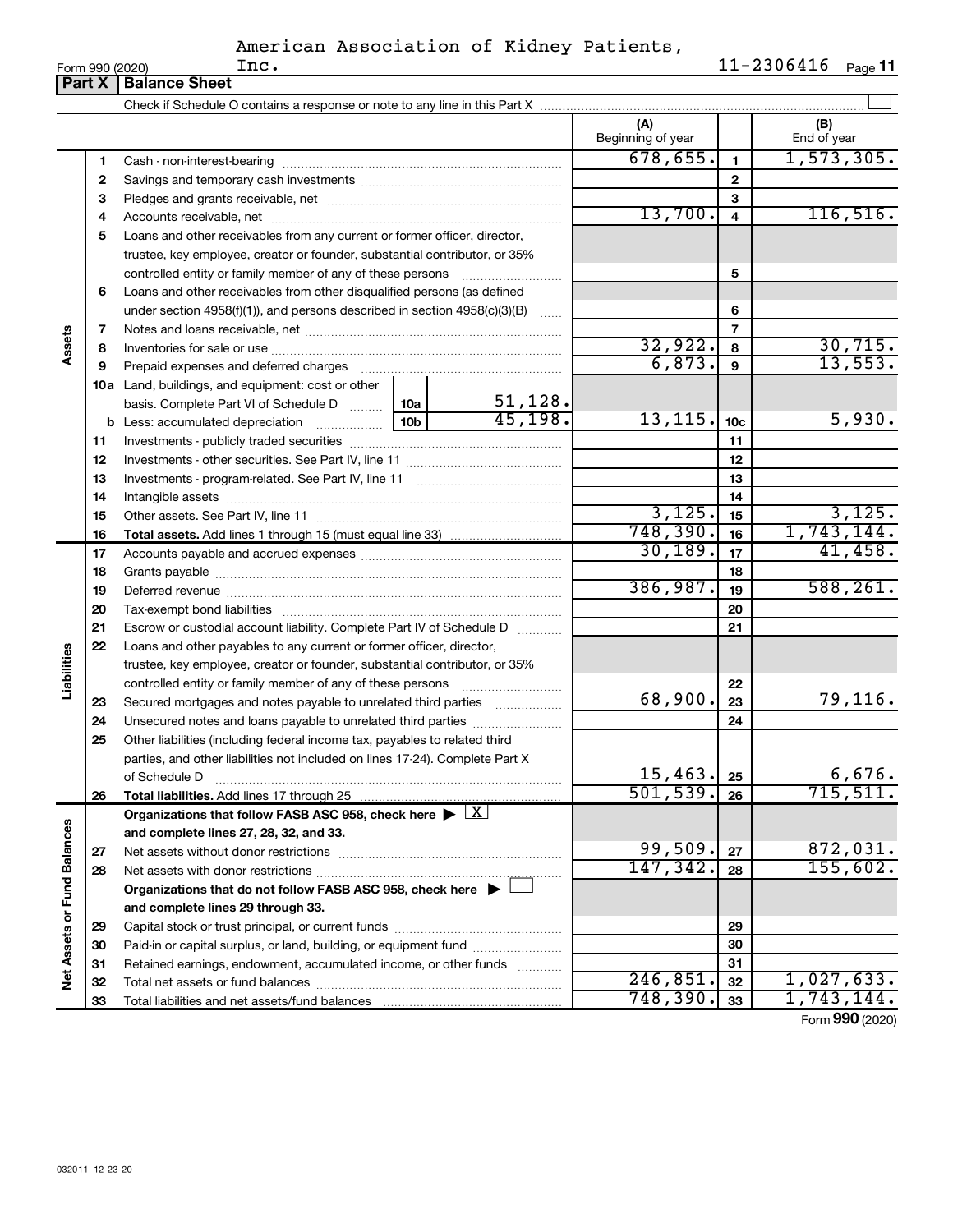|           | American Association of Kidney Patients, |  |                |
|-----------|------------------------------------------|--|----------------|
| $T_{max}$ |                                          |  | $11 - 2306116$ |

|    | Form 990 (2020)<br>inc.                                                                                                                                                                                                        | $11 - 2306416$          |                |            | Page 12          |
|----|--------------------------------------------------------------------------------------------------------------------------------------------------------------------------------------------------------------------------------|-------------------------|----------------|------------|------------------|
|    | <b>Part XI Reconciliation of Net Assets</b>                                                                                                                                                                                    |                         |                |            |                  |
|    |                                                                                                                                                                                                                                |                         |                |            |                  |
|    |                                                                                                                                                                                                                                |                         |                |            |                  |
| 1  |                                                                                                                                                                                                                                | $\mathbf{1}$            | 2,054,593.     |            |                  |
| 2  |                                                                                                                                                                                                                                | $\overline{2}$          | 1, 273, 811.   |            |                  |
| з  |                                                                                                                                                                                                                                | $\mathbf{3}$            | 780,782.       |            |                  |
| 4  |                                                                                                                                                                                                                                | $\overline{\mathbf{4}}$ | 246,851.       |            |                  |
| 5  |                                                                                                                                                                                                                                | 5                       |                |            |                  |
| 6  | Donated services and use of facilities [[111] matter contracts and use of facilities [[11] matter contracts and use of facilities [[11] matter contracts and use of facilities [[11] matter contracts and a service contract o | 6                       |                |            |                  |
| 7  | Investment expenses www.communication.com/www.communication.com/www.communication.com/www.com                                                                                                                                  | $\overline{7}$          |                |            |                  |
| 8  | Prior period adjustments www.communication.communication.communication.com                                                                                                                                                     | 8                       |                |            |                  |
| 9  | Other changes in net assets or fund balances (explain on Schedule O)                                                                                                                                                           | 9                       |                |            | $\overline{0}$ . |
| 10 | Net assets or fund balances at end of year. Combine lines 3 through 9 (must equal Part X, line 32,                                                                                                                             |                         |                |            |                  |
|    |                                                                                                                                                                                                                                | 10                      | 1,027,633.     |            |                  |
|    | Part XII Financial Statements and Reporting                                                                                                                                                                                    |                         |                |            |                  |
|    |                                                                                                                                                                                                                                |                         |                |            |                  |
|    |                                                                                                                                                                                                                                |                         |                | <b>Yes</b> | <b>No</b>        |
| 1. | $\lfloor$ X $\rfloor$ Accrual<br>Accounting method used to prepare the Form 990: [130] Cash<br>Other                                                                                                                           |                         |                |            |                  |
|    | If the organization changed its method of accounting from a prior year or checked "Other," explain in Schedule O.                                                                                                              |                         |                |            |                  |
|    |                                                                                                                                                                                                                                |                         | 2a             |            | x                |
|    | If "Yes," check a box below to indicate whether the financial statements for the year were compiled or reviewed on a                                                                                                           |                         |                |            |                  |
|    | separate basis, consolidated basis, or both:                                                                                                                                                                                   |                         |                |            |                  |
|    | Both consolidated and separate basis<br>Consolidated basis<br>Separate basis                                                                                                                                                   |                         |                |            |                  |
|    | <b>b</b> Were the organization's financial statements audited by an independent accountant?                                                                                                                                    |                         | 2 <sub>b</sub> | х          |                  |
|    | If "Yes," check a box below to indicate whether the financial statements for the year were audited on a separate basis,                                                                                                        |                         |                |            |                  |
|    | consolidated basis, or both:                                                                                                                                                                                                   |                         |                |            |                  |
|    | $ \mathbf{X} $ Separate basis<br><b>Consolidated basis</b><br>Both consolidated and separate basis                                                                                                                             |                         |                |            |                  |
|    | c If "Yes" to line 2a or 2b, does the organization have a committee that assumes responsibility for oversight of the audit,                                                                                                    |                         |                |            |                  |
|    |                                                                                                                                                                                                                                |                         | 2 <sub>c</sub> | x          |                  |
|    | If the organization changed either its oversight process or selection process during the tax year, explain on Schedule O.                                                                                                      |                         |                |            |                  |
|    | 3a As a result of a federal award, was the organization required to undergo an audit or audits as set forth in the Single Audit                                                                                                |                         |                |            |                  |
|    |                                                                                                                                                                                                                                |                         | За             |            | X                |
|    | b If "Yes," did the organization undergo the required audit or audits? If the organization did not undergo the required audit                                                                                                  |                         |                |            |                  |
|    |                                                                                                                                                                                                                                |                         | Зb             |            |                  |

Form (2020) **990**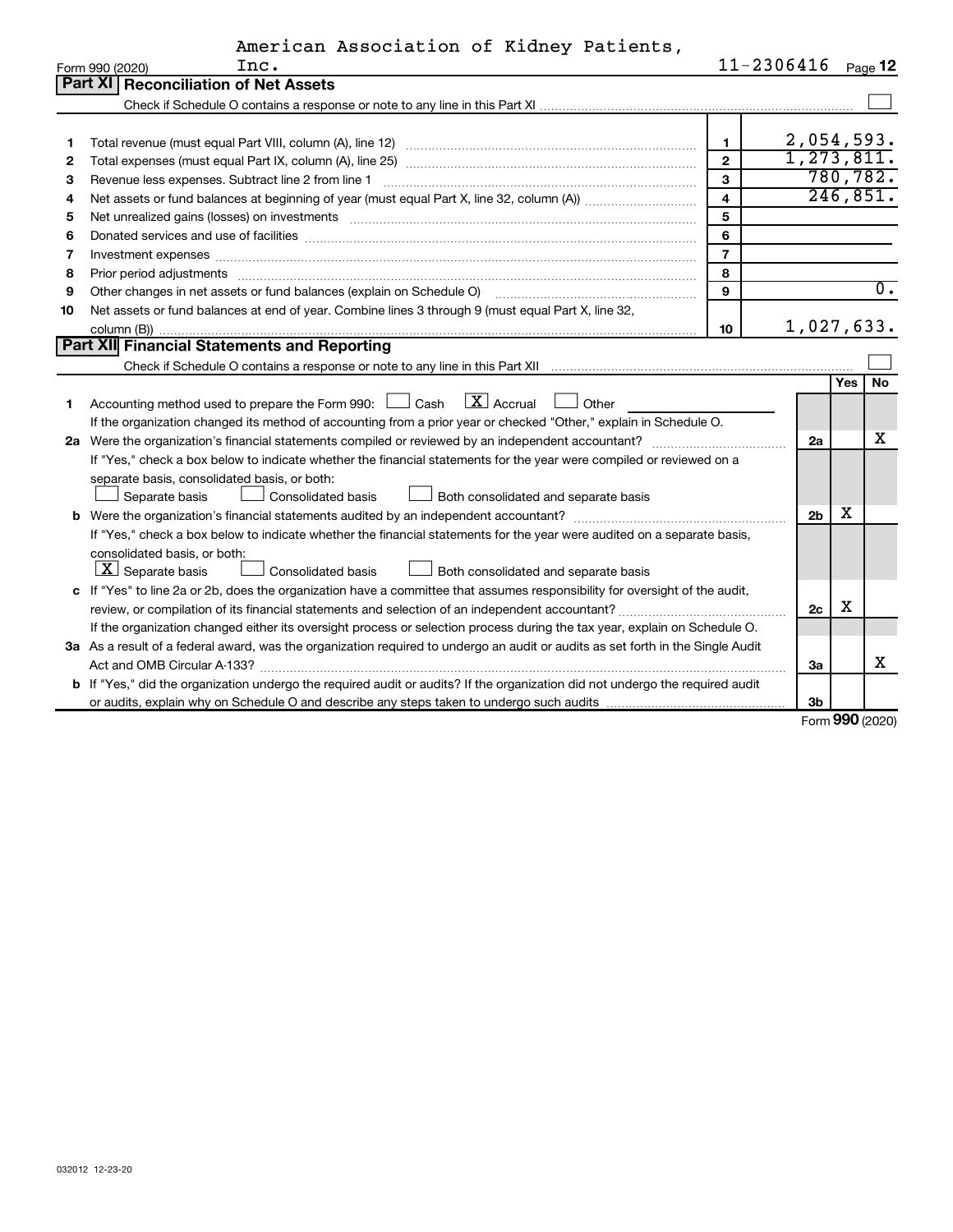| <b>SCHEDULE A</b><br>(Form 990 or 990-EZ)<br>Department of the Treasury                                 |                                                                                                                                            |                          | <b>Public Charity Status and Public Support</b><br>Complete if the organization is a section 501(c)(3) organization or a section<br>4947(a)(1) nonexempt charitable trust.<br>Attach to Form 990 or Form 990-EZ. |                                                                          |                                                                                                                                                                                                                      |                                    |    |                            |  | OMB No. 1545-0047<br><b>Open to Public</b>          |
|---------------------------------------------------------------------------------------------------------|--------------------------------------------------------------------------------------------------------------------------------------------|--------------------------|------------------------------------------------------------------------------------------------------------------------------------------------------------------------------------------------------------------|--------------------------------------------------------------------------|----------------------------------------------------------------------------------------------------------------------------------------------------------------------------------------------------------------------|------------------------------------|----|----------------------------|--|-----------------------------------------------------|
|                                                                                                         |                                                                                                                                            | Internal Revenue Service |                                                                                                                                                                                                                  |                                                                          | Go to www.irs.gov/Form990 for instructions and the latest information.                                                                                                                                               |                                    |    |                            |  | Inspection                                          |
|                                                                                                         |                                                                                                                                            | Name of the organization | Inc.                                                                                                                                                                                                             |                                                                          | American Association of Kidney Patients,                                                                                                                                                                             |                                    |    |                            |  | <b>Employer identification number</b><br>11-2306416 |
|                                                                                                         | Part I                                                                                                                                     |                          |                                                                                                                                                                                                                  |                                                                          | Reason for Public Charity Status. (All organizations must complete this part.) See instructions.                                                                                                                     |                                    |    |                            |  |                                                     |
|                                                                                                         |                                                                                                                                            |                          |                                                                                                                                                                                                                  |                                                                          | The organization is not a private foundation because it is: (For lines 1 through 12, check only one box.)                                                                                                            |                                    |    |                            |  |                                                     |
| 1<br>A church, convention of churches, or association of churches described in section 170(b)(1)(A)(i). |                                                                                                                                            |                          |                                                                                                                                                                                                                  |                                                                          |                                                                                                                                                                                                                      |                                    |    |                            |  |                                                     |
| 2                                                                                                       | A school described in section 170(b)(1)(A)(ii). (Attach Schedule E (Form 990 or 990-EZ).)                                                  |                          |                                                                                                                                                                                                                  |                                                                          |                                                                                                                                                                                                                      |                                    |    |                            |  |                                                     |
| 3                                                                                                       |                                                                                                                                            |                          |                                                                                                                                                                                                                  |                                                                          | A hospital or a cooperative hospital service organization described in section 170(b)(1)(A)(iii).                                                                                                                    |                                    |    |                            |  |                                                     |
| 4                                                                                                       | A medical research organization operated in conjunction with a hospital described in section 170(b)(1)(A)(iii). Enter the hospital's name, |                          |                                                                                                                                                                                                                  |                                                                          |                                                                                                                                                                                                                      |                                    |    |                            |  |                                                     |
|                                                                                                         |                                                                                                                                            | city, and state:         |                                                                                                                                                                                                                  |                                                                          |                                                                                                                                                                                                                      |                                    |    |                            |  |                                                     |
| 5                                                                                                       |                                                                                                                                            |                          |                                                                                                                                                                                                                  |                                                                          | An organization operated for the benefit of a college or university owned or operated by a governmental unit described in                                                                                            |                                    |    |                            |  |                                                     |
|                                                                                                         |                                                                                                                                            |                          |                                                                                                                                                                                                                  | section 170(b)(1)(A)(iv). (Complete Part II.)                            |                                                                                                                                                                                                                      |                                    |    |                            |  |                                                     |
| 6                                                                                                       |                                                                                                                                            |                          |                                                                                                                                                                                                                  |                                                                          | A federal, state, or local government or governmental unit described in section 170(b)(1)(A)(v).                                                                                                                     |                                    |    |                            |  |                                                     |
| $\overline{7}$                                                                                          | $\mathbf{X}$                                                                                                                               |                          |                                                                                                                                                                                                                  |                                                                          | An organization that normally receives a substantial part of its support from a governmental unit or from the general public described in                                                                            |                                    |    |                            |  |                                                     |
|                                                                                                         |                                                                                                                                            |                          |                                                                                                                                                                                                                  | section 170(b)(1)(A)(vi). (Complete Part II.)                            |                                                                                                                                                                                                                      |                                    |    |                            |  |                                                     |
| 8                                                                                                       |                                                                                                                                            |                          |                                                                                                                                                                                                                  |                                                                          | A community trust described in section 170(b)(1)(A)(vi). (Complete Part II.)                                                                                                                                         |                                    |    |                            |  |                                                     |
| 9                                                                                                       |                                                                                                                                            |                          |                                                                                                                                                                                                                  |                                                                          | An agricultural research organization described in section 170(b)(1)(A)(ix) operated in conjunction with a land-grant college                                                                                        |                                    |    |                            |  |                                                     |
|                                                                                                         |                                                                                                                                            |                          |                                                                                                                                                                                                                  |                                                                          | or university or a non-land-grant college of agriculture (see instructions). Enter the name, city, and state of the college or                                                                                       |                                    |    |                            |  |                                                     |
|                                                                                                         |                                                                                                                                            | university:              |                                                                                                                                                                                                                  |                                                                          |                                                                                                                                                                                                                      |                                    |    |                            |  |                                                     |
| 10                                                                                                      |                                                                                                                                            |                          |                                                                                                                                                                                                                  |                                                                          | An organization that normally receives (1) more than 33 1/3% of its support from contributions, membership fees, and gross receipts from                                                                             |                                    |    |                            |  |                                                     |
|                                                                                                         |                                                                                                                                            |                          |                                                                                                                                                                                                                  |                                                                          | activities related to its exempt functions, subject to certain exceptions; and (2) no more than 33 1/3% of its support from gross investment                                                                         |                                    |    |                            |  |                                                     |
|                                                                                                         |                                                                                                                                            |                          |                                                                                                                                                                                                                  |                                                                          | income and unrelated business taxable income (less section 511 tax) from businesses acquired by the organization after June 30, 1975.                                                                                |                                    |    |                            |  |                                                     |
|                                                                                                         |                                                                                                                                            |                          |                                                                                                                                                                                                                  | See section 509(a)(2). (Complete Part III.)                              |                                                                                                                                                                                                                      |                                    |    |                            |  |                                                     |
| 11                                                                                                      |                                                                                                                                            |                          |                                                                                                                                                                                                                  |                                                                          | An organization organized and operated exclusively to test for public safety. See section 509(a)(4).                                                                                                                 |                                    |    |                            |  |                                                     |
| 12                                                                                                      |                                                                                                                                            |                          |                                                                                                                                                                                                                  |                                                                          | An organization organized and operated exclusively for the benefit of, to perform the functions of, or to carry out the purposes of one or                                                                           |                                    |    |                            |  |                                                     |
|                                                                                                         |                                                                                                                                            |                          |                                                                                                                                                                                                                  |                                                                          | more publicly supported organizations described in section 509(a)(1) or section 509(a)(2). See section 509(a)(3). Check the box in                                                                                   |                                    |    |                            |  |                                                     |
|                                                                                                         |                                                                                                                                            |                          |                                                                                                                                                                                                                  |                                                                          | lines 12a through 12d that describes the type of supporting organization and complete lines 12e, 12f, and 12g.                                                                                                       |                                    |    |                            |  |                                                     |
| a                                                                                                       |                                                                                                                                            |                          |                                                                                                                                                                                                                  |                                                                          | Type I. A supporting organization operated, supervised, or controlled by its supported organization(s), typically by giving                                                                                          |                                    |    |                            |  |                                                     |
|                                                                                                         |                                                                                                                                            |                          |                                                                                                                                                                                                                  |                                                                          | the supported organization(s) the power to regularly appoint or elect a majority of the directors or trustees of the supporting                                                                                      |                                    |    |                            |  |                                                     |
|                                                                                                         |                                                                                                                                            |                          |                                                                                                                                                                                                                  | organization. You must complete Part IV, Sections A and B.               |                                                                                                                                                                                                                      |                                    |    |                            |  |                                                     |
| b                                                                                                       |                                                                                                                                            |                          |                                                                                                                                                                                                                  |                                                                          | Type II. A supporting organization supervised or controlled in connection with its supported organization(s), by having                                                                                              |                                    |    |                            |  |                                                     |
|                                                                                                         |                                                                                                                                            |                          |                                                                                                                                                                                                                  |                                                                          | control or management of the supporting organization vested in the same persons that control or manage the supported                                                                                                 |                                    |    |                            |  |                                                     |
|                                                                                                         |                                                                                                                                            |                          |                                                                                                                                                                                                                  | organization(s). You must complete Part IV, Sections A and C.            |                                                                                                                                                                                                                      |                                    |    |                            |  |                                                     |
|                                                                                                         |                                                                                                                                            |                          |                                                                                                                                                                                                                  |                                                                          | Type III functionally integrated. A supporting organization operated in connection with, and functionally integrated with,                                                                                           |                                    |    |                            |  |                                                     |
|                                                                                                         |                                                                                                                                            |                          |                                                                                                                                                                                                                  |                                                                          | its supported organization(s) (see instructions). You must complete Part IV, Sections A, D, and E.                                                                                                                   |                                    |    |                            |  |                                                     |
| d                                                                                                       |                                                                                                                                            |                          |                                                                                                                                                                                                                  |                                                                          | Type III non-functionally integrated. A supporting organization operated in connection with its supported organization(s)                                                                                            |                                    |    |                            |  |                                                     |
|                                                                                                         |                                                                                                                                            |                          |                                                                                                                                                                                                                  |                                                                          | that is not functionally integrated. The organization generally must satisfy a distribution requirement and an attentiveness                                                                                         |                                    |    |                            |  |                                                     |
|                                                                                                         |                                                                                                                                            |                          |                                                                                                                                                                                                                  |                                                                          | requirement (see instructions). You must complete Part IV, Sections A and D, and Part V.                                                                                                                             |                                    |    |                            |  |                                                     |
| е                                                                                                       |                                                                                                                                            |                          |                                                                                                                                                                                                                  |                                                                          | Check this box if the organization received a written determination from the IRS that it is a Type I, Type II, Type III<br>functionally integrated, or Type III non-functionally integrated supporting organization. |                                    |    |                            |  |                                                     |
|                                                                                                         |                                                                                                                                            |                          |                                                                                                                                                                                                                  |                                                                          |                                                                                                                                                                                                                      |                                    |    |                            |  |                                                     |
|                                                                                                         |                                                                                                                                            |                          |                                                                                                                                                                                                                  | g Provide the following information about the supported organization(s). |                                                                                                                                                                                                                      |                                    |    |                            |  |                                                     |
|                                                                                                         |                                                                                                                                            | (i) Name of supported    |                                                                                                                                                                                                                  | (ii) EIN                                                                 | (iii) Type of organization                                                                                                                                                                                           | (iv) Is the organization listed    |    | (v) Amount of monetary     |  | (vi) Amount of other                                |
|                                                                                                         |                                                                                                                                            | organization             |                                                                                                                                                                                                                  |                                                                          | (described on lines 1-10)<br>above (see instructions))                                                                                                                                                               | in vour aovernina document?<br>Yes | No | support (see instructions) |  | support (see instructions)                          |
|                                                                                                         |                                                                                                                                            |                          |                                                                                                                                                                                                                  |                                                                          |                                                                                                                                                                                                                      |                                    |    |                            |  |                                                     |
|                                                                                                         |                                                                                                                                            |                          |                                                                                                                                                                                                                  |                                                                          |                                                                                                                                                                                                                      |                                    |    |                            |  |                                                     |
|                                                                                                         |                                                                                                                                            |                          |                                                                                                                                                                                                                  |                                                                          |                                                                                                                                                                                                                      |                                    |    |                            |  |                                                     |
|                                                                                                         |                                                                                                                                            |                          |                                                                                                                                                                                                                  |                                                                          |                                                                                                                                                                                                                      |                                    |    |                            |  |                                                     |
|                                                                                                         |                                                                                                                                            |                          |                                                                                                                                                                                                                  |                                                                          |                                                                                                                                                                                                                      |                                    |    |                            |  |                                                     |
|                                                                                                         |                                                                                                                                            |                          |                                                                                                                                                                                                                  |                                                                          |                                                                                                                                                                                                                      |                                    |    |                            |  |                                                     |
|                                                                                                         |                                                                                                                                            |                          |                                                                                                                                                                                                                  |                                                                          |                                                                                                                                                                                                                      |                                    |    |                            |  |                                                     |
|                                                                                                         |                                                                                                                                            |                          |                                                                                                                                                                                                                  |                                                                          |                                                                                                                                                                                                                      |                                    |    |                            |  |                                                     |
|                                                                                                         |                                                                                                                                            |                          |                                                                                                                                                                                                                  |                                                                          |                                                                                                                                                                                                                      |                                    |    |                            |  |                                                     |
|                                                                                                         |                                                                                                                                            |                          |                                                                                                                                                                                                                  |                                                                          |                                                                                                                                                                                                                      |                                    |    |                            |  |                                                     |
| Total                                                                                                   |                                                                                                                                            |                          |                                                                                                                                                                                                                  |                                                                          |                                                                                                                                                                                                                      |                                    |    |                            |  |                                                     |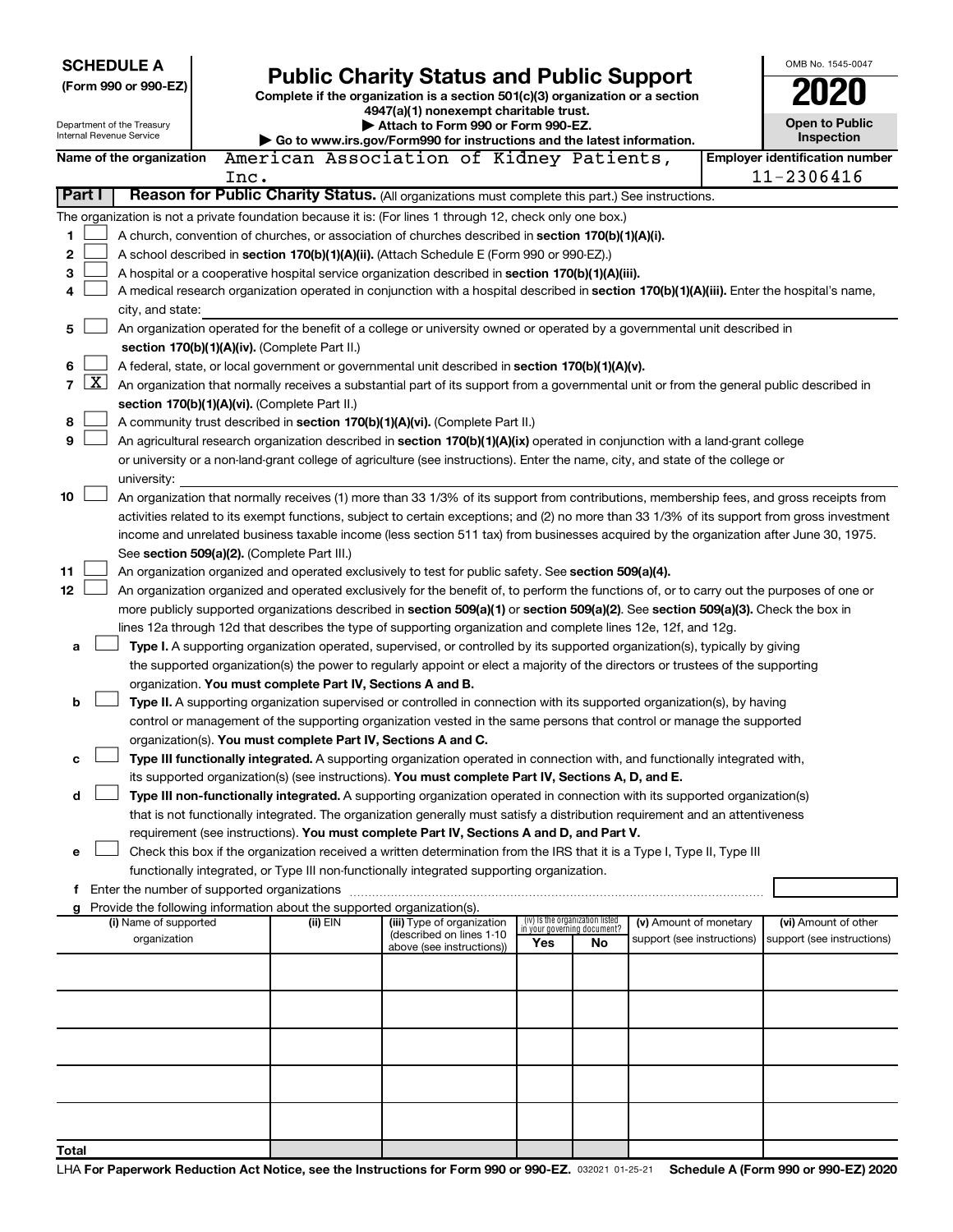|  | Schedule A (Form 990 or 990-EZ) 2020 $\text{Inc.}$ |  | $11 - 2306416$ Page 2 |  |
|--|----------------------------------------------------|--|-----------------------|--|
|--|----------------------------------------------------|--|-----------------------|--|

(Complete only if you checked the box on line 5, 7, or 8 of Part I or if the organization failed to qualify under Part III. If the organization fails to qualify under the tests listed below, please complete Part III.) **Part II Support Schedule for Organizations Described in Sections 170(b)(1)(A)(iv) and 170(b)(1)(A)(vi)**

| <b>Section A. Public Support</b>                                                                                                                                                                                                          |                       |                                  |              |            |            |                                          |  |
|-------------------------------------------------------------------------------------------------------------------------------------------------------------------------------------------------------------------------------------------|-----------------------|----------------------------------|--------------|------------|------------|------------------------------------------|--|
| Calendar year (or fiscal year beginning in)                                                                                                                                                                                               | (a) 2016              | (b) 2017                         | $(c)$ 2018   | $(d)$ 2019 | (e) 2020   | (f) Total                                |  |
| 1 Gifts, grants, contributions, and                                                                                                                                                                                                       |                       |                                  |              |            |            |                                          |  |
| membership fees received. (Do not                                                                                                                                                                                                         |                       |                                  |              |            |            |                                          |  |
| include any "unusual grants.")                                                                                                                                                                                                            | 454,193.              | 573, 211.                        | 1, 151, 107. | 990,174.   | 1,196,542. | 4, 365, 227.                             |  |
| 2 Tax revenues levied for the organ-                                                                                                                                                                                                      |                       |                                  |              |            |            |                                          |  |
| ization's benefit and either paid to                                                                                                                                                                                                      |                       |                                  |              |            |            |                                          |  |
| or expended on its behalf                                                                                                                                                                                                                 |                       |                                  |              |            |            |                                          |  |
| 3 The value of services or facilities                                                                                                                                                                                                     |                       |                                  |              |            |            |                                          |  |
| furnished by a governmental unit to                                                                                                                                                                                                       |                       |                                  |              |            |            |                                          |  |
| the organization without charge                                                                                                                                                                                                           |                       |                                  |              |            |            |                                          |  |
| 4 Total. Add lines 1 through 3                                                                                                                                                                                                            | 454, 193.             | 573, 211.                        | 1,151,107.   | 990, 174.  | 1,196,542  | 4,365,227.                               |  |
| 5 The portion of total contributions                                                                                                                                                                                                      |                       |                                  |              |            |            |                                          |  |
| by each person (other than a                                                                                                                                                                                                              |                       |                                  |              |            |            |                                          |  |
| governmental unit or publicly                                                                                                                                                                                                             |                       |                                  |              |            |            |                                          |  |
| supported organization) included                                                                                                                                                                                                          |                       |                                  |              |            |            |                                          |  |
| on line 1 that exceeds 2% of the                                                                                                                                                                                                          |                       |                                  |              |            |            |                                          |  |
| amount shown on line 11,                                                                                                                                                                                                                  |                       |                                  |              |            |            |                                          |  |
| column (f)                                                                                                                                                                                                                                |                       |                                  |              |            |            |                                          |  |
| 6 Public support. Subtract line 5 from line 4.                                                                                                                                                                                            |                       |                                  |              |            |            | 4, 365, 227.                             |  |
| <b>Section B. Total Support</b>                                                                                                                                                                                                           |                       |                                  |              |            |            |                                          |  |
| Calendar year (or fiscal year beginning in)                                                                                                                                                                                               | (a) 2016              |                                  | $(c)$ 2018   | $(d)$ 2019 | (e) 2020   | (f) Total                                |  |
| <b>7</b> Amounts from line 4                                                                                                                                                                                                              | $\overline{454,193.}$ | $\frac{1}{573}, \frac{211}{211}$ | 1, 151, 107  | 990, 174.  | 1,196,542  | 4,365,227.                               |  |
| 8 Gross income from interest,                                                                                                                                                                                                             |                       |                                  |              |            |            |                                          |  |
| dividends, payments received on                                                                                                                                                                                                           |                       |                                  |              |            |            |                                          |  |
| securities loans, rents, royalties,                                                                                                                                                                                                       |                       |                                  |              |            |            |                                          |  |
| and income from similar sources                                                                                                                                                                                                           |                       |                                  |              |            |            |                                          |  |
| 9 Net income from unrelated business                                                                                                                                                                                                      |                       |                                  |              |            |            |                                          |  |
| activities, whether or not the                                                                                                                                                                                                            |                       |                                  |              |            |            |                                          |  |
| business is regularly carried on                                                                                                                                                                                                          | 63,760.               | 58,432.                          | 82,732.      | 39,648.    | 26,852.    | 271,424.                                 |  |
| 10 Other income. Do not include gain                                                                                                                                                                                                      |                       |                                  |              |            |            |                                          |  |
| or loss from the sale of capital                                                                                                                                                                                                          |                       |                                  |              |            |            |                                          |  |
| assets (Explain in Part VI.)                                                                                                                                                                                                              |                       | 3,677.                           | 1,471.       | 355.       | 1,412.     | 6,915.                                   |  |
| 11 Total support. Add lines 7 through 10                                                                                                                                                                                                  |                       |                                  |              |            |            | 4,643,566.                               |  |
| <b>12</b> Gross receipts from related activities, etc. (see instructions)                                                                                                                                                                 |                       |                                  |              |            | 12         |                                          |  |
| 13 First 5 years. If the Form 990 is for the organization's first, second, third, fourth, or fifth tax year as a section 501(c)(3)                                                                                                        |                       |                                  |              |            |            |                                          |  |
| organization, check this box and stop here <b>contractly contractly contractly and stress</b> or contract the box and stop here <b>contractly and the contractly contractly contractly contractly and stress or contractly contract t</b> |                       |                                  |              |            |            |                                          |  |
| <b>Section C. Computation of Public Support Percentage</b>                                                                                                                                                                                |                       |                                  |              |            |            |                                          |  |
|                                                                                                                                                                                                                                           |                       |                                  |              |            | 14         | 94.01<br>%                               |  |
|                                                                                                                                                                                                                                           |                       |                                  |              |            | 15         | 92.40<br>$\%$                            |  |
| 16a 33 1/3% support test - 2020. If the organization did not check the box on line 13, and line 14 is 33 1/3% or more, check this box and                                                                                                 |                       |                                  |              |            |            |                                          |  |
| stop here. The organization qualifies as a publicly supported organization manufactured content and the support of the state of the state of the state of the state of the state of the state of the state of the state of the            |                       |                                  |              |            |            | $\blacktriangleright$ $\boxed{\text{X}}$ |  |
| b 33 1/3% support test - 2019. If the organization did not check a box on line 13 or 16a, and line 15 is 33 1/3% or more, check this box                                                                                                  |                       |                                  |              |            |            |                                          |  |
|                                                                                                                                                                                                                                           |                       |                                  |              |            |            |                                          |  |
| 17a 10% -facts-and-circumstances test - 2020. If the organization did not check a box on line 13, 16a, or 16b, and line 14 is 10% or more,                                                                                                |                       |                                  |              |            |            |                                          |  |
| and if the organization meets the facts-and-circumstances test, check this box and stop here. Explain in Part VI how the organization                                                                                                     |                       |                                  |              |            |            |                                          |  |
| meets the facts-and-circumstances test. The organization qualifies as a publicly supported organization                                                                                                                                   |                       |                                  |              |            |            |                                          |  |
| <b>b 10% -facts-and-circumstances test - 2019.</b> If the organization did not check a box on line 13, 16a, 16b, or 17a, and line 15 is 10% or                                                                                            |                       |                                  |              |            |            |                                          |  |
| more, and if the organization meets the facts-and-circumstances test, check this box and stop here. Explain in Part VI how the                                                                                                            |                       |                                  |              |            |            |                                          |  |
| organization meets the facts-and-circumstances test. The organization qualifies as a publicly supported organization                                                                                                                      |                       |                                  |              |            |            |                                          |  |
| 18 Private foundation. If the organization did not check a box on line 13, 16a, 16b, 17a, or 17b, check this box and see instructions                                                                                                     |                       |                                  |              |            |            |                                          |  |

**Schedule A (Form 990 or 990-EZ) 2020**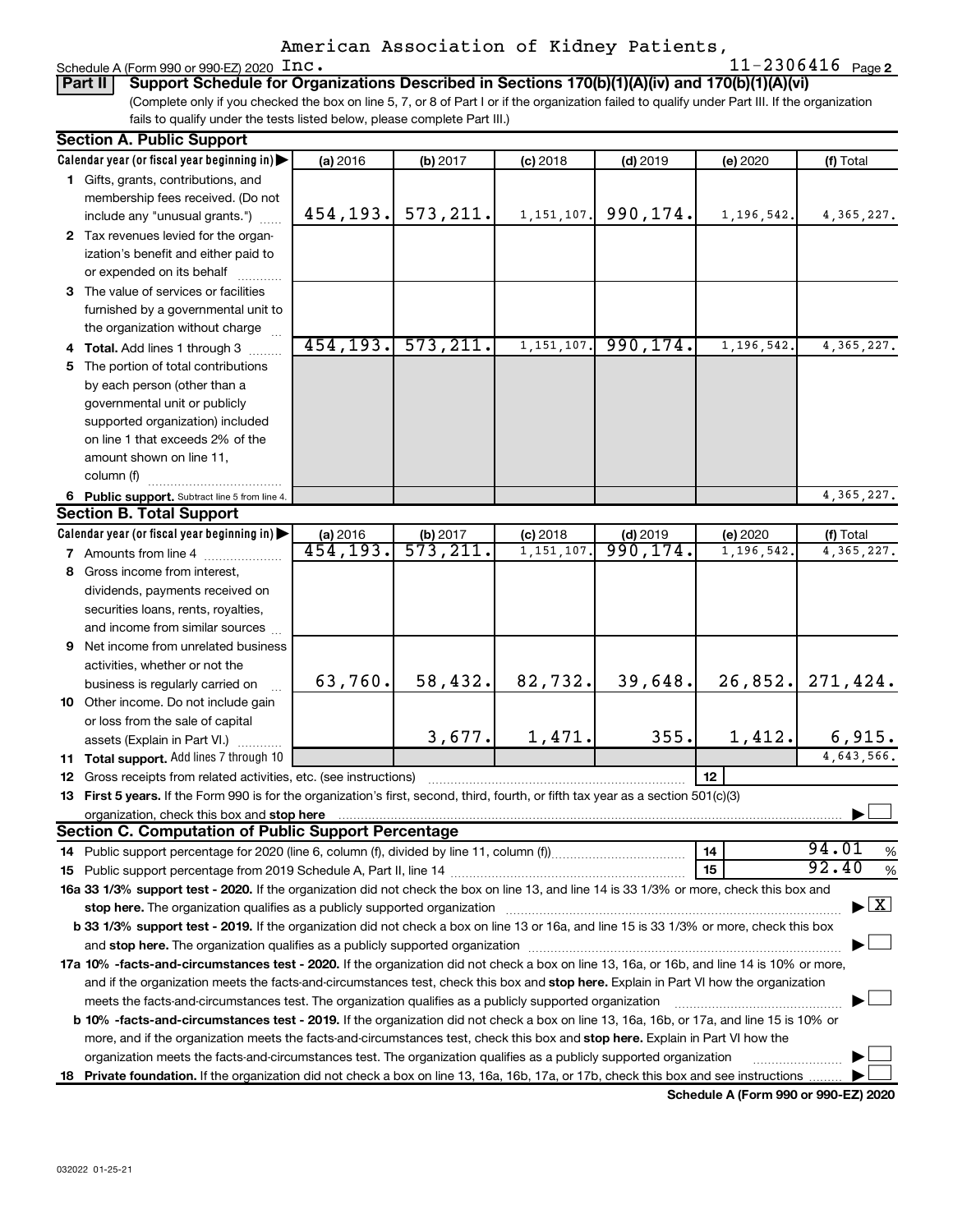Schedule A (Form 990 or 990-EZ) 2020  $\text{Inc}$ .

### **Part III Support Schedule for Organizations Described in Section 509(a)(2)**

(Complete only if you checked the box on line 10 of Part I or if the organization failed to qualify under Part II. If the organization fails to qualify under the tests listed below, please complete Part II.)

| <b>Section A. Public Support</b>                                                                                                                                                                                                         |          |          |            |            |          |           |
|------------------------------------------------------------------------------------------------------------------------------------------------------------------------------------------------------------------------------------------|----------|----------|------------|------------|----------|-----------|
| Calendar year (or fiscal year beginning in)                                                                                                                                                                                              | (a) 2016 | (b) 2017 | $(c)$ 2018 | $(d)$ 2019 | (e) 2020 | (f) Total |
| 1 Gifts, grants, contributions, and                                                                                                                                                                                                      |          |          |            |            |          |           |
| membership fees received. (Do not                                                                                                                                                                                                        |          |          |            |            |          |           |
| include any "unusual grants.")                                                                                                                                                                                                           |          |          |            |            |          |           |
| <b>2</b> Gross receipts from admissions,                                                                                                                                                                                                 |          |          |            |            |          |           |
| merchandise sold or services per-                                                                                                                                                                                                        |          |          |            |            |          |           |
| formed, or facilities furnished in<br>any activity that is related to the                                                                                                                                                                |          |          |            |            |          |           |
| organization's tax-exempt purpose                                                                                                                                                                                                        |          |          |            |            |          |           |
| 3 Gross receipts from activities that                                                                                                                                                                                                    |          |          |            |            |          |           |
| are not an unrelated trade or bus-                                                                                                                                                                                                       |          |          |            |            |          |           |
| iness under section 513                                                                                                                                                                                                                  |          |          |            |            |          |           |
| 4 Tax revenues levied for the organ-                                                                                                                                                                                                     |          |          |            |            |          |           |
| ization's benefit and either paid to                                                                                                                                                                                                     |          |          |            |            |          |           |
| or expended on its behalf                                                                                                                                                                                                                |          |          |            |            |          |           |
| 5 The value of services or facilities                                                                                                                                                                                                    |          |          |            |            |          |           |
| furnished by a governmental unit to                                                                                                                                                                                                      |          |          |            |            |          |           |
| the organization without charge                                                                                                                                                                                                          |          |          |            |            |          |           |
| 6 Total. Add lines 1 through 5                                                                                                                                                                                                           |          |          |            |            |          |           |
| 7a Amounts included on lines 1, 2, and                                                                                                                                                                                                   |          |          |            |            |          |           |
| 3 received from disqualified persons                                                                                                                                                                                                     |          |          |            |            |          |           |
| <b>b</b> Amounts included on lines 2 and 3 received                                                                                                                                                                                      |          |          |            |            |          |           |
| from other than disqualified persons that                                                                                                                                                                                                |          |          |            |            |          |           |
| exceed the greater of \$5,000 or 1% of the                                                                                                                                                                                               |          |          |            |            |          |           |
| amount on line 13 for the year                                                                                                                                                                                                           |          |          |            |            |          |           |
| c Add lines 7a and 7b                                                                                                                                                                                                                    |          |          |            |            |          |           |
| 8 Public support. (Subtract line 7c from line 6.)<br><b>Section B. Total Support</b>                                                                                                                                                     |          |          |            |            |          |           |
|                                                                                                                                                                                                                                          |          |          |            |            |          |           |
| Calendar year (or fiscal year beginning in)                                                                                                                                                                                              | (a) 2016 | (b) 2017 | $(c)$ 2018 | $(d)$ 2019 | (e) 2020 | (f) Total |
| 9 Amounts from line 6<br><b>10a</b> Gross income from interest,                                                                                                                                                                          |          |          |            |            |          |           |
| dividends, payments received on                                                                                                                                                                                                          |          |          |            |            |          |           |
| securities loans, rents, royalties,                                                                                                                                                                                                      |          |          |            |            |          |           |
| and income from similar sources                                                                                                                                                                                                          |          |          |            |            |          |           |
| <b>b</b> Unrelated business taxable income                                                                                                                                                                                               |          |          |            |            |          |           |
| (less section 511 taxes) from businesses                                                                                                                                                                                                 |          |          |            |            |          |           |
| acquired after June 30, 1975                                                                                                                                                                                                             |          |          |            |            |          |           |
| c Add lines 10a and 10b                                                                                                                                                                                                                  |          |          |            |            |          |           |
| <b>11</b> Net income from unrelated business<br>activities not included in line 10b.                                                                                                                                                     |          |          |            |            |          |           |
| whether or not the business is                                                                                                                                                                                                           |          |          |            |            |          |           |
| regularly carried on                                                                                                                                                                                                                     |          |          |            |            |          |           |
| 12 Other income. Do not include gain                                                                                                                                                                                                     |          |          |            |            |          |           |
| or loss from the sale of capital<br>assets (Explain in Part VI.)                                                                                                                                                                         |          |          |            |            |          |           |
| <b>13</b> Total support. (Add lines 9, 10c, 11, and 12.)                                                                                                                                                                                 |          |          |            |            |          |           |
| 14 First 5 years. If the Form 990 is for the organization's first, second, third, fourth, or fifth tax year as a section 501(c)(3) organization,                                                                                         |          |          |            |            |          |           |
| check this box and stop here <b>construction and construction</b> and check this box and stop here <b>construction</b> and construction and construction and construction and construction and construction and construction and constru |          |          |            |            |          |           |
| Section C. Computation of Public Support Percentage                                                                                                                                                                                      |          |          |            |            |          |           |
|                                                                                                                                                                                                                                          |          |          |            |            | 15       | ℅         |
| 16 Public support percentage from 2019 Schedule A, Part III, line 15                                                                                                                                                                     |          |          |            |            | 16       | %         |
| Section D. Computation of Investment Income Percentage                                                                                                                                                                                   |          |          |            |            |          |           |
|                                                                                                                                                                                                                                          |          |          |            |            | 17       | %         |
| 18 Investment income percentage from 2019 Schedule A, Part III, line 17                                                                                                                                                                  |          |          |            |            | 18       | %         |
| 19a 33 1/3% support tests - 2020. If the organization did not check the box on line 14, and line 15 is more than 33 1/3%, and line 17 is not                                                                                             |          |          |            |            |          |           |
| more than 33 1/3%, check this box and stop here. The organization qualifies as a publicly supported organization                                                                                                                         |          |          |            |            |          |           |
| <b>b 33 1/3% support tests - 2019.</b> If the organization did not check a box on line 14 or line 19a, and line 16 is more than 33 1/3%, and                                                                                             |          |          |            |            |          |           |
| line 18 is not more than 33 1/3%, check this box and stop here. The organization qualifies as a publicly supported organization                                                                                                          |          |          |            |            |          |           |
|                                                                                                                                                                                                                                          |          |          |            |            |          |           |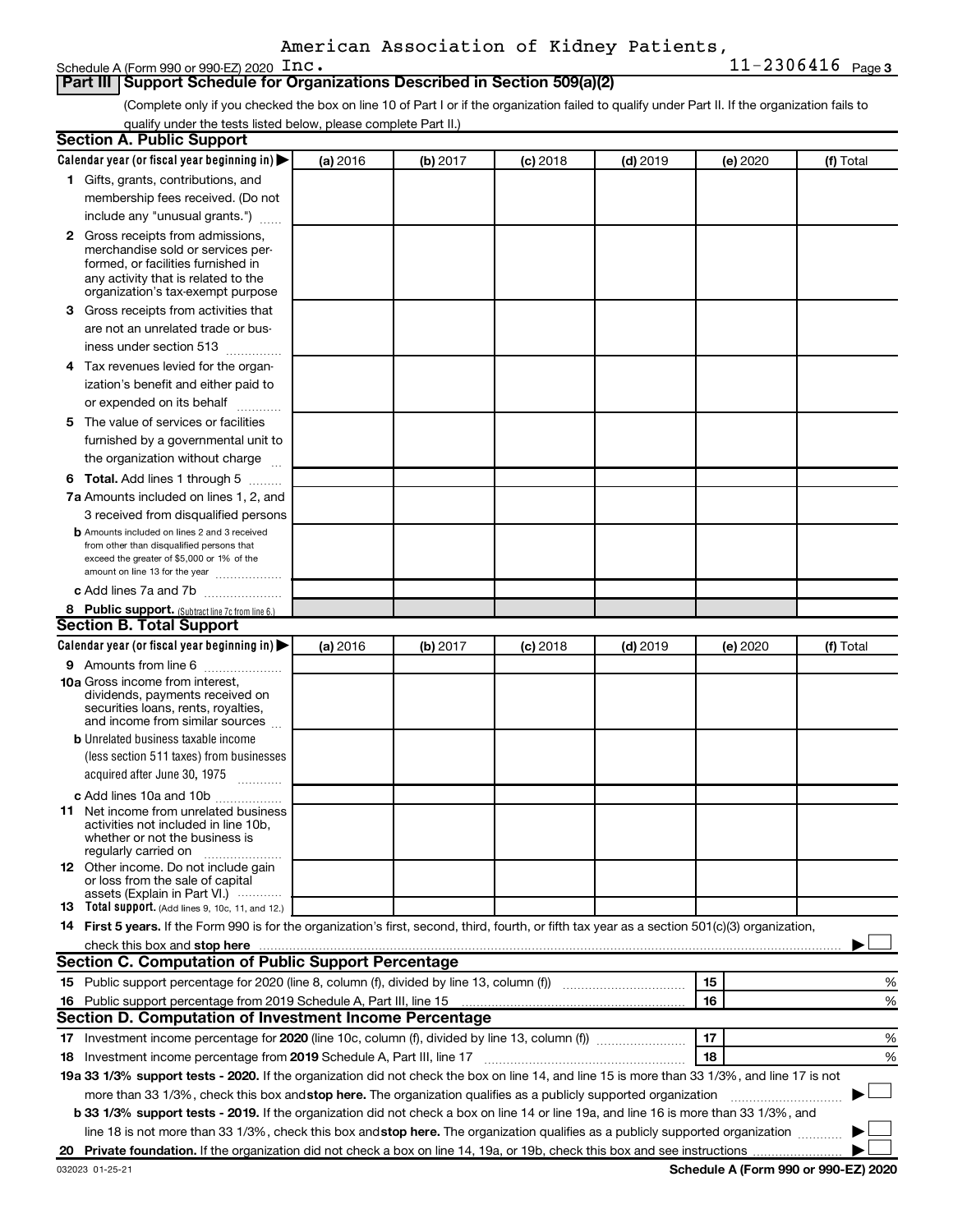### Schedule A (Form 990 or 990-EZ) 2020  $\text{Inc}$ . **Part IV Supporting Organizations**

(Complete only if you checked a box in line 12 on Part I. If you checked box 12a, Part I, complete Sections A and B. If you checked box 12b, Part I, complete Sections A and C. If you checked box 12c, Part I, complete Sections A, D, and E. If you checked box 12d, Part I, complete Sections A and D, and complete Part V.)

### **Section A. All Supporting Organizations**

- **1** Are all of the organization's supported organizations listed by name in the organization's governing documents? If "No," describe in Part VI how the supported organizations are designated. If designated by *class or purpose, describe the designation. If historic and continuing relationship, explain.*
- **2** Did the organization have any supported organization that does not have an IRS determination of status under section 509(a)(1) or (2)? If "Yes," explain in Part **VI** how the organization determined that the supported *organization was described in section 509(a)(1) or (2).*
- **3a** Did the organization have a supported organization described in section 501(c)(4), (5), or (6)? If "Yes," answer *lines 3b and 3c below.*
- **b** Did the organization confirm that each supported organization qualified under section 501(c)(4), (5), or (6) and satisfied the public support tests under section 509(a)(2)? If "Yes," describe in Part VI when and how the *organization made the determination.*
- **c** Did the organization ensure that all support to such organizations was used exclusively for section 170(c)(2)(B) purposes? If "Yes," explain in Part VI what controls the organization put in place to ensure such use.
- **4 a** *If* Was any supported organization not organized in the United States ("foreign supported organization")? *"Yes," and if you checked box 12a or 12b in Part I, answer lines 4b and 4c below.*
- **b** Did the organization have ultimate control and discretion in deciding whether to make grants to the foreign supported organization? If "Yes," describe in Part VI how the organization had such control and discretion *despite being controlled or supervised by or in connection with its supported organizations.*
- **c** Did the organization support any foreign supported organization that does not have an IRS determination under sections 501(c)(3) and 509(a)(1) or (2)? If "Yes," explain in Part VI what controls the organization used *to ensure that all support to the foreign supported organization was used exclusively for section 170(c)(2)(B) purposes.*
- **5a** Did the organization add, substitute, or remove any supported organizations during the tax year? If "Yes," answer lines 5b and 5c below (if applicable). Also, provide detail in **Part VI,** including (i) the names and EIN *numbers of the supported organizations added, substituted, or removed; (ii) the reasons for each such action; (iii) the authority under the organization's organizing document authorizing such action; and (iv) how the action was accomplished (such as by amendment to the organizing document).*
- **b** Type I or Type II only. Was any added or substituted supported organization part of a class already designated in the organization's organizing document?
- **c Substitutions only.**  Was the substitution the result of an event beyond the organization's control?
- **6** Did the organization provide support (whether in the form of grants or the provision of services or facilities) to **Part VI.** support or benefit one or more of the filing organization's supported organizations? If "Yes," provide detail in anyone other than (i) its supported organizations, (ii) individuals that are part of the charitable class benefited by one or more of its supported organizations, or (iii) other supporting organizations that also
- **7** Did the organization provide a grant, loan, compensation, or other similar payment to a substantial contributor regard to a substantial contributor? If "Yes," complete Part I of Schedule L (Form 990 or 990-EZ). (as defined in section 4958(c)(3)(C)), a family member of a substantial contributor, or a 35% controlled entity with
- **8** Did the organization make a loan to a disqualified person (as defined in section 4958) not described in line 7? *If "Yes," complete Part I of Schedule L (Form 990 or 990-EZ).*
- **9 a** Was the organization controlled directly or indirectly at any time during the tax year by one or more in section 509(a)(1) or (2))? If "Yes," provide detail in **Part VI.** disqualified persons, as defined in section 4946 (other than foundation managers and organizations described
- **b** Did one or more disqualified persons (as defined in line 9a) hold a controlling interest in any entity in which the supporting organization had an interest? If "Yes," provide detail in Part VI.
- **c** Did a disqualified person (as defined in line 9a) have an ownership interest in, or derive any personal benefit from, assets in which the supporting organization also had an interest? If "Yes," provide detail in Part VI.
- **10 a** Was the organization subject to the excess business holdings rules of section 4943 because of section supporting organizations)? If "Yes," answer line 10b below. 4943(f) (regarding certain Type II supporting organizations, and all Type III non-functionally integrated
	- **b** Did the organization have any excess business holdings in the tax year? (Use Schedule C, Form 4720, to *determine whether the organization had excess business holdings.)*

**Yes No 1 2 3a 3b 3c 4a 4b 4c 5a 5b 5c 6 7 8 9a 9b 9c 10a 10b**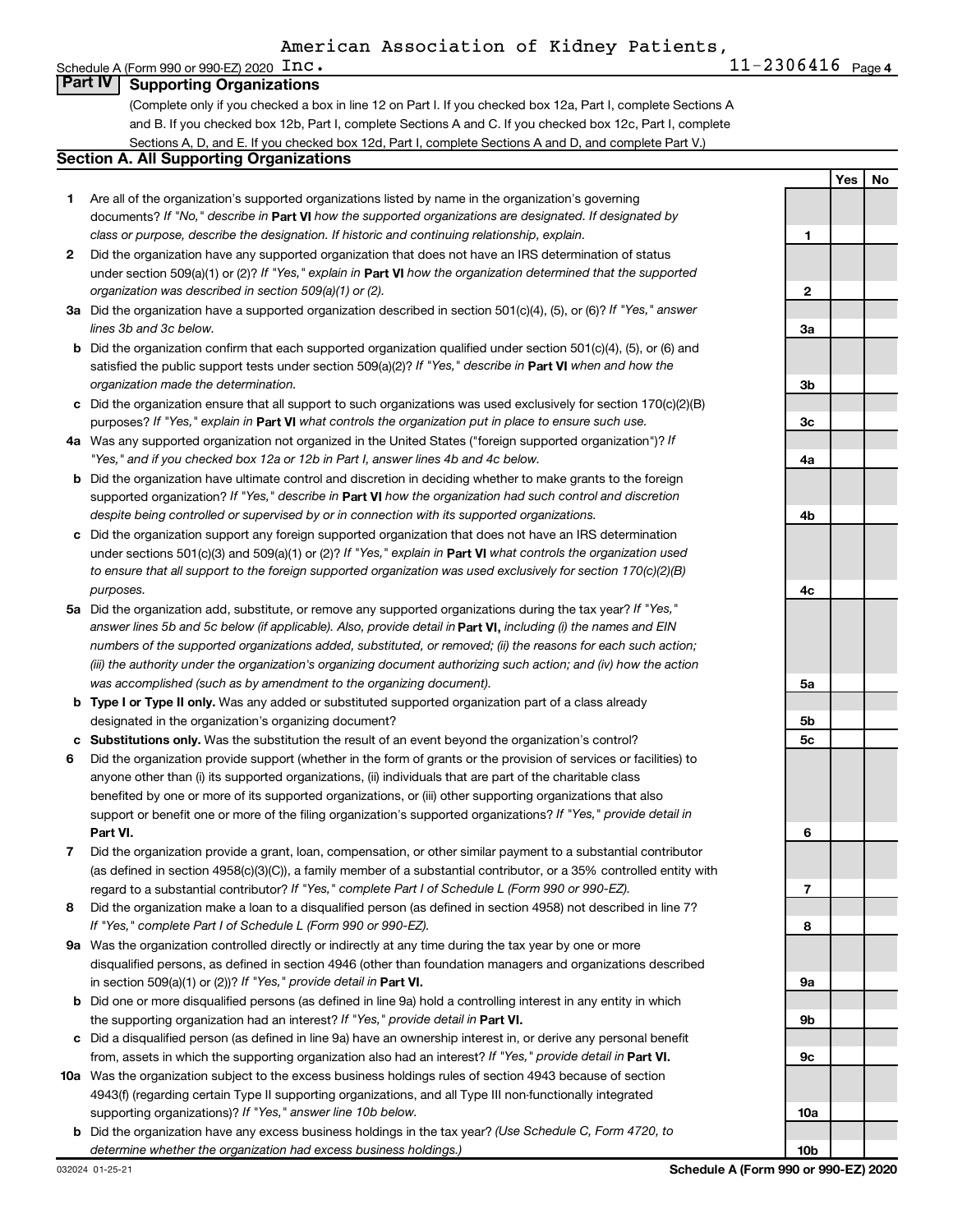|    | $11 - 2306416$ Page 5<br>Schedule A (Form 990 or 990-EZ) 2020 $\;$ $\rm Inc.$                                                                                                                                                                            |              |     |    |
|----|----------------------------------------------------------------------------------------------------------------------------------------------------------------------------------------------------------------------------------------------------------|--------------|-----|----|
|    | <b>Supporting Organizations (continued)</b><br>Part IV                                                                                                                                                                                                   |              |     |    |
|    |                                                                                                                                                                                                                                                          |              | Yes | No |
| 11 | Has the organization accepted a gift or contribution from any of the following persons?                                                                                                                                                                  |              |     |    |
|    | a A person who directly or indirectly controls, either alone or together with persons described in lines 11b and                                                                                                                                         |              |     |    |
|    | 11c below, the governing body of a supported organization?                                                                                                                                                                                               | 11a          |     |    |
|    | <b>b</b> A family member of a person described in line 11a above?                                                                                                                                                                                        | 11b          |     |    |
|    | c A 35% controlled entity of a person described in line 11a or 11b above?If "Yes" to line 11a, 11b, or 11c, provide                                                                                                                                      |              |     |    |
|    | detail in Part VI.                                                                                                                                                                                                                                       | 11c          |     |    |
|    | <b>Section B. Type I Supporting Organizations</b>                                                                                                                                                                                                        |              |     |    |
|    |                                                                                                                                                                                                                                                          |              | Yes | No |
| 1. | Did the governing body, members of the governing body, officers acting in their official capacity, or membership of one or                                                                                                                               |              |     |    |
|    | more supported organizations have the power to regularly appoint or elect at least a majority of the organization's officers,<br>directors, or trustees at all times during the tax year? If "No," describe in Part VI how the supported organization(s) |              |     |    |
|    | effectively operated, supervised, or controlled the organization's activities. If the organization had more than one supported                                                                                                                           |              |     |    |
|    | organization, describe how the powers to appoint and/or remove officers, directors, or trustees were allocated among the                                                                                                                                 |              |     |    |
|    | supported organizations and what conditions or restrictions, if any, applied to such powers during the tax year.                                                                                                                                         | 1            |     |    |
| 2  | Did the organization operate for the benefit of any supported organization other than the supported                                                                                                                                                      |              |     |    |
|    | organization(s) that operated, supervised, or controlled the supporting organization? If "Yes," explain in                                                                                                                                               |              |     |    |
|    | Part VI how providing such benefit carried out the purposes of the supported organization(s) that operated,                                                                                                                                              |              |     |    |
|    | supervised, or controlled the supporting organization.                                                                                                                                                                                                   | $\mathbf{2}$ |     |    |
|    | <b>Section C. Type II Supporting Organizations</b>                                                                                                                                                                                                       |              |     |    |
|    |                                                                                                                                                                                                                                                          |              | Yes | No |
| 1. | Were a majority of the organization's directors or trustees during the tax year also a majority of the directors                                                                                                                                         |              |     |    |
|    | or trustees of each of the organization's supported organization(s)? If "No," describe in Part VI how control                                                                                                                                            |              |     |    |
|    | or management of the supporting organization was vested in the same persons that controlled or managed                                                                                                                                                   |              |     |    |
|    | the supported organization(s).                                                                                                                                                                                                                           | 1            |     |    |
|    | <b>Section D. All Type III Supporting Organizations</b>                                                                                                                                                                                                  |              |     |    |
|    |                                                                                                                                                                                                                                                          |              | Yes | No |
| 1. | Did the organization provide to each of its supported organizations, by the last day of the fifth month of the                                                                                                                                           |              |     |    |
|    | organization's tax year, (i) a written notice describing the type and amount of support provided during the prior tax                                                                                                                                    |              |     |    |
|    | year, (ii) a copy of the Form 990 that was most recently filed as of the date of notification, and (iii) copies of the                                                                                                                                   |              |     |    |
|    | organization's governing documents in effect on the date of notification, to the extent not previously provided?                                                                                                                                         | 1            |     |    |
| 2  | Were any of the organization's officers, directors, or trustees either (i) appointed or elected by the supported                                                                                                                                         |              |     |    |
|    | organization(s) or (ii) serving on the governing body of a supported organization? If "No," explain in Part VI how                                                                                                                                       |              |     |    |
|    | the organization maintained a close and continuous working relationship with the supported organization(s).                                                                                                                                              | 2            |     |    |
| 3  | By reason of the relationship described in line 2, above, did the organization's supported organizations have a                                                                                                                                          |              |     |    |
|    | significant voice in the organization's investment policies and in directing the use of the organization's                                                                                                                                               |              |     |    |
|    | income or assets at all times during the tax year? If "Yes," describe in Part VI the role the organization's                                                                                                                                             |              |     |    |
|    | supported organizations played in this regard.                                                                                                                                                                                                           | з            |     |    |
|    | Section E. Type III Functionally Integrated Supporting Organizations                                                                                                                                                                                     |              |     |    |
| 1  |                                                                                                                                                                                                                                                          |              |     |    |
| a  | Check the box next to the method that the organization used to satisfy the Integral Part Test during the yealsee instructions).                                                                                                                          |              |     |    |
|    | The organization satisfied the Activities Test. Complete line 2 below.                                                                                                                                                                                   |              |     |    |
| b  | The organization is the parent of each of its supported organizations. Complete line 3 below.                                                                                                                                                            |              |     |    |
| с  | The organization supported a governmental entity. Describe in Part VI how you supported a governmental entity (see instructions).                                                                                                                        |              |     |    |
| 2  | Activities Test. Answer lines 2a and 2b below.                                                                                                                                                                                                           |              | Yes | No |
| а  | Did substantially all of the organization's activities during the tax year directly further the exempt purposes of                                                                                                                                       |              |     |    |
|    | the supported organization(s) to which the organization was responsive? If "Yes," then in Part VI identify                                                                                                                                               |              |     |    |
|    | those supported organizations and explain how these activities directly furthered their exempt purposes,                                                                                                                                                 |              |     |    |
|    | how the organization was responsive to those supported organizations, and how the organization determined                                                                                                                                                |              |     |    |
|    | that these activities constituted substantially all of its activities.                                                                                                                                                                                   | 2a           |     |    |
|    | <b>b</b> Did the activities described in line 2a, above, constitute activities that, but for the organization's involvement,<br>one or more of the organization's supported organization(s) would have been engaged in? If "Yes," explain in             |              |     |    |

- 3 Parent of Supported Organizations. Answer lines 3a and 3b below. *these activities but for the organization's involvement.*
- **a** Did the organization have the power to regularly appoint or elect a majority of the officers, directors, or trustees of each of the supported organizations? If "Yes" or "No" provide details in Part VI.
- **b** Did the organization exercise a substantial degree of direction over the policies, programs, and activities of each of its supported organizations? If "Yes," describe in Part VI the role played by the organization in this regard.

**Part VI**  *the reasons for the organization's position that its supported organization(s) would have engaged in*

**Schedule A (Form 990 or 990-EZ) 2020**

**2b**

**3a**

**3b**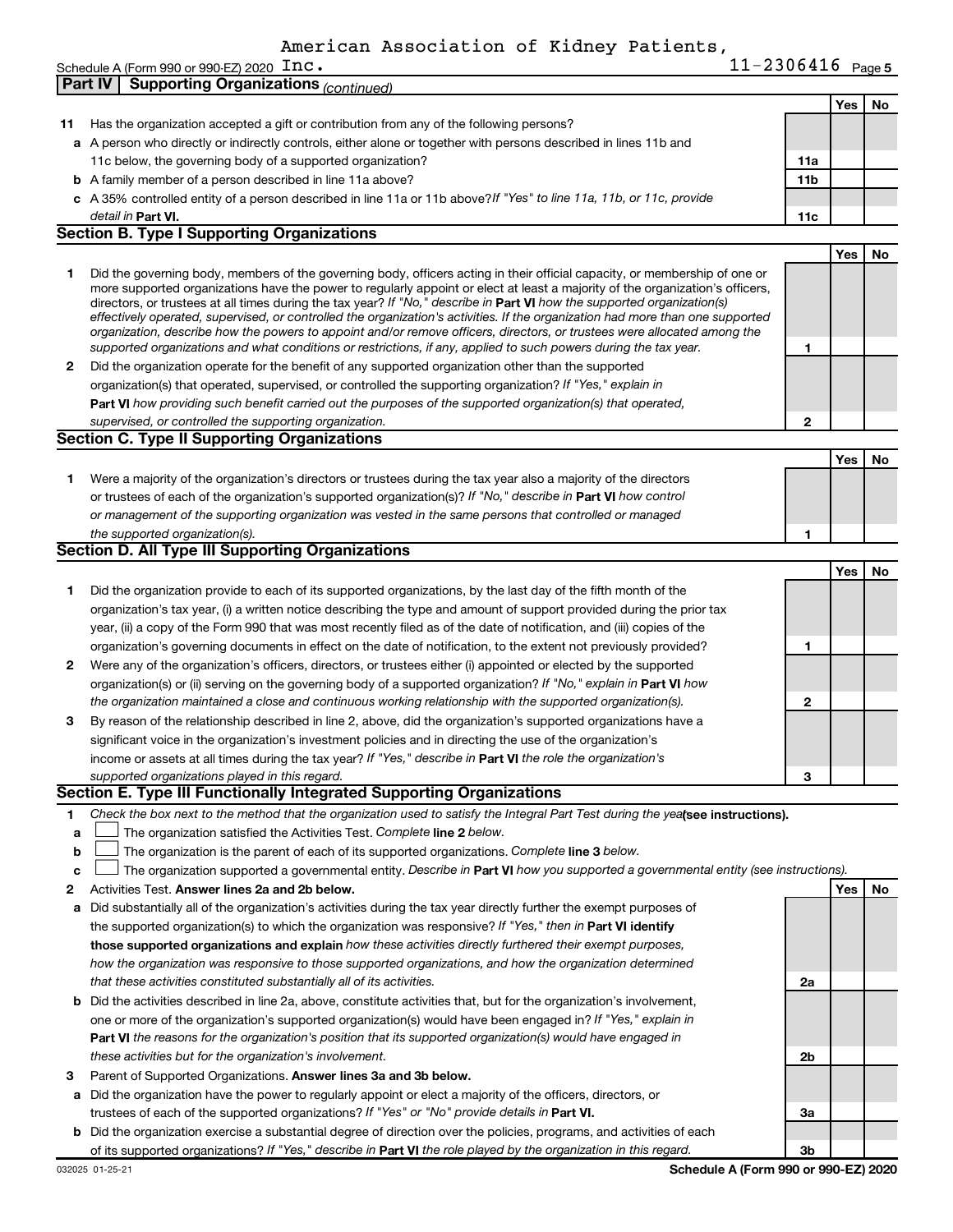|              | Part V<br>Type III Non-Functionally Integrated 509(a)(3) Supporting Organizations                                                              |                |                |                                |
|--------------|------------------------------------------------------------------------------------------------------------------------------------------------|----------------|----------------|--------------------------------|
| 1            | Check here if the organization satisfied the Integral Part Test as a qualifying trust on Nov. 20, 1970 (explain in Part VI). See instructions. |                |                |                                |
|              | All other Type III non-functionally integrated supporting organizations must complete Sections A through E.                                    |                |                |                                |
|              | Section A - Adjusted Net Income                                                                                                                |                | (A) Prior Year | (B) Current Year<br>(optional) |
| 1            | Net short-term capital gain                                                                                                                    | 1              |                |                                |
| $\mathbf{2}$ | Recoveries of prior-year distributions                                                                                                         | $\mathbf{2}$   |                |                                |
| 3            | Other gross income (see instructions)                                                                                                          | 3              |                |                                |
| 4            | Add lines 1 through 3.                                                                                                                         | 4              |                |                                |
| 5            | Depreciation and depletion                                                                                                                     | 5              |                |                                |
| 6            | Portion of operating expenses paid or incurred for production or                                                                               |                |                |                                |
|              | collection of gross income or for management, conservation, or                                                                                 |                |                |                                |
|              | maintenance of property held for production of income (see instructions)                                                                       | 6              |                |                                |
| 7            | Other expenses (see instructions)                                                                                                              | $\overline{7}$ |                |                                |
| 8            | <b>Adjusted Net Income</b> (subtract lines 5, 6, and 7 from line 4)                                                                            | 8              |                |                                |
|              | <b>Section B - Minimum Asset Amount</b>                                                                                                        |                | (A) Prior Year | (B) Current Year<br>(optional) |
| 1.           | Aggregate fair market value of all non-exempt-use assets (see                                                                                  |                |                |                                |
|              | instructions for short tax year or assets held for part of year):                                                                              |                |                |                                |
|              | a Average monthly value of securities                                                                                                          | 1a             |                |                                |
|              | <b>b</b> Average monthly cash balances                                                                                                         | 1b             |                |                                |
|              | c Fair market value of other non-exempt-use assets                                                                                             | 1c             |                |                                |
|              | <b>d</b> Total (add lines 1a, 1b, and 1c)                                                                                                      | 1d             |                |                                |
|              | <b>e</b> Discount claimed for blockage or other factors                                                                                        |                |                |                                |
|              | (explain in detail in <b>Part VI</b> ):                                                                                                        |                |                |                                |
| 2            | Acquisition indebtedness applicable to non-exempt-use assets                                                                                   | $\mathbf{2}$   |                |                                |
| 3            | Subtract line 2 from line 1d.                                                                                                                  | 3              |                |                                |
| 4            | Cash deemed held for exempt use. Enter 0.015 of line 3 (for greater amount,                                                                    |                |                |                                |
|              | see instructions).                                                                                                                             | 4              |                |                                |
| 5            | Net value of non-exempt-use assets (subtract line 4 from line 3)                                                                               | 5              |                |                                |
| 6            | Multiply line 5 by 0.035.                                                                                                                      | 6              |                |                                |
| 7            | Recoveries of prior-year distributions                                                                                                         | $\overline{7}$ |                |                                |
| 8            | Minimum Asset Amount (add line 7 to line 6)                                                                                                    | 8              |                |                                |
|              | Section C - Distributable Amount                                                                                                               |                |                | <b>Current Year</b>            |
| 1            | Adjusted net income for prior year (from Section A, line 8, column A)                                                                          | 1              |                |                                |
| $\mathbf{2}$ | Enter 0.85 of line 1.                                                                                                                          | $\mathbf{2}$   |                |                                |
| З            | Minimum asset amount for prior year (from Section B, line 8, column A)                                                                         | 3              |                |                                |
| 4            | Enter greater of line 2 or line 3.                                                                                                             | 4              |                |                                |
| 5            | Income tax imposed in prior year                                                                                                               | 5              |                |                                |
| 6            | <b>Distributable Amount.</b> Subtract line 5 from line 4, unless subject to                                                                    |                |                |                                |
|              | emergency temporary reduction (see instructions).                                                                                              | 6              |                |                                |

**7** Let Check here if the current year is the organization's first as a non-functionally integrated Type III supporting organization (see instructions).

**Schedule A (Form 990 or 990-EZ) 2020**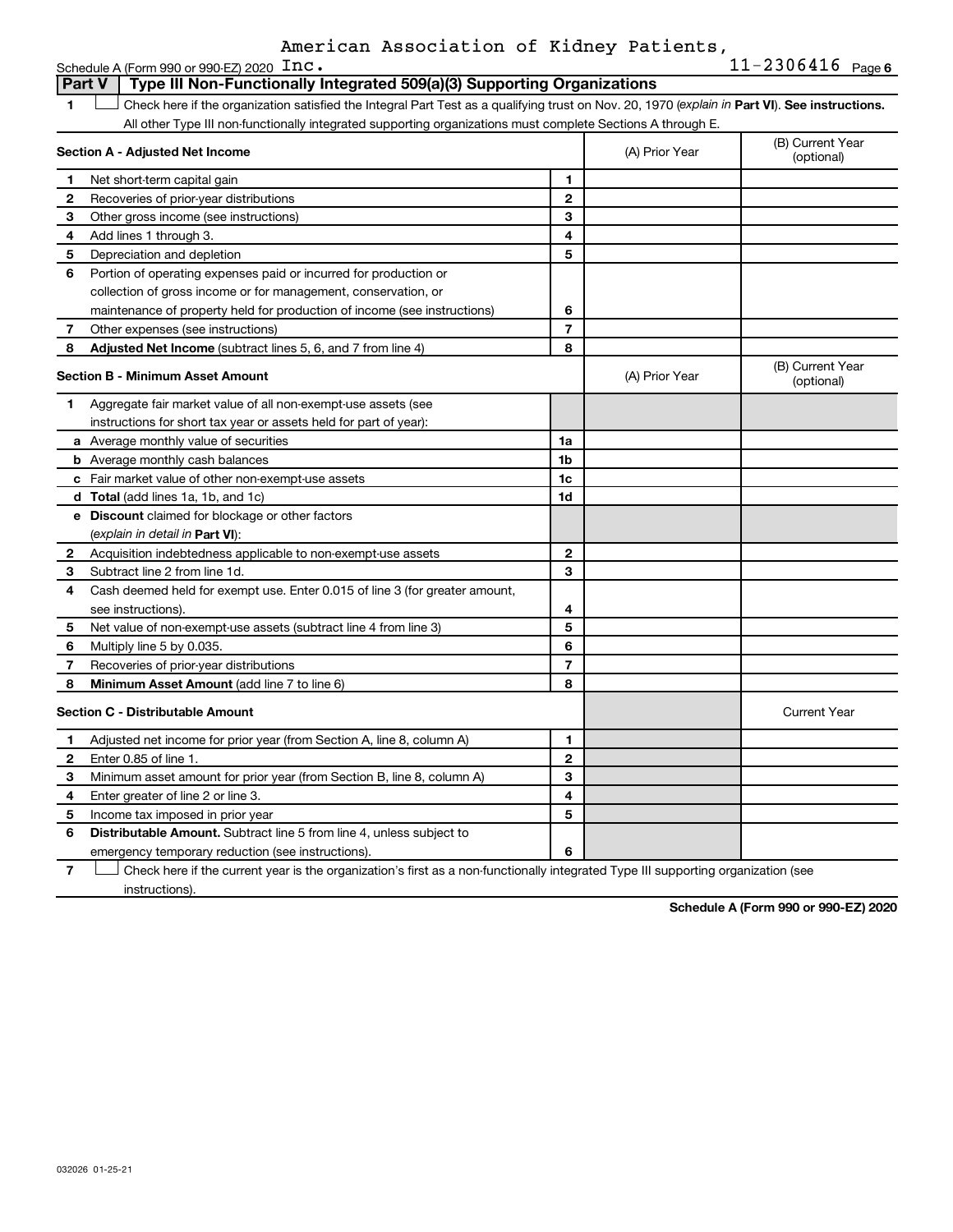| <b>Current Year</b>                              |
|--------------------------------------------------|
|                                                  |
|                                                  |
|                                                  |
|                                                  |
|                                                  |
|                                                  |
|                                                  |
|                                                  |
|                                                  |
|                                                  |
|                                                  |
|                                                  |
|                                                  |
|                                                  |
| (iii)<br><b>Distributable</b><br>Amount for 2020 |
|                                                  |
|                                                  |
|                                                  |
|                                                  |
|                                                  |
|                                                  |
|                                                  |
|                                                  |
|                                                  |
|                                                  |
|                                                  |
|                                                  |
|                                                  |
|                                                  |
|                                                  |
|                                                  |
|                                                  |
|                                                  |
|                                                  |
|                                                  |
|                                                  |
|                                                  |
|                                                  |
|                                                  |
|                                                  |
|                                                  |
|                                                  |
|                                                  |
|                                                  |
|                                                  |
|                                                  |
|                                                  |
|                                                  |
|                                                  |

**Schedule A (Form 990 or 990-EZ) 2020**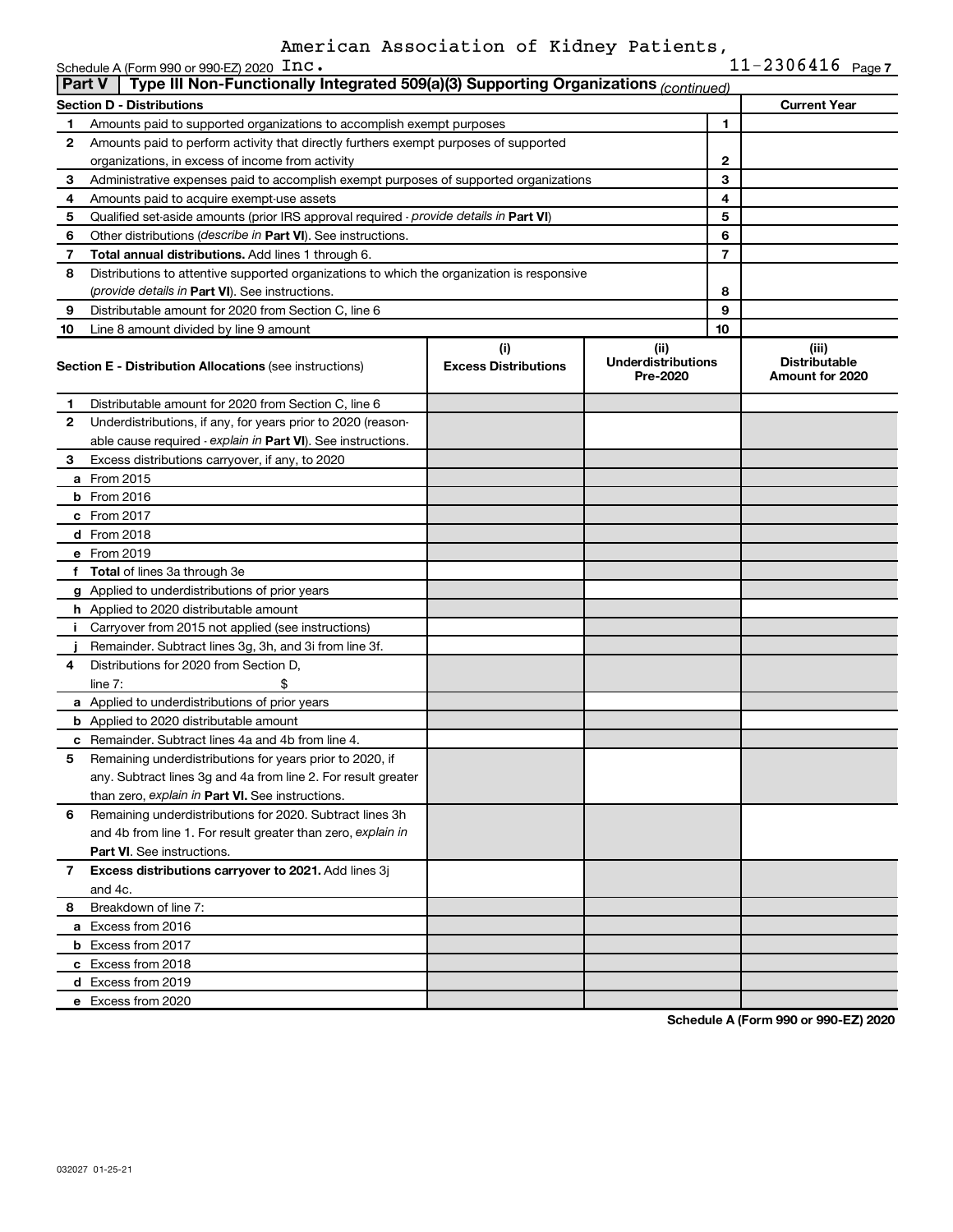|                | Schedule A (Form 990 or 990-EZ) 2020 Inc. |  | American Association of Kidney Patients,                                                                                                                                                                                                                                                                                                                                                                                                                                                                                                                             | $11 - 2306416$ Page 8 |
|----------------|-------------------------------------------|--|----------------------------------------------------------------------------------------------------------------------------------------------------------------------------------------------------------------------------------------------------------------------------------------------------------------------------------------------------------------------------------------------------------------------------------------------------------------------------------------------------------------------------------------------------------------------|-----------------------|
| <b>Part VI</b> | (See instructions.)                       |  | Supplemental Information. Provide the explanations required by Part II, line 10; Part II, line 17a or 17b; Part III, line 12;<br>Part IV, Section A, lines 1, 2, 3b, 3c, 4b, 4c, 5a, 6, 9a, 9b, 9c, 11a, 11b, and 11c; Part IV, Section B, lines 1 and 2; Part IV, Section C,<br>line 1; Part IV, Section D, lines 2 and 3; Part IV, Section E, lines 1c, 2a, 2b, 3a, and 3b; Part V, line 1; Part V, Section B, line 1e; Part V,<br>Section D, lines 5, 6, and 8; and Part V, Section E, lines 2, 5, and 6. Also complete this part for any additional information. |                       |
|                |                                           |  |                                                                                                                                                                                                                                                                                                                                                                                                                                                                                                                                                                      |                       |
|                |                                           |  |                                                                                                                                                                                                                                                                                                                                                                                                                                                                                                                                                                      |                       |
|                |                                           |  |                                                                                                                                                                                                                                                                                                                                                                                                                                                                                                                                                                      |                       |
|                |                                           |  |                                                                                                                                                                                                                                                                                                                                                                                                                                                                                                                                                                      |                       |
|                |                                           |  |                                                                                                                                                                                                                                                                                                                                                                                                                                                                                                                                                                      |                       |
|                |                                           |  |                                                                                                                                                                                                                                                                                                                                                                                                                                                                                                                                                                      |                       |
|                |                                           |  |                                                                                                                                                                                                                                                                                                                                                                                                                                                                                                                                                                      |                       |
|                |                                           |  |                                                                                                                                                                                                                                                                                                                                                                                                                                                                                                                                                                      |                       |
|                |                                           |  |                                                                                                                                                                                                                                                                                                                                                                                                                                                                                                                                                                      |                       |
|                |                                           |  |                                                                                                                                                                                                                                                                                                                                                                                                                                                                                                                                                                      |                       |
|                |                                           |  |                                                                                                                                                                                                                                                                                                                                                                                                                                                                                                                                                                      |                       |
|                |                                           |  |                                                                                                                                                                                                                                                                                                                                                                                                                                                                                                                                                                      |                       |
|                |                                           |  |                                                                                                                                                                                                                                                                                                                                                                                                                                                                                                                                                                      |                       |
|                |                                           |  |                                                                                                                                                                                                                                                                                                                                                                                                                                                                                                                                                                      |                       |
|                |                                           |  |                                                                                                                                                                                                                                                                                                                                                                                                                                                                                                                                                                      |                       |
|                |                                           |  |                                                                                                                                                                                                                                                                                                                                                                                                                                                                                                                                                                      |                       |
|                |                                           |  |                                                                                                                                                                                                                                                                                                                                                                                                                                                                                                                                                                      |                       |
|                |                                           |  |                                                                                                                                                                                                                                                                                                                                                                                                                                                                                                                                                                      |                       |
|                |                                           |  |                                                                                                                                                                                                                                                                                                                                                                                                                                                                                                                                                                      |                       |
|                |                                           |  |                                                                                                                                                                                                                                                                                                                                                                                                                                                                                                                                                                      |                       |
|                |                                           |  |                                                                                                                                                                                                                                                                                                                                                                                                                                                                                                                                                                      |                       |
|                |                                           |  |                                                                                                                                                                                                                                                                                                                                                                                                                                                                                                                                                                      |                       |
|                |                                           |  |                                                                                                                                                                                                                                                                                                                                                                                                                                                                                                                                                                      |                       |
|                |                                           |  |                                                                                                                                                                                                                                                                                                                                                                                                                                                                                                                                                                      |                       |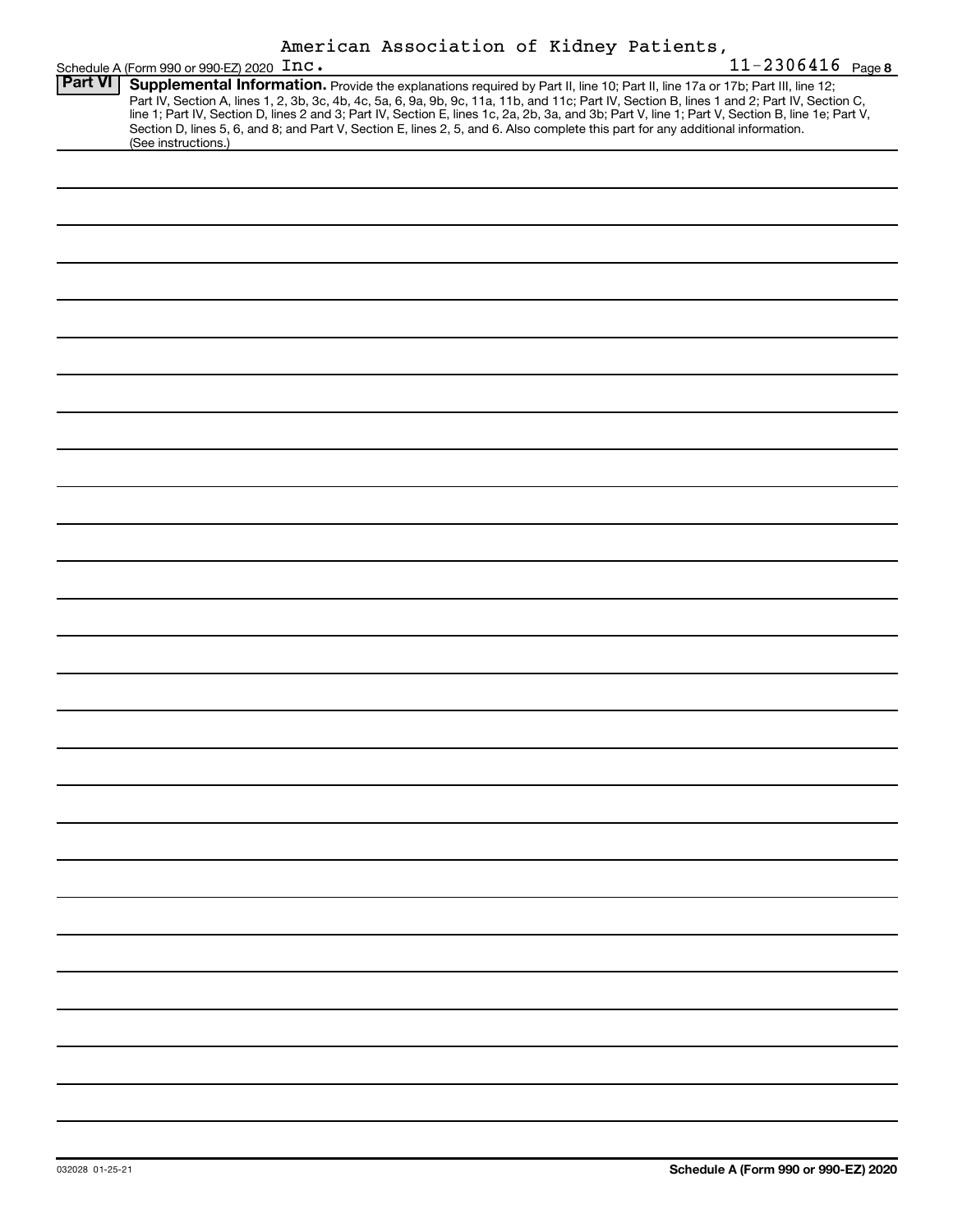Department of the Treasury Internal Revenue Service **(Form 990, 990-EZ,**

# **Schedule B Schedule of Contributors**

**or 990-PF) | Attach to Form 990, Form 990-EZ, or Form 990-PF. | Go to www.irs.gov/Form990 for the latest information.** OMB No. 1545-0047

**2020**

| Name of the organization       |                                                                                                                                                                                                                                                                                  | <b>Employer identification number</b> |  |  |
|--------------------------------|----------------------------------------------------------------------------------------------------------------------------------------------------------------------------------------------------------------------------------------------------------------------------------|---------------------------------------|--|--|
|                                | American Association of Kidney Patients,<br>Inc.                                                                                                                                                                                                                                 | 11-2306416                            |  |  |
| Organization type (check one): |                                                                                                                                                                                                                                                                                  |                                       |  |  |
| Filers of:                     | Section:                                                                                                                                                                                                                                                                         |                                       |  |  |
| Form 990 or 990-EZ             | $\lfloor x \rfloor$ 501(c)( 3) (enter number) organization                                                                                                                                                                                                                       |                                       |  |  |
|                                | 4947(a)(1) nonexempt charitable trust not treated as a private foundation                                                                                                                                                                                                        |                                       |  |  |
|                                | 527 political organization                                                                                                                                                                                                                                                       |                                       |  |  |
| Form 990-PF                    | 501(c)(3) exempt private foundation                                                                                                                                                                                                                                              |                                       |  |  |
|                                | 4947(a)(1) nonexempt charitable trust treated as a private foundation                                                                                                                                                                                                            |                                       |  |  |
|                                | 501(c)(3) taxable private foundation                                                                                                                                                                                                                                             |                                       |  |  |
|                                |                                                                                                                                                                                                                                                                                  |                                       |  |  |
|                                | Check if your organization is covered by the General Rule or a Special Rule.                                                                                                                                                                                                     |                                       |  |  |
|                                | Note: Only a section 501(c)(7), (8), or (10) organization can check boxes for both the General Rule and a Special Rule. See instructions.                                                                                                                                        |                                       |  |  |
| General Rule                   |                                                                                                                                                                                                                                                                                  |                                       |  |  |
|                                | For an organization filing Form 990, 990-EZ, or 990-PF that received, during the year, contributions totaling \$5,000 or more (in money or<br>property) from any one contributor. Complete Parts I and II. See instructions for determining a contributor's total contributions. |                                       |  |  |
| <b>Special Rules</b>           |                                                                                                                                                                                                                                                                                  |                                       |  |  |

| $X$ For an organization described in section 501(c)(3) filing Form 990 or 990-EZ that met the 33 1/3% support test of the regulations under           |
|-------------------------------------------------------------------------------------------------------------------------------------------------------|
| sections 509(a)(1) and 170(b)(1)(A)(vi), that checked Schedule A (Form 990 or 990-EZ), Part II, line 13, 16a, or 16b, and that received from          |
| any one contributor, during the year, total contributions of the greater of (1) \$5,000; or (2) 2% of the amount on (i) Form 990, Part VIII, line 1h; |
| or (ii) Form 990-EZ, line 1. Complete Parts I and II.                                                                                                 |

For an organization described in section 501(c)(7), (8), or (10) filing Form 990 or 990-EZ that received from any one contributor, during the year, total contributions of more than \$1,000 exclusively for religious, charitable, scientific, literary, or educational purposes, or for the prevention of cruelty to children or animals. Complete Parts I (entering "N/A" in column (b) instead of the contributor name and address), II, and III.  $\Box$ 

purpose. Don't complete any of the parts unless the General Rule applies to this organization because it received nonexclusively year, contributions exclusively for religious, charitable, etc., purposes, but no such contributions totaled more than \$1,000. If this box is checked, enter here the total contributions that were received during the year for an exclusively religious, charitable, etc., For an organization described in section 501(c)(7), (8), or (10) filing Form 990 or 990-EZ that received from any one contributor, during the religious, charitable, etc., contributions totaling \$5,000 or more during the year  $\ldots$  $\ldots$  $\ldots$  $\ldots$  $\ldots$  $\ldots$ 

**Caution:**  An organization that isn't covered by the General Rule and/or the Special Rules doesn't file Schedule B (Form 990, 990-EZ, or 990-PF),  **must** but it answer "No" on Part IV, line 2, of its Form 990; or check the box on line H of its Form 990-EZ or on its Form 990-PF, Part I, line 2, to certify that it doesn't meet the filing requirements of Schedule B (Form 990, 990-EZ, or 990-PF).

**For Paperwork Reduction Act Notice, see the instructions for Form 990, 990-EZ, or 990-PF. Schedule B (Form 990, 990-EZ, or 990-PF) (2020)** LHA

 $\Box$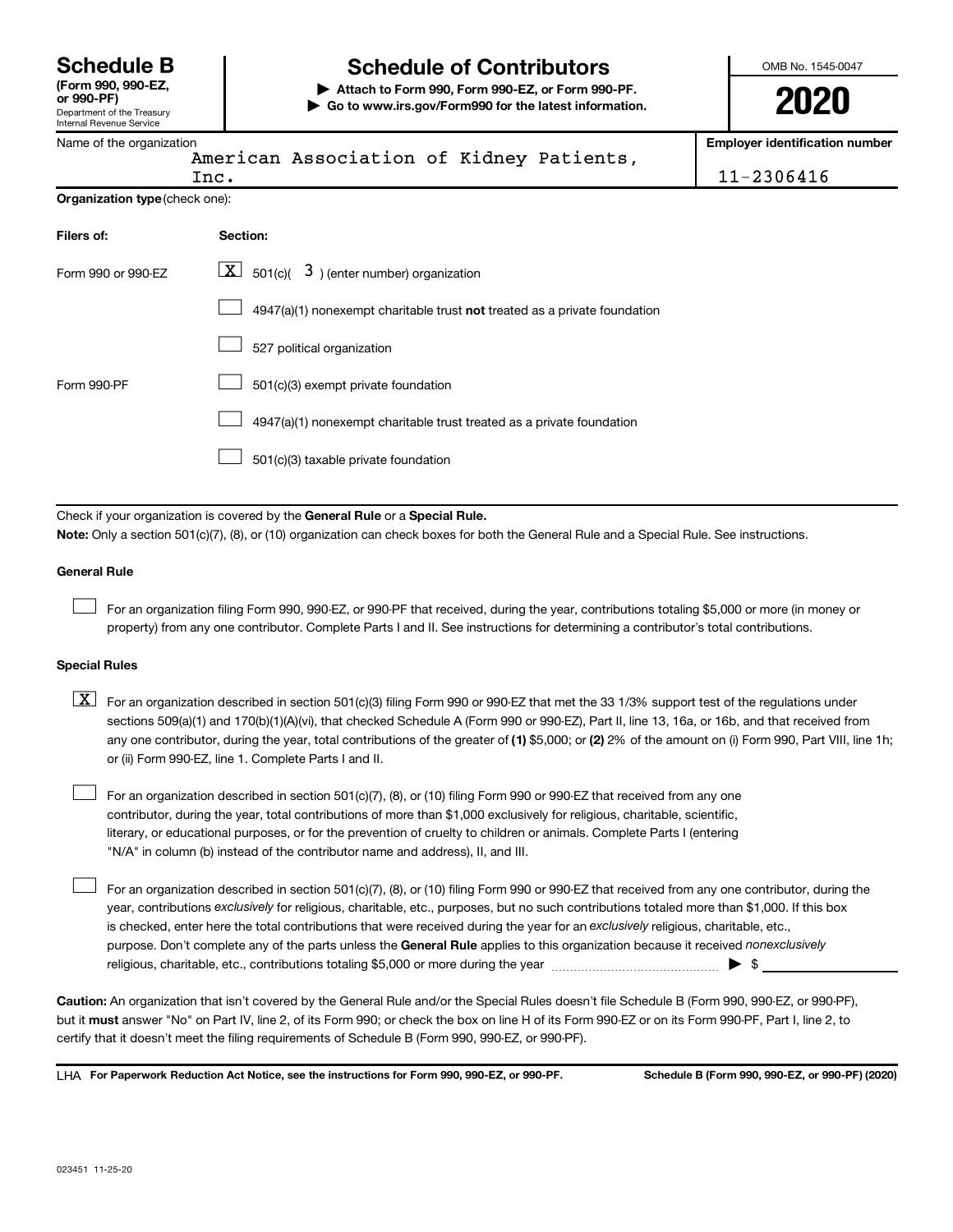| Schedule B (Form 990, 990-EZ, or 990-PF) (2020) | Page |
|-------------------------------------------------|------|
|                                                 |      |

Name of organization

|      | American Association of Kidney Patients, |  |  |
|------|------------------------------------------|--|--|
| Inc. |                                          |  |  |

**Employer identification number**

 $11-2306416$ 

| Part I           | <b>Contributors</b> (see instructions). Use duplicate copies of Part I if additional space is needed. |                                   |                                                                                        |
|------------------|-------------------------------------------------------------------------------------------------------|-----------------------------------|----------------------------------------------------------------------------------------|
| (a)<br>No.       | (b)<br>Name, address, and ZIP + 4                                                                     | (c)<br><b>Total contributions</b> | (d)<br>Type of contribution                                                            |
| 1                | Amgen<br>One Amgen Center Drive<br>Newbury Park, CA 91320                                             | 62,500.<br>\$                     | X.<br>Person<br>Payroll<br>Noncash<br>(Complete Part II for<br>noncash contributions.) |
| (a)<br>No.       | (b)<br>Name, address, and ZIP + 4                                                                     | (c)<br><b>Total contributions</b> | (d)<br>Type of contribution                                                            |
| $\boldsymbol{2}$ | Amicus Therapeutics, Inc.<br>1 Cedar Brook Drive<br>Cranbury, NJ 08512                                | 86,393.<br>\$                     | X.<br>Person<br>Payroll<br>Noncash<br>(Complete Part II for<br>noncash contributions.) |
| (a)<br>No.       | (b)<br>Name, address, and ZIP + 4                                                                     | (c)<br><b>Total contributions</b> | (d)<br>Type of contribution                                                            |
| 3                | Relypsa<br>100 Cardinal Way<br>Redwood City, CA 94063                                                 | 140,000.<br>\$                    | X.<br>Person<br>Payroll<br>Noncash<br>(Complete Part II for<br>noncash contributions.) |
| (a)<br>No.       | (b)<br>Name, address, and ZIP + 4                                                                     | (c)<br><b>Total contributions</b> | (d)<br>Type of contribution                                                            |
| 4                | Otsuka America<br>508 Carnegie Center Drive<br>Princeton, NJ 08540                                    | 25,000.<br>\$                     | X.<br>Person<br>Payroll<br>Noncash<br>(Complete Part II for<br>noncash contributions.) |
| (a)<br>No.       | (b)<br>Name, address, and ZIP + 4                                                                     | (c)<br><b>Total contributions</b> | (d)<br>Type of contribution                                                            |
| 5                | AstraZeneca<br>1800 Concord Pike<br>Wilmington, DE 19850                                              | 25,000.<br>\$                     | Person<br>Payroll<br>Noncash<br>(Complete Part II for<br>noncash contributions.)       |
| (a)<br>No.       | (b)<br>Name, address, and ZIP + 4                                                                     | (c)<br><b>Total contributions</b> | (d)<br>Type of contribution                                                            |
| 6                | Horizon Pharma<br>150 S. Saunders Road<br>Lake Forest, IL 60045                                       | 85,000.<br>\$                     | X<br>Person<br>Payroll<br>Noncash<br>(Complete Part II for<br>noncash contributions.)  |

023452 11-25-20 **Schedule B (Form 990, 990-EZ, or 990-PF) (2020)**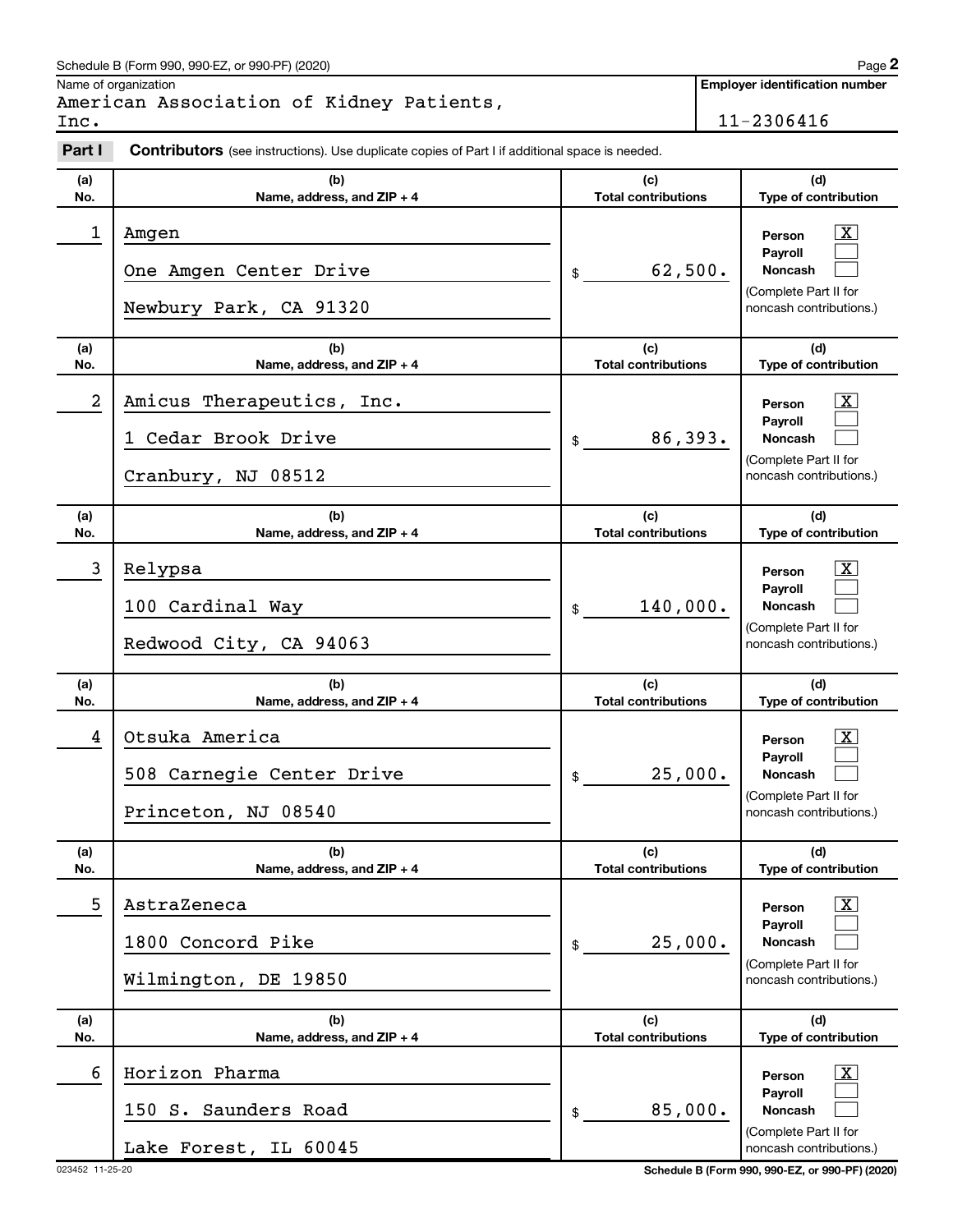### Schedule B (Form 990, 990-EZ, or 990-PF) (2020)

Name of organization

American Association of Kidney Patients, Inc. 11-2306416

**Employer identification number**

| Part I     | Contributors (see instructions). Use duplicate copies of Part I if additional space is needed.         |                                   |                                                                                                                    |
|------------|--------------------------------------------------------------------------------------------------------|-----------------------------------|--------------------------------------------------------------------------------------------------------------------|
| (a)<br>No. | (b)<br>Name, address, and ZIP + 4                                                                      | (c)<br><b>Total contributions</b> | (d)<br>Type of contribution                                                                                        |
| 7          | Bayer<br>PO BOX 207<br>Pittsburgh, PA 15230                                                            | 25,000.<br>\$                     | $\mathbf{X}$<br>Person<br><b>Payroll</b><br><b>Noncash</b><br>(Complete Part II for<br>noncash contributions.)     |
| (a)<br>No. | (b)<br>Name, address, and ZIP + 4                                                                      | (c)<br><b>Total contributions</b> | (d)<br>Type of contribution                                                                                        |
| 8          | Patient Centered Outcomes Research<br>Institute<br>1828 L Street NW, Suite 900<br>Washington, DC 20036 | 59,241.<br>\$                     | $\mathbf{X}$<br>Person<br><b>Payroll</b><br><b>Noncash</b><br>(Complete Part II for<br>noncash contributions.)     |
| (a)<br>No. | (b)<br>Name, address, and ZIP + 4                                                                      | (c)<br><b>Total contributions</b> | (d)<br>Type of contribution                                                                                        |
| 9          | Vertex Pharmaceuticals<br>50 Northern Avenue<br>Boston, MA 02210                                       | 99,850.<br>\$                     | X<br>Person<br><b>Payroll</b><br><b>Noncash</b><br>(Complete Part II for<br>noncash contributions.)                |
| (a)<br>No. | (b)<br>Name, address, and ZIP + 4                                                                      | (c)<br><b>Total contributions</b> | (d)<br>Type of contribution                                                                                        |
| 10         | Sanofi Genzyme'<br>50 Binney St<br>Cambridge, MA 02142                                                 | 62,500.<br>\$                     | X<br>Person<br><b>Pavroll</b><br><b>Noncash</b><br>(Complete Part II for<br>noncash contributions.)                |
| (a)<br>No. | (b)<br>Name, address, and ZIP + 4                                                                      | (c)<br><b>Total contributions</b> | (d)<br>Type of contribution                                                                                        |
| 11         | Akebia Therapeutics<br>Akebia Therapeutics<br>Cambridge, MA 02142                                      | 26,000.<br>\$                     | $\mathbf{X}$<br>Person<br>Payroll<br><b>Noncash</b><br>(Complete Part II for<br>noncash contributions.)            |
| (a)<br>No. | (b)<br>Name, address, and ZIP + 4                                                                      | (c)<br><b>Total contributions</b> | (d)<br><b>Type of contribution</b>                                                                                 |
| 12         | Natera<br>13011 McCallen Pass Building A Suite<br>100<br>Austin, TX 78753                              | 35,000.<br>\$                     | $\overline{\mathbf{X}}$<br>Person<br>Payroll<br><b>Noncash</b><br>(Complete Part II for<br>noncash contributions.) |

023452 11-25-20 **Schedule B (Form 990, 990-EZ, or 990-PF) (2020)**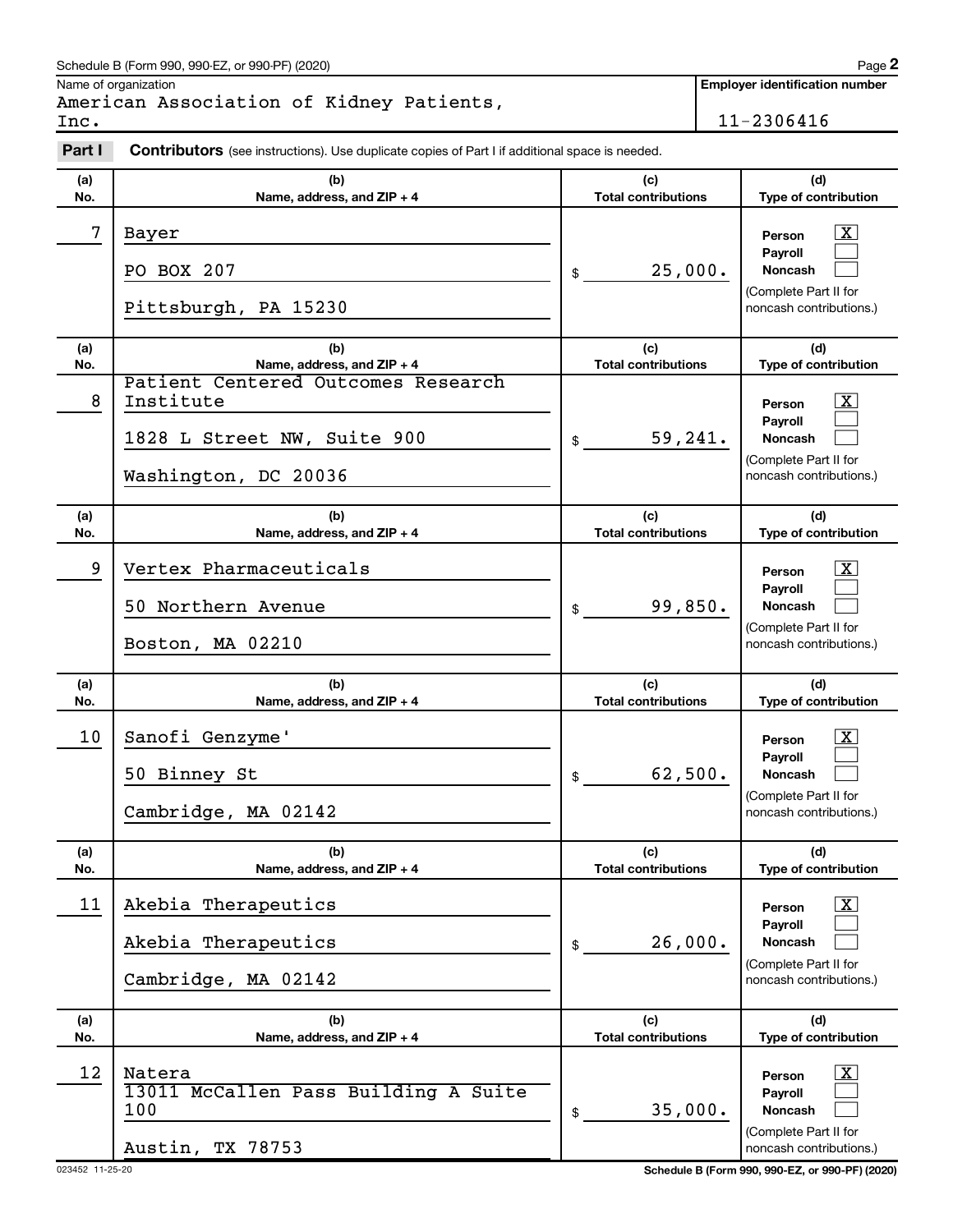### Schedule B (Form 990, 990-EZ, or 990-PF) (2020)

Name of organization

American Association of Kidney Patients, Inc. 11-2306416

**Employer identification number**

| Part I     | Contributors (see instructions). Use duplicate copies of Part I if additional space is needed.           |                                   |                                                                                              |
|------------|----------------------------------------------------------------------------------------------------------|-----------------------------------|----------------------------------------------------------------------------------------------|
| (a)<br>No. | (b)<br>Name, address, and ZIP + 4                                                                        | (c)<br><b>Total contributions</b> | (d)<br>Type of contribution                                                                  |
| 13         | Travere Therapeutics<br>3611 Valley Centre Dr Suite 300<br>San Diego, CA 92130                           | 42,500.<br>\$                     | X<br>Person<br>Payroll<br><b>Noncash</b><br>(Complete Part II for<br>noncash contributions.) |
| (a)<br>No. | (b)<br>Name, address, and ZIP + 4                                                                        | (c)<br><b>Total contributions</b> | (d)<br>Type of contribution                                                                  |
| 14         | Sanifit Therapeutics S.A.<br>Ctra. Valldemossa, km7. 4, Building<br>Europa, 2nd Floor,<br>Palma<br>SPAIN | 26,005.<br>\$                     | X<br>Person<br>Payroll<br><b>Noncash</b><br>(Complete Part II for<br>noncash contributions.) |
| (a)<br>No. | (b)<br>Name, address, and ZIP + 4                                                                        | (c)<br><b>Total contributions</b> | (d)<br>Type of contribution                                                                  |
| 15         | PPP Round 1<br>SBA<br>$\overline{\phantom{a}}$<br>409 Third Street, SW<br>Washington, DC 20416           | 68,900.<br>\$                     | X<br>Person<br>Pavroll<br>Noncash<br>(Complete Part II for<br>noncash contributions.)        |
| (a)<br>No. | (b)<br>Name, address, and ZIP + 4                                                                        | (c)<br><b>Total contributions</b> | (d)<br>Type of contribution                                                                  |
|            |                                                                                                          | \$                                | Person<br>Pavroll<br>Noncash<br>(Complete Part II for<br>noncash contributions.)             |
| (a)<br>No. | (b)<br>Name, address, and ZIP + 4                                                                        | (c)<br><b>Total contributions</b> | (d)<br>Type of contribution                                                                  |
|            |                                                                                                          | \$                                | Person<br>Payroll<br>Noncash<br>(Complete Part II for<br>noncash contributions.)             |
| (a)<br>No. | (b)<br>Name, address, and ZIP + 4                                                                        | (c)<br><b>Total contributions</b> | (d)<br>Type of contribution                                                                  |
|            |                                                                                                          | \$                                | Person<br>Payroll<br>Noncash<br>(Complete Part II for<br>noncash contributions.)             |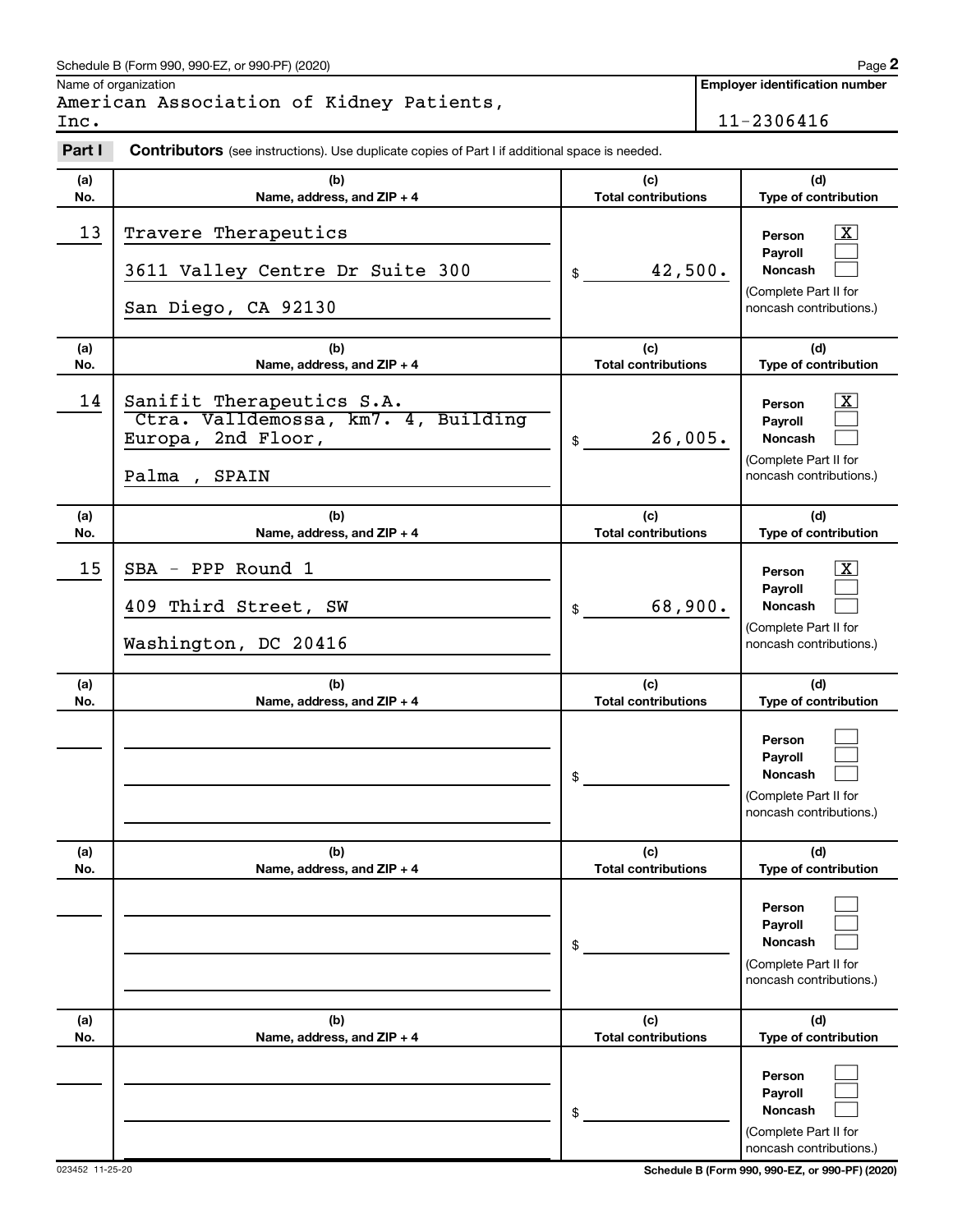|                              | Schedule B (Form 990, 990-EZ, or 990-PF) (2020)                                                     |                                                 | Page 3                                |
|------------------------------|-----------------------------------------------------------------------------------------------------|-------------------------------------------------|---------------------------------------|
|                              | Name of organization                                                                                |                                                 | <b>Employer identification number</b> |
| Inc.                         | American Association of Kidney Patients,                                                            |                                                 | 11-2306416                            |
|                              |                                                                                                     |                                                 |                                       |
| Part II                      | Noncash Property (see instructions). Use duplicate copies of Part II if additional space is needed. |                                                 |                                       |
| (a)<br>No.<br>from<br>Part I | (b)<br>Description of noncash property given                                                        | (c)<br>FMV (or estimate)<br>(See instructions.) | (d)<br>Date received                  |
|                              |                                                                                                     | \$                                              |                                       |
|                              |                                                                                                     |                                                 |                                       |
| (a)<br>No.<br>from<br>Part I | (b)<br>Description of noncash property given                                                        | (c)<br>FMV (or estimate)<br>(See instructions.) | (d)<br>Date received                  |
|                              |                                                                                                     |                                                 |                                       |
|                              |                                                                                                     | \$                                              |                                       |
| (a)<br>No.<br>from<br>Part I | (b)<br>Description of noncash property given                                                        | (c)<br>FMV (or estimate)<br>(See instructions.) | (d)<br>Date received                  |
|                              |                                                                                                     |                                                 |                                       |
|                              |                                                                                                     | \$                                              |                                       |
| (a)<br>No.<br>from<br>Part I | (b)<br>Description of noncash property given                                                        | (c)<br>FMV (or estimate)<br>(See instructions.) | (d)<br>Date received                  |
|                              |                                                                                                     |                                                 |                                       |
|                              |                                                                                                     | \$                                              |                                       |
| (a)<br>No.<br>from<br>Part I | (b)<br>Description of noncash property given                                                        | (c)<br>FMV (or estimate)<br>(See instructions.) | (d)<br>Date received                  |
|                              |                                                                                                     |                                                 |                                       |
|                              |                                                                                                     | \$                                              |                                       |
| (a)<br>No.<br>from<br>Part I | (b)<br>Description of noncash property given                                                        | (c)<br>FMV (or estimate)<br>(See instructions.) | (d)<br>Date received                  |
|                              |                                                                                                     |                                                 |                                       |
|                              |                                                                                                     | \$                                              |                                       |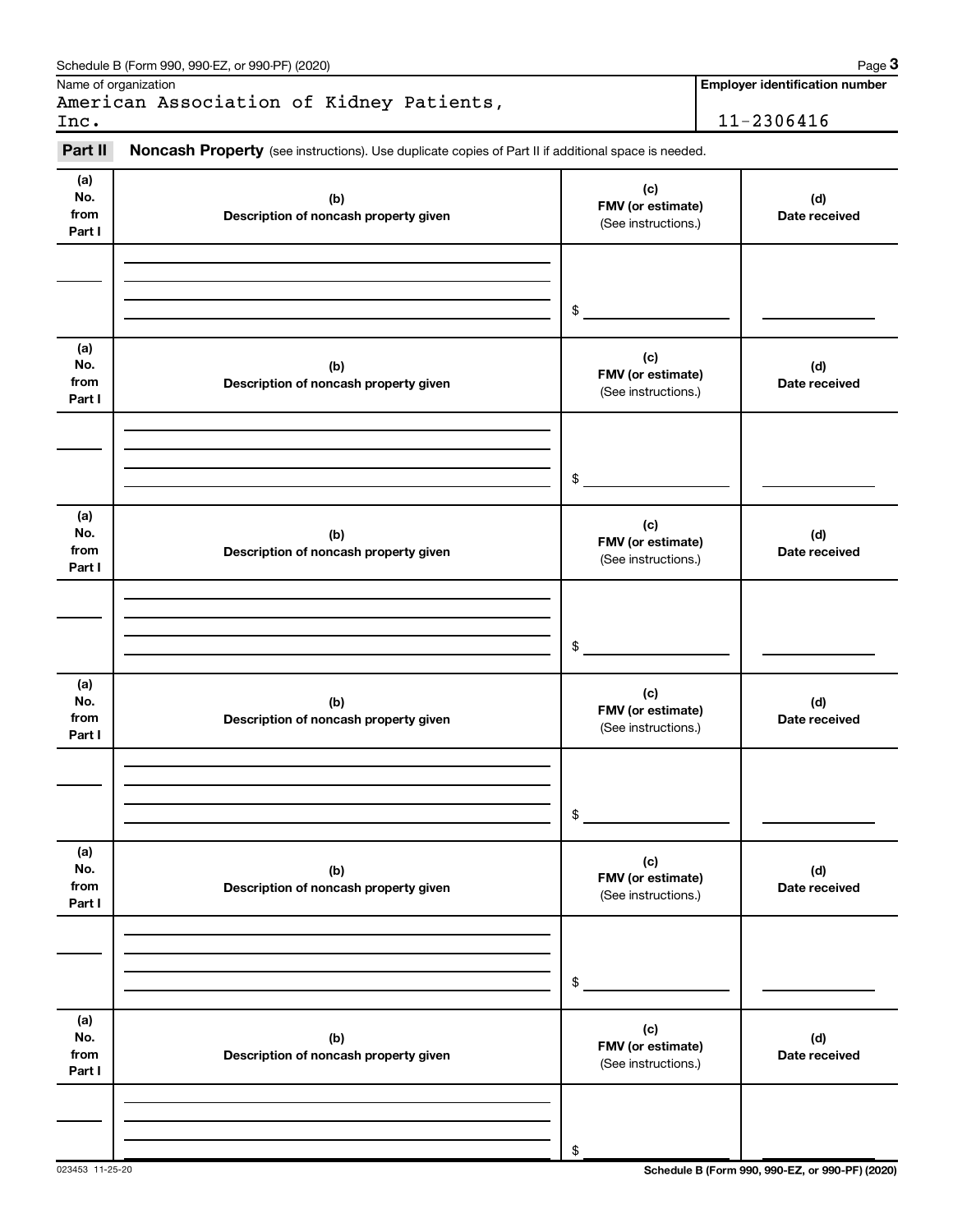| Schedule B (Form 990, 990-EZ, or 990-PF) (2020) | Page |
|-------------------------------------------------|------|
|-------------------------------------------------|------|

**4**

| Name of organization      | American Association of Kidney Patients,                                                                                                                                                                                                                                                                                                  |                      | <b>Employer identification number</b>                                                                                                                          |
|---------------------------|-------------------------------------------------------------------------------------------------------------------------------------------------------------------------------------------------------------------------------------------------------------------------------------------------------------------------------------------|----------------------|----------------------------------------------------------------------------------------------------------------------------------------------------------------|
| Inc.                      |                                                                                                                                                                                                                                                                                                                                           |                      | 11-2306416                                                                                                                                                     |
| Part III                  | from any one contributor. Complete columns (a) through (e) and the following line entry. For organizations<br>completing Part III, enter the total of exclusively religious, charitable, etc., contributions of \$1,000 or less for the year. (Enter this info. once.)<br>Use duplicate copies of Part III if additional space is needed. |                      | Exclusively religious, charitable, etc., contributions to organizations described in section 501(c)(7), (8), or (10) that total more than \$1,000 for the year |
| (a) No.<br>from<br>Part I | (b) Purpose of gift                                                                                                                                                                                                                                                                                                                       | (c) Use of gift      | (d) Description of how gift is held                                                                                                                            |
|                           | Transferee's name, address, and ZIP + 4                                                                                                                                                                                                                                                                                                   | (e) Transfer of gift | Relationship of transferor to transferee                                                                                                                       |
| (a) No.<br>from<br>Part I | (b) Purpose of gift                                                                                                                                                                                                                                                                                                                       | (c) Use of gift      | (d) Description of how gift is held                                                                                                                            |
|                           | Transferee's name, address, and ZIP + 4                                                                                                                                                                                                                                                                                                   | (e) Transfer of gift | Relationship of transferor to transferee                                                                                                                       |
| (a) No.<br>from           | (b) Purpose of gift                                                                                                                                                                                                                                                                                                                       | (c) Use of gift      | (d) Description of how gift is held                                                                                                                            |
| Part I                    |                                                                                                                                                                                                                                                                                                                                           |                      |                                                                                                                                                                |
|                           | Transferee's name, address, and ZIP + 4                                                                                                                                                                                                                                                                                                   | (e) Transfer of gift | Relationship of transferor to transferee                                                                                                                       |
| (a) No.<br>from<br>Part I | (b) Purpose of gift                                                                                                                                                                                                                                                                                                                       | (c) Use of gift      | (d) Description of how gift is held                                                                                                                            |
|                           | Transferee's name, address, and ZIP + 4                                                                                                                                                                                                                                                                                                   | (e) Transfer of gift | Relationship of transferor to transferee                                                                                                                       |
|                           |                                                                                                                                                                                                                                                                                                                                           |                      |                                                                                                                                                                |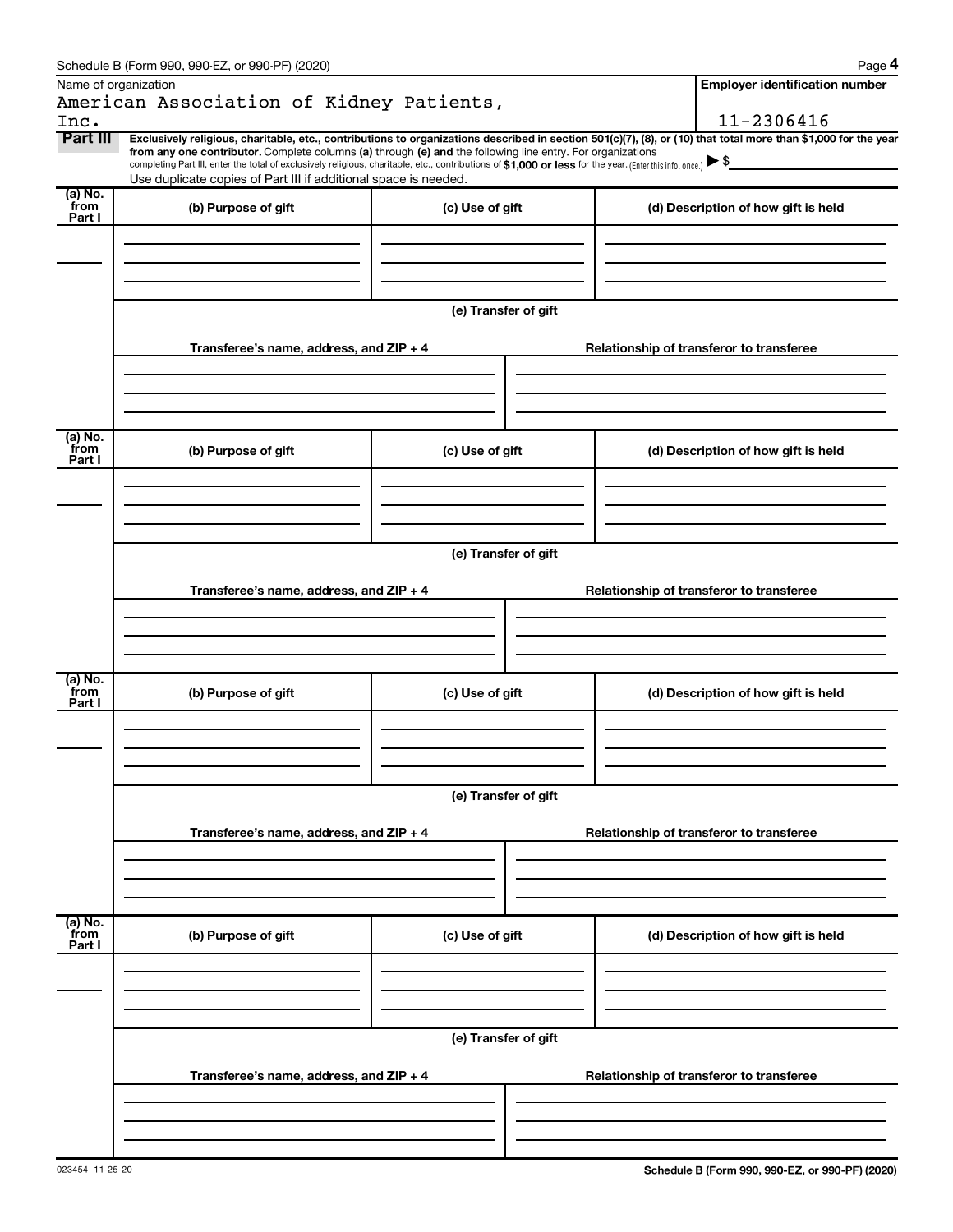|         | <b>Supplemental Financial Statements</b><br><b>SCHEDULE D</b>                                                                                                                                                                                            |                                                                                                                                                |                                                          |                                                    |                |                                 |  |
|---------|----------------------------------------------------------------------------------------------------------------------------------------------------------------------------------------------------------------------------------------------------------|------------------------------------------------------------------------------------------------------------------------------------------------|----------------------------------------------------------|----------------------------------------------------|----------------|---------------------------------|--|
|         | (Form 990)                                                                                                                                                                                                                                               |                                                                                                                                                | Complete if the organization answered "Yes" on Form 990, |                                                    |                |                                 |  |
|         | Department of the Treasury                                                                                                                                                                                                                               | Part IV, line 6, 7, 8, 9, 10, 11a, 11b, 11c, 11d, 11e, 11f, 12a, or 12b.                                                                       | Attach to Form 990.                                      | <b>Open to Public</b>                              |                |                                 |  |
|         | Internal Revenue Service                                                                                                                                                                                                                                 | Go to www.irs.gov/Form990 for instructions and the latest information.                                                                         |                                                          |                                                    |                | Inspection                      |  |
|         | American Association of Kidney Patients,<br><b>Employer identification number</b><br>Name of the organization<br>11-2306416<br>Inc.                                                                                                                      |                                                                                                                                                |                                                          |                                                    |                |                                 |  |
| Part I  |                                                                                                                                                                                                                                                          | Organizations Maintaining Donor Advised Funds or Other Similar Funds or Accounts. Complete if the                                              |                                                          |                                                    |                |                                 |  |
|         |                                                                                                                                                                                                                                                          | organization answered "Yes" on Form 990, Part IV, line 6.                                                                                      |                                                          |                                                    |                |                                 |  |
|         |                                                                                                                                                                                                                                                          |                                                                                                                                                | (a) Donor advised funds                                  |                                                    |                | (b) Funds and other accounts    |  |
| 1       |                                                                                                                                                                                                                                                          |                                                                                                                                                |                                                          |                                                    |                |                                 |  |
| 2       |                                                                                                                                                                                                                                                          | Aggregate value of contributions to (during year)                                                                                              |                                                          |                                                    |                |                                 |  |
| З       |                                                                                                                                                                                                                                                          | Aggregate value of grants from (during year)                                                                                                   |                                                          |                                                    |                |                                 |  |
| 4       |                                                                                                                                                                                                                                                          |                                                                                                                                                |                                                          |                                                    |                |                                 |  |
| 5       |                                                                                                                                                                                                                                                          | Did the organization inform all donors and donor advisors in writing that the assets held in donor advised funds                               |                                                          |                                                    |                | <b>No</b><br>Yes                |  |
| 6       |                                                                                                                                                                                                                                                          | Did the organization inform all grantees, donors, and donor advisors in writing that grant funds can be used only                              |                                                          |                                                    |                |                                 |  |
|         |                                                                                                                                                                                                                                                          | for charitable purposes and not for the benefit of the donor or donor advisor, or for any other purpose conferring                             |                                                          |                                                    |                |                                 |  |
|         | impermissible private benefit?                                                                                                                                                                                                                           |                                                                                                                                                |                                                          |                                                    |                | Yes<br>No                       |  |
| Part II |                                                                                                                                                                                                                                                          | Conservation Easements. Complete if the organization answered "Yes" on Form 990, Part IV, line 7.                                              |                                                          |                                                    |                |                                 |  |
| 1.      |                                                                                                                                                                                                                                                          | Purpose(s) of conservation easements held by the organization (check all that apply).                                                          |                                                          |                                                    |                |                                 |  |
|         |                                                                                                                                                                                                                                                          | Preservation of land for public use (for example, recreation or education)                                                                     |                                                          | Preservation of a historically important land area |                |                                 |  |
|         |                                                                                                                                                                                                                                                          | Protection of natural habitat                                                                                                                  |                                                          | Preservation of a certified historic structure     |                |                                 |  |
|         |                                                                                                                                                                                                                                                          | Preservation of open space                                                                                                                     |                                                          |                                                    |                |                                 |  |
| 2       |                                                                                                                                                                                                                                                          | Complete lines 2a through 2d if the organization held a qualified conservation contribution in the form of a conservation easement on the last |                                                          |                                                    |                |                                 |  |
|         | day of the tax year.                                                                                                                                                                                                                                     |                                                                                                                                                |                                                          |                                                    |                | Held at the End of the Tax Year |  |
| а       |                                                                                                                                                                                                                                                          |                                                                                                                                                |                                                          |                                                    | 2a             |                                 |  |
| b       |                                                                                                                                                                                                                                                          |                                                                                                                                                |                                                          |                                                    | 2 <sub>b</sub> |                                 |  |
| с       |                                                                                                                                                                                                                                                          | Number of conservation easements included in (c) acquired after 7/25/06, and not on a historic structure                                       |                                                          |                                                    | 2c             |                                 |  |
| d       |                                                                                                                                                                                                                                                          | 2d                                                                                                                                             |                                                          |                                                    |                |                                 |  |
| 3       | Number of conservation easements modified, transferred, released, extinguished, or terminated by the organization during the tax                                                                                                                         |                                                                                                                                                |                                                          |                                                    |                |                                 |  |
|         | year                                                                                                                                                                                                                                                     |                                                                                                                                                |                                                          |                                                    |                |                                 |  |
| 4       |                                                                                                                                                                                                                                                          | Number of states where property subject to conservation easement is located $\blacktriangleright$                                              |                                                          |                                                    |                |                                 |  |
| 5       |                                                                                                                                                                                                                                                          | Does the organization have a written policy regarding the periodic monitoring, inspection, handling of                                         |                                                          |                                                    |                |                                 |  |
|         |                                                                                                                                                                                                                                                          |                                                                                                                                                |                                                          |                                                    |                | <b>No</b><br>Yes                |  |
| 6       |                                                                                                                                                                                                                                                          | Staff and volunteer hours devoted to monitoring, inspecting, handling of violations, and enforcing conservation easements during the year      |                                                          |                                                    |                |                                 |  |
|         |                                                                                                                                                                                                                                                          |                                                                                                                                                |                                                          |                                                    |                |                                 |  |
| 7       |                                                                                                                                                                                                                                                          | Amount of expenses incurred in monitoring, inspecting, handling of violations, and enforcing conservation easements during the year            |                                                          |                                                    |                |                                 |  |
|         | ▶ \$                                                                                                                                                                                                                                                     |                                                                                                                                                |                                                          |                                                    |                |                                 |  |
| 8       |                                                                                                                                                                                                                                                          | Does each conservation easement reported on line 2(d) above satisfy the requirements of section 170(h)(4)(B)(i)                                |                                                          |                                                    |                | <b>No</b>                       |  |
| 9       |                                                                                                                                                                                                                                                          |                                                                                                                                                |                                                          |                                                    |                | Yes                             |  |
|         | In Part XIII, describe how the organization reports conservation easements in its revenue and expense statement and<br>balance sheet, and include, if applicable, the text of the footnote to the organization's financial statements that describes the |                                                                                                                                                |                                                          |                                                    |                |                                 |  |
|         |                                                                                                                                                                                                                                                          | organization's accounting for conservation easements.                                                                                          |                                                          |                                                    |                |                                 |  |
|         | Part III                                                                                                                                                                                                                                                 | Organizations Maintaining Collections of Art, Historical Treasures, or Other Similar Assets.                                                   |                                                          |                                                    |                |                                 |  |
|         |                                                                                                                                                                                                                                                          | Complete if the organization answered "Yes" on Form 990, Part IV, line 8.                                                                      |                                                          |                                                    |                |                                 |  |
|         |                                                                                                                                                                                                                                                          | 1a If the organization elected, as permitted under FASB ASC 958, not to report in its revenue statement and balance sheet works                |                                                          |                                                    |                |                                 |  |
|         |                                                                                                                                                                                                                                                          | of art, historical treasures, or other similar assets held for public exhibition, education, or research in furtherance of public              |                                                          |                                                    |                |                                 |  |
|         |                                                                                                                                                                                                                                                          | service, provide in Part XIII the text of the footnote to its financial statements that describes these items.                                 |                                                          |                                                    |                |                                 |  |
| b       |                                                                                                                                                                                                                                                          | If the organization elected, as permitted under FASB ASC 958, to report in its revenue statement and balance sheet works of                    |                                                          |                                                    |                |                                 |  |
|         |                                                                                                                                                                                                                                                          | art, historical treasures, or other similar assets held for public exhibition, education, or research in furtherance of public service,        |                                                          |                                                    |                |                                 |  |
|         |                                                                                                                                                                                                                                                          | provide the following amounts relating to these items:                                                                                         |                                                          |                                                    |                |                                 |  |
|         |                                                                                                                                                                                                                                                          |                                                                                                                                                |                                                          |                                                    | \$             |                                 |  |
|         |                                                                                                                                                                                                                                                          | (ii) Assets included in Form 990, Part X                                                                                                       |                                                          |                                                    | \$             |                                 |  |
| 2       |                                                                                                                                                                                                                                                          | If the organization received or held works of art, historical treasures, or other similar assets for financial gain, provide                   |                                                          |                                                    |                |                                 |  |
| а       |                                                                                                                                                                                                                                                          | the following amounts required to be reported under FASB ASC 958 relating to these items:                                                      |                                                          |                                                    | - \$           |                                 |  |
|         |                                                                                                                                                                                                                                                          |                                                                                                                                                |                                                          |                                                    |                |                                 |  |
|         |                                                                                                                                                                                                                                                          |                                                                                                                                                |                                                          |                                                    |                |                                 |  |

| LHA For Paperwork Reduction Act Notice, see the Instructions for Form 990 |  |
|---------------------------------------------------------------------------|--|
| 032051 12-01-20                                                           |  |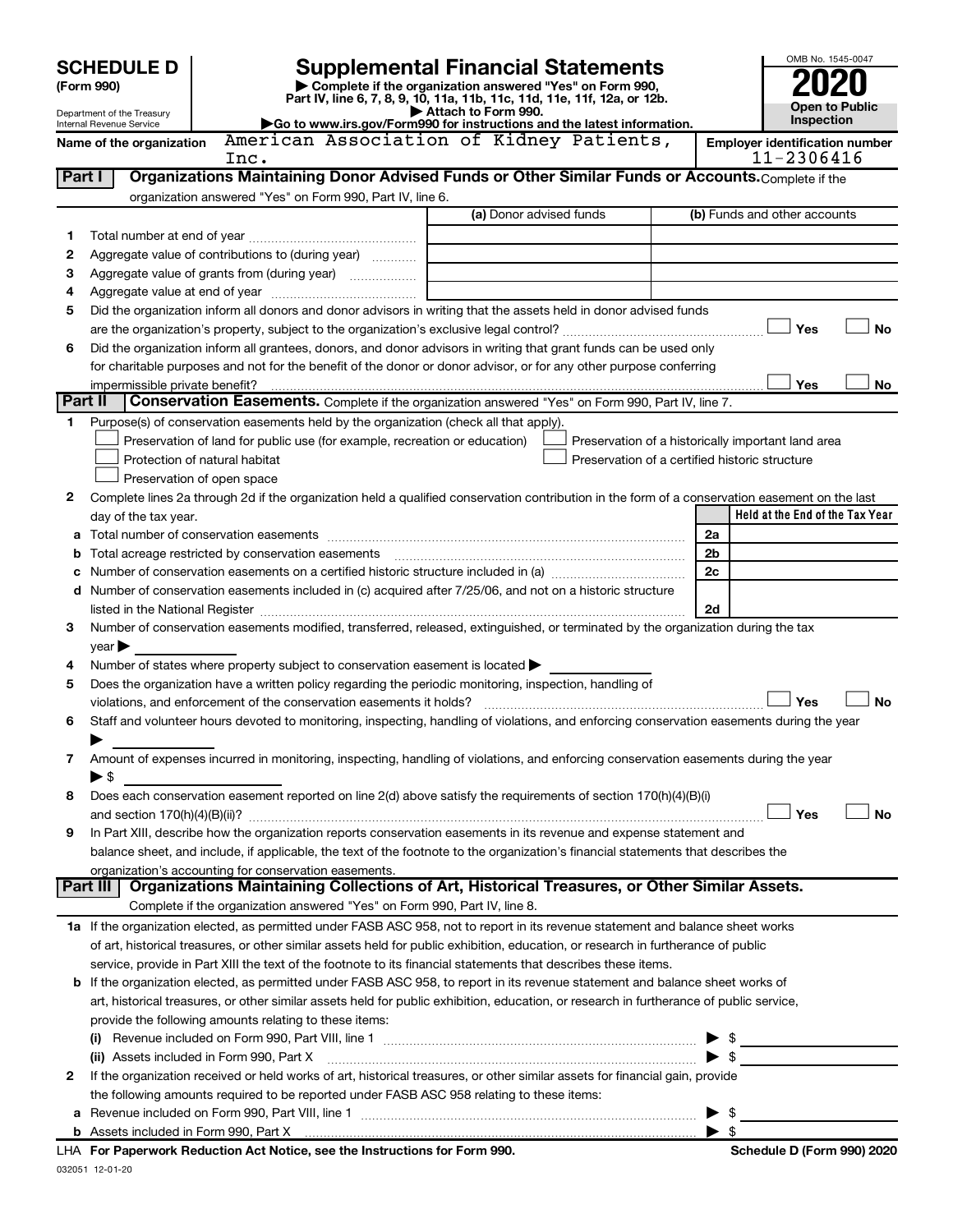|  | American Association of Kidney Patients, |  |  |  |
|--|------------------------------------------|--|--|--|
|--|------------------------------------------|--|--|--|

|               |                                                                                                                                                                                                                                                                                                                                                                                                                                                                         | American Association of Kidney Patients, |   |                |                                                                                                                                                                                                                                |                                                 |                       |           |
|---------------|-------------------------------------------------------------------------------------------------------------------------------------------------------------------------------------------------------------------------------------------------------------------------------------------------------------------------------------------------------------------------------------------------------------------------------------------------------------------------|------------------------------------------|---|----------------|--------------------------------------------------------------------------------------------------------------------------------------------------------------------------------------------------------------------------------|-------------------------------------------------|-----------------------|-----------|
|               | Inc.<br>Schedule D (Form 990) 2020                                                                                                                                                                                                                                                                                                                                                                                                                                      |                                          |   |                |                                                                                                                                                                                                                                |                                                 | $11 - 2306416$ Page 2 |           |
|               | Organizations Maintaining Collections of Art, Historical Treasures, or Other Similar Assets(continued)<br>Part III                                                                                                                                                                                                                                                                                                                                                      |                                          |   |                |                                                                                                                                                                                                                                |                                                 |                       |           |
| З             | Using the organization's acquisition, accession, and other records, check any of the following that make significant use of its                                                                                                                                                                                                                                                                                                                                         |                                          |   |                |                                                                                                                                                                                                                                |                                                 |                       |           |
|               | collection items (check all that apply):                                                                                                                                                                                                                                                                                                                                                                                                                                |                                          |   |                |                                                                                                                                                                                                                                |                                                 |                       |           |
| a             | Public exhibition                                                                                                                                                                                                                                                                                                                                                                                                                                                       | d                                        |   |                | Loan or exchange program                                                                                                                                                                                                       |                                                 |                       |           |
| b             | Scholarly research                                                                                                                                                                                                                                                                                                                                                                                                                                                      | e                                        |   |                | Other the contract of the contract of the contract of the contract of the contract of the contract of the contract of the contract of the contract of the contract of the contract of the contract of the contract of the cont |                                                 |                       |           |
| c             | Preservation for future generations                                                                                                                                                                                                                                                                                                                                                                                                                                     |                                          |   |                |                                                                                                                                                                                                                                |                                                 |                       |           |
| 4             | Provide a description of the organization's collections and explain how they further the organization's exempt purpose in Part XIII.                                                                                                                                                                                                                                                                                                                                    |                                          |   |                |                                                                                                                                                                                                                                |                                                 |                       |           |
| 5             | During the year, did the organization solicit or receive donations of art, historical treasures, or other similar assets                                                                                                                                                                                                                                                                                                                                                |                                          |   |                |                                                                                                                                                                                                                                |                                                 |                       |           |
|               |                                                                                                                                                                                                                                                                                                                                                                                                                                                                         |                                          |   |                |                                                                                                                                                                                                                                |                                                 | Yes                   | No        |
|               | Part IV<br>Escrow and Custodial Arrangements. Complete if the organization answered "Yes" on Form 990, Part IV, line 9, or                                                                                                                                                                                                                                                                                                                                              |                                          |   |                |                                                                                                                                                                                                                                |                                                 |                       |           |
|               | reported an amount on Form 990, Part X, line 21.                                                                                                                                                                                                                                                                                                                                                                                                                        |                                          |   |                |                                                                                                                                                                                                                                |                                                 |                       |           |
|               | 1a Is the organization an agent, trustee, custodian or other intermediary for contributions or other assets not included                                                                                                                                                                                                                                                                                                                                                |                                          |   |                |                                                                                                                                                                                                                                |                                                 |                       |           |
|               | on Form 990, Part X? [11] matter and the contract of the contract of the contract of the contract of the contract of the contract of the contract of the contract of the contract of the contract of the contract of the contr                                                                                                                                                                                                                                          |                                          |   |                |                                                                                                                                                                                                                                |                                                 | Yes                   | <b>No</b> |
|               | b If "Yes," explain the arrangement in Part XIII and complete the following table:                                                                                                                                                                                                                                                                                                                                                                                      |                                          |   |                |                                                                                                                                                                                                                                |                                                 |                       |           |
|               |                                                                                                                                                                                                                                                                                                                                                                                                                                                                         |                                          |   |                |                                                                                                                                                                                                                                |                                                 | Amount                |           |
|               | c Beginning balance<br>$\begin{minipage}{0.5\textwidth} \begin{tabular}{ l l l } \hline \multicolumn{1}{ l l l } \hline \multicolumn{1}{ l l } \hline \multicolumn{1}{ l } \multicolumn{1}{ l } \hline \multicolumn{1}{ l } \multicolumn{1}{ l } \multicolumn{1}{ l } \hline \multicolumn{1}{ l } \multicolumn{1}{ l } \multicolumn{1}{ l } \hline \multicolumn{1}{ l } \multicolumn{1}{ l } \hline \multicolumn{1}{ l } \multicolumn{1}{ l } \hline \multicolumn{1}{ $ |                                          |   |                |                                                                                                                                                                                                                                | 1c                                              |                       |           |
|               | d Additions during the year measurement contains and a final state of the year measurement of the year measurement of the state of the state of the state of the state of the state of the state of the state of the state of                                                                                                                                                                                                                                           |                                          |   |                |                                                                                                                                                                                                                                | 1d                                              |                       |           |
|               | e Distributions during the year manufactured and an intervention of the year manufactured by the state of the state of the state of the state of the state of the state of the state of the state of the state of the state of                                                                                                                                                                                                                                          |                                          |   |                |                                                                                                                                                                                                                                | 1е                                              |                       |           |
| Ť.            |                                                                                                                                                                                                                                                                                                                                                                                                                                                                         |                                          |   |                |                                                                                                                                                                                                                                | 1f                                              |                       |           |
|               | 2a Did the organization include an amount on Form 990, Part X, line 21, for escrow or custodial account liability?                                                                                                                                                                                                                                                                                                                                                      |                                          |   |                |                                                                                                                                                                                                                                | .                                               | Yes                   | No        |
|               |                                                                                                                                                                                                                                                                                                                                                                                                                                                                         |                                          |   |                |                                                                                                                                                                                                                                |                                                 |                       |           |
| <b>Part V</b> | Endowment Funds. Complete if the organization answered "Yes" on Form 990, Part IV, line 10.                                                                                                                                                                                                                                                                                                                                                                             |                                          |   |                |                                                                                                                                                                                                                                |                                                 |                       |           |
|               |                                                                                                                                                                                                                                                                                                                                                                                                                                                                         | (a) Current year                         |   | (b) Prior year |                                                                                                                                                                                                                                | (c) Two years back $ $ (d) Three years back $ $ | (e) Four years back   |           |
|               | 1a Beginning of year balance                                                                                                                                                                                                                                                                                                                                                                                                                                            |                                          |   |                |                                                                                                                                                                                                                                |                                                 |                       |           |
| b             |                                                                                                                                                                                                                                                                                                                                                                                                                                                                         |                                          |   |                |                                                                                                                                                                                                                                |                                                 |                       |           |
| c             | Net investment earnings, gains, and losses                                                                                                                                                                                                                                                                                                                                                                                                                              |                                          |   |                |                                                                                                                                                                                                                                |                                                 |                       |           |
|               |                                                                                                                                                                                                                                                                                                                                                                                                                                                                         |                                          |   |                |                                                                                                                                                                                                                                |                                                 |                       |           |
|               | <b>e</b> Other expenditures for facilities                                                                                                                                                                                                                                                                                                                                                                                                                              |                                          |   |                |                                                                                                                                                                                                                                |                                                 |                       |           |
|               |                                                                                                                                                                                                                                                                                                                                                                                                                                                                         |                                          |   |                |                                                                                                                                                                                                                                |                                                 |                       |           |
|               | f Administrative expenses                                                                                                                                                                                                                                                                                                                                                                                                                                               |                                          |   |                |                                                                                                                                                                                                                                |                                                 |                       |           |
| g             |                                                                                                                                                                                                                                                                                                                                                                                                                                                                         |                                          |   |                |                                                                                                                                                                                                                                |                                                 |                       |           |
| 2             | Provide the estimated percentage of the current year end balance (line 1g, column (a)) held as:                                                                                                                                                                                                                                                                                                                                                                         |                                          |   |                |                                                                                                                                                                                                                                |                                                 |                       |           |
| а             | Board designated or quasi-endowment                                                                                                                                                                                                                                                                                                                                                                                                                                     |                                          | % |                |                                                                                                                                                                                                                                |                                                 |                       |           |
| b             | Permanent endowment >                                                                                                                                                                                                                                                                                                                                                                                                                                                   | %                                        |   |                |                                                                                                                                                                                                                                |                                                 |                       |           |
| С             | Term endowment >                                                                                                                                                                                                                                                                                                                                                                                                                                                        | %                                        |   |                |                                                                                                                                                                                                                                |                                                 |                       |           |
|               | The percentages on lines 2a, 2b, and 2c should equal 100%.                                                                                                                                                                                                                                                                                                                                                                                                              |                                          |   |                |                                                                                                                                                                                                                                |                                                 |                       |           |
|               | 3a Are there endowment funds not in the possession of the organization that are held and administered for the organization                                                                                                                                                                                                                                                                                                                                              |                                          |   |                |                                                                                                                                                                                                                                |                                                 |                       |           |
|               | by:                                                                                                                                                                                                                                                                                                                                                                                                                                                                     |                                          |   |                |                                                                                                                                                                                                                                |                                                 | Yes                   | No        |
|               | (i)                                                                                                                                                                                                                                                                                                                                                                                                                                                                     |                                          |   |                |                                                                                                                                                                                                                                |                                                 | 3a(i)                 |           |
|               |                                                                                                                                                                                                                                                                                                                                                                                                                                                                         |                                          |   |                |                                                                                                                                                                                                                                |                                                 | 3a(ii)                |           |
|               |                                                                                                                                                                                                                                                                                                                                                                                                                                                                         |                                          |   |                |                                                                                                                                                                                                                                |                                                 | 3b                    |           |
| 4             | Describe in Part XIII the intended uses of the organization's endowment funds.                                                                                                                                                                                                                                                                                                                                                                                          |                                          |   |                |                                                                                                                                                                                                                                |                                                 |                       |           |
|               | Land, Buildings, and Equipment.<br>Part VI                                                                                                                                                                                                                                                                                                                                                                                                                              |                                          |   |                |                                                                                                                                                                                                                                |                                                 |                       |           |
|               | Complete if the organization answered "Yes" on Form 990, Part IV, line 11a. See Form 990, Part X, line 10.                                                                                                                                                                                                                                                                                                                                                              |                                          |   |                |                                                                                                                                                                                                                                |                                                 |                       |           |
|               | Description of property                                                                                                                                                                                                                                                                                                                                                                                                                                                 | (a) Cost or other                        |   |                | (b) Cost or other                                                                                                                                                                                                              | (c) Accumulated                                 | (d) Book value        |           |
|               |                                                                                                                                                                                                                                                                                                                                                                                                                                                                         | basis (investment)                       |   |                | basis (other)                                                                                                                                                                                                                  | depreciation                                    |                       |           |
|               |                                                                                                                                                                                                                                                                                                                                                                                                                                                                         |                                          |   |                |                                                                                                                                                                                                                                |                                                 |                       |           |
|               |                                                                                                                                                                                                                                                                                                                                                                                                                                                                         |                                          |   |                |                                                                                                                                                                                                                                |                                                 |                       |           |
|               | Leasehold improvements                                                                                                                                                                                                                                                                                                                                                                                                                                                  |                                          |   |                |                                                                                                                                                                                                                                |                                                 |                       |           |
|               |                                                                                                                                                                                                                                                                                                                                                                                                                                                                         |                                          |   |                | 51,128.                                                                                                                                                                                                                        | 45, 198.                                        |                       | 5,930.    |
|               |                                                                                                                                                                                                                                                                                                                                                                                                                                                                         |                                          |   |                |                                                                                                                                                                                                                                |                                                 |                       |           |
|               |                                                                                                                                                                                                                                                                                                                                                                                                                                                                         |                                          |   |                |                                                                                                                                                                                                                                | ▶                                               |                       | 5,930.    |

**Schedule D (Form 990) 2020**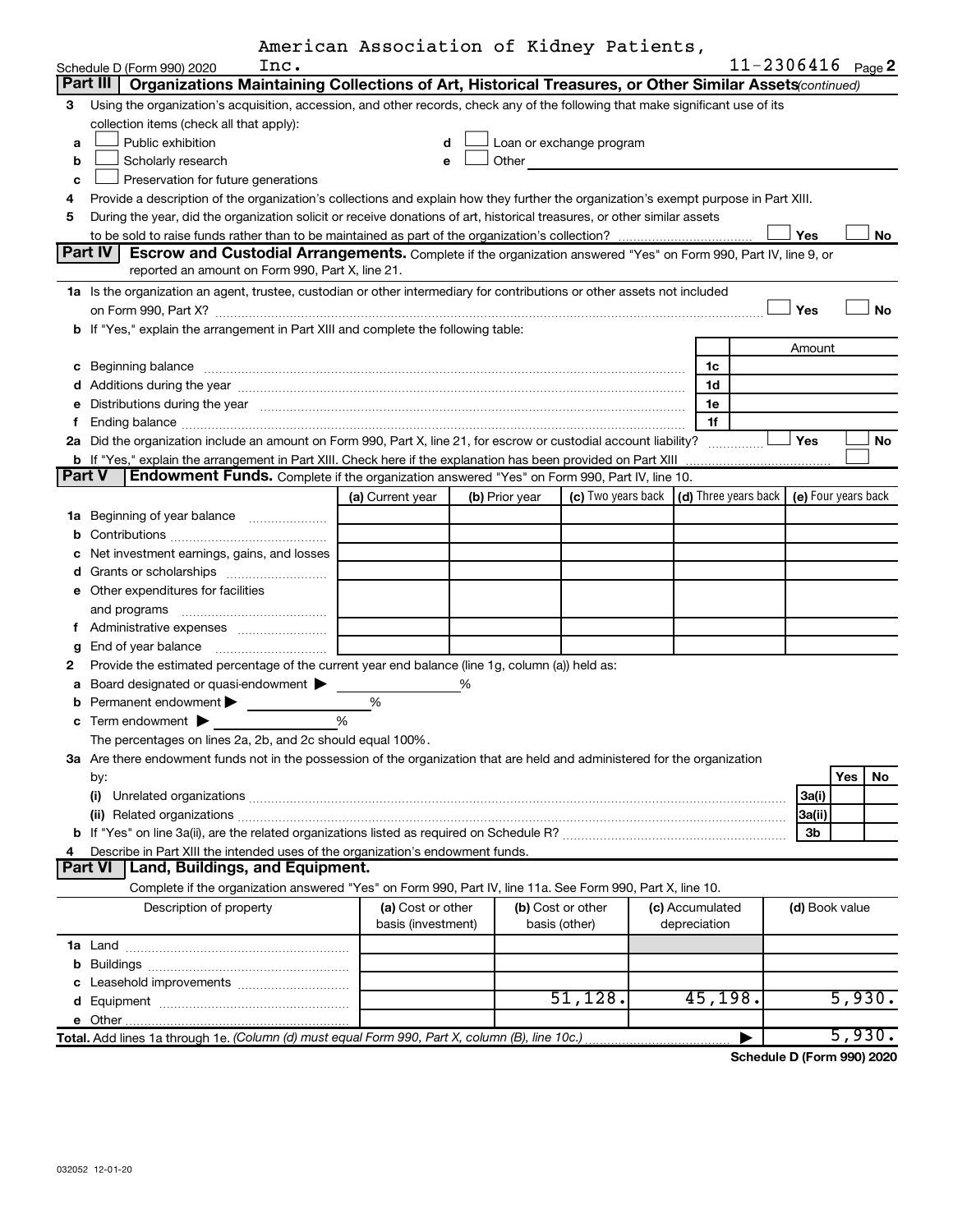| American Association of Kidney Patients, |  |  |
|------------------------------------------|--|--|
|------------------------------------------|--|--|

|                 | Inc.<br>Schedule D (Form 990) 2020                                                                                                                   |                 |                                                           | $11 - 2306416$ Page 3 |
|-----------------|------------------------------------------------------------------------------------------------------------------------------------------------------|-----------------|-----------------------------------------------------------|-----------------------|
| <b>Part VII</b> | <b>Investments - Other Securities.</b>                                                                                                               |                 |                                                           |                       |
|                 | Complete if the organization answered "Yes" on Form 990, Part IV, line 11b. See Form 990, Part X, line 12.                                           |                 |                                                           |                       |
|                 | (a) Description of security or category (including name of security)                                                                                 | (b) Book value  | (c) Method of valuation: Cost or end-of-year market value |                       |
|                 | (1) Financial derivatives                                                                                                                            |                 |                                                           |                       |
|                 |                                                                                                                                                      |                 |                                                           |                       |
| (3) Other       |                                                                                                                                                      |                 |                                                           |                       |
| (A)             |                                                                                                                                                      |                 |                                                           |                       |
| (B)             |                                                                                                                                                      |                 |                                                           |                       |
| (C)             |                                                                                                                                                      |                 |                                                           |                       |
| (D)             |                                                                                                                                                      |                 |                                                           |                       |
| (E)             |                                                                                                                                                      |                 |                                                           |                       |
| (F)             |                                                                                                                                                      |                 |                                                           |                       |
| (G)             |                                                                                                                                                      |                 |                                                           |                       |
| (H)             |                                                                                                                                                      |                 |                                                           |                       |
|                 | Total. (Col. (b) must equal Form 990, Part X, col. (B) line 12.)                                                                                     |                 |                                                           |                       |
|                 | Part VIII Investments - Program Related.                                                                                                             |                 |                                                           |                       |
|                 | Complete if the organization answered "Yes" on Form 990, Part IV, line 11c. See Form 990, Part X, line 13.                                           |                 |                                                           |                       |
|                 | (a) Description of investment                                                                                                                        | (b) Book value  | (c) Method of valuation: Cost or end-of-year market value |                       |
| (1)             |                                                                                                                                                      |                 |                                                           |                       |
| (2)             |                                                                                                                                                      |                 |                                                           |                       |
| (3)             |                                                                                                                                                      |                 |                                                           |                       |
| (4)             |                                                                                                                                                      |                 |                                                           |                       |
| (5)             |                                                                                                                                                      |                 |                                                           |                       |
| (6)             |                                                                                                                                                      |                 |                                                           |                       |
| (7)             |                                                                                                                                                      |                 |                                                           |                       |
| (8)             |                                                                                                                                                      |                 |                                                           |                       |
| (9)             |                                                                                                                                                      |                 |                                                           |                       |
|                 | Total. (Col. (b) must equal Form 990, Part X, col. (B) line 13.)                                                                                     |                 |                                                           |                       |
| Part IX         | <b>Other Assets.</b>                                                                                                                                 |                 |                                                           |                       |
|                 | Complete if the organization answered "Yes" on Form 990, Part IV, line 11d. See Form 990, Part X, line 15.                                           |                 |                                                           |                       |
|                 |                                                                                                                                                      | (a) Description |                                                           | (b) Book value        |
| (1)             |                                                                                                                                                      |                 |                                                           |                       |
| (2)             |                                                                                                                                                      |                 |                                                           |                       |
| (3)             |                                                                                                                                                      |                 |                                                           |                       |
| (4)             |                                                                                                                                                      |                 |                                                           |                       |
|                 |                                                                                                                                                      |                 |                                                           |                       |
| (5)<br>(6)      |                                                                                                                                                      |                 |                                                           |                       |
|                 |                                                                                                                                                      |                 |                                                           |                       |
| (7)             |                                                                                                                                                      |                 |                                                           |                       |
| (8)             |                                                                                                                                                      |                 |                                                           |                       |
| (9)             |                                                                                                                                                      |                 |                                                           |                       |
| Part X          | Total. (Column (b) must equal Form 990, Part X, col. (B) line 15.)<br><b>Other Liabilities.</b>                                                      |                 |                                                           |                       |
|                 | Complete if the organization answered "Yes" on Form 990, Part IV, line 11e or 11f. See Form 990, Part X, line 25.                                    |                 |                                                           |                       |
|                 | (a) Description of liability                                                                                                                         |                 |                                                           | (b) Book value        |
| 1.              |                                                                                                                                                      |                 |                                                           |                       |
| (1)             | Federal income taxes                                                                                                                                 |                 |                                                           |                       |
| (2)             | Current installment capital                                                                                                                          | lease           |                                                           | 6,676.                |
| (3)             |                                                                                                                                                      |                 |                                                           |                       |
| (4)             |                                                                                                                                                      |                 |                                                           |                       |
| (5)             |                                                                                                                                                      |                 |                                                           |                       |
| (6)             |                                                                                                                                                      |                 |                                                           |                       |
| (7)             |                                                                                                                                                      |                 |                                                           |                       |
| (8)             |                                                                                                                                                      |                 |                                                           |                       |
| (9)             |                                                                                                                                                      |                 |                                                           |                       |
|                 |                                                                                                                                                      |                 |                                                           | 6,676.                |
|                 | 2. Liability for uncertain tax positions. In Part XIII, provide the text of the footnote to the organization's financial statements that reports the |                 |                                                           |                       |

organization's liability for uncertain tax positions under FASB ASC 740. Check here if the text of the footnote has been provided in Part XIII ...  $\fbox{\bf X}$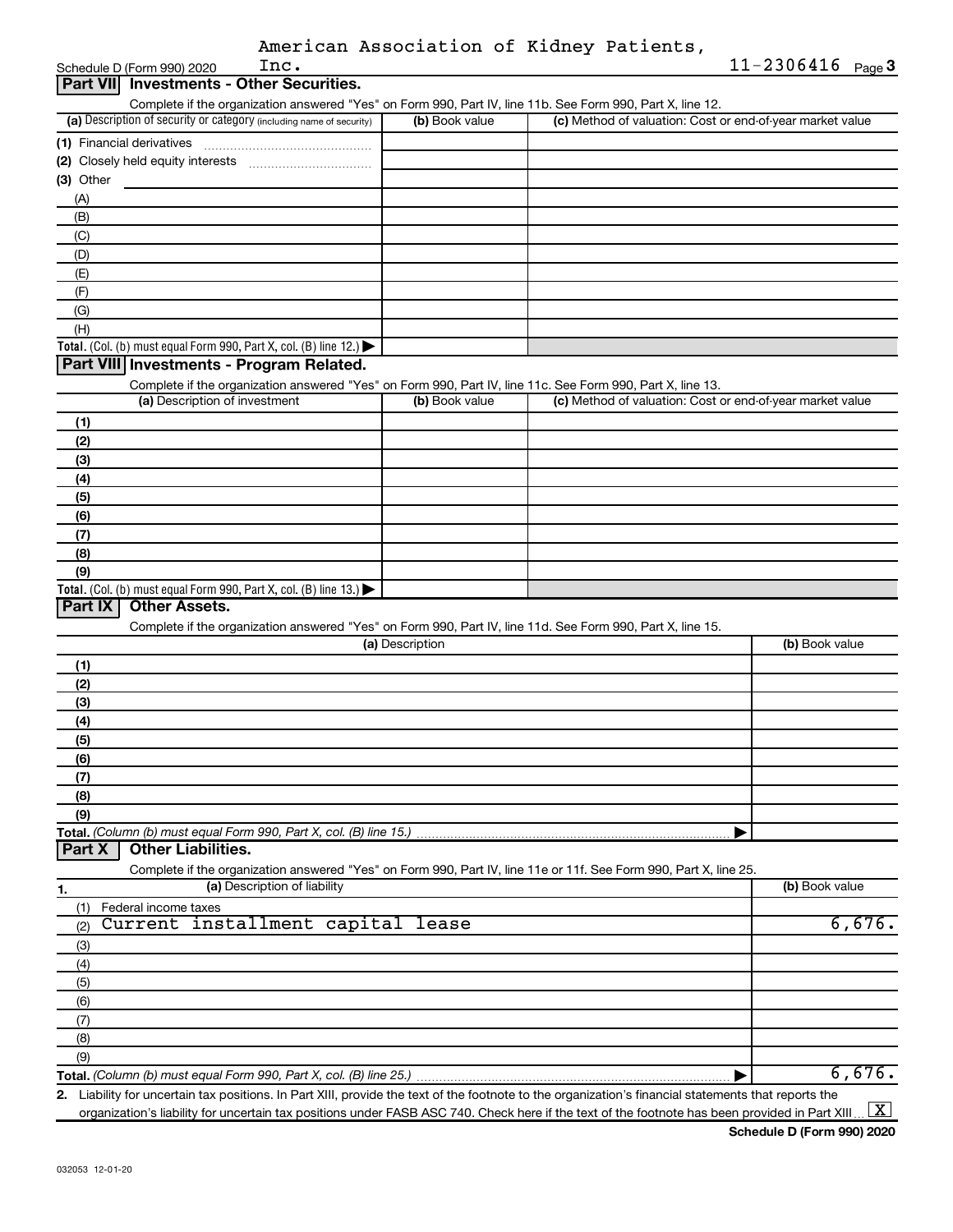|    | Inc.<br>Schedule D (Form 990) 2020                                                                                                                                                                                                       |                |        |                | $11 - 2306416$ Page 4 |
|----|------------------------------------------------------------------------------------------------------------------------------------------------------------------------------------------------------------------------------------------|----------------|--------|----------------|-----------------------|
|    | Reconciliation of Revenue per Audited Financial Statements With Revenue per Return.<br>Part XI                                                                                                                                           |                |        |                |                       |
|    | Complete if the organization answered "Yes" on Form 990, Part IV, line 12a.                                                                                                                                                              |                |        |                |                       |
| 1  | Total revenue, gains, and other support per audited financial statements [11] [11] Total revenue, [21] Total revenue of the support per audited financial statements                                                                     |                |        | $\blacksquare$ | 2,064,486.            |
| 2  | Amounts included on line 1 but not on Form 990, Part VIII, line 12:                                                                                                                                                                      |                |        |                |                       |
| a  | Net unrealized gains (losses) on investments [111] [12] Met unrealized gains (losses) on investments [11] Meta                                                                                                                           | 2a             |        |                |                       |
|    |                                                                                                                                                                                                                                          | 2 <sub>b</sub> | 9,893. |                |                       |
|    |                                                                                                                                                                                                                                          | 2c             |        |                |                       |
| d  |                                                                                                                                                                                                                                          | 2d             |        |                |                       |
| е  | Add lines 2a through 2d <b>contained a contained a contained a contained a</b> contained a contained a contained a contained a contained a contained a contained a contained a contained a contained a contained a contained a cont      |                |        | 2e             | 9,893.                |
| 3  |                                                                                                                                                                                                                                          |                |        | 3              | 2,054,593.            |
| 4  | Amounts included on Form 990, Part VIII, line 12, but not on line 1:                                                                                                                                                                     |                |        |                |                       |
|    |                                                                                                                                                                                                                                          | 4a             |        |                |                       |
| b  |                                                                                                                                                                                                                                          | 4 <sub>h</sub> |        |                |                       |
| c. | Add lines 4a and 4b                                                                                                                                                                                                                      |                |        | 4с             | υ.                    |
|    |                                                                                                                                                                                                                                          |                |        | 5              | 2,054,593.            |
|    | Part XII   Reconciliation of Expenses per Audited Financial Statements With Expenses per Return.                                                                                                                                         |                |        |                |                       |
|    | Complete if the organization answered "Yes" on Form 990, Part IV, line 12a.                                                                                                                                                              |                |        |                |                       |
| 1. |                                                                                                                                                                                                                                          |                |        | $\blacksquare$ | 1, 283, 704.          |
| 2  | Amounts included on line 1 but not on Form 990, Part IX, line 25:                                                                                                                                                                        |                |        |                |                       |
| a  |                                                                                                                                                                                                                                          | 2a             | 9,893. |                |                       |
|    |                                                                                                                                                                                                                                          | 2 <sub>b</sub> |        |                |                       |
| c  |                                                                                                                                                                                                                                          | 2 <sub>c</sub> |        |                |                       |
| d  |                                                                                                                                                                                                                                          | 2d             |        |                |                       |
|    | e Add lines 2a through 2d <b>[10]</b> [10] <b>All and Property Contract 20 and 20</b> and 20 and 20 and 20 and 20 and 20 and 20 and 20 and 20 and 20 and 20 and 20 and 20 and 20 and 20 and 20 and 20 and 20 and 20 and 20 and 20 and 20 |                |        | 2e             | 9,893.                |
| 3  |                                                                                                                                                                                                                                          |                |        | $\mathbf{a}$   | 1, 273, 811.          |
| 4  | Amounts included on Form 990, Part IX, line 25, but not on line 1:                                                                                                                                                                       |                |        |                |                       |
|    |                                                                                                                                                                                                                                          | 4a             |        |                |                       |
| b  |                                                                                                                                                                                                                                          | 4b             |        |                |                       |
|    | c Add lines 4a and 4b                                                                                                                                                                                                                    |                |        | 4c             | о.                    |
|    |                                                                                                                                                                                                                                          |                |        | 5              | 1,273,811.            |
|    | Part XIII Supplemental Information.                                                                                                                                                                                                      |                |        |                |                       |

Provide the descriptions required for Part II, lines 3, 5, and 9; Part III, lines 1a and 4; Part IV, lines 1b and 2b; Part V, line 4; Part X, line 2; Part XI, lines 2d and 4b; and Part XII, lines 2d and 4b. Also complete this part to provide any additional information.

Part X, Line 2:

| The Organization accounts for the effect of any uncertain tax positions   |
|---------------------------------------------------------------------------|
| based on a "more likely than                                              |
| not" threshold to the recognition of the tax positions being sustained    |
| based on the technical merits of the position under scrutiny by the       |
| applicable taxing authority. If a tax position or positions are deemed to |
| result in uncertainties of those positions, the unrecognized tax benefit  |
| is estimated based on a "cumulative probability assessment" that          |
| aggregates the estimated tax liability for all uncertain tax positions.   |
| The Organization has identified its tax status as a tax-exempt entity as  |
| its only significant tax position; however, the Organization has          |
| determined that such tax position does not result in an uncertainty       |
| Schedule D (Form 990) 2020<br>032054 12-01-20                             |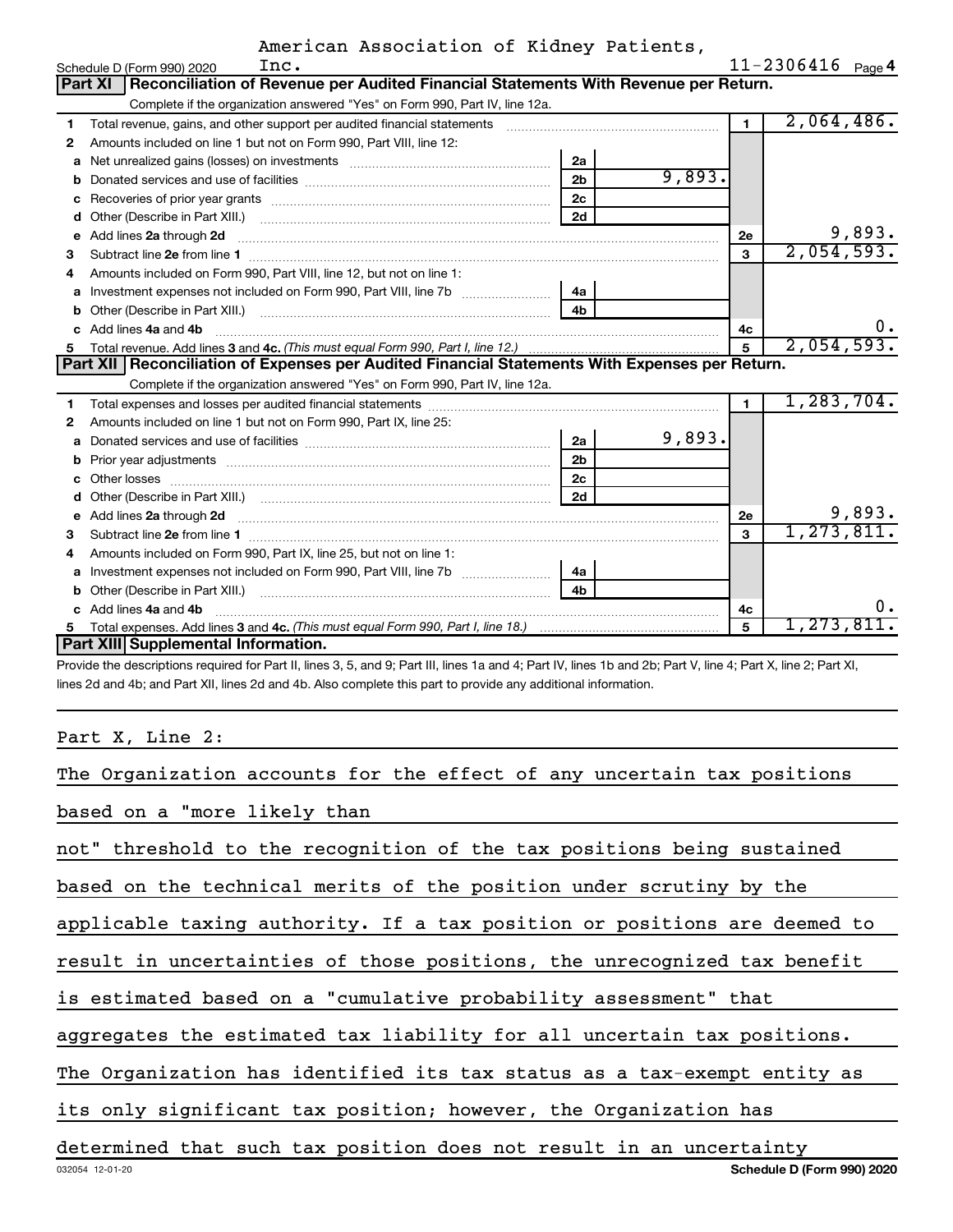|                                                                                       | American Association of Kidney Patients,<br>Inc. |  | $11 - 2306416$ Page 5 |
|---------------------------------------------------------------------------------------|--------------------------------------------------|--|-----------------------|
| Schedule D (Form 990) 2020<br><b>Part XIII   Supplemental Information (continued)</b> |                                                  |  |                       |
|                                                                                       |                                                  |  |                       |
| requiring recognition. The Organization is not currently under examination            |                                                  |  |                       |
| by any taxing jurisdiction. The Organization's federal returns are                    |                                                  |  |                       |
| generally open for examination for three years following the date filed.              |                                                  |  |                       |
|                                                                                       |                                                  |  |                       |
|                                                                                       |                                                  |  |                       |
|                                                                                       |                                                  |  |                       |
|                                                                                       |                                                  |  |                       |
|                                                                                       |                                                  |  |                       |
|                                                                                       |                                                  |  |                       |
|                                                                                       |                                                  |  |                       |
|                                                                                       |                                                  |  |                       |
|                                                                                       |                                                  |  |                       |
|                                                                                       |                                                  |  |                       |
|                                                                                       |                                                  |  |                       |
|                                                                                       |                                                  |  |                       |
|                                                                                       |                                                  |  |                       |
|                                                                                       |                                                  |  |                       |
|                                                                                       |                                                  |  |                       |
|                                                                                       |                                                  |  |                       |
|                                                                                       |                                                  |  |                       |
|                                                                                       |                                                  |  |                       |
|                                                                                       |                                                  |  |                       |
|                                                                                       |                                                  |  |                       |
|                                                                                       |                                                  |  |                       |
|                                                                                       |                                                  |  |                       |
|                                                                                       |                                                  |  |                       |
|                                                                                       |                                                  |  |                       |
|                                                                                       |                                                  |  |                       |
|                                                                                       |                                                  |  |                       |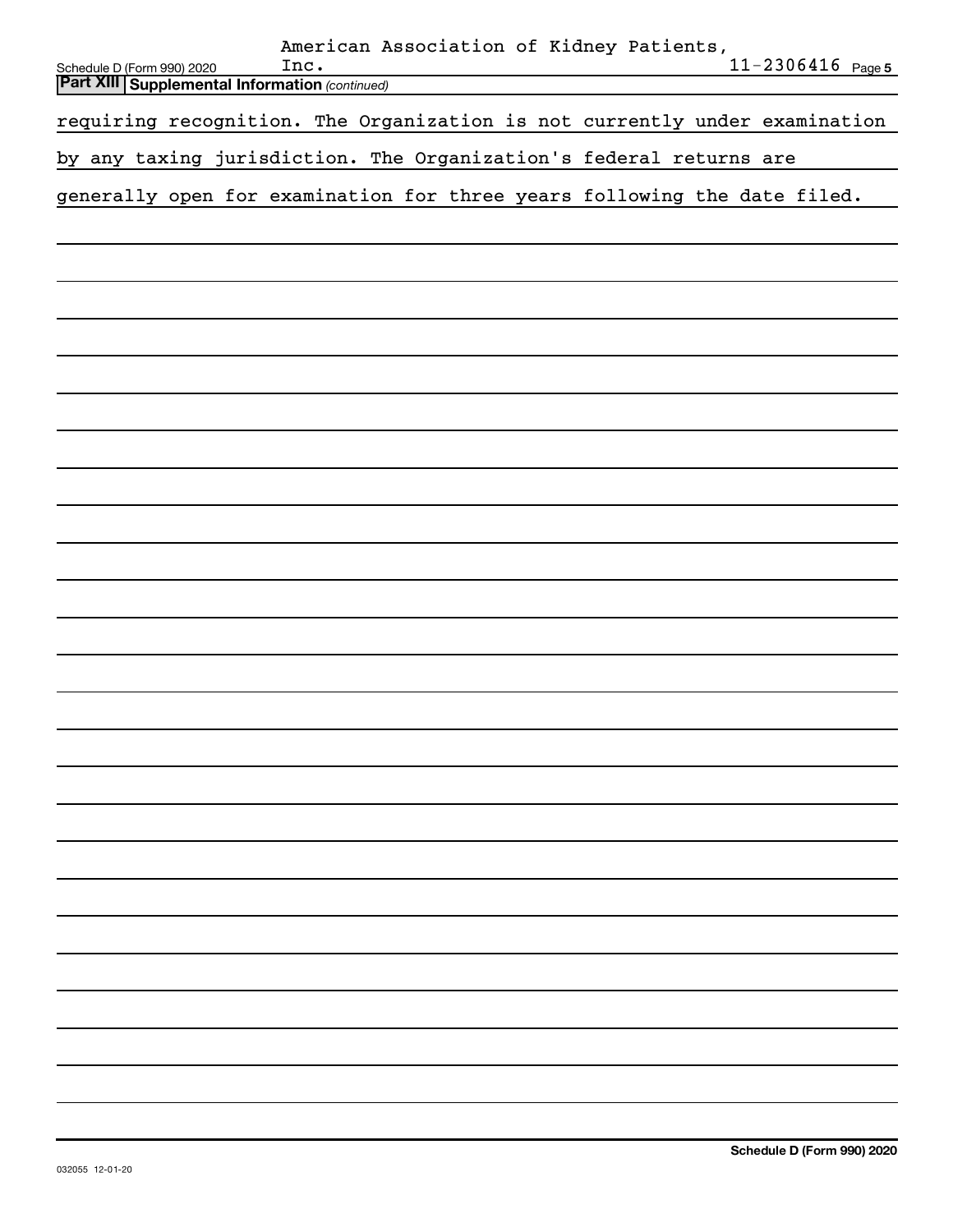| <b>SCHEDULE G</b>                                                                                                                             |                                  | <b>Supplemental Information Regarding Fundraising or Gaming Activities</b>                                                                                                                                                                                                                                                                                                                                                                                                                                           |                            |                                                                            |                                                                            |                                                                            | OMB No. 1545-0047                                       |
|-----------------------------------------------------------------------------------------------------------------------------------------------|----------------------------------|----------------------------------------------------------------------------------------------------------------------------------------------------------------------------------------------------------------------------------------------------------------------------------------------------------------------------------------------------------------------------------------------------------------------------------------------------------------------------------------------------------------------|----------------------------|----------------------------------------------------------------------------|----------------------------------------------------------------------------|----------------------------------------------------------------------------|---------------------------------------------------------|
| (Form 990 or 990-EZ)                                                                                                                          |                                  | Complete if the organization answered "Yes" on Form 990, Part IV, line 17, 18, or 19, or if the<br>organization entered more than \$15,000 on Form 990-EZ, line 6a.                                                                                                                                                                                                                                                                                                                                                  |                            |                                                                            |                                                                            |                                                                            | 2020                                                    |
| Department of the Treasury                                                                                                                    |                                  | Attach to Form 990 or Form 990-EZ.                                                                                                                                                                                                                                                                                                                                                                                                                                                                                   |                            |                                                                            |                                                                            |                                                                            | <b>Open to Public</b>                                   |
| <b>Internal Revenue Service</b>                                                                                                               |                                  | Go to www.irs.gov/Form990 for instructions and the latest information.                                                                                                                                                                                                                                                                                                                                                                                                                                               |                            |                                                                            |                                                                            |                                                                            | Inspection                                              |
| Name of the organization                                                                                                                      | Inc.                             | American Association of Kidney Patients,                                                                                                                                                                                                                                                                                                                                                                                                                                                                             |                            |                                                                            |                                                                            | 11-2306416                                                                 | <b>Employer identification number</b>                   |
| Part I                                                                                                                                        | required to complete this part.  | Fundraising Activities. Complete if the organization answered "Yes" on Form 990, Part IV, line 17. Form 990-EZ filers are not                                                                                                                                                                                                                                                                                                                                                                                        |                            |                                                                            |                                                                            |                                                                            |                                                         |
| Mail solicitations<br>a<br>b<br>Phone solicitations<br>c<br>In-person solicitations<br>d<br>compensated at least \$5,000 by the organization. | Internet and email solicitations | 1 Indicate whether the organization raised funds through any of the following activities. Check all that apply.<br>e<br>f<br>g<br>2 a Did the organization have a written or oral agreement with any individual (including officers, directors, trustees, or<br>key employees listed in Form 990, Part VII) or entity in connection with professional fundraising services?<br>b If "Yes," list the 10 highest paid individuals or entities (fundraisers) pursuant to agreements under which the fundraiser is to be | Special fundraising events |                                                                            | Solicitation of non-government grants<br>Solicitation of government grants |                                                                            | Yes<br><b>No</b>                                        |
| (i) Name and address of individual<br>or entity (fundraiser)                                                                                  |                                  | (ii) Activity                                                                                                                                                                                                                                                                                                                                                                                                                                                                                                        |                            | (iii) Did<br>fundraiser<br>have custody<br>or control of<br>contributions? | (iv) Gross receipts<br>from activity                                       | (v) Amount paid<br>to (or retained by)<br>fundraiser<br>listed in col. (i) | (vi) Amount paid<br>to (or retained by)<br>organization |
|                                                                                                                                               |                                  |                                                                                                                                                                                                                                                                                                                                                                                                                                                                                                                      | Yes                        | <b>No</b>                                                                  |                                                                            |                                                                            |                                                         |
|                                                                                                                                               |                                  |                                                                                                                                                                                                                                                                                                                                                                                                                                                                                                                      |                            |                                                                            |                                                                            |                                                                            |                                                         |
|                                                                                                                                               |                                  |                                                                                                                                                                                                                                                                                                                                                                                                                                                                                                                      |                            |                                                                            |                                                                            |                                                                            |                                                         |
|                                                                                                                                               |                                  |                                                                                                                                                                                                                                                                                                                                                                                                                                                                                                                      |                            |                                                                            |                                                                            |                                                                            |                                                         |
|                                                                                                                                               |                                  |                                                                                                                                                                                                                                                                                                                                                                                                                                                                                                                      |                            |                                                                            |                                                                            |                                                                            |                                                         |
|                                                                                                                                               |                                  |                                                                                                                                                                                                                                                                                                                                                                                                                                                                                                                      |                            |                                                                            |                                                                            |                                                                            |                                                         |
|                                                                                                                                               |                                  |                                                                                                                                                                                                                                                                                                                                                                                                                                                                                                                      |                            |                                                                            |                                                                            |                                                                            |                                                         |
|                                                                                                                                               |                                  |                                                                                                                                                                                                                                                                                                                                                                                                                                                                                                                      |                            |                                                                            |                                                                            |                                                                            |                                                         |
|                                                                                                                                               |                                  |                                                                                                                                                                                                                                                                                                                                                                                                                                                                                                                      |                            |                                                                            |                                                                            |                                                                            |                                                         |
|                                                                                                                                               |                                  |                                                                                                                                                                                                                                                                                                                                                                                                                                                                                                                      |                            |                                                                            |                                                                            |                                                                            |                                                         |
| Total                                                                                                                                         |                                  |                                                                                                                                                                                                                                                                                                                                                                                                                                                                                                                      |                            |                                                                            |                                                                            |                                                                            |                                                         |
| or licensing.                                                                                                                                 |                                  | 3 List all states in which the organization is registered or licensed to solicit contributions or has been notified it is exempt from registration                                                                                                                                                                                                                                                                                                                                                                   |                            |                                                                            |                                                                            |                                                                            |                                                         |
|                                                                                                                                               |                                  |                                                                                                                                                                                                                                                                                                                                                                                                                                                                                                                      |                            |                                                                            |                                                                            |                                                                            |                                                         |

**For Paperwork Reduction Act Notice, see the Instructions for Form 990 or 990-EZ. Schedule G (Form 990 or 990-EZ) 2020** LHA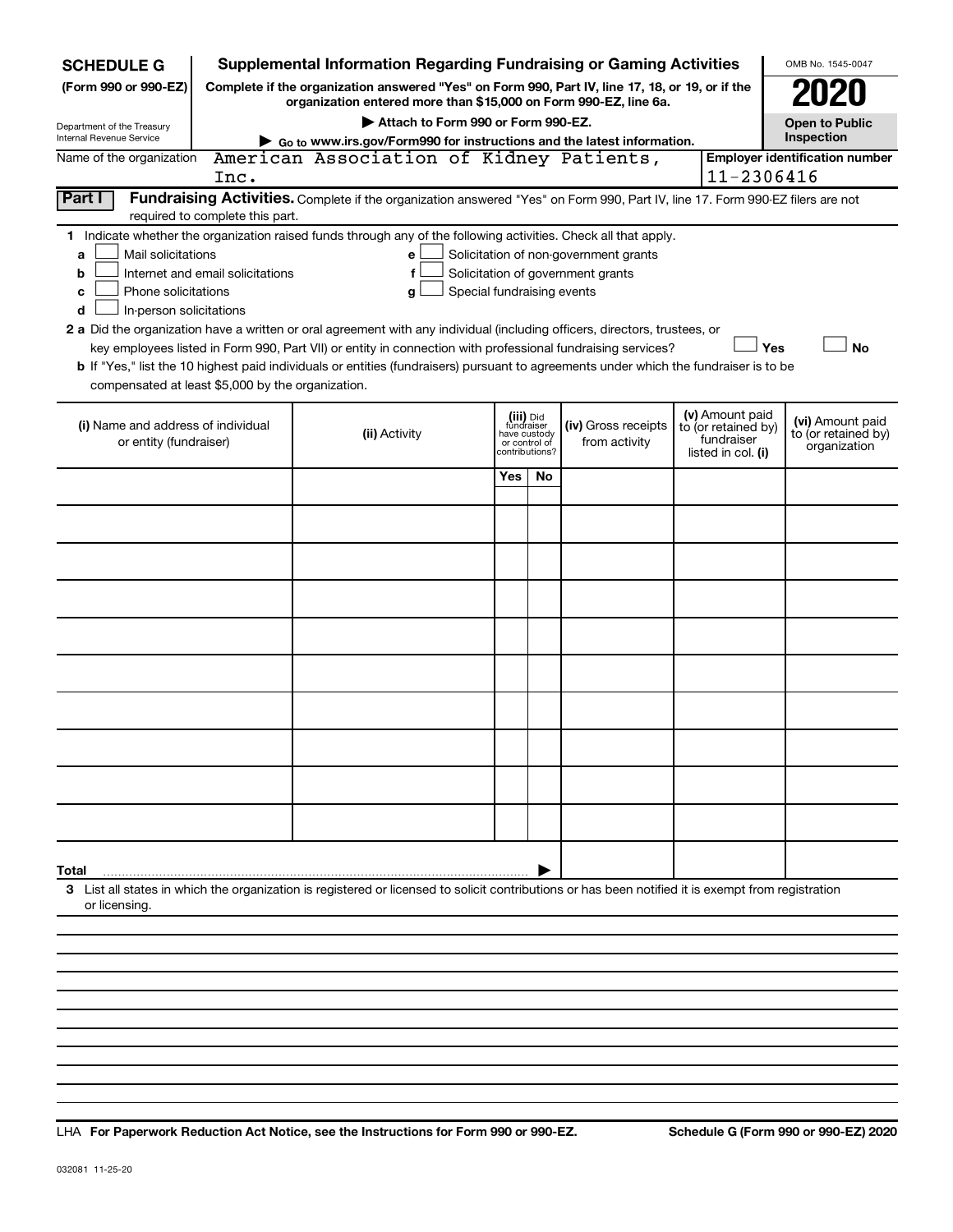|                 | Part II  | Fundraising Events. Complete if the organization answered "Yes" on Form 990, Part IV, line 18, or reported more than \$15,000                                                                                                                                 |                |                                                  |                  |                                                     |  |  |  |  |
|-----------------|----------|---------------------------------------------------------------------------------------------------------------------------------------------------------------------------------------------------------------------------------------------------------------|----------------|--------------------------------------------------|------------------|-----------------------------------------------------|--|--|--|--|
|                 |          | of fundraising event contributions and gross income on Form 990-EZ, lines 1 and 6b. List events with gross receipts greater than \$5,000.                                                                                                                     |                |                                                  |                  |                                                     |  |  |  |  |
|                 |          |                                                                                                                                                                                                                                                               | (a) Event $#1$ | $(b)$ Event #2                                   | (c) Other events | (d) Total events                                    |  |  |  |  |
|                 |          |                                                                                                                                                                                                                                                               | Medal of       | Annaul Walk                                      | None             | (add col. (a) through                               |  |  |  |  |
|                 |          |                                                                                                                                                                                                                                                               | Excellance     | for Fun                                          |                  | col. (c))                                           |  |  |  |  |
|                 |          |                                                                                                                                                                                                                                                               | (event type)   | (event type)                                     | (total number)   |                                                     |  |  |  |  |
| Revenue         | 1.       |                                                                                                                                                                                                                                                               | 10,000.        | 10,903.                                          |                  | 20,903.                                             |  |  |  |  |
|                 | 2        |                                                                                                                                                                                                                                                               | 10,000.        | 9,500.                                           |                  | 19,500.                                             |  |  |  |  |
|                 | 3        | Gross income (line 1 minus line 2)                                                                                                                                                                                                                            |                | 1,403.                                           |                  | 1,403.                                              |  |  |  |  |
|                 | 4        |                                                                                                                                                                                                                                                               |                |                                                  |                  |                                                     |  |  |  |  |
|                 | 5        |                                                                                                                                                                                                                                                               |                |                                                  |                  |                                                     |  |  |  |  |
|                 | 6        |                                                                                                                                                                                                                                                               |                |                                                  |                  |                                                     |  |  |  |  |
| Direct Expenses | 7        |                                                                                                                                                                                                                                                               |                |                                                  |                  |                                                     |  |  |  |  |
|                 | 8        |                                                                                                                                                                                                                                                               |                |                                                  |                  |                                                     |  |  |  |  |
|                 | 9        |                                                                                                                                                                                                                                                               | 2,449.         | 701.                                             |                  | 3,150.                                              |  |  |  |  |
|                 | 10       | Direct expense summary. Add lines 4 through 9 in column (d)                                                                                                                                                                                                   |                |                                                  |                  | 3,150.                                              |  |  |  |  |
|                 |          | 11 Net income summary. Subtract line 10 from line 3, column (d)                                                                                                                                                                                               |                |                                                  |                  | $-1,747.$                                           |  |  |  |  |
|                 | Part III | Gaming. Complete if the organization answered "Yes" on Form 990, Part IV, line 19, or reported more than                                                                                                                                                      |                |                                                  |                  |                                                     |  |  |  |  |
|                 |          | \$15,000 on Form 990-EZ, line 6a.                                                                                                                                                                                                                             |                |                                                  |                  |                                                     |  |  |  |  |
| Revenue         |          |                                                                                                                                                                                                                                                               | (a) Bingo      | (b) Pull tabs/instant<br>bingo/progressive bingo | (c) Other gaming | (d) Total gaming (add<br>col. (a) through col. (c)) |  |  |  |  |
|                 | 1        |                                                                                                                                                                                                                                                               |                |                                                  |                  |                                                     |  |  |  |  |
|                 |          |                                                                                                                                                                                                                                                               |                |                                                  |                  |                                                     |  |  |  |  |
|                 |          |                                                                                                                                                                                                                                                               |                |                                                  |                  |                                                     |  |  |  |  |
| Direct Expenses | 3        |                                                                                                                                                                                                                                                               |                |                                                  |                  |                                                     |  |  |  |  |
|                 | 4        |                                                                                                                                                                                                                                                               |                |                                                  |                  |                                                     |  |  |  |  |
|                 | 5        |                                                                                                                                                                                                                                                               |                |                                                  |                  |                                                     |  |  |  |  |
|                 |          |                                                                                                                                                                                                                                                               | Yes<br>%       | Yes<br>%                                         | Yes<br>%         |                                                     |  |  |  |  |
|                 |          |                                                                                                                                                                                                                                                               | No             | No                                               | No               |                                                     |  |  |  |  |
|                 | 7        | Direct expense summary. Add lines 2 through 5 in column (d)                                                                                                                                                                                                   |                |                                                  |                  |                                                     |  |  |  |  |
|                 | 8        |                                                                                                                                                                                                                                                               |                |                                                  |                  |                                                     |  |  |  |  |
|                 |          |                                                                                                                                                                                                                                                               |                |                                                  |                  |                                                     |  |  |  |  |
| 9               |          | Enter the state(s) in which the organization conducts gaming activities:                                                                                                                                                                                      |                |                                                  |                  |                                                     |  |  |  |  |
|                 |          |                                                                                                                                                                                                                                                               |                |                                                  |                  | Yes<br><b>No</b>                                    |  |  |  |  |
|                 |          |                                                                                                                                                                                                                                                               |                |                                                  |                  |                                                     |  |  |  |  |
|                 |          |                                                                                                                                                                                                                                                               |                |                                                  |                  |                                                     |  |  |  |  |
|                 |          |                                                                                                                                                                                                                                                               |                |                                                  |                  |                                                     |  |  |  |  |
|                 |          |                                                                                                                                                                                                                                                               |                |                                                  |                  |                                                     |  |  |  |  |
|                 |          | <b>No</b><br>Yes<br><b>b</b> If "Yes," explain: <u>All and the set of the set of the set of the set of the set of the set of the set of the set of the set of the set of the set of the set of the set of the set of the set of the set of the set of the</u> |                |                                                  |                  |                                                     |  |  |  |  |
|                 |          |                                                                                                                                                                                                                                                               |                |                                                  |                  |                                                     |  |  |  |  |

**Schedule G (Form 990 or 990-EZ) 2020**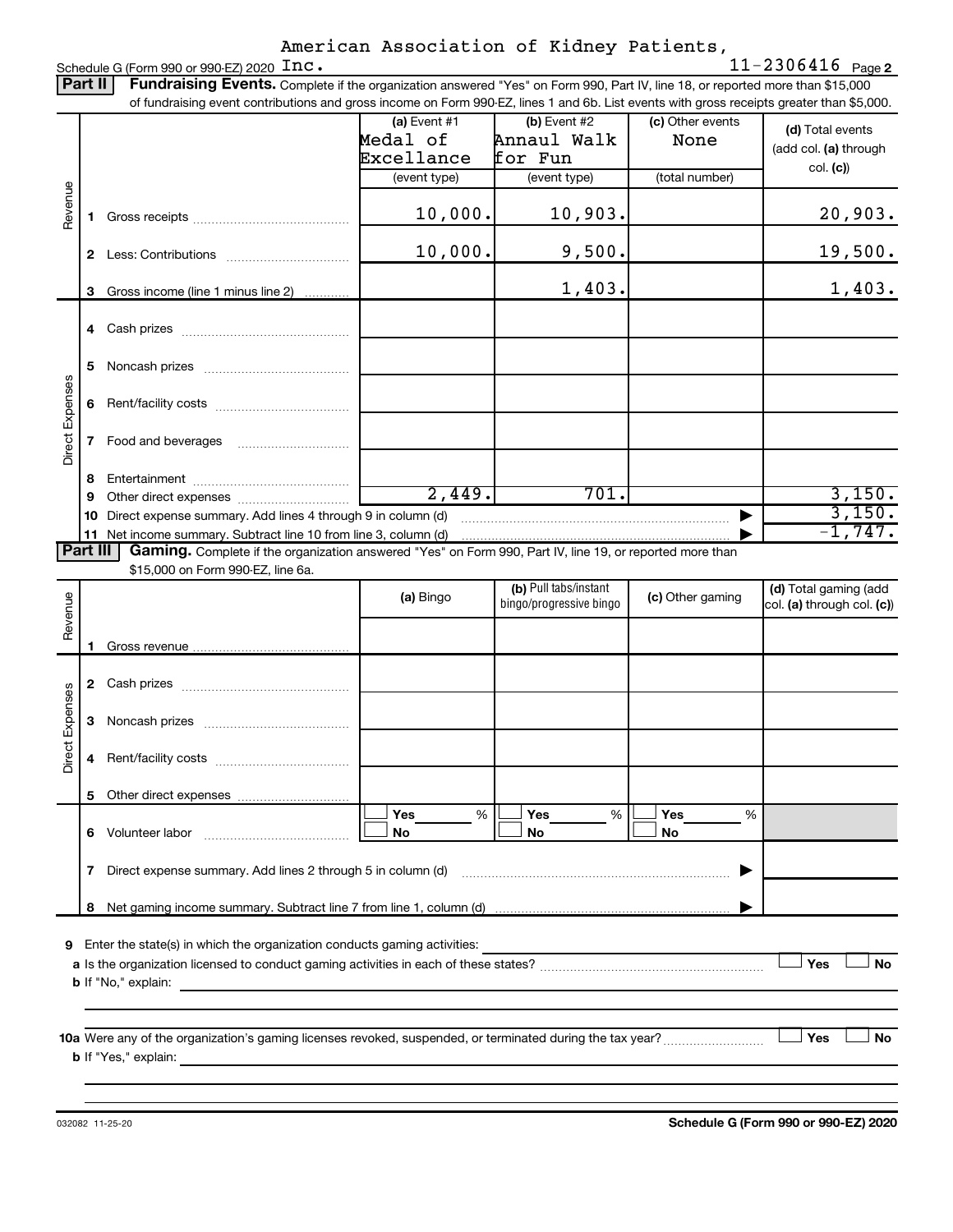| American Association of Kidney Patients, |  |  |  |
|------------------------------------------|--|--|--|
|------------------------------------------|--|--|--|

|  | American Association of Kidney Patients,                                                                                                                                                                                             |                       |           |
|--|--------------------------------------------------------------------------------------------------------------------------------------------------------------------------------------------------------------------------------------|-----------------------|-----------|
|  | Schedule G (Form 990 or 990-EZ) 2020 $\texttt{Inc}$ .<br><u> 1980 - Johann Barn, amerikan besteman besteman besteman besteman besteman besteman besteman besteman besteman</u>                                                       | $11 - 2306416$ Page 3 |           |
|  |                                                                                                                                                                                                                                      | $\Box$ Yes            | No        |
|  | 12 Is the organization a grantor, beneficiary or trustee of a trust, or a member of a partnership or other entity formed                                                                                                             |                       |           |
|  |                                                                                                                                                                                                                                      | Yes                   | No        |
|  | 13 Indicate the percentage of gaming activity conducted in:                                                                                                                                                                          |                       |           |
|  | a The organization's facility <b>contract to the contract of the contract of the contract of the contract of the contract of the contract of the contract of the contract of the contract of the contract of the contract of the</b> | 13а                   | %         |
|  | <b>b</b> An outside facility <i>www.communicality www.communicality.communicality www.communicality www.communicality.communicality www.communicality.com</i>                                                                        | 13 <sub>b</sub>       | %         |
|  | 14 Enter the name and address of the person who prepares the organization's gaming/special events books and records:                                                                                                                 |                       |           |
|  |                                                                                                                                                                                                                                      |                       |           |
|  | Name $\blacktriangleright$                                                                                                                                                                                                           |                       |           |
|  |                                                                                                                                                                                                                                      |                       |           |
|  | Address $\blacktriangleright$                                                                                                                                                                                                        |                       |           |
|  |                                                                                                                                                                                                                                      |                       |           |
|  | 15a Does the organization have a contract with a third party from whom the organization receives gaming revenue?                                                                                                                     | Yes                   | <b>No</b> |
|  |                                                                                                                                                                                                                                      |                       |           |
|  |                                                                                                                                                                                                                                      |                       |           |
|  | of gaming revenue retained by the third party $\triangleright$ \$                                                                                                                                                                    |                       |           |
|  | c If "Yes," enter name and address of the third party:                                                                                                                                                                               |                       |           |
|  |                                                                                                                                                                                                                                      |                       |           |
|  |                                                                                                                                                                                                                                      |                       |           |
|  | Name $\blacktriangleright$<br><u> 1980 - Jan Stein Harry Harry Harry Harry Harry Harry Harry Harry Harry Harry Harry Harry Harry Harry Harry Har</u>                                                                                 |                       |           |
|  |                                                                                                                                                                                                                                      |                       |           |
|  | Address $\blacktriangleright$<br><u> 1989 - Johann Barbara, martin amerikan basal dan berasal dalam basal dalam basal dalam basal dalam basal dala</u>                                                                               |                       |           |
|  |                                                                                                                                                                                                                                      |                       |           |
|  | 16 Gaming manager information:                                                                                                                                                                                                       |                       |           |
|  |                                                                                                                                                                                                                                      |                       |           |
|  | Name $\blacktriangleright$                                                                                                                                                                                                           |                       |           |
|  |                                                                                                                                                                                                                                      |                       |           |
|  | Gaming manager compensation $\triangleright$ \$                                                                                                                                                                                      |                       |           |
|  |                                                                                                                                                                                                                                      |                       |           |
|  | Description of services provided >                                                                                                                                                                                                   |                       |           |
|  |                                                                                                                                                                                                                                      |                       |           |
|  |                                                                                                                                                                                                                                      |                       |           |
|  |                                                                                                                                                                                                                                      |                       |           |
|  | Employee<br>Director/officer<br>Independent contractor                                                                                                                                                                               |                       |           |
|  |                                                                                                                                                                                                                                      |                       |           |
|  | <b>17</b> Mandatory distributions:                                                                                                                                                                                                   |                       |           |
|  | a Is the organization required under state law to make charitable distributions from the gaming proceeds to                                                                                                                          |                       |           |
|  |                                                                                                                                                                                                                                      | Yes                   | No        |
|  | b Enter the amount of distributions required under state law to be distributed to other exempt organizations or spent in the                                                                                                         |                       |           |
|  | organization's own exempt activities during the tax year $\triangleright$ \$                                                                                                                                                         |                       |           |
|  | Part IV<br>Supplemental Information. Provide the explanations required by Part I, line 2b, columns (iii) and (v); and Part III, lines 9, 9b, 10b,                                                                                    |                       |           |
|  | 15b, 15c, 16, and 17b, as applicable. Also provide any additional information. See instructions.                                                                                                                                     |                       |           |
|  |                                                                                                                                                                                                                                      |                       |           |
|  |                                                                                                                                                                                                                                      |                       |           |
|  |                                                                                                                                                                                                                                      |                       |           |
|  |                                                                                                                                                                                                                                      |                       |           |
|  |                                                                                                                                                                                                                                      |                       |           |
|  |                                                                                                                                                                                                                                      |                       |           |
|  |                                                                                                                                                                                                                                      |                       |           |
|  |                                                                                                                                                                                                                                      |                       |           |
|  |                                                                                                                                                                                                                                      |                       |           |
|  |                                                                                                                                                                                                                                      |                       |           |
|  |                                                                                                                                                                                                                                      |                       |           |
|  |                                                                                                                                                                                                                                      |                       |           |
|  |                                                                                                                                                                                                                                      |                       |           |
|  |                                                                                                                                                                                                                                      |                       |           |
|  |                                                                                                                                                                                                                                      |                       |           |
|  |                                                                                                                                                                                                                                      |                       |           |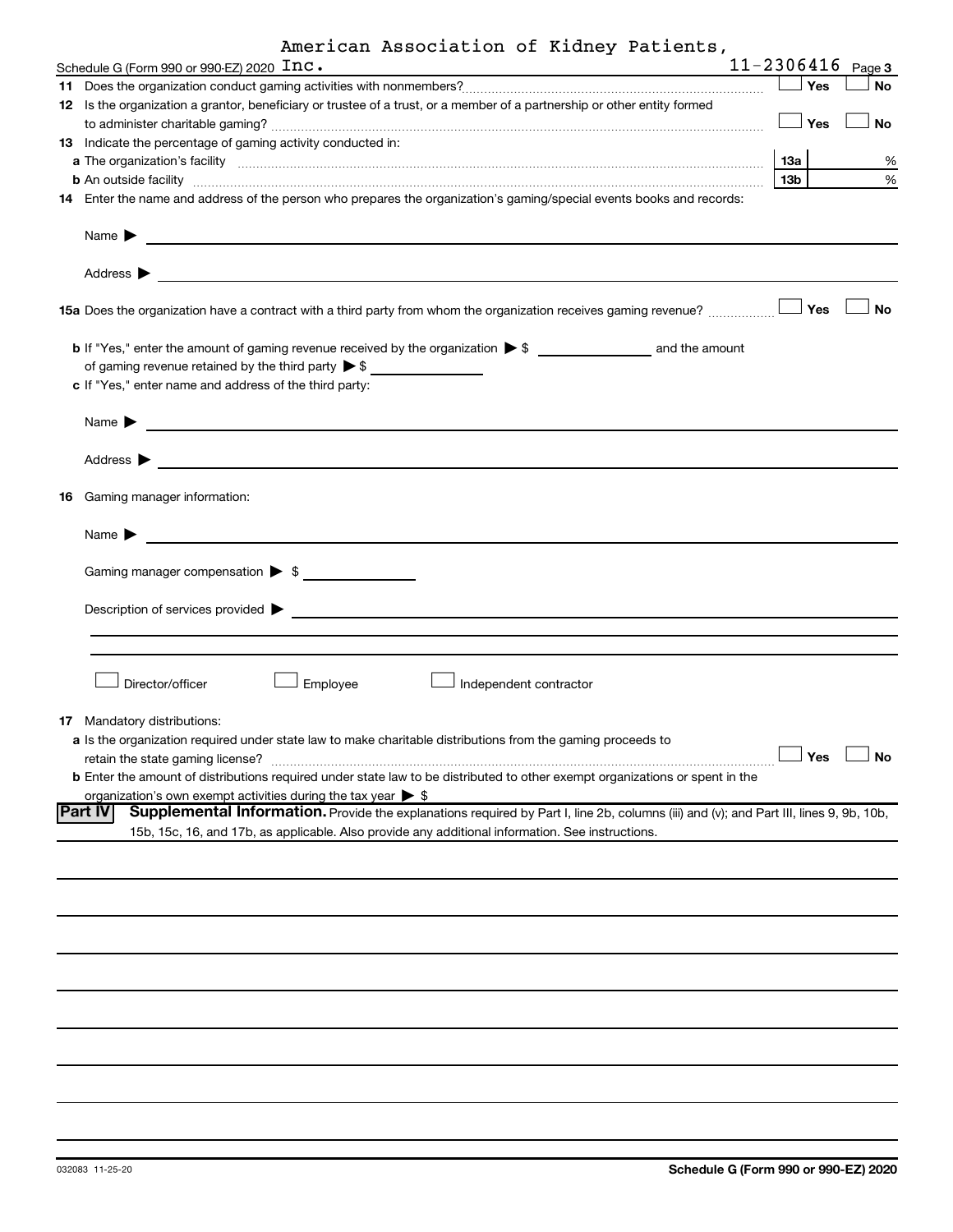|                                                                                             | Inc. | American Association of Kidney Patients, |  | $11 - 2306416$ Page 4 |
|---------------------------------------------------------------------------------------------|------|------------------------------------------|--|-----------------------|
| Schedule G (Form 990 or 990-EZ) Inc.<br><b>Part IV Supplemental Information</b> (continued) |      |                                          |  |                       |
|                                                                                             |      |                                          |  |                       |
|                                                                                             |      |                                          |  |                       |
|                                                                                             |      |                                          |  |                       |
|                                                                                             |      |                                          |  |                       |
|                                                                                             |      |                                          |  |                       |
|                                                                                             |      |                                          |  |                       |
|                                                                                             |      |                                          |  |                       |
|                                                                                             |      |                                          |  |                       |
|                                                                                             |      |                                          |  |                       |
|                                                                                             |      |                                          |  |                       |
|                                                                                             |      |                                          |  |                       |
|                                                                                             |      |                                          |  |                       |
|                                                                                             |      |                                          |  |                       |
|                                                                                             |      |                                          |  |                       |
|                                                                                             |      |                                          |  |                       |
|                                                                                             |      |                                          |  |                       |
|                                                                                             |      |                                          |  |                       |
|                                                                                             |      |                                          |  |                       |
|                                                                                             |      |                                          |  |                       |
|                                                                                             |      |                                          |  |                       |
|                                                                                             |      |                                          |  |                       |
|                                                                                             |      |                                          |  |                       |
|                                                                                             |      |                                          |  |                       |
|                                                                                             |      |                                          |  |                       |
|                                                                                             |      |                                          |  |                       |
|                                                                                             |      |                                          |  |                       |
|                                                                                             |      |                                          |  |                       |
|                                                                                             |      |                                          |  |                       |
|                                                                                             |      |                                          |  |                       |
|                                                                                             |      |                                          |  |                       |
|                                                                                             |      |                                          |  |                       |
|                                                                                             |      |                                          |  |                       |
|                                                                                             |      |                                          |  |                       |
|                                                                                             |      |                                          |  |                       |
|                                                                                             |      |                                          |  |                       |
|                                                                                             |      |                                          |  |                       |
|                                                                                             |      |                                          |  |                       |
|                                                                                             |      |                                          |  |                       |
|                                                                                             |      |                                          |  |                       |
|                                                                                             |      |                                          |  |                       |
|                                                                                             |      |                                          |  |                       |
|                                                                                             |      |                                          |  |                       |
|                                                                                             |      |                                          |  |                       |
|                                                                                             |      |                                          |  |                       |
|                                                                                             |      |                                          |  |                       |
|                                                                                             |      |                                          |  |                       |
|                                                                                             |      |                                          |  |                       |
|                                                                                             |      |                                          |  |                       |
|                                                                                             |      |                                          |  |                       |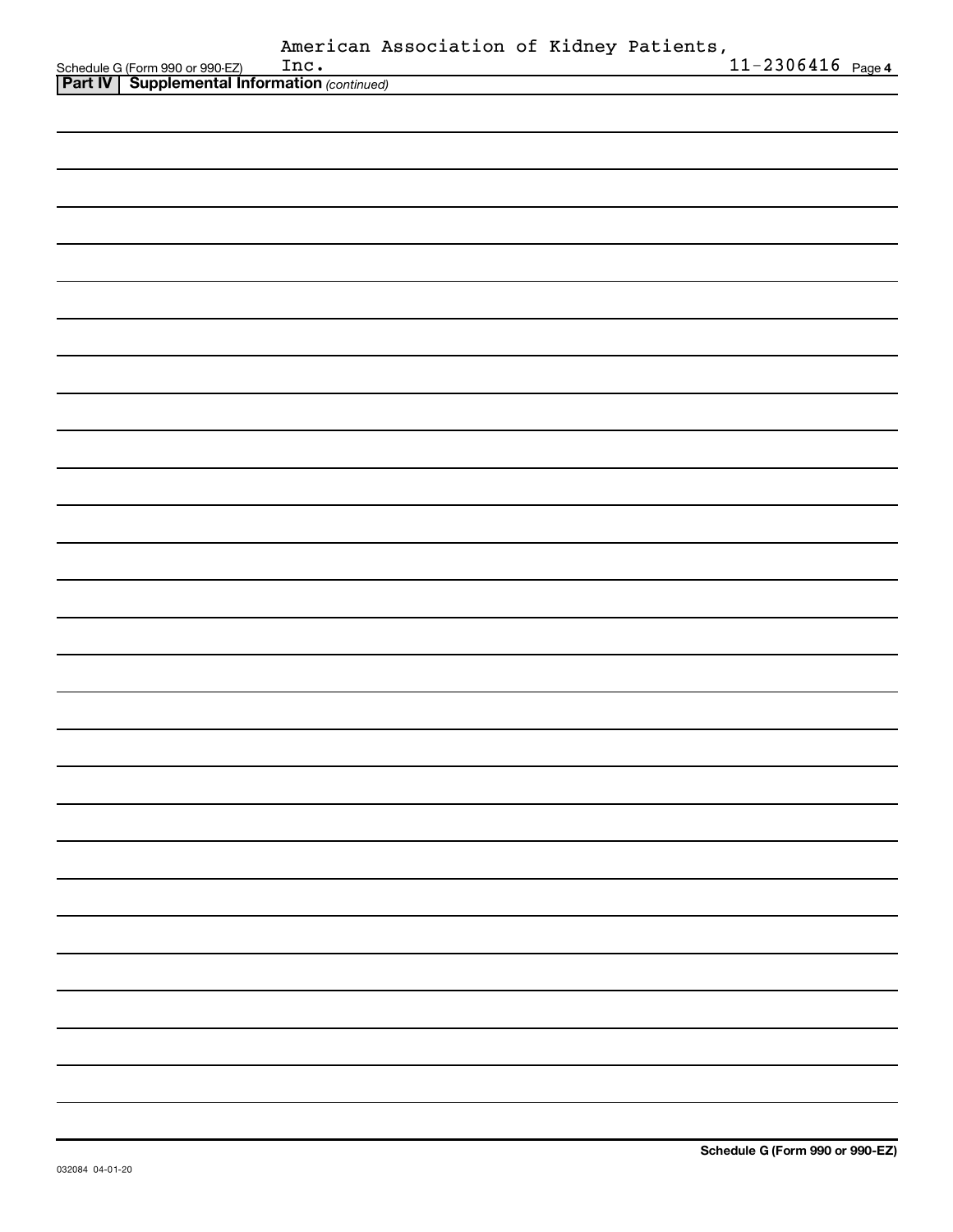| <b>SCHEDULE I</b><br>(Form 990)                                                                                       | <b>Grants and Other Assistance to Organizations,</b><br>Governments, and Individuals in the United States                                                                                                                                                                 |                                                            |                                                                                  |                             |                                         |                                                                |                                          |                                       | OMB No. 1545-0047     |  |  |
|-----------------------------------------------------------------------------------------------------------------------|---------------------------------------------------------------------------------------------------------------------------------------------------------------------------------------------------------------------------------------------------------------------------|------------------------------------------------------------|----------------------------------------------------------------------------------|-----------------------------|-----------------------------------------|----------------------------------------------------------------|------------------------------------------|---------------------------------------|-----------------------|--|--|
|                                                                                                                       |                                                                                                                                                                                                                                                                           |                                                            | Complete if the organization answered "Yes" on Form 990, Part IV, line 21 or 22. |                             |                                         |                                                                |                                          |                                       | 2020                  |  |  |
| Department of the Treasury<br>Internal Revenue Service                                                                |                                                                                                                                                                                                                                                                           | Attach to Form 990.<br><b>Open to Public</b><br>Inspection |                                                                                  |                             |                                         |                                                                |                                          |                                       |                       |  |  |
|                                                                                                                       | Go to www.irs.gov/Form990 for the latest information.                                                                                                                                                                                                                     |                                                            |                                                                                  |                             |                                         |                                                                |                                          |                                       |                       |  |  |
| American Association of Kidney Patients,<br><b>Employer identification number</b><br>Name of the organization<br>Inc. |                                                                                                                                                                                                                                                                           |                                                            |                                                                                  |                             |                                         |                                                                |                                          |                                       | 11-2306416            |  |  |
| Part I                                                                                                                | <b>General Information on Grants and Assistance</b>                                                                                                                                                                                                                       |                                                            |                                                                                  |                             |                                         |                                                                |                                          |                                       |                       |  |  |
| $\mathbf 1$                                                                                                           | Does the organization maintain records to substantiate the amount of the grants or assistance, the grantees' eligibility for the grants or assistance, and the selection                                                                                                  |                                                            |                                                                                  |                             |                                         |                                                                |                                          |                                       |                       |  |  |
|                                                                                                                       |                                                                                                                                                                                                                                                                           |                                                            |                                                                                  |                             |                                         |                                                                |                                          | Yes                                   | $\boxed{\text{X}}$ No |  |  |
| $\mathbf{2}$                                                                                                          | Describe in Part IV the organization's procedures for monitoring the use of grant funds in the United States.                                                                                                                                                             |                                                            |                                                                                  |                             |                                         |                                                                |                                          |                                       |                       |  |  |
| Part II                                                                                                               | Grants and Other Assistance to Domestic Organizations and Domestic Governments. Complete if the organization answered "Yes" on Form 990, Part IV, line 21, for any<br>recipient that received more than \$5,000. Part II can be duplicated if additional space is needed. |                                                            |                                                                                  |                             |                                         |                                                                |                                          |                                       |                       |  |  |
|                                                                                                                       | 1 (a) Name and address of organization<br>or government                                                                                                                                                                                                                   | $(b)$ EIN                                                  | (c) IRC section<br>(if applicable)                                               | (d) Amount of<br>cash grant | (e) Amount of<br>non-cash<br>assistance | (f) Method of<br>valuation (book,<br>FMV, appraisal,<br>other) | (g) Description of<br>noncash assistance | (h) Purpose of grant<br>or assistance |                       |  |  |
|                                                                                                                       |                                                                                                                                                                                                                                                                           |                                                            |                                                                                  |                             |                                         |                                                                |                                          |                                       |                       |  |  |
|                                                                                                                       |                                                                                                                                                                                                                                                                           |                                                            |                                                                                  |                             |                                         |                                                                |                                          |                                       |                       |  |  |
|                                                                                                                       |                                                                                                                                                                                                                                                                           |                                                            |                                                                                  |                             |                                         |                                                                |                                          |                                       |                       |  |  |
|                                                                                                                       |                                                                                                                                                                                                                                                                           |                                                            |                                                                                  |                             |                                         |                                                                |                                          |                                       |                       |  |  |
|                                                                                                                       |                                                                                                                                                                                                                                                                           |                                                            |                                                                                  |                             |                                         |                                                                |                                          |                                       |                       |  |  |
|                                                                                                                       |                                                                                                                                                                                                                                                                           |                                                            |                                                                                  |                             |                                         |                                                                |                                          |                                       |                       |  |  |
| 2                                                                                                                     | Enter total number of section $501(c)(3)$ and government organizations listed in the line 1 table                                                                                                                                                                         |                                                            |                                                                                  |                             |                                         |                                                                |                                          |                                       |                       |  |  |
| 3                                                                                                                     | Enter total number of other organizations listed in the line 1 table                                                                                                                                                                                                      |                                                            |                                                                                  |                             |                                         |                                                                |                                          |                                       |                       |  |  |
|                                                                                                                       | LHA For Paperwork Reduction Act Notice, see the Instructions for Form 990.                                                                                                                                                                                                |                                                            |                                                                                  |                             |                                         |                                                                |                                          | Schedule I (Form 990) 2020            |                       |  |  |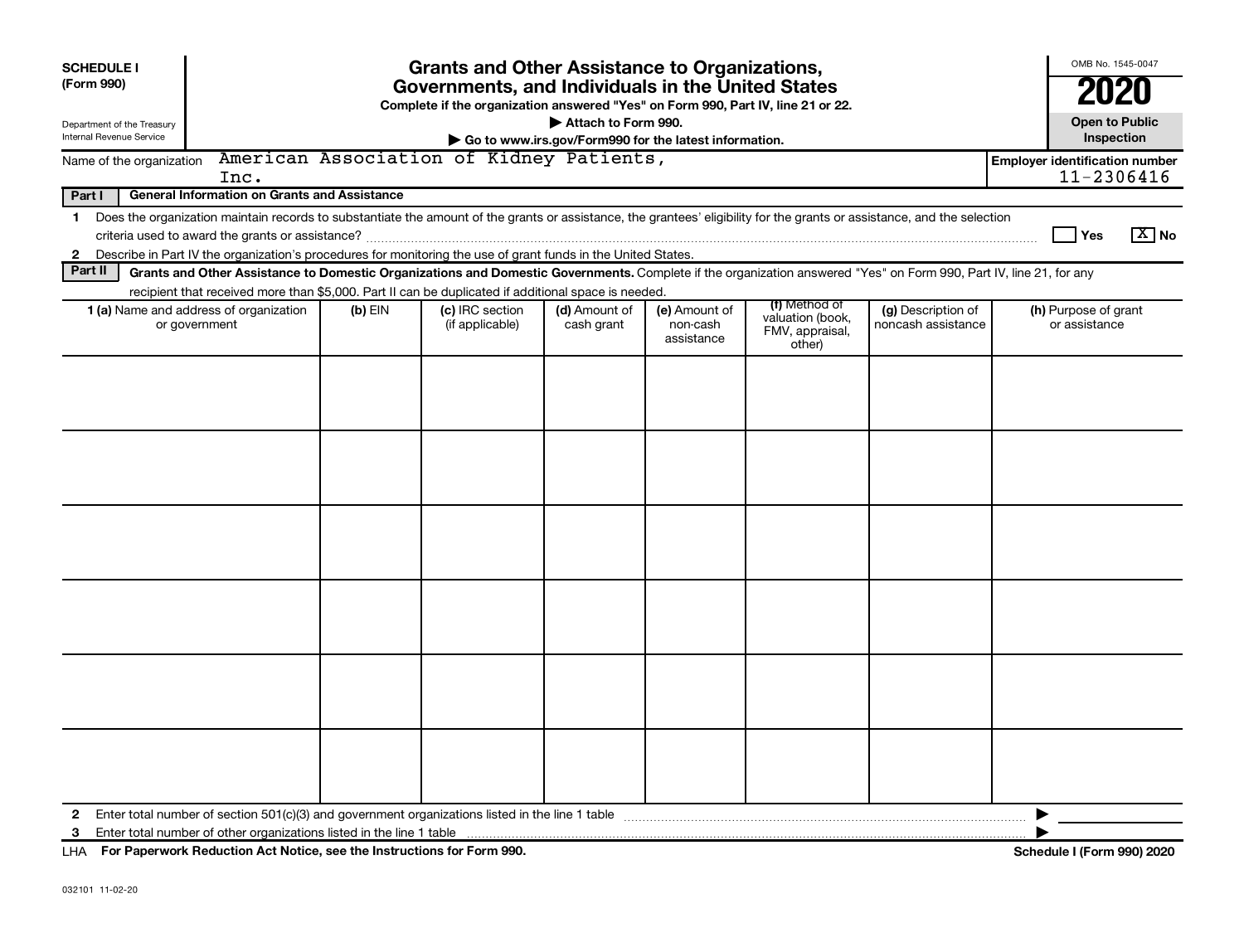## Schedule I (Form 990) 2020  $\mathbf{Inc.}$ American Association of Kidney Patients,

Inc. 11-2306416

**2**

Part III | Grants and Other Assistance to Domestic Individuals. Complete if the organization answered "Yes" on Form 990, Part IV, line 22. Part III can be duplicated if additional space is needed.

| (a) Type of grant or assistance | (b) Number of<br>recipients | (c) Amount of<br>cash grant | (d) Amount of non-<br>cash assistance | (e) Method of valuation<br>(book, FMV, appraisal, other) | (f) Description of noncash assistance |
|---------------------------------|-----------------------------|-----------------------------|---------------------------------------|----------------------------------------------------------|---------------------------------------|
|                                 |                             |                             |                                       |                                                          |                                       |
| Scholarships                    |                             | 21,040.                     | $\mathbf{0}$ .                        |                                                          |                                       |
|                                 |                             |                             |                                       |                                                          |                                       |
|                                 |                             |                             |                                       |                                                          |                                       |
|                                 |                             |                             |                                       |                                                          |                                       |
|                                 |                             |                             |                                       |                                                          |                                       |
|                                 |                             |                             |                                       |                                                          |                                       |
|                                 |                             |                             |                                       |                                                          |                                       |
|                                 |                             |                             |                                       |                                                          |                                       |
|                                 |                             |                             |                                       |                                                          |                                       |
|                                 |                             |                             |                                       |                                                          |                                       |

Part IV | Supplemental Information. Provide the information required in Part I, line 2; Part III, column (b); and any other additional information.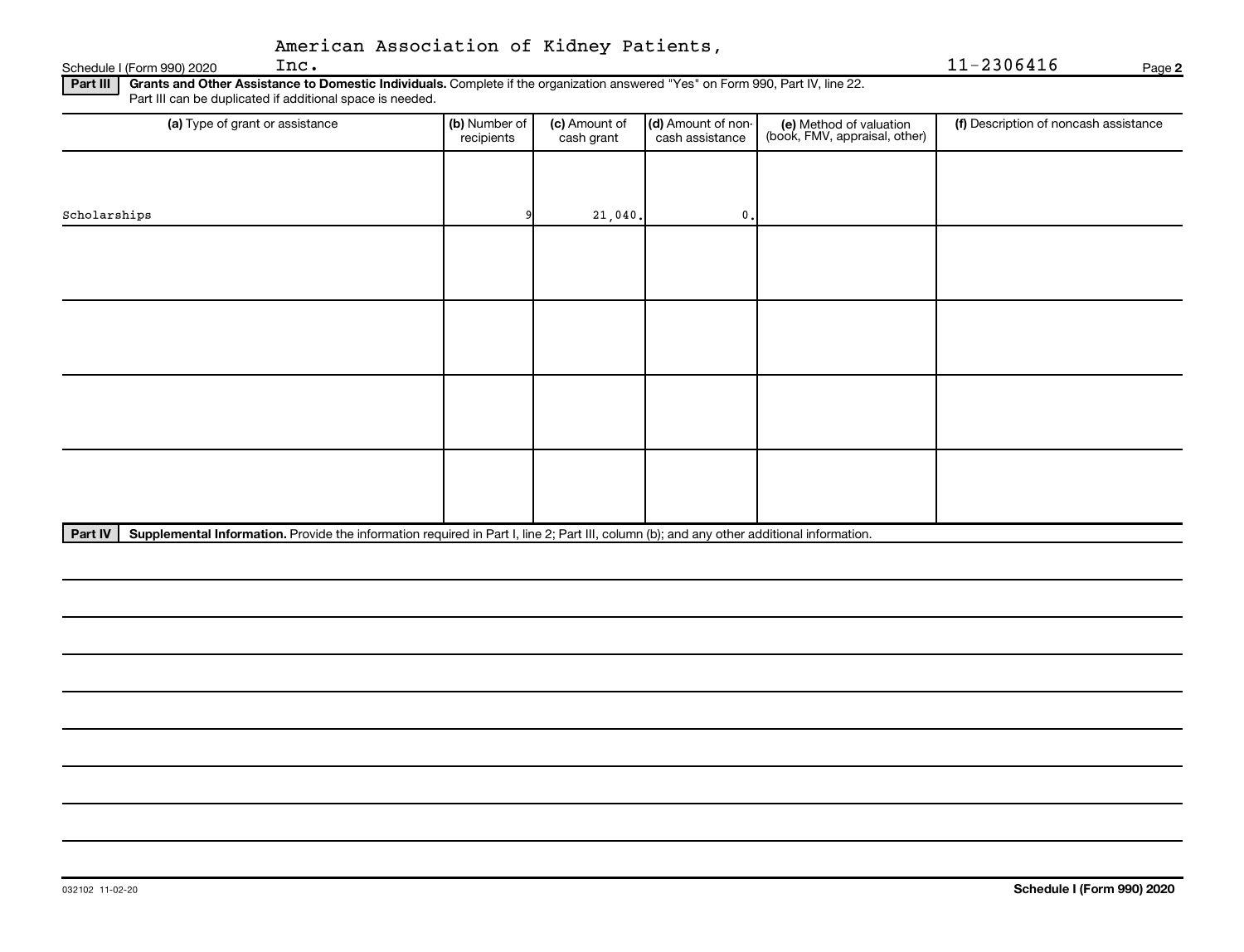**(Form 990 or 990-EZ)**

Department of the Treasury Internal Revenue Service

# **Complete to provide information for responses to specific questions on SCHEDULE O Supplemental Information to Form 990 or 990-EZ 2020**<br>(Form 990 or 990-EZ) Complete to provide information for responses to specific questions on

**Form 990 or 990-EZ or to provide any additional information. | Attach to Form 990 or 990-EZ. | Go to www.irs.gov/Form990 for the latest information.**

**Open to Public Inspection Employer identification number**

OMB No. 1545-0047

Name of the organization American Association of Kidney Patients,  $\texttt{Inc.} \qquad \qquad \qquad \qquad \qquad \qquad \qquad \qquad \texttt{11-2306416}$ 

Form 990, Part III, Line 1, Description of Organization Mission:

AAKP is dedicated to improving the lives and long-term outcome of kidney patients through education, advocacy, patient engagement and the fostering of patient communities. AAKP is the oldest and largest, fully independent kidney patient organization in the U.S. AAKP fights for early disease detection; increased kidney transplantation and pre-emptive transplantation; full patient choice of either in-center or home dialysis; protection of the patient/physician relationship; promotion of research and innovation including artificial implantable and wearable kidneys and xenotransplantation; and the elimination of barriers for patient access to available treatment options.

**For Paperwork Reduction Act Notice, see the Instructions for Form 990 or 990-EZ. Schedule O (Form 990 or 990-EZ) 2020** LHA In 2021, AAKP volunteers continued to accelerate the organization's national and global reach through sophisticated virtual platforms, international patient group partnerships, clinical journal editorials, television, radio, social media, and a growing Patient Ambassador Initiative. As a continued response to the ongoing COVID-19 pandemic, AAKP held all 2021 events online and provided free virtual access, prioritized COVID-19 topics, and leveraged tactics to engage a wider audience. AAKP has broadcasted expert COVID-19 insights through one global and two national virtual events, dozens webinars, and launched advocacy campaigns to highlight disparities in minority and kidney patient representation in COVID-19 clinical trials and vaccine distribution protocols. Viewership for 2021 AAKP programs exceeds 80,000 people across more than 80 countries and is growing rapidly. International and national program faculty has included 90 medical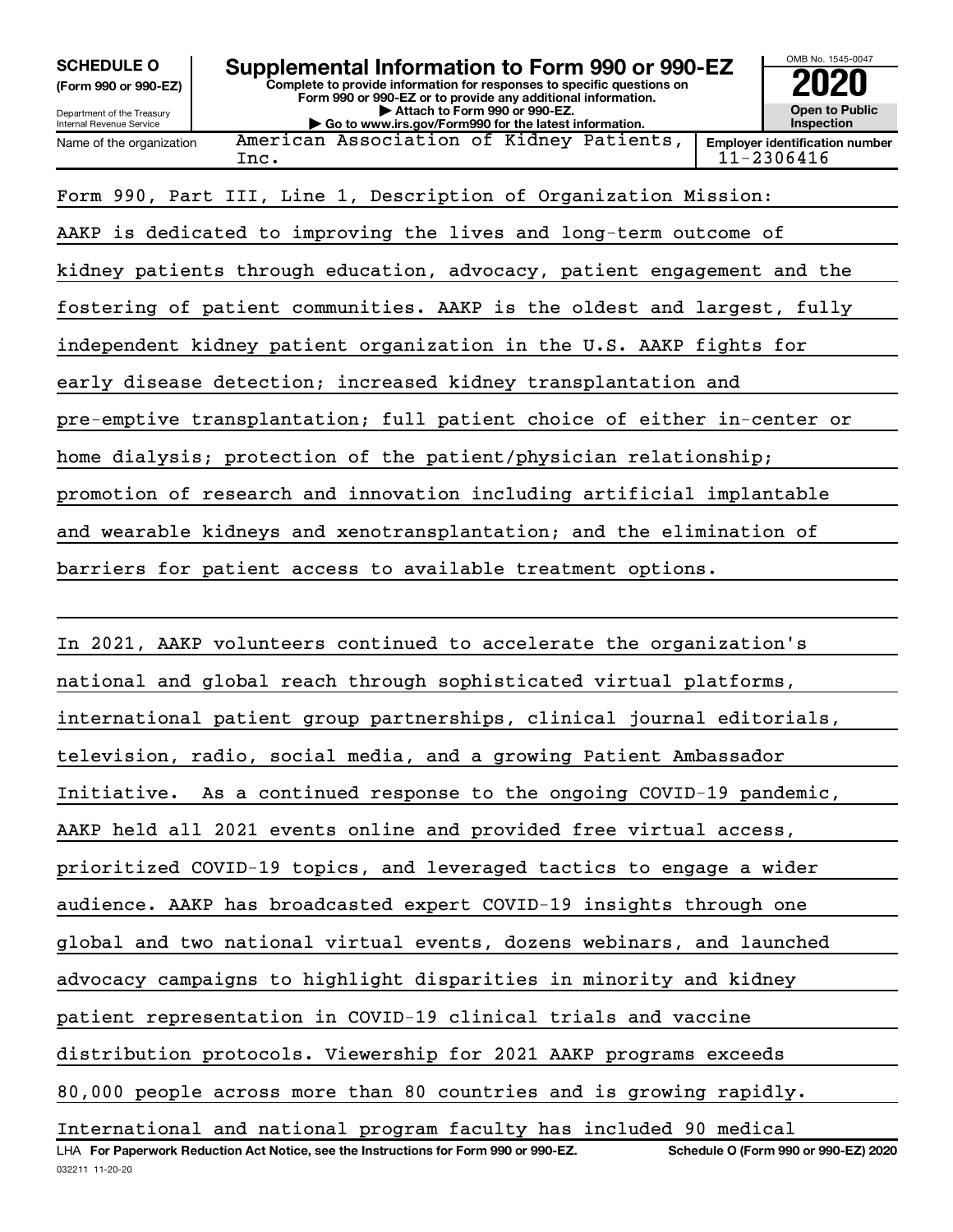| Schedule O (Form 990 or 990-EZ) 2020<br>Page 2 |      |                                          |  |  |                                                     |
|------------------------------------------------|------|------------------------------------------|--|--|-----------------------------------------------------|
| Name of the organization                       | Inc. | American Association of Kidney Patients, |  |  | <b>Emplover identification number</b><br>11-2306416 |
|                                                |      |                                          |  |  |                                                     |

practitioners and researchers, and 60 patient experts.

Form 990, Part III, Line 4a, Program Service Accomplishments: targeting individuals with no known family history of Fabry Disease, but presenting signs, symptoms, and markers for the condition. This has increased the population this testing and education program reaches, successfully helping those get diagnosed earlier in the disease state so interventions can take place to help reduce or stop the disease effects. Data collected from this program is also helping researchers identify markers for earlier diagnosis and improving treatment options.

032212 11-20-20 **Schedule O (Form 990 or 990-EZ) 2020** Form 990, Part III, Line 4b, Program Service Accomplishments: individuals affected by kidney diseases. AAKP fundamentally understands that kidney disease and the health and treatment of kidney patients pose a significant impact on the American taxpayer and the national economy. The cost of kidney disease alone invites constant and intense interest and concern within the Federal government and the U.S. Congress. The costs associated with the disease have spurred multiple Federal initiatives in the past several years designed to increase positive patient outcomes, reduce spending and increase efficiencies. The move by the Federal government to examine and re-examine many of the cost-drivers within healthcare spending, and specifically within the ESRD program, represents a key reason why AAKP is working aggressively to build our capacities to raise the independent patient voice throughout the Federal policy-making process. In order for AAKP to maintain our leadership in protecting patient interests, and the overlapping interests among allies throughout the broader kidney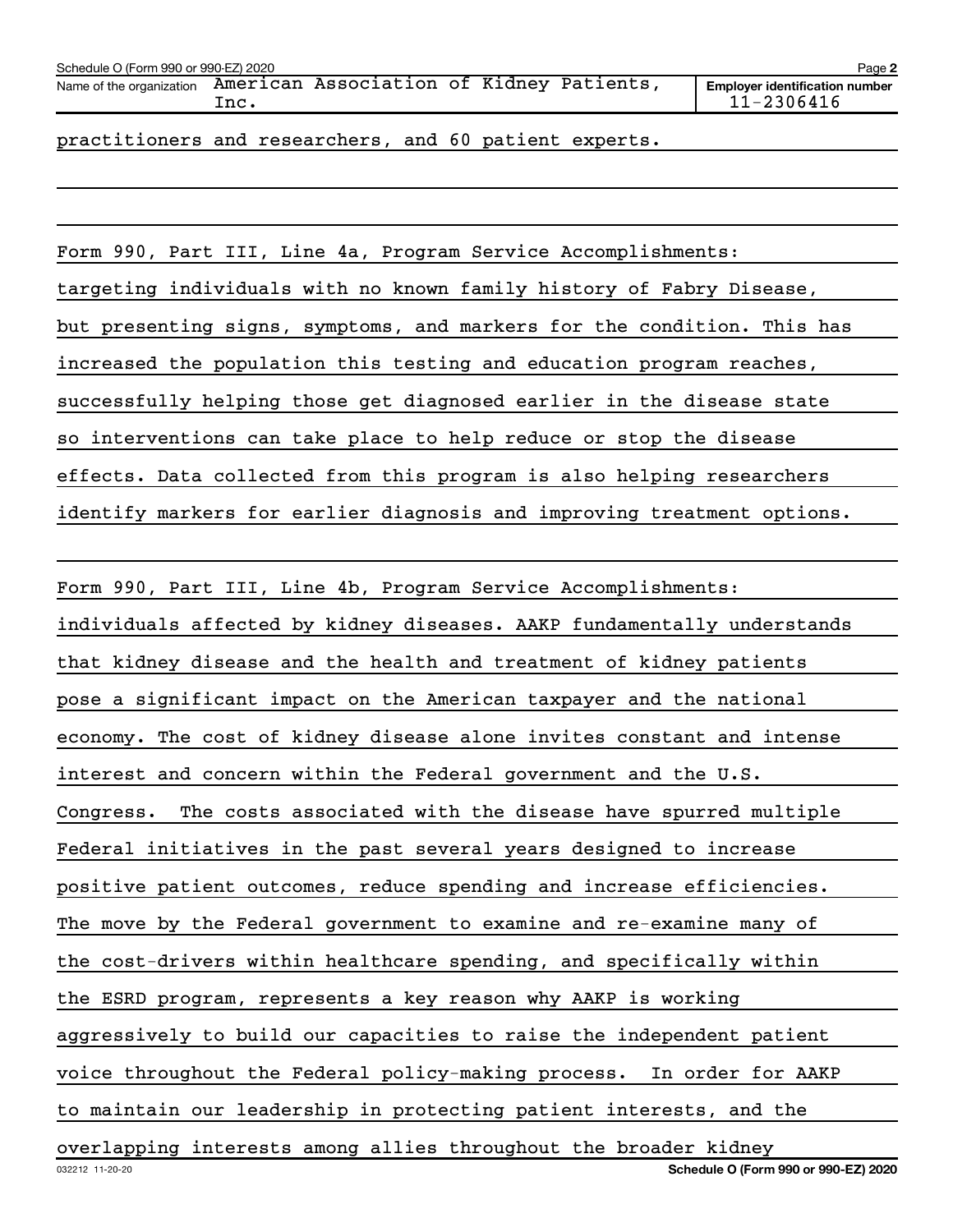| Schedule O (Form 990 or 990-EZ) 2020                                                    | Page 2                                              |
|-----------------------------------------------------------------------------------------|-----------------------------------------------------|
| American Association of Kidney Patients,<br>Name of the organization<br>Inc.            | <b>Employer identification number</b><br>11-2306416 |
| community including the pharmaceutical industry and providers, we                       |                                                     |
| intend to grow our membership numbers, advance our National AAKP                        |                                                     |
| Ambassador Initiative, expand our reach internationally and equip                       |                                                     |
| kidney patients across the globe with proven and cost-effective                         |                                                     |
| training and technologies that make an impact on the policy process.                    |                                                     |
| The Center for Patient Engagement and Advocacy was created to leverage                  |                                                     |
| AAKP's increased profile and influence in the national public policy                    |                                                     |
| process and to expedite implementation of our national strategy to                      |                                                     |
| vastly expand patient involvement in the decisions impacting their                      |                                                     |
| The AAKP Center for Patient Engagement and Advocacy<br>health outcomes.                 |                                                     |
| was created in 2014 to leverage AAKP's increased profile and influence                  |                                                     |
| in the national public policy process and to expedite implementation of                 |                                                     |
| our National Strategy to vastly expand patient involvement in the                       |                                                     |
| decisions that impact their health outcomes. The Center for Patient                     |                                                     |
| Engagement and Advocacy brings, under one focused area, all AAKP                        |                                                     |
| efforts to build patient and family/caregiver membership in AAKP as                     |                                                     |
| well as their participation in existing and emerging AAKP patient                       |                                                     |
| health engagement and advocacy programs. At the heart of this Center is                 |                                                     |
| the AAKP Ambassador Initiative, launched in 2017, the program has grown                 |                                                     |
| to more than 170 + Ambassadors across the U.S. In 2019, AAKP launched                   |                                                     |
| the AAKP Global, the global arm of this initiative, and now has Global                  |                                                     |
| Ambassadors in countries such as Ireland, Canada, Argentina, United                     |                                                     |
| Arab Emirates, Puerto Rico, and many more. Ambassadors are AAKP's most                  |                                                     |
| engaged volunteers who utilize their personal experiences and                           |                                                     |
| professional skills to contribute to both the AAKP mission and the                      |                                                     |
| larger kidney community based on their desire to serve a cause larger                   |                                                     |
| than themselves. These individuals also allow AAKP to expand our reach                  |                                                     |
| and resources to make a positive impact at the state and local level<br>032212 11-20-20 | Schedule O (Form 990 or 990-EZ) 2020                |
|                                                                                         |                                                     |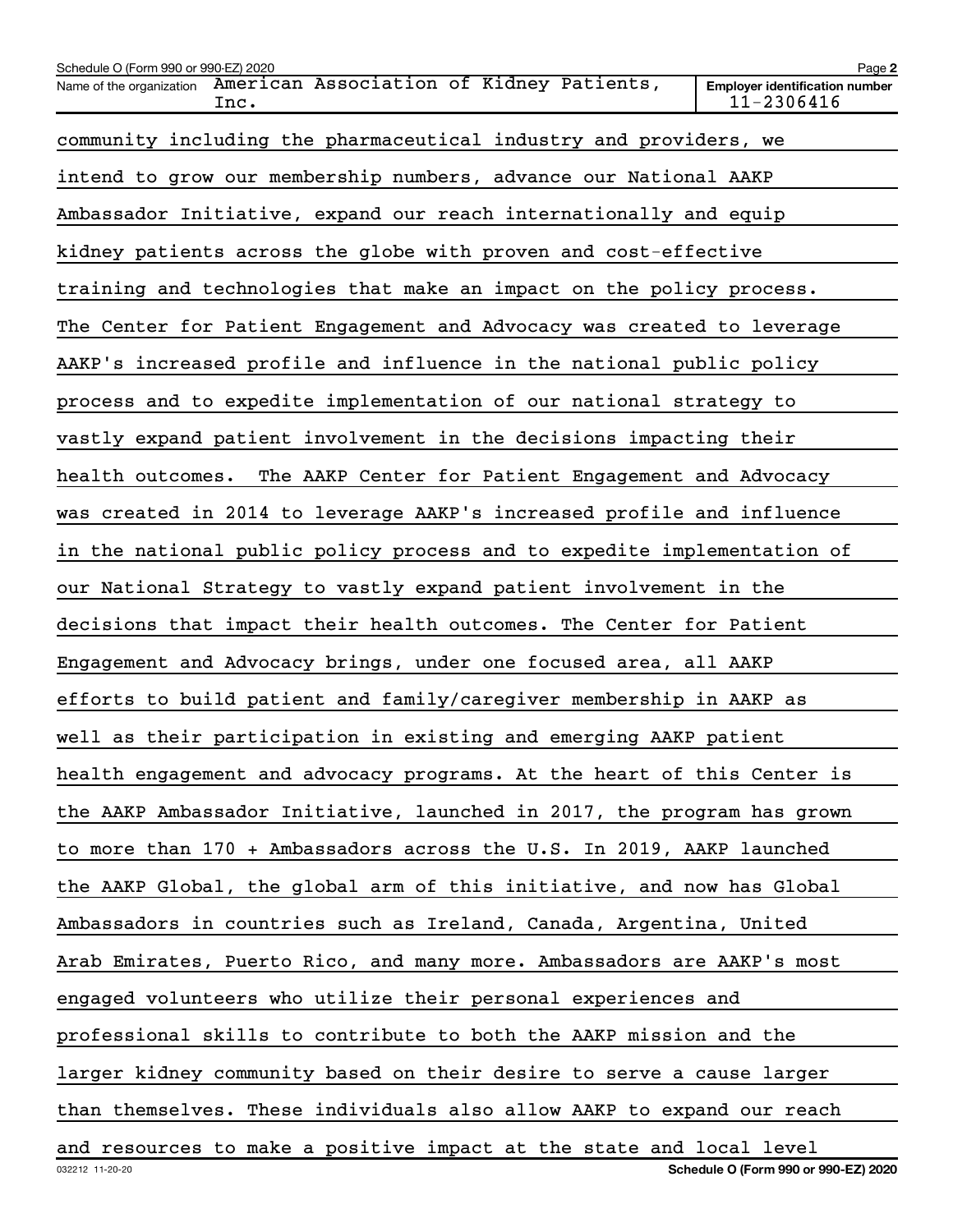| Schedule O (Form 990 or 990-EZ) 2020                                         | Page 2                                              |  |  |  |  |
|------------------------------------------------------------------------------|-----------------------------------------------------|--|--|--|--|
| American Association of Kidney Patients,<br>Name of the organization<br>Inc. | <b>Employer identification number</b><br>11-2306416 |  |  |  |  |
| and globally. Major programs within this Center also include The Decade      |                                                     |  |  |  |  |
| of the Kidney, the Global Summit on Kidney Innovation, the Public            |                                                     |  |  |  |  |
| Policy Summit, and the AAKP Action Center. Additionally, as part of the      |                                                     |  |  |  |  |
| AAKP National Strategy, the Center for Patient Engagement and Advocacy       |                                                     |  |  |  |  |
| works to engage, train, certify and deploy kidney patients in ways that      |                                                     |  |  |  |  |
| are the most effective at elevating the patient voice within Federal         |                                                     |  |  |  |  |
| policy-making circles. This includes critical times when national            |                                                     |  |  |  |  |
| legislation, health program implementation, regulations or potential         |                                                     |  |  |  |  |
| delays in the pharmaceutical approval process pose a concern to patient      |                                                     |  |  |  |  |
| access to quality care or their future healthcare outcomes. AAKP is          |                                                     |  |  |  |  |
| engaging and encouraging kidney patients and caregivers to participate       |                                                     |  |  |  |  |
| in substantive opportunities for effective patient engagement and            |                                                     |  |  |  |  |
| advocacy. AAKP operates via key distinctives and principles:                 |                                                     |  |  |  |  |
|                                                                              |                                                     |  |  |  |  |
| 1. Elevate patient voice in national issues and across drug, diagnostic      |                                                     |  |  |  |  |
| and device development                                                       |                                                     |  |  |  |  |
| 2. Protect the unique relationship between patients and their doctors        |                                                     |  |  |  |  |
| 3. Educate patients and preserve their access to choices as informed         |                                                     |  |  |  |  |
| consumers of healthcare                                                      |                                                     |  |  |  |  |
| 4. Maintain full independence in all national policy and decisions -         |                                                     |  |  |  |  |
| never surrender your letterhead                                              |                                                     |  |  |  |  |
| 5. Honor the principle of "no surprises" among trusted allies and            |                                                     |  |  |  |  |
| Federal government officials                                                 |                                                     |  |  |  |  |
|                                                                              |                                                     |  |  |  |  |
| AAKP has a history of advocating on important issues affecting               |                                                     |  |  |  |  |
| patients' care, treatment, options, medications and such. The Advocacy       |                                                     |  |  |  |  |
| Program helps support initiatives such as: Capitol Hill Day visits,          |                                                     |  |  |  |  |

participation in meetings/seminars/conventions, public policy,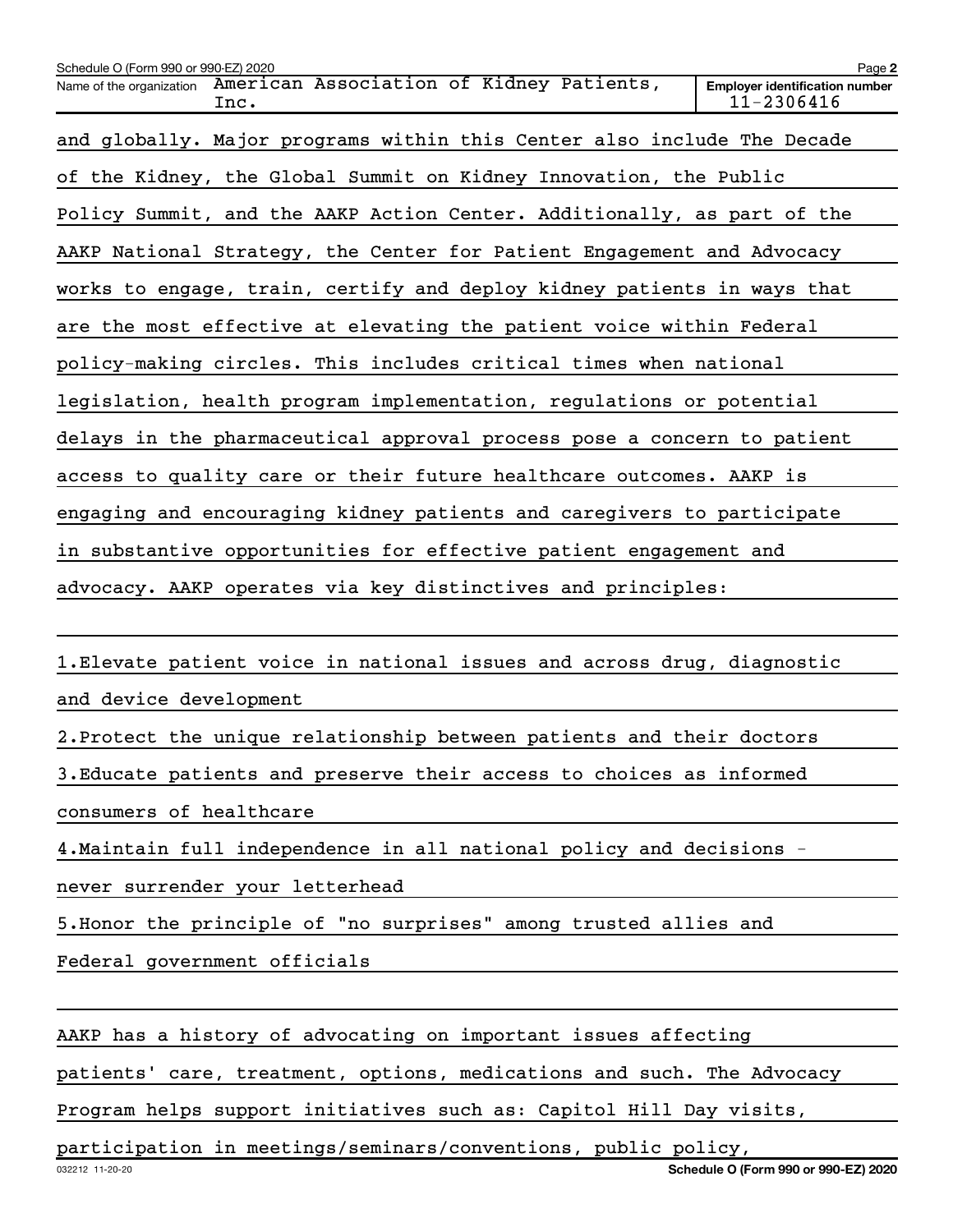| Schedule O (Form 990 or 990-EZ) 2020                                         | Page 2                                              |
|------------------------------------------------------------------------------|-----------------------------------------------------|
| American Association of Kidney Patients,<br>Name of the organization<br>Inc. | <b>Employer identification number</b><br>11-2306416 |
| Communication, research issues affecting patients and practical tools        |                                                     |
| that explain how to be more effective advocates.                             |                                                     |
|                                                                              |                                                     |
| Form 990, Part III, Line 4c, Program Service Accomplishments:                |                                                     |
| better understand their condition and make informed decisions on their       |                                                     |
| care options which align with their life's goals and aspirations. AAKP       |                                                     |
| is a recognized leader for patient-centered education - continually          |                                                     |
| developing high quality, professionally written, edited and reviewed         |                                                     |
| material.                                                                    |                                                     |
| 2. Advocate: for policies that improve treatment and extend life for         |                                                     |
| kidney disease patients - always defending patient choice. AAKP has          |                                                     |
| been the independent patient voice - advocating for improved access to       |                                                     |
| high-quality healthcare through regulatory and legislative reform at         |                                                     |
| the Federal level. The Association's work has improved long-term             |                                                     |
| outcomes in both quality of health and the ability for patients and          |                                                     |
| family members affected by kidney diseases to lead a more productive         |                                                     |
| and meaningful life.                                                         |                                                     |
| 3. Define: "patient engagement" as a substantive tool to impact policy       |                                                     |
| & health outcomes.                                                           |                                                     |
| 4. Community: AAKP is leading the effort to bring kidney patients            |                                                     |
| together to promote community, conversations and to seek out services        |                                                     |
| that help maximize patients' everyday lives.                                 |                                                     |
| The AAKP fulfills our educational mission through an extensive patient       |                                                     |
| education program to inform and educate kidney patients, their               |                                                     |
| families, and the general public on kidney diseases. To meet the needs       |                                                     |
| of all individuals, AAKP offers its programs in a variety of mediums:        |                                                     |
| print, web-based and live (in-person). AAKP services more than one           |                                                     |
| million individuals annually via its various educational programs and        |                                                     |
| 032212 11-20-20                                                              | Schedule O (Form 990 or 990-EZ) 2020                |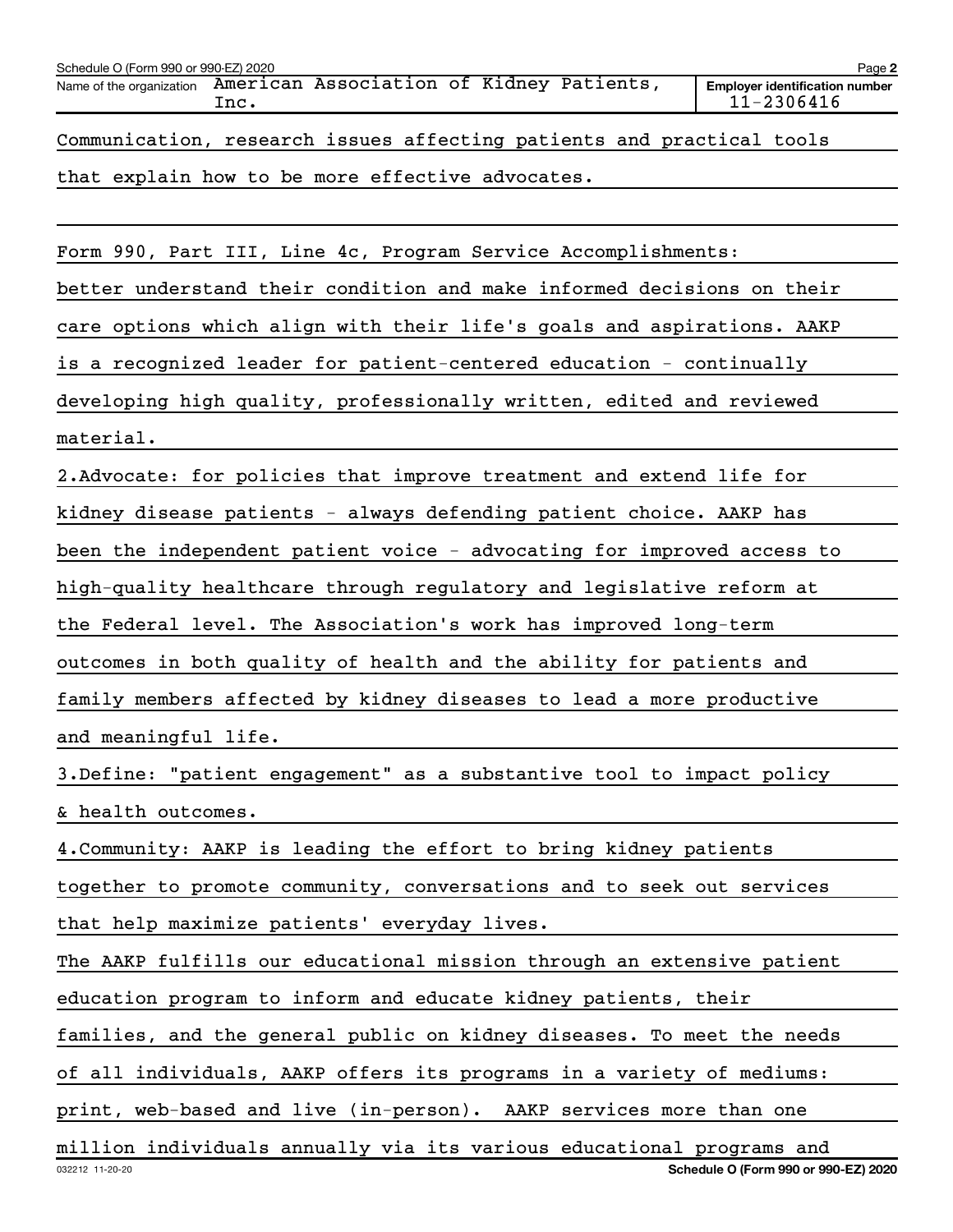| Schedule O (Form 990 or 990-EZ) 2020<br>Page 2 |      |                                          |  |  |  |                                                     |
|------------------------------------------------|------|------------------------------------------|--|--|--|-----------------------------------------------------|
| Name of the organization                       | Inc. | American Association of Kidney Patients, |  |  |  | <b>Employer identification number</b><br>11-2306416 |
|                                                |      |                                          |  |  |  |                                                     |

communication platforms.

AAKP's bimonthly magazine, aakpRENALIFE, averages more than 400,000 readers/views annually and includes information about the latest news, education, policy/legislative issues, innovations/research occurring in the kidney community and patient/caregiver/living donor profiles. The magazine is also distributed to over 7,000 dialysis centers nationwide and has a substantial afterlife as it remains in dialysis centers for quite some time after mailing. aakpRENALIFE is available via print/digital medium

and is archived on www.aakp.org for a term of one year.

AAKP's monthly e-newsletters, collectively, were delivered more than 250,000 times during this year - including aakpRENALFLASH (designed for individuals on dialysis); Kidney Transplant Today (designed for individuals with or interested in a kidney transplant); Kidney Beginnings (designed for and new patients learning more about their disease; At Home with AAKP (designed for individuals on or interested in home dialysis therapies) and AAKP Pediatric Kidney Patients (designed for peds, adolescents and their families).

032212 11-20-20 **Schedule O (Form 990 or 990-EZ) 2020** AAKP hosts its monthly HealthLine webinar series for patients and the public on timely and relevant topics such as managing risk factors for kidney disease (diabetes/hypertension); understanding dialysis options; kidney transplantation; how to choose/change treatment options; diet/nutrition; importance of exercise; coping with a chronic illness, advocacy and social media; and more. These webinars are recorded and made available OnDemand to accommodate all schedules and needs and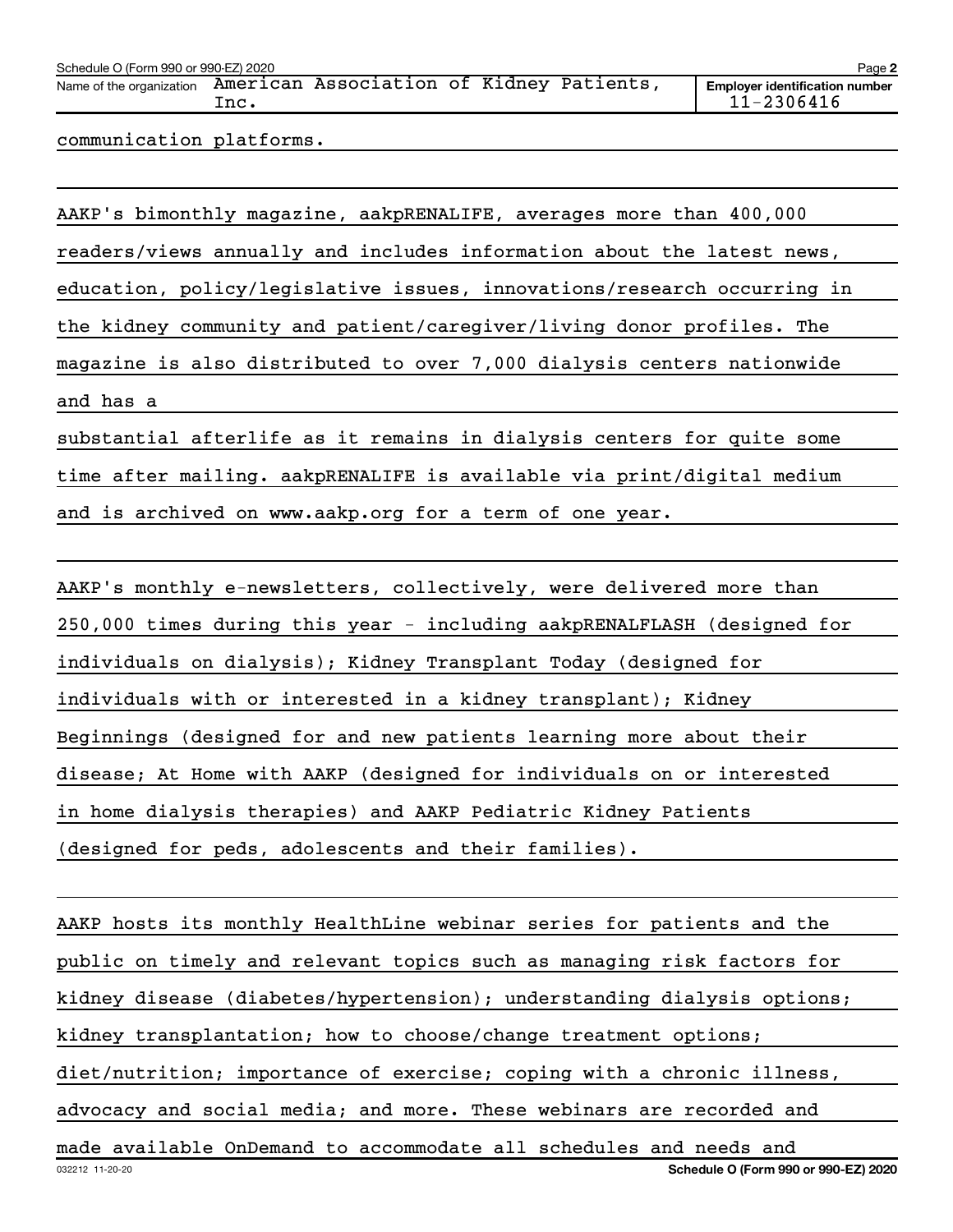| Schedule O (Form 990 or 990-EZ) 2020                                                                                             | Page 2 |
|----------------------------------------------------------------------------------------------------------------------------------|--------|
| Name of the organization American Association of Kidney Patients,<br><b>Employer identification number</b><br>11-2306416<br>Inc. |        |
| reach thousands annually. AAKP has expanded this webinar program to                                                              |        |
| include an Innovator series, which highlights the latest research and                                                            |        |
| innovation occurring in the kidney space.                                                                                        |        |

AAKP utilizes a variety of communication platforms to reach

approximately one million individuals annually. Included in that reach

is AAKP's social medial platforms: Facebook, Twitter, LinkedIn,

Instagram, Pinterest, and YouTube Channel. AAKP's website

(www.aakp.org) has over 420,000-page views annually. The website

features the AAKP Center for Patient Research and Education and Center

for Patient Engagement and Advocacy - including:

- education (CKD, dialysis, transplant, co-related health conditions;

causes of kidney disease; rare disease; nutrition); clinical

trials/market research opportunities; Action Center (advocacy

initiatives; policy issues; voter registration); patient engagement

(Ambassador Initiative; Speakers Bureau; Veterans Health initiative;

KidneyWorks; Support Groups), programs/events (National Patient

Meeting; Cystinosis Scholarship Program, Medal of Excellence; Policy

Summit; Global Summit; Patient Safety Program), and online store to

download/purchase materials.

Form 990, Part III, Line 4d, Other Program Services:

National Awards Program

AAKP's awards encompass two major categories. The first category

includes Legacy Awards - awards that AAKP has extended to organizations

and professionals for several decades. The second category encompasses

Patient Engagement and Advocacy Awards - awards created over the course

of the past several years through AAKP's new Center for Patient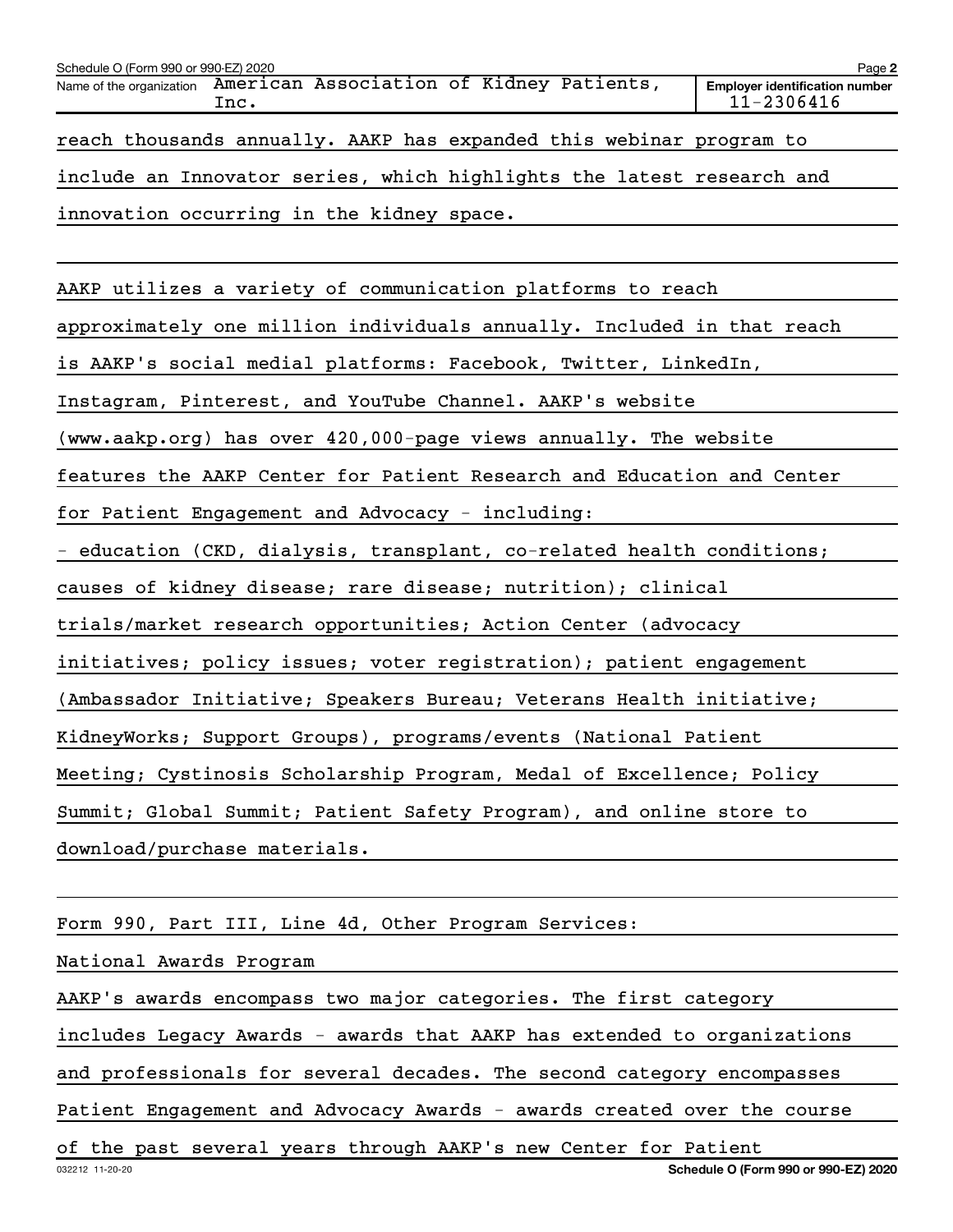| Schedule O (Form 990 or 990-EZ) 2020<br>American Association of Kidney Patients,<br>Name of the organization<br>Inc. | Page 2<br><b>Employer identification number</b><br>11-2306416 |
|----------------------------------------------------------------------------------------------------------------------|---------------------------------------------------------------|
| Engagement and Advocacy as a means of recognizing the increased                                                      |                                                               |
| influence patients have on national policymakers and healthcare                                                      |                                                               |
| deliberations.                                                                                                       |                                                               |
|                                                                                                                      |                                                               |
| Legacy Awards:                                                                                                       |                                                               |
| President's Award                                                                                                    |                                                               |
| Presented to an individual who made a long-term commitment toward                                                    |                                                               |
| advancement and evolvement of AAKP's national strategy.                                                              |                                                               |
|                                                                                                                      |                                                               |
| Samuel J. Orenstein Award                                                                                            |                                                               |
| Presented to an individual who consistently renders extraordinary                                                    |                                                               |
| service toward the achievement of AAKP's goals, objectives and national                                              |                                                               |
| strategy.                                                                                                            |                                                               |
|                                                                                                                      |                                                               |
| Peter Lundin, MD Award                                                                                               |                                                               |
| Presented to a renal physician who has made contributions to the care,                                               |                                                               |
| welfare and well-being of patients over a lifetime of devoted service.                                               |                                                               |
|                                                                                                                      |                                                               |
| Dominick Gentile, MD Memorial Award                                                                                  |                                                               |
| Presented to an ESRD Network that has developed and maintained a                                                     |                                                               |
| program which has significantly benefited patients and demonstrated                                                  |                                                               |
| sustainability.                                                                                                      |                                                               |
|                                                                                                                      |                                                               |
| Kidney Patient Support Group of the Year                                                                             |                                                               |
| Presented to a kidney patient support group that has been active within                                              |                                                               |

their local community. This support group should have hosted community

educational programs and activities to support its local patients and

raise awareness of kidney disease.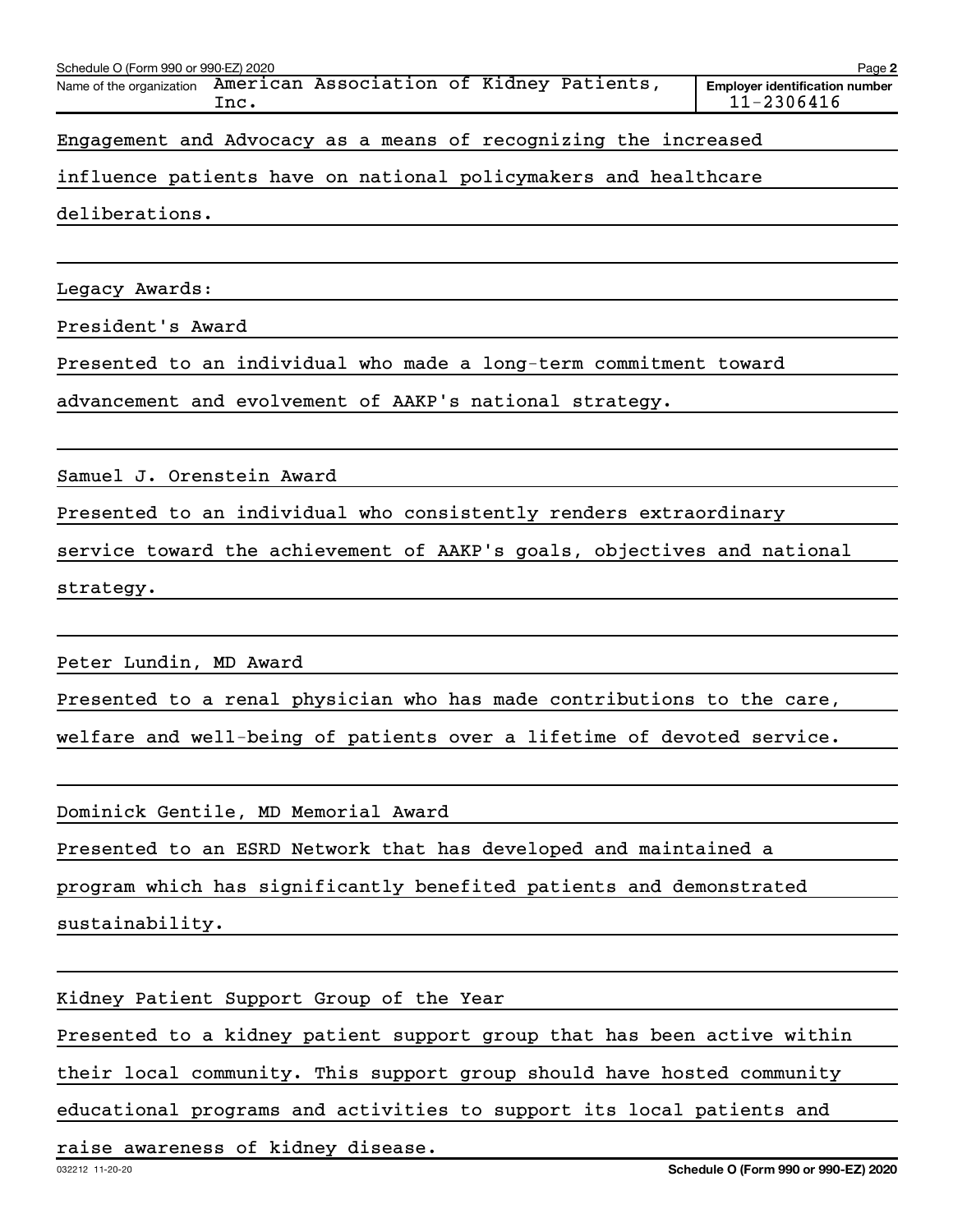| Schedule O (Form 990 or 990-EZ) 2020 |       |                                          |  | Page 2                                                  |
|--------------------------------------|-------|------------------------------------------|--|---------------------------------------------------------|
| Name of the organization             | . Inc | American Association of Kidney Patients, |  | <b>Emplover identification number</b><br>$11 - 2306416$ |

New Patient Engagement and Advocacy Awards:

National Social Media Education and Advocacy Award Presented to an individual and organization each who has demonstrated a national level of excellence through social media to either educate or advocate on behalf of kidney patients and their loved ones in the areas of disease awareness, policy advocacy or the creation of online communities. This highly competitive award will recognize excellence on a variety of social media platforms and will include video, bloggers and social media content and sites that have grown large audiences through creative and effective use of social media.

National Patient Engagement and Advocacy Award

Presented to an individual, organization and public servant each who are recognized leaders in the field of kidney patient education and advocacy and whose body of professional work and commitment to advance the interests of kidney patients through policy, education or activism.

National Journalism Award

Presented to a reporter or journalist whose work in either print,

online, television or web arena(s) has brought the needs and interests

of the kidney patient community to the national forefront through

journalistic excellence. Presented either for a single compelling

story with local, regional or national significance, or body of work,

which over time has informed Americans of the critical needs and

concerns of the kidney patient community.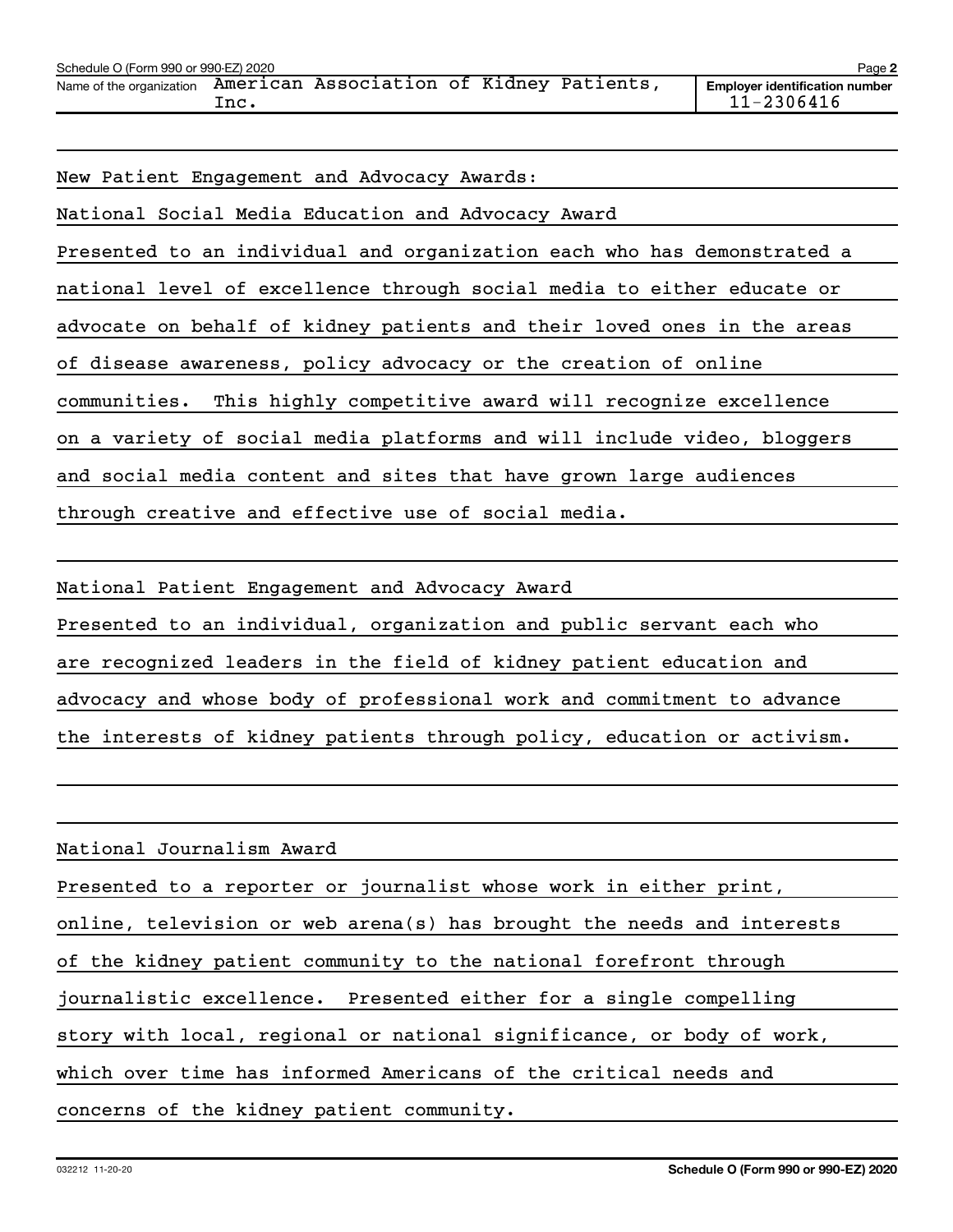| Schedule O (Form 990 or 990-EZ) 2020                                      | Page 2                                              |
|---------------------------------------------------------------------------|-----------------------------------------------------|
| Name of the organization American Association of Kidney Patients,<br>Inc. | <b>Employer identification number</b><br>11-2306416 |
| National Public Service Award                                             |                                                     |
| Presented to a public servant whose body of professional work and         |                                                     |
| commitment to advance the interests and well-being of the Nation's        |                                                     |
| kidney patient population through policy, education and activism.         | Past                                                |
| awardees include Dr. Carolyn Neuland, the U.S. Food and Drug              |                                                     |

Administration; Dr. Priti Patel, Centers for Disease Control and

Prevention; Dr. Robert Star, National Institute of Health; and Elena

Balovlenkov, MS, RN, CHH, Centers for Medicare and Medicaid Services;

and Dr. Paul Kimmel, National Institute of Health.

Medal of Excellence

The AAKP Medal of Excellence honors health care professionals who have

made significant contributions to the advancement and evolution of

direct patient care; encouraged the expansion of the patient engagement

model within the renal community; and enhanced the quality of life for

kidney patients and their families. The 2021 Medal of Excellence

recipients are recognized throughout the calendar year.

The 2020 Medal of Excellence Award recipients:

Janice Lea, MD, MSc, FASN - Physician Category

Michael Alan Rees, MD, PhD - Transplant Surgeon Category

Emily A. Blumberg, MD, FACP, FIDSA, FAST - Transplant Professional

Category

Lillian Pryor, MSN, RN, CNN - Nursing Category

Shannon Wright, BSW - Social Work Category

Katy Wilkens, MS, RD; Kathy Schiro Harvey, MS, RDN, CSR; Jessie

Pavlinac, MS, RD, CSR, LD - Dietetic Category

Brenda Rickards, CHT, CCHT-<mark>A, FKNF - Dialysis Technician Category</mark>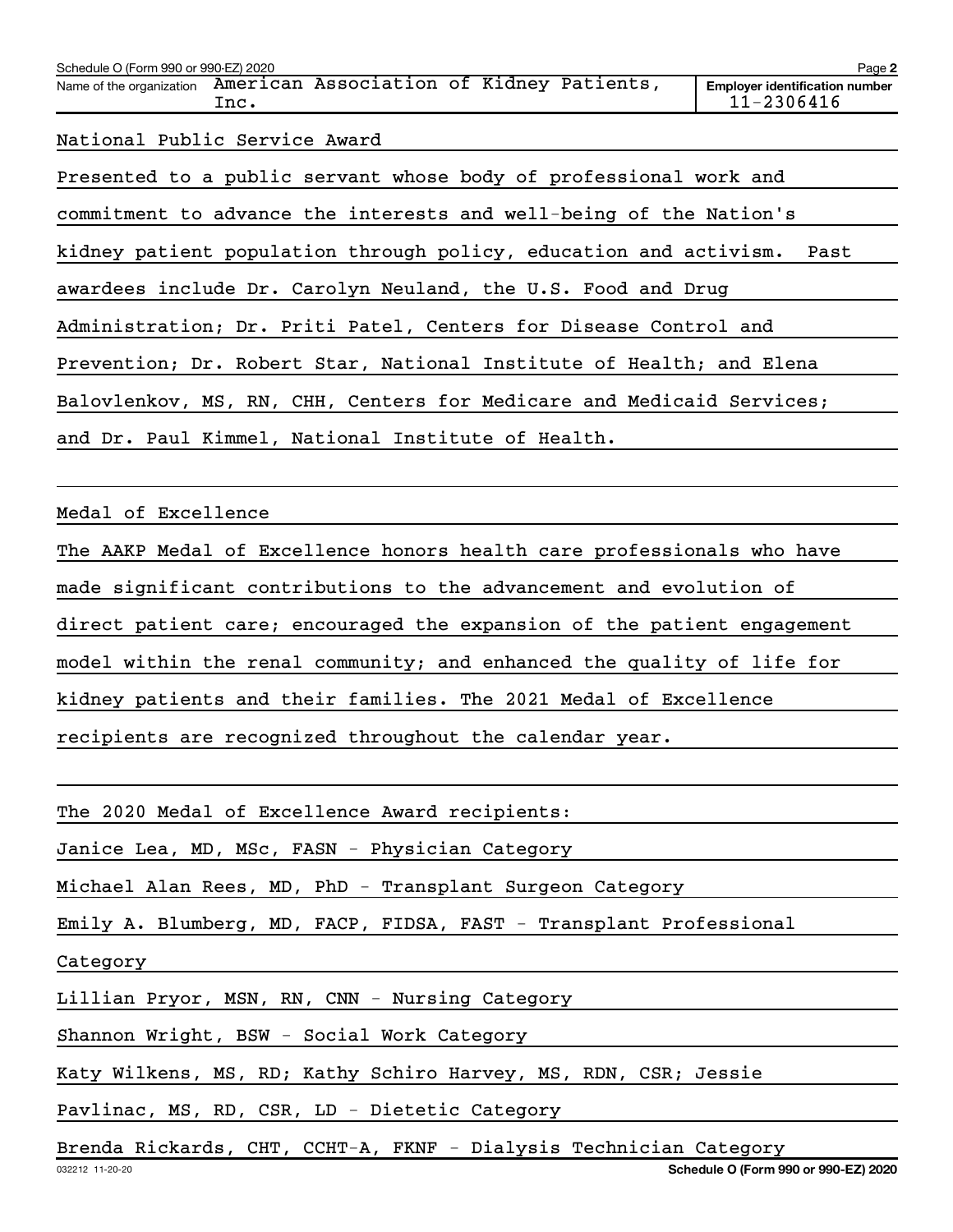| Schedule O (Form 990 or 990-EZ) 2020                              |      |  |  | Page 2 |                                                         |
|-------------------------------------------------------------------|------|--|--|--------|---------------------------------------------------------|
| Name of the organization American Association of Kidney Patients, | Inc. |  |  |        | <b>Employer identification number</b><br>$11 - 2306416$ |
|                                                                   |      |  |  |        |                                                         |

Barry Smith, MD, PhD - Special Recognition

032212 11-20-20 **Schedule O (Form 990 or 990-EZ) 2020** AAKP Center for Patient Education and Research AAKP firmly believes, as research has also shown, that patient and family member/caregiver education is an integral part of treatment and enhancing quality of life. Not educating a patient and their care partner about their condition and treatment options leaves the patient at risk for complications as well as the possibility of not selecting a course of treatment best suited for them. Education is a simple and effective way to improve overall health and achieve better outcomes. In the same vein, AAKP is uniquely positioned to ensure the patient has a central role in research and other activities that are designed to determine optimal approaches and strategies for providing healthcare services, assistance programs, access to new products and services, etc. AAKP constituents represent all ages, modalities, ethnicities, disease states, and a variety of demographic indicators. AAKP's research capabilities have grown rapidly, and the Association has created a sophisticated database and expansive social media channels which allow AAKP to better connect and learn from its constituents. In turn, AAKP provides education to patients and caregivers on what it means to be involved in research initiatives as well as opportunities to get involved. From online surveys, interviews, focus groups, and clinical trial awareness campaigns - AAKP is focused on inserting important patient insight and preferences into research to help inform innovation, advance care and make a meaningful impact to improve lives - this means AAKP members are helping shape the future policies and discoveries that characterize kidney care! AAKP is known within the renal community as a leader in quality education; taking time to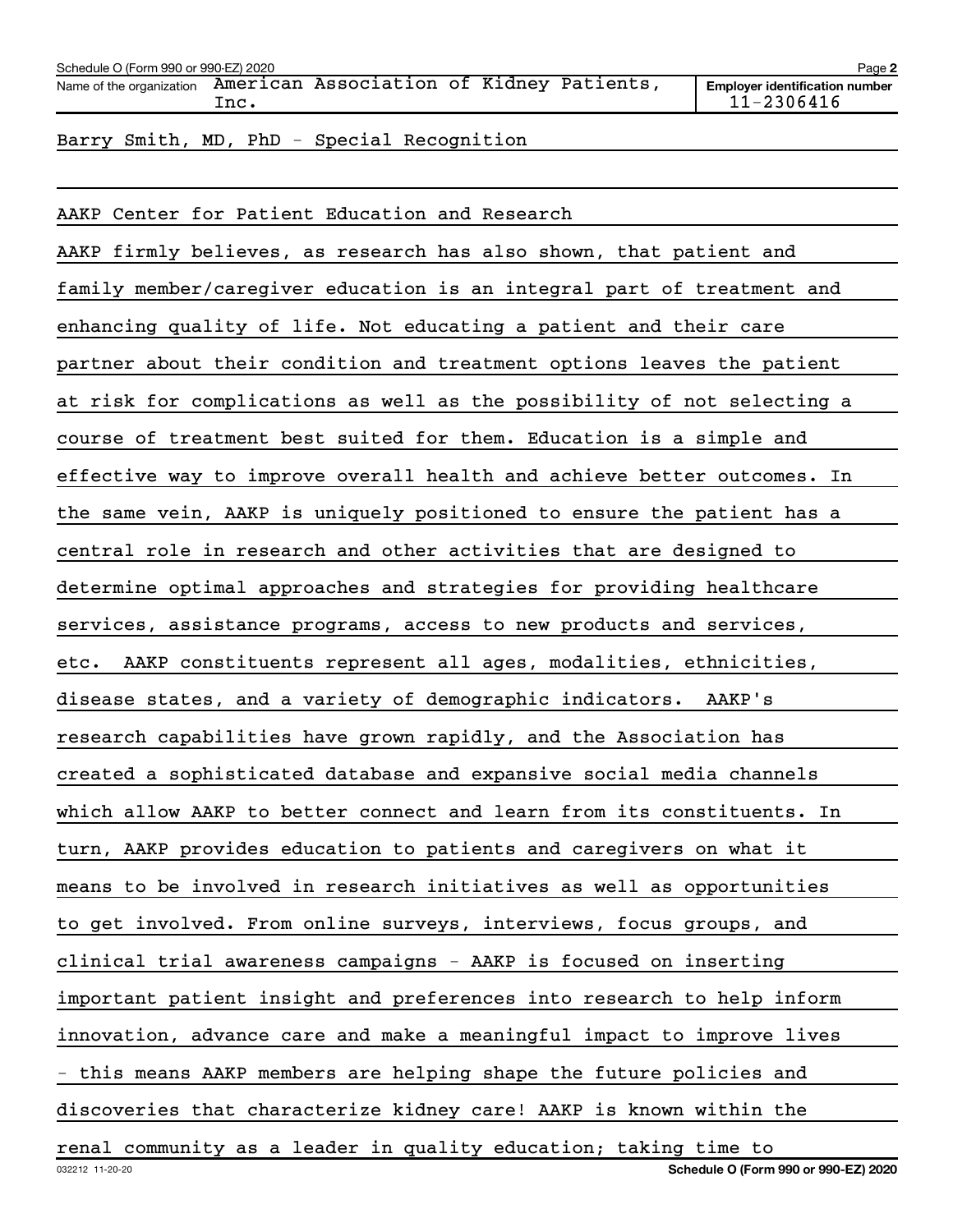| Schedule O (Form 990 or 990-EZ) 2020<br>Name of the organization | American Association of Kidney Patients,<br>Inc.                        | Page 2<br><b>Employer identification number</b><br>11-2306416 |
|------------------------------------------------------------------|-------------------------------------------------------------------------|---------------------------------------------------------------|
|                                                                  | produce programs and materials that are current, relevant and address   |                                                               |
|                                                                  | the most pressing issues patients and their families face. AAKP is      |                                                               |
|                                                                  | deliberate in its development of educational programs, working closely  |                                                               |
|                                                                  | with its Medical Advisory Board, health educators and fellow patients   |                                                               |
|                                                                  | to create unbiased, reliable resources that are easily understood and   |                                                               |
|                                                                  | beneficial to patients. AAKP routinely uses matrices to measure program |                                                               |
|                                                                  | outcomes to assess effectiveness and success as well as opportunities   |                                                               |
|                                                                  | for enhancement. AAKP offers its programs in a variety of mediums to    |                                                               |
|                                                                  | ensure we reach as many patients as possible (print, online/web-based,  |                                                               |
|                                                                  | smart devices, live/in-person).                                         |                                                               |
| Patient Pocket Guides:                                           |                                                                         |                                                               |
|                                                                  | This brochure series offers a template for AAKP to develop a number of  |                                                               |
|                                                                  | convenient, pocket sized guides that focus on a variety of important    |                                                               |
|                                                                  | healthcare topics that patients can keep with that list top questions   |                                                               |
|                                                                  | to ask their healthcare team to better understand/manage conditions.    |                                                               |
|                                                                  | -AAKP Pocket Guide to Managing Kidney Disease: This Pocket Guide is a   |                                                               |
|                                                                  | tool to help patients and caregivers have more effective dialogue with  |                                                               |
|                                                                  | their healthcare teams. It includes 5 Key Questions to Ask your         |                                                               |
|                                                                  | Doctor/Medical Specialist, as well as additional questions for each     |                                                               |
|                                                                  | stage of Chronic Kidney Disease.                                        |                                                               |
|                                                                  | -AAKP Pocket Guide to Managing High Potassium: The Pocket Guide is a    |                                                               |
|                                                                  | tool to help kidney patients and caregivers have more effective         |                                                               |
|                                                                  | dialogue with their healthcare teams about the risks associated with    |                                                               |
|                                                                  | high potassium levels and the best way to manage it.                    |                                                               |
|                                                                  | -Pocket Guides (in development): Anemia in CKD / Anemia in ESRD         |                                                               |

Cystinosis Patient Education and Activity Scholarship Program:

032212 11-20-20 **Schedule O (Form 990 or 990-EZ) 2020** While a variety of factors may cause an individual to be diagnosed with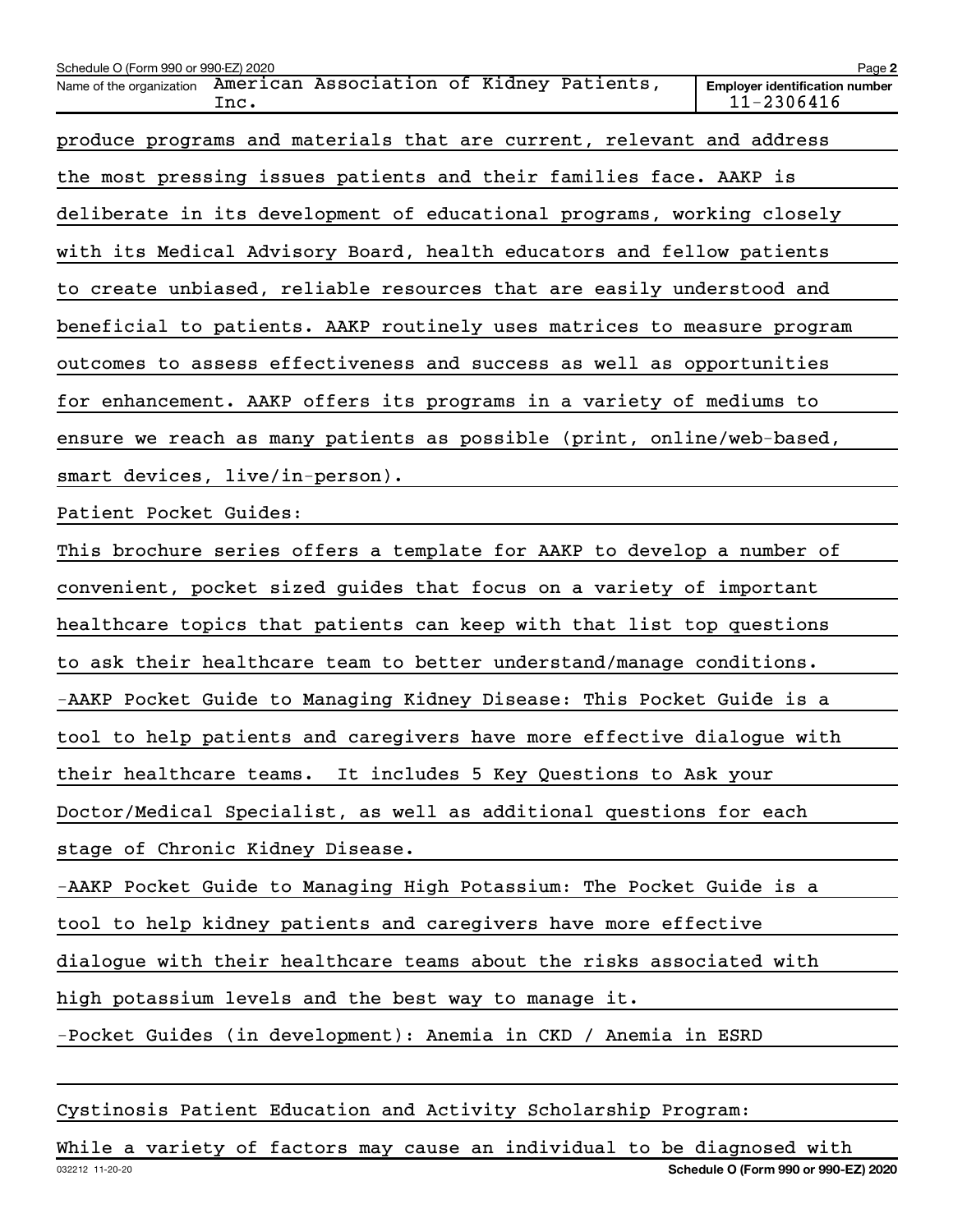| Schedule O (Form 990 or 990-EZ) 2020                                         | Page 2                                              |
|------------------------------------------------------------------------------|-----------------------------------------------------|
| American Association of Kidney Patients,<br>Name of the organization<br>Inc. | <b>Employer identification number</b><br>11-2306416 |
| kidney disease, genetic and rare causes can be especially difficult for      |                                                     |
| patients and family members to manage. Understanding the need to             |                                                     |
| support individuals who have kidney diseases caused by a genetic or          |                                                     |
| rare condition, AAKP has expanded its education, advocacy efforts and        |                                                     |
| services to those affected. In support of AAKP's Pediatric and Rare          |                                                     |
| Disease Initiatives, AAKP launched its Cystinosis Patient Education and      |                                                     |
| Activity Scholarship Program for those affected with cystinosis in           |                                                     |
| 2019. The objective of the scholarship program is to provide an              |                                                     |
| exclusive opportunity for people living with cystinosis to provide           |                                                     |
| inspiration, further their education and purse opportunities toward          |                                                     |
| long-term career goals and life aspirations. This scholarship program        |                                                     |
| is open to individuals diagnosed with cystinosis. Scholarship funds are      |                                                     |
| available to age groups $5-17$ years of age and $18+$ .                      |                                                     |
| including grants of \$ 21,040.<br>Expenses $$286,158.$                       | Revenue \$ 828,758.                                 |
|                                                                              |                                                     |
| Additional information for Part III line 4d (cont.)                          |                                                     |

KidneyWorks:

| The KidneyWorks Initiative research and policy collaboration aims to    |
|-------------------------------------------------------------------------|
| help Americans with chronic kidney disease who are not on dialysis      |
| maintain their jobs and slow their disease. KidneyWorks seeks to reduce |
| disability and dependency and help people with ND-CKD remain active,    |
| productive, taxpaying citizens by taking proactive steps to educate     |
| patients, families, clinicians, and lawmakers and enact work-friendly   |
| practices and policies.                                                 |

-Phase One (Completed)

Phase One included a national stakeholder meeting, preparing and

releasing a policy White Paper and Executive Summary, conducting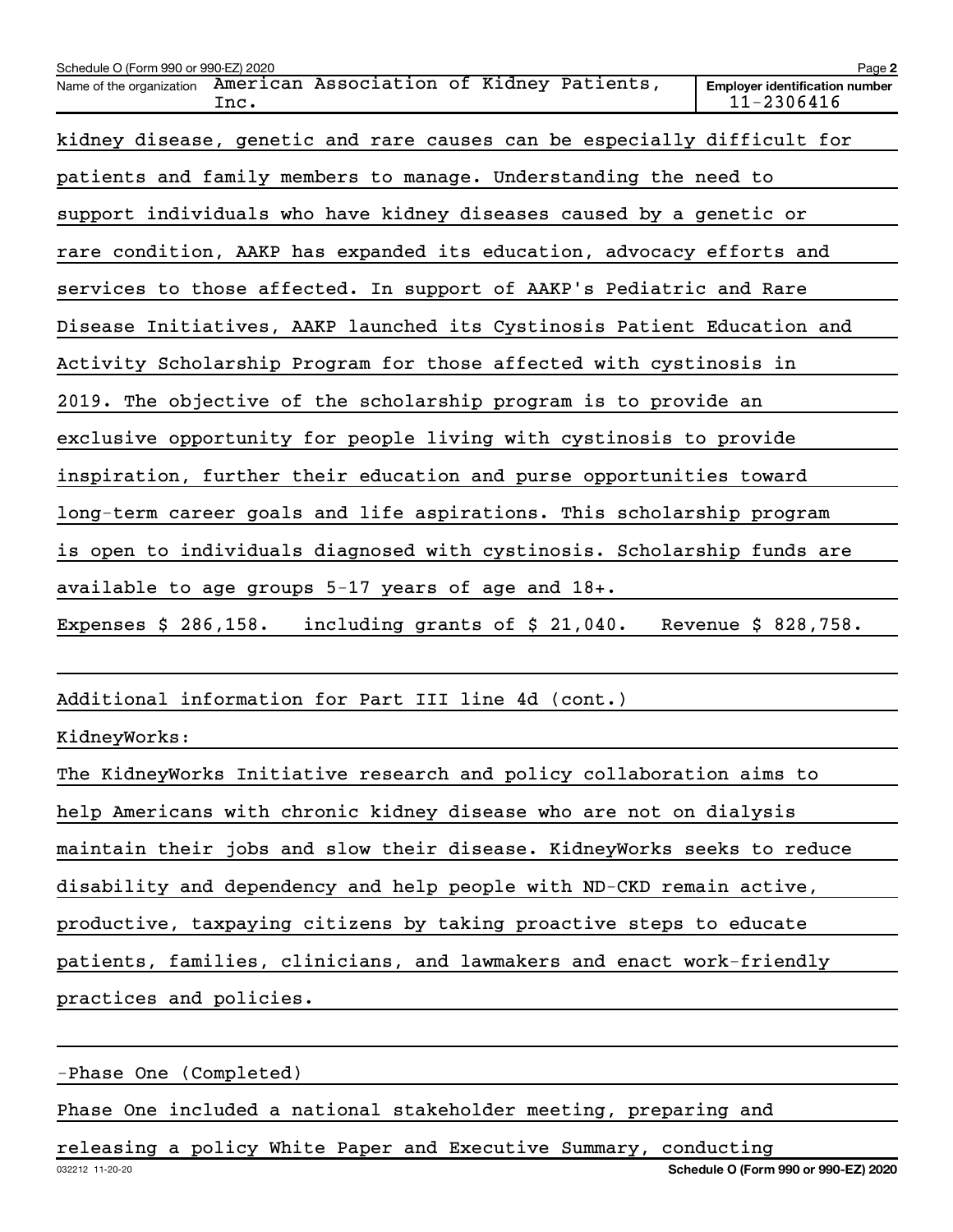| Schedule O (Form 990 or 990-EZ) 2020                                         | Page 2                                              |
|------------------------------------------------------------------------------|-----------------------------------------------------|
| American Association of Kidney Patients,<br>Name of the organization<br>Inc. | <b>Employer identification number</b><br>11-2306416 |
| national media rollout, and developing www.kidneyworks.org. The              |                                                     |
| National Roundtable held in Washington, D.C. in June 2016 include            |                                                     |
| sectors of the kidney community - patients, non-profits, professionals,      |                                                     |
| members of industry and representatives from Federal government. The         |                                                     |
| comprehensive KidneyWorks White Paper and Executive Summary was              |                                                     |
| formally and publicly released in July 2017. The report identified           |                                                     |
| barriers to patients' desire and ability to keep working and outlined a      |                                                     |
| comprehensive strategy to remove them. The National Media rollout            |                                                     |
| included more than 800 media websites and channels featuring                 |                                                     |
| KidneyWorks and the White Paper, including Fox Business News and             |                                                     |
| Nephrology News & Issues.                                                    |                                                     |
| -Phase Two (Underway)                                                        |                                                     |
| Phase Two will use strategies identified in Phase One to develop             |                                                     |
| interventions to help people with ND-CKD slow their disease progression      |                                                     |
| and keep their jobs, including targeted messaging, tools and resources,      |                                                     |
| telephone helpline support, and a robust database to track contacts and      |                                                     |
| outcomes.                                                                    |                                                     |
| -Phase Three $(2022+)$                                                       |                                                     |
| Phase Three will include evaluation of the impact of KidneyWorks by          |                                                     |
| using the database and conducting outcomes research.                         |                                                     |
|                                                                              |                                                     |
| Fabry Disease Diagnostic and Education Project:                              |                                                     |
| AAKP and Emory University have partnered to conduct an educational           |                                                     |
| research project aimed at providing free genetic testing to individuals      |                                                     |
| affected and at-risk for Fabry Disease. The research findings will help      |                                                     |
| identify markers to Fabry that in turn will allow patients affected be       |                                                     |
| diagnosed earlier in the disease state and begin intervention and            |                                                     |
| treatment immediately. AAKP continues to develop many educational            |                                                     |
| 032212 11-20-20                                                              | Schedule O (Form 990 or 990-EZ) 2020                |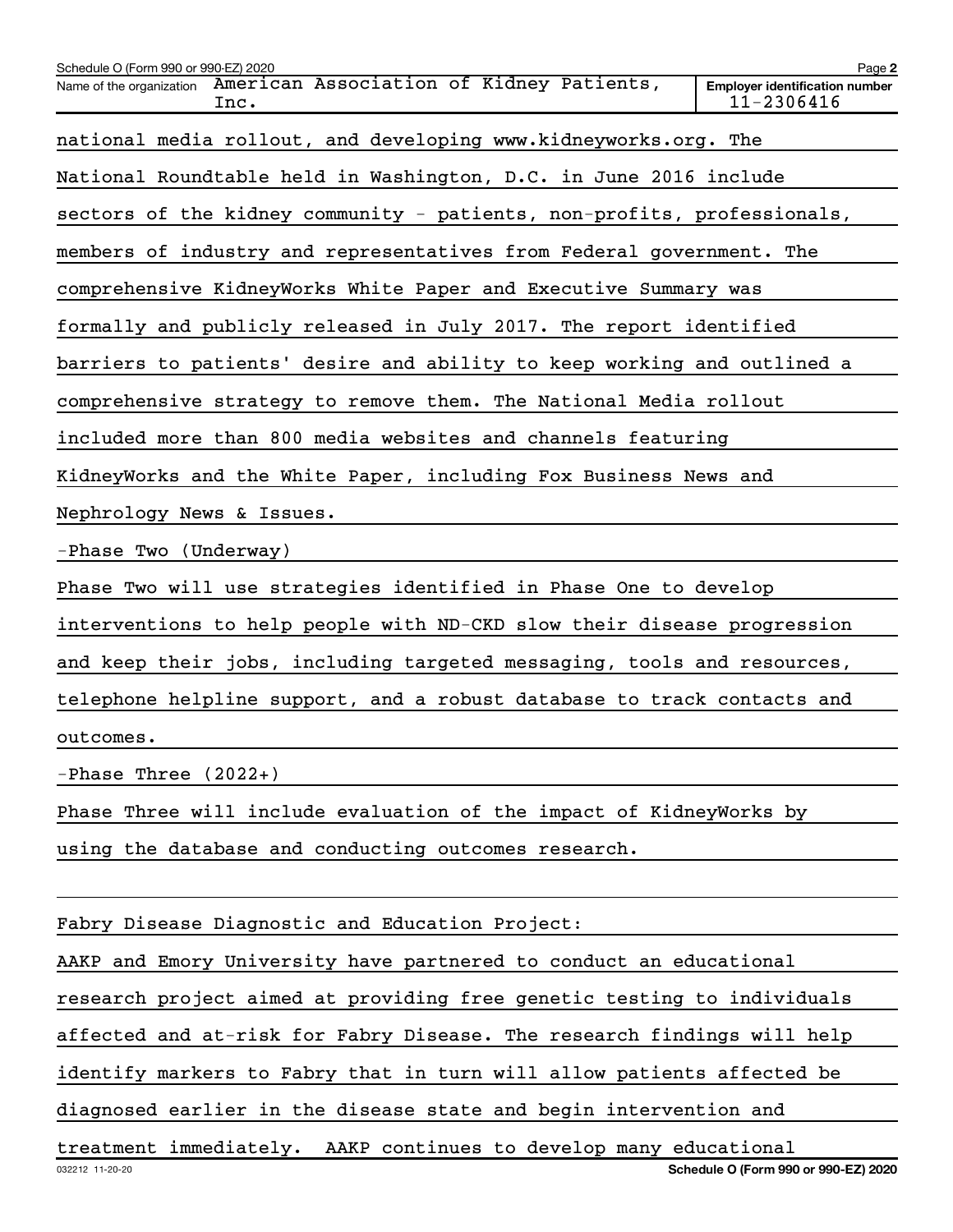| Schedule O (Form 990 or 990-EZ) 2020                                |      |  |  |  |  | Page 2                                                                  |
|---------------------------------------------------------------------|------|--|--|--|--|-------------------------------------------------------------------------|
| Name of the organization American Association of Kidney Patients,   | Inc. |  |  |  |  | <b>Employer identification number</b><br>11-2306416                     |
|                                                                     |      |  |  |  |  | resources such as medical articles, brochures and webinars highlighting |
| the advancements in Fabry Disease, best practices and the project's |      |  |  |  |  |                                                                         |
| research findings.                                                  |      |  |  |  |  |                                                                         |

AAKP National Patient Meeting:

The AAKP National Patient Meeting is the largest gathering of kidney patients and their care-partners in the U.S. Due to the Coronavirus pandemic, and for the safety of the AAKP professional team, speakers and audience (comprised of fellow kidney patients, healthcare professionals and industry/Federal agency partners), the 2021 National Patient Meeting was held online. The 2021 virtual patient meeting enabled AAKP to engage its national members and furthermore a global audience. The sophisticated platform AAKP used for the meeting allowed registrants to view general and breakout sessions; engage with speakers and fellow attendees; participate in a virtual exhibit hall and engage with vendor representatives in real-time; join virtual focus groups; and much more. AAKP featured several distinguished panelists and speakers, including but not limited to renowned healthcare professionals, researchers, patient experts, industry partners, and government agency representatives. All sessions are available post-event, OnDemand, for enduring education. AAKP is committed to making certain our events, like the Annual Patient Meeting, are disseminated to the widest audience of kidney consumers and decision-makers possible.

Patient Engagement & Awareness Program:

As a leading voice in the patient community, AAKP is uniquely

032212 11-20-20 **Schedule O (Form 990 or 990-EZ) 2020** positioned to assist companies interested in understanding the patient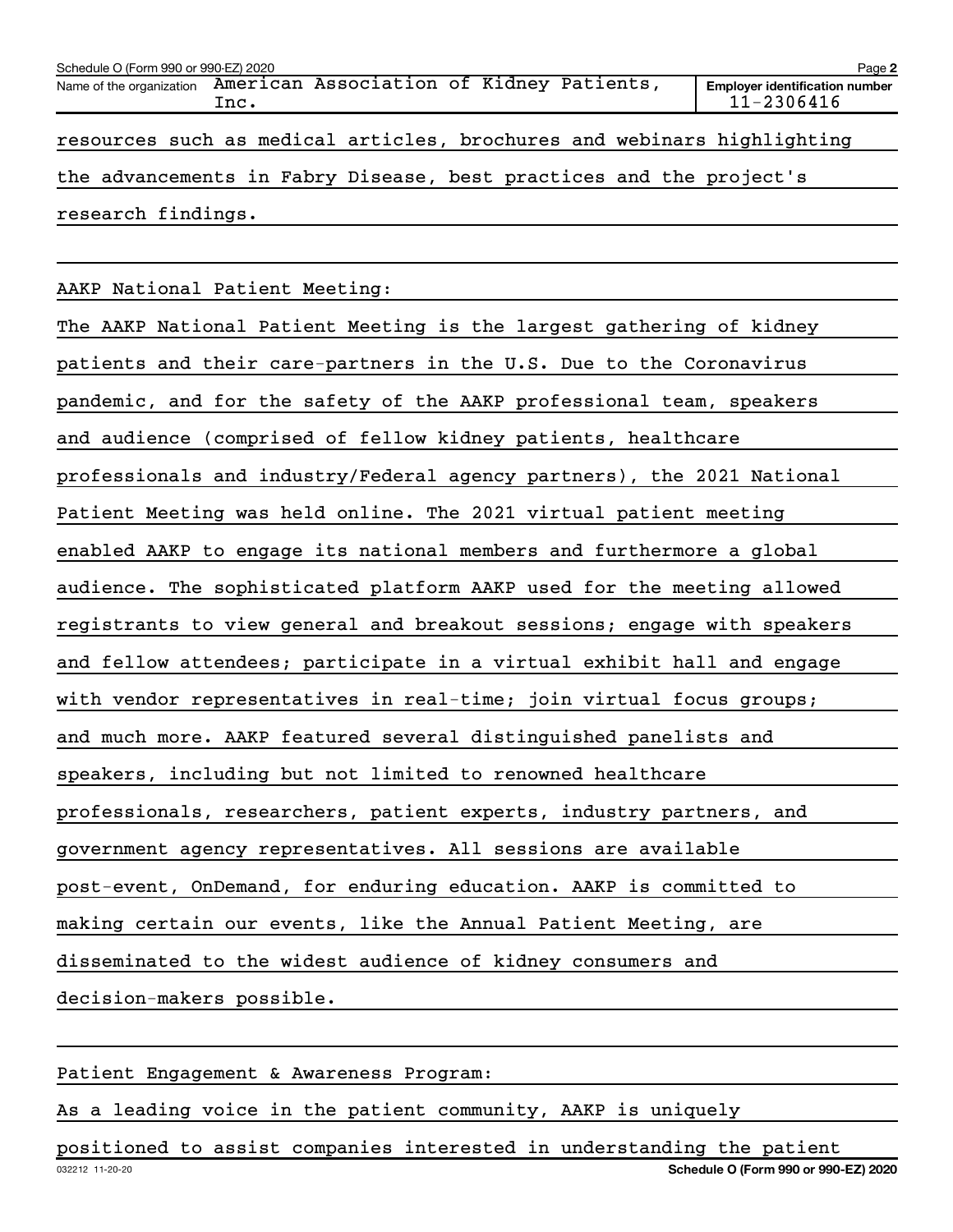| Schedule O (Form 990 or 990-EZ) 2020                            |                                                                           | Page 2                                              |  |  |
|-----------------------------------------------------------------|---------------------------------------------------------------------------|-----------------------------------------------------|--|--|
|                                                                 | Name of the organization American Association of Kidney Patients,<br>Inc. | <b>Employer identification number</b><br>11-2306416 |  |  |
|                                                                 | experience by connecting them directly to the thousands of patients,      |                                                     |  |  |
| family members and caregivers in our database. AAKP's propriety |                                                                           |                                                     |  |  |
|                                                                 | database and engaged community of patients, creates a valuable resource   |                                                     |  |  |
| to companies targeting the kidney patient population for market |                                                                           |                                                     |  |  |
|                                                                 | research and/or raising awareness on clinical trial opportunities.        |                                                     |  |  |

Medal of Excellence Award:

The Medal of Excellence Award is the Association's highest honor for kidney healthcare professionals and is designed to elevate national and international figures who have been at the forefront of advancements in kidney care and patient empowerment. The award recognizes professionals who are committed to improving and extending the lives of all kidney patients through advocacy, research, technology and quality-driven treatments that protect patient dignity and fully align with patient aspirations. This prestigious award program recognizes a variety of professionals within the health care team including: nephrologists, transplant surgeons, transplant professionals, nurses, social workers, dietitians and dialysis technicians.

032212 11-20-20 **Schedule O (Form 990 or 990-EZ) 2020** Jenny Kitsen Patient Safety Award: Established in 2013 by the Network of New England Board of Directors to continue the patient safety work of the nonprofit organization led by Jenny Kitsen. That organization held the CMS contract for ESRD Network 1 for 35 years, from 1977-2012. The Network staff, patients and professional volunteers who supported Network activities made a number of innovative contributions to the ESRD Network Program. Under Ms. Kitsen's direction, with the Board guidance, the New England Network organization became known for its leadership in patient safety. The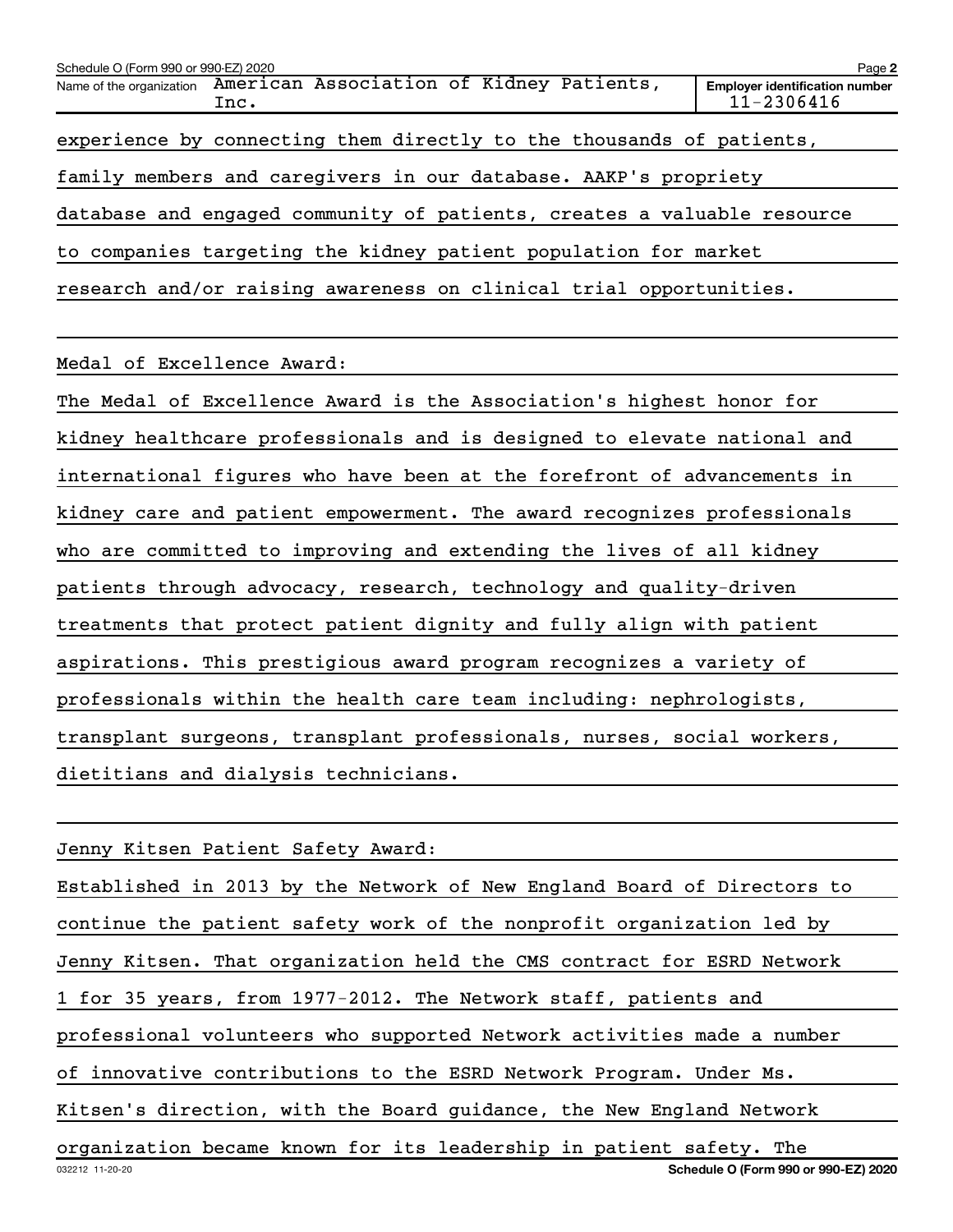| Schedule O (Form 990 or 990-EZ) 2020                                         | Page 2                                              |  |  |
|------------------------------------------------------------------------------|-----------------------------------------------------|--|--|
| American Association of Kidney Patients,<br>Name of the organization<br>Inc. | <b>Employer identification number</b><br>11-2306416 |  |  |
| AAKP has accepted an endowment from the Network of New England Board of      |                                                     |  |  |
| Directors to honor Ms. Kitsen through an annual lecture or program that      |                                                     |  |  |
| will advance patient safety by exploring innovation in health systems        |                                                     |  |  |
| management, education and best practices. Grant recipients have              |                                                     |  |  |
| included: The Centers for Disease Control and Prevention; Satellite          |                                                     |  |  |
| Healthcare; National Kidney Foundation; National Renal Administrators        |                                                     |  |  |
| Association; A.T. Still University of Oral Health; All Kidney Patients       |                                                     |  |  |
| Support Group; Renal Physicians Association; American Nephrology Nurses      |                                                     |  |  |
| Association; and the Forum of ESRD Networks.                                 |                                                     |  |  |

AAKP Healthline Online Webinars:

AAKP HealthLine is a one-hour FREE webinar program educating patients and caregivers on a variety of important topics all from the comfort of their home or office. A teleconference option is available for each program should the registrant not have computer access. All HealthLine programs are recorded and archived at www.aakp.org/aakp-healthline. Webinars are hosted monthly, recorded and archived on the AAKP website for enduring education. The archived webinars continue to be in the top five visited pages of the website. Throughout 2021, AAKP hosted a number of COVID-19 focused webinars with allied partners including the Centers for Disease Control and Prevention; the Veterans Affairs Administration; the American Society of Transplantation; and the American Society of Transplant Surgeons. In 2020, AAKP expanded this webinar program to include an Innovator series, which highlights the latest in research and innovation in the kidney space.

#### AAKP Nutrition Program:

The AAKP Delicious! Series features a variety of kidney-friendly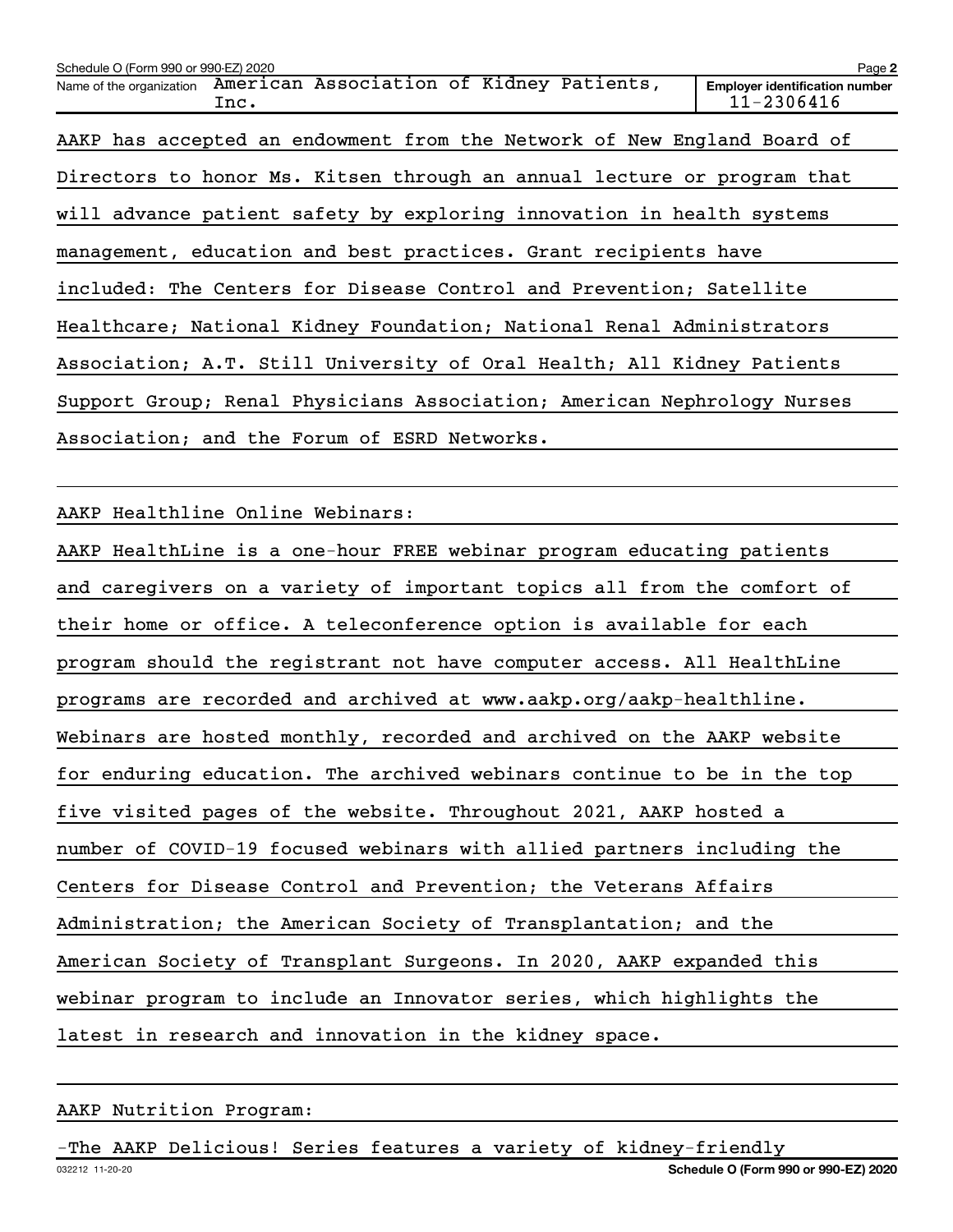| Schedule O (Form 990 or 990-EZ) 2020                                      |  |  | Page 2                                                  |  |
|---------------------------------------------------------------------------|--|--|---------------------------------------------------------|--|
| Name of the organization American Association of Kidney Patients,<br>Inc. |  |  | <b>Employer identification number</b><br>$11 - 2306416$ |  |
| recipes for patients at all stages of kidney disease. All recipes have    |  |  |                                                         |  |
| been carefully reviewed by renal dietitians and provide indications on    |  |  |                                                         |  |
| what type of patient these recipes are most suited for. This recipe       |  |  |                                                         |  |
| program has been favorably reviewed by the renal practice group of the    |  |  |                                                         |  |
| Academy of Nutrition and Dietetics. Five editions of AAKP Delicious!      |  |  |                                                         |  |
| are available featuring more than 100 kidney-friendly recipes. The 6th    |  |  |                                                         |  |
| edition is in development, scheduled to be released in 2022.              |  |  |                                                         |  |
|                                                                           |  |  |                                                         |  |

-AAKP Nutrition Counter is a pocket-sized guide that lists the nutrient values for standard portions of more than 300 commonly used foods. Nutrient values listed include: carbohydrates, fat, saturated fat, protein, calorie, sodium, potassium, and phosphorus levels - dietary values that must be closely monitored in kidney patients.

Pocket Guides:

This new brochure series offers a template for AAKP to develop a number of convenient, pocket sized guides that focus on a variety of important healthcare topics that patients can keep with that list top questions to ask their healthcare team to better understand/manage conditions.

"Understanding" Series:

This workbook series covers a variety of important topics such as: Hemodialysis Options, Access Options, PD Options, Home Hemodialysis, Anemia, Iron, Depression, Fabry Disease, Hepatitis C, Kidney Transplantation, Gout and Proteinuria. All brochures are available in print and online pdf.

### Additional information for Part III line 4d (cont.)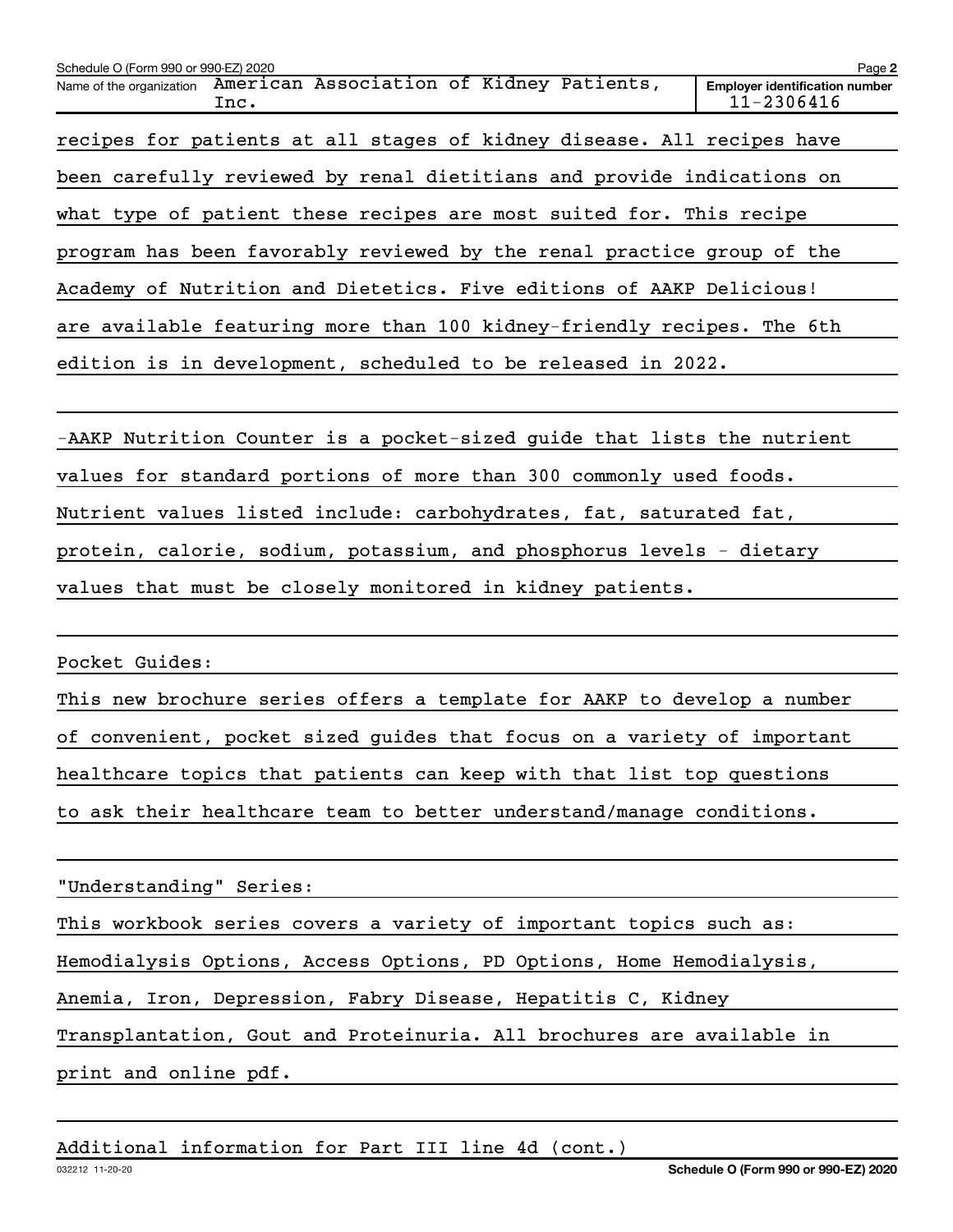| Schedule O (Form 990 or 990-EZ) 2020<br>Page 2 |      |                                          |  |  |                                                         |
|------------------------------------------------|------|------------------------------------------|--|--|---------------------------------------------------------|
| Name of the organization                       | Inc. | American Association of Kidney Patients, |  |  | <b>Employer identification number</b><br>$11 - 2306416$ |
|                                                |      |                                          |  |  |                                                         |

#### Kidney Beginnings:

This workbook provides an introduction to chronic kidney disease and is

designed for individuals recently diagnosed or with risk factors such

as diabetes and hypertension. The various chapters address common

topics for individuals with or at-risk for kidney disease such as:

diabetes, hypertension, common medical test, common medications,

emotional issues, diet/nutrition, exercise, employment and much more.

Patient Plan Series:

These four phased workbook series are designed to provide individuals

with the information they need as they progress through kidney disease.

The information is divided among the four books to allow a patient to

advance when they are ready and learn information in a manageable way

that allows for the greatest impact on behavioral changes.

### aakpRENALIFE:

aakpRENALIFE is the official flagship magazine of the Association. Produced bi-monthly, the articles and information are educational in nature and designed to be relevant for patients regardless of stage of kidney disease or modality option. Content is made available online as well so that patients and caregivers have access to specialty articles at any time post-production.

E-newsletters:

are distributed monthly and cover current news and issues for

individuals with chronic kidney disease, regardless of stage or

modality.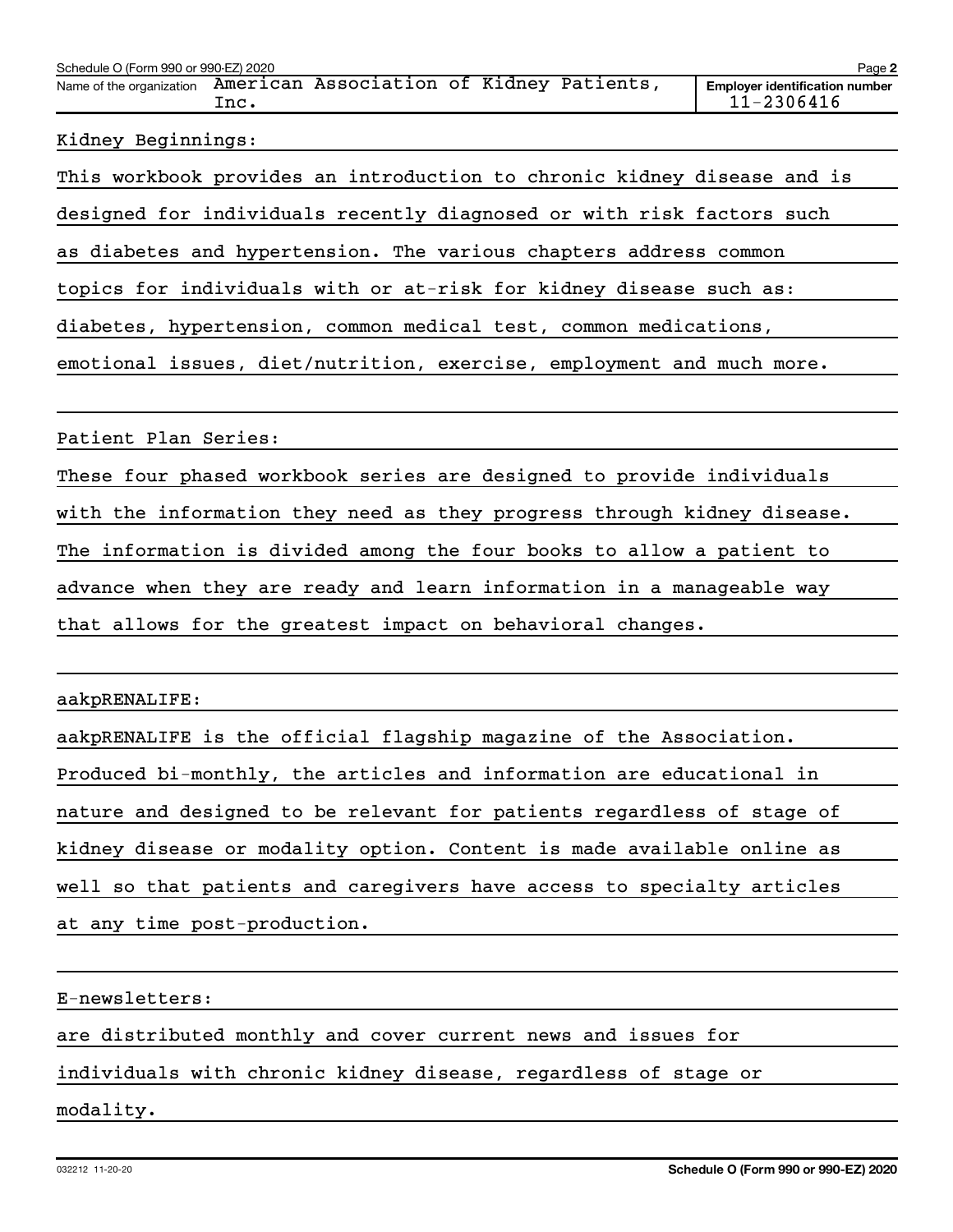| Schedule O (Form 990 or 990-EZ) 2020                                      | Page 2                                              |
|---------------------------------------------------------------------------|-----------------------------------------------------|
| Name of the organization American Association of Kidney Patients,<br>Inc. | <b>Employer identification number</b><br>11-2306416 |
| AAKP Center for Patient Engagement and Advocacy:                          |                                                     |
| The AAKP has been a national leader in patient advocacy and education     |                                                     |
| for over 50 years - and is the largest fully independent and              |                                                     |
| patient-governed organization in the kidney ecosystem. AAKP is highly     |                                                     |
| regarded across the Federal government among both career and appointed    |                                                     |
| policy-makers and our influence in the Executive Branch and the U.S.      |                                                     |
| Congress transfers across transitions and elections cycles due to our     |                                                     |
| massive network of relationships and long-held reputation as an           |                                                     |
| independent voice for patients. AAKP believes that patients and           |                                                     |
| industry must be at the table together and engaged at all levels of       |                                                     |
| decision-making whenever the Federal government seeks to implement        |                                                     |
| wide-ranging initiatives that impact innovation and shape future access   |                                                     |
| to care options for individuals affected by kidney diseases. AAKP         |                                                     |
| fundamentally understands that kidney disease and the health and          |                                                     |
| treatment of kidney patients pose a significant impact on the American    |                                                     |
| taxpayer and the national economy. The cost of kidney disease alone       |                                                     |
| invites constant and intense interest and concern within the Federal      |                                                     |
| government and the U.S. Congress. The costs associated with the           |                                                     |
| disease have spurred multiple Federal initiatives in the past several     |                                                     |
| years designed to increase positive patient outcomes, reduce spending     |                                                     |
| and increase efficiencies. The move by the Federal government to          |                                                     |
| examine and re-examine many of the cost-drivers within healthcare         |                                                     |
| spending, and specifically within the ESRD program, represents a key      |                                                     |
| reason why AAKP is working aggressively to build our capacities to        |                                                     |
| raise the independent patient voice throughout the Federal                |                                                     |
| policy-making process. In order for AAKP to maintain our leadership in    |                                                     |
| protecting patient interests, and the overlapping interests among         |                                                     |
| allies throughout the broader kidney community including the              |                                                     |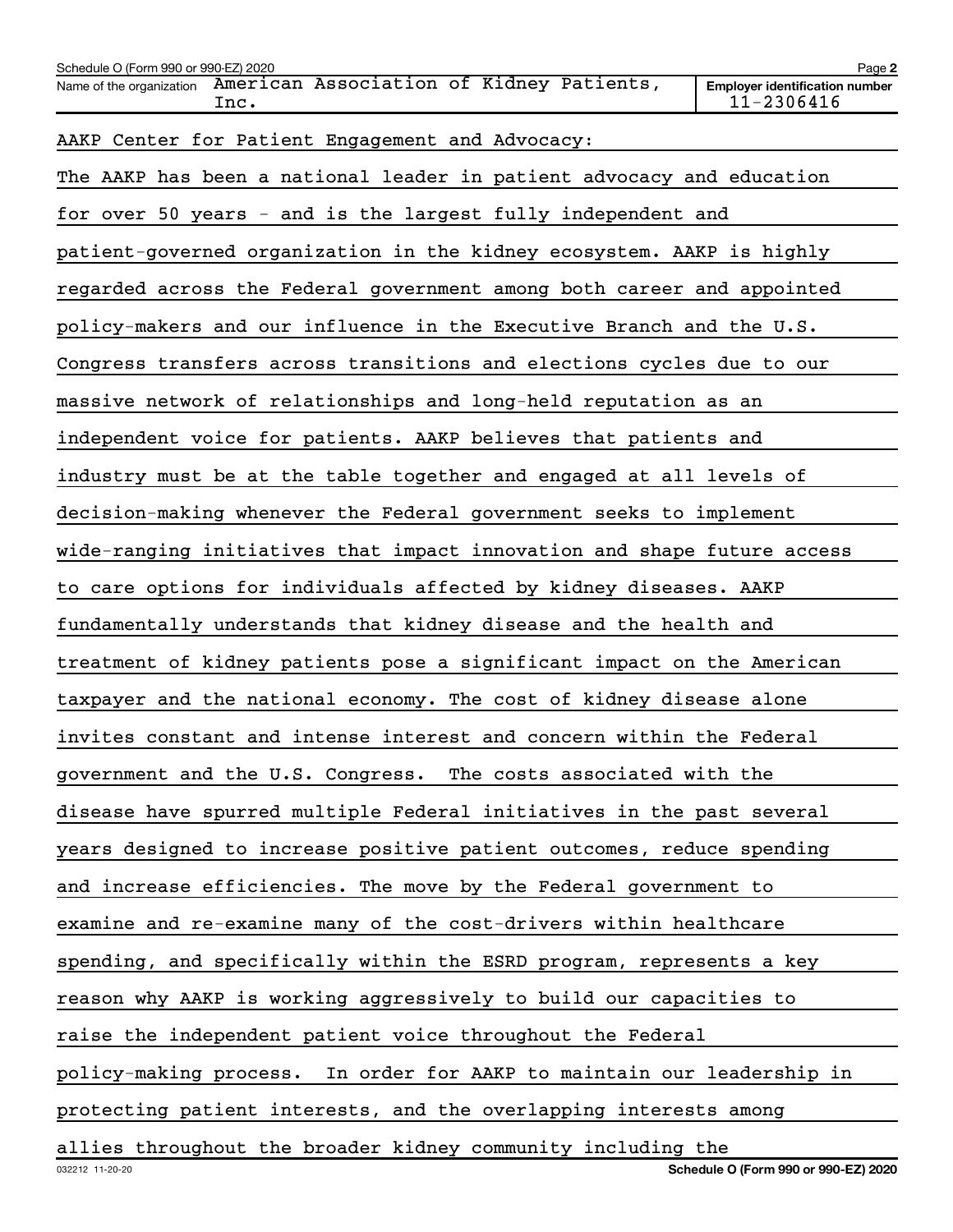| Schedule O (Form 990 or 990-EZ) 2020                                         | Page 2                                              |
|------------------------------------------------------------------------------|-----------------------------------------------------|
| American Association of Kidney Patients,<br>Name of the organization<br>Inc. | <b>Employer identification number</b><br>11-2306416 |
| pharmaceutical industry and providers, we intend to grow our membership      |                                                     |
| numbers, advance our National AAKP Ambassador Initiative, expand our         |                                                     |
| reach internationally and equip kidney patients across the globe with        |                                                     |
| proven and cost-effective training and technologies that make an impact      |                                                     |
| on the policy process. The Center for Patient Engagement and Advocacy        |                                                     |
| was created to leverage AAKP's increased profile and influence in the        |                                                     |
| national public policy process and to expedite implementation of our         |                                                     |
| national strategy to vastly expand patient involvement in the decisions      |                                                     |
| impacting their health outcomes.<br>The AAKP Center for Patient              |                                                     |
| Engagement and Advocacy was created in 2014 to leverage AAKP's               |                                                     |
| increased profile and influence in the national public policy process        |                                                     |
| and to expedite implementation of our National Strategy to vastly            |                                                     |
| expand patient involvement in the decisions that impact their health         |                                                     |
| outcomes. The Center for Patient Engagement and Advocacy brings, under       |                                                     |
| one focused area, all AAKP efforts to build patient and                      |                                                     |
| family/caregiver membership in AAKP as well as their participation in        |                                                     |
| existing and emerging AAKP patient health engagement and advocacy            |                                                     |
| programs. At the heart of this Center is the AAKP Ambassador                 |                                                     |
| Initiative, launched in 2017, the program has grown to more than 160 +       |                                                     |
| Ambassadors in nearly all 50 states plus D.C. In 2019, AAKP launched         |                                                     |
| the Global arm of this initiative and now has Global Ambassadors in          |                                                     |
| countries such as Ireland, Canada, Argentina, United Arab Emirates and       |                                                     |
| Puerto Rico. Ambassadors are AAKP's most engaged volunteers who utilize      |                                                     |
| their personal experiences and professional skills to contribute to          |                                                     |
| both the AAKP mission and the larger kidney community based on their         |                                                     |
| desire to serve a cause larger than themselves. These individuals also       |                                                     |
| allow AAKP to expand our reach and resources to make a positive impact       |                                                     |
| at the state and local level and globally. Since 2018, AAKP has              |                                                     |
| 032212 11-20-20                                                              | Schedule O (Form 990 or 990-EZ) 2020                |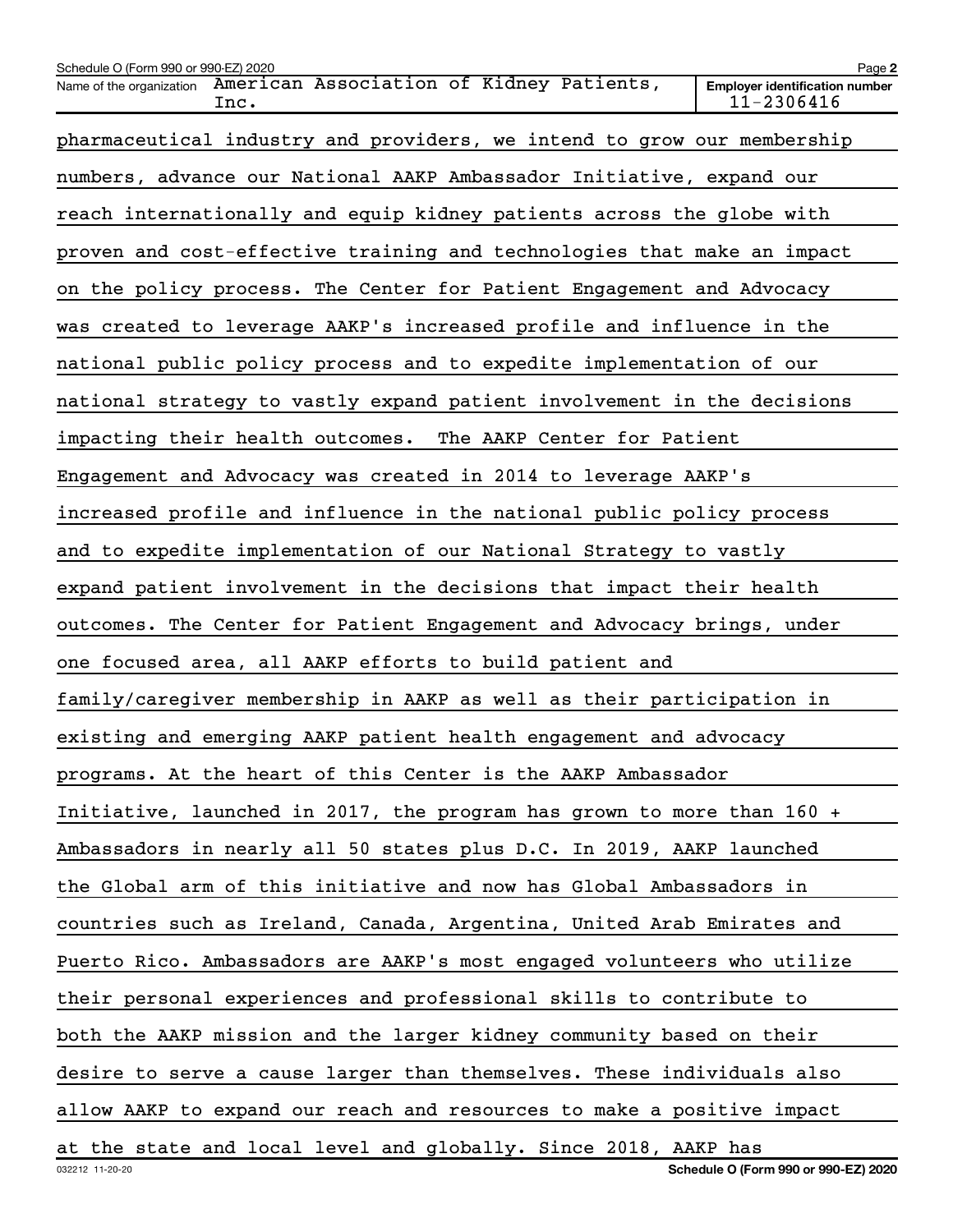| Schedule O (Form 990 or 990-EZ) 2020 |                                                                         | Page 2                                              |
|--------------------------------------|-------------------------------------------------------------------------|-----------------------------------------------------|
| Name of the organization             | American Association of Kidney Patients,<br>Inc.                        | <b>Employer identification number</b><br>11-2306416 |
|                                      | conducted the largest virtual kidney voter registration drive in        |                                                     |
|                                      | America, the "I am a Kidney Voter" campaign, which has registered       |                                                     |
|                                      | patients in every state. #IAmAKidneyVoter, #KidneyVoter. Major programs |                                                     |
|                                      | within this Center include the Decade of the Kidney, the Global Summit  |                                                     |
|                                      | on Kidney Innovation, the Public Policy Summit, and the Ambassador      |                                                     |
|                                      | Initiative. Additionally, as part of the AAKP National Strategy, the    |                                                     |
|                                      | Center for Patient Engagement and Advocacy works to engage, train,      |                                                     |
|                                      | certify and deploy kidney patients in ways that are the most effective  |                                                     |
|                                      | at elevating the patient voice within Federal policy-making circles.    |                                                     |
|                                      | This includes critical times when national legislation, health program  |                                                     |
|                                      | implementation, regulations or potential delays in the pharmaceutical   |                                                     |
|                                      | approval process pose a concern to patient access to quality care or    |                                                     |
|                                      | their future healthcare outcomes. AAKP is engaging and encouraging      |                                                     |
|                                      | kidney patients and caregivers to participate in substantive            |                                                     |
|                                      | opportunities for effective patient engagement and advocacy. AAKP       |                                                     |
|                                      | operates via key distinctives and principles:                           |                                                     |
|                                      |                                                                         |                                                     |
|                                      | 1. Elevate patient voice in national issues and across drug, diagnostic |                                                     |

```
and device development
```
2. Protect the unique relationship between patients and their doctors

3. Educate patients and preserve their access to choices as informed

consumers of healthcare

4. Maintain full independence in all national policy and decisions -

never surrender your letterhead

5. Honor the principle of "no surprises" among trusted allies and

Federal government officials

AAKP has a history of advocating on important issues affecting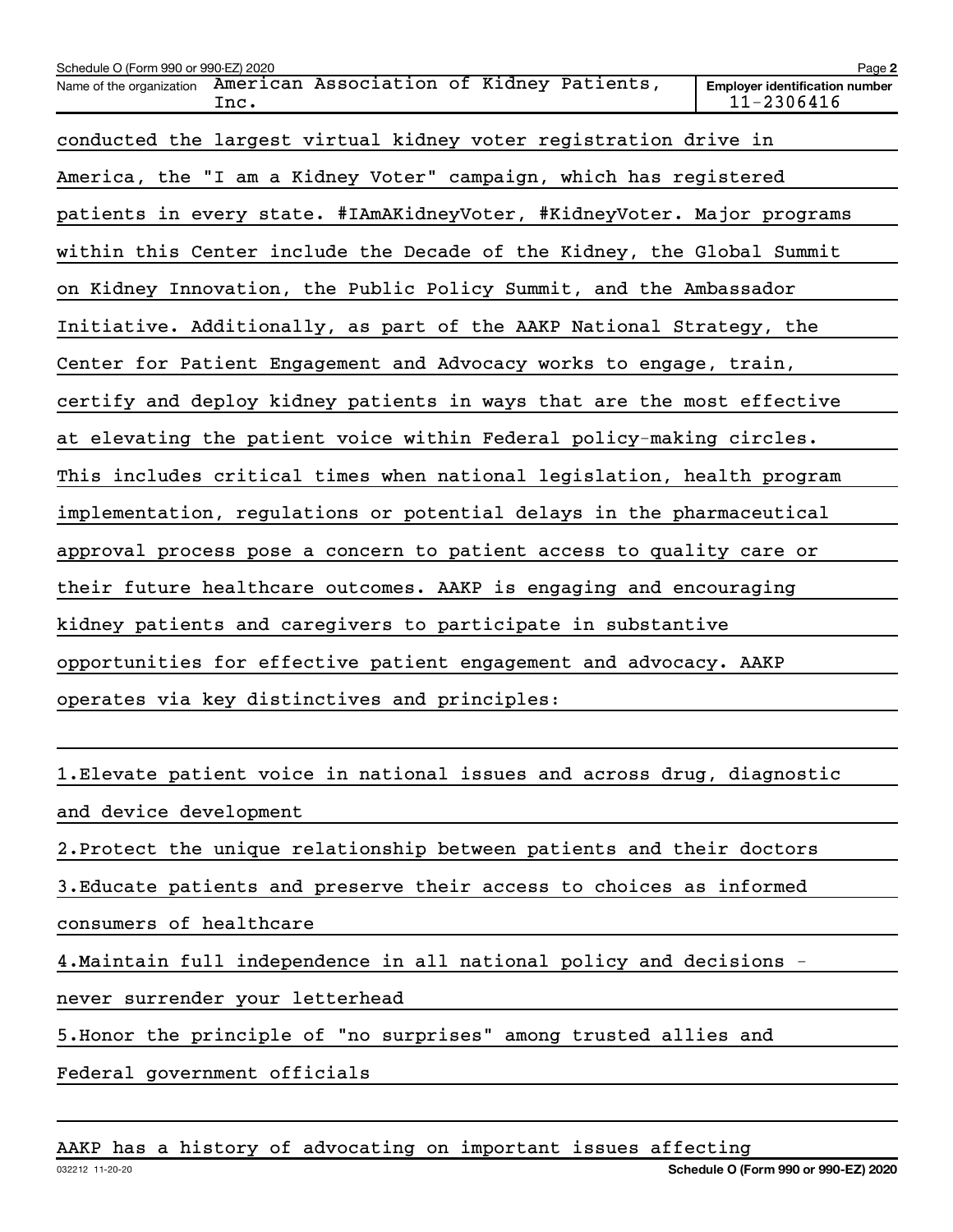| Schedule O (Form 990 or 990-EZ) 2020                                      | Page 2                                              |
|---------------------------------------------------------------------------|-----------------------------------------------------|
| Name of the organization American Association of Kidney Patients,<br>Inc. | <b>Employer identification number</b><br>11-2306416 |
| patients' care, treatment, options, medications and such. The Advocacy    |                                                     |
| Program helps support initiatives such as: Capitol Hill Day visits,       |                                                     |
| participation in meetings/seminars/conventions, public policy,            |                                                     |
| Communication, research issues affecting patients and practical tools     |                                                     |
| that explain how to be more effective advocates.                          |                                                     |

The Decade of the Kidney

032212 11-20-20 **Schedule O (Form 990 or 990-EZ) 2020** The Decade of the Kidney is a transformative announcement AAKP made in June of 2019 at its 2nd Annual National Policy Summit in Washington, D.C. designed to unite the community around a central thought - or a "big idea." From 2020-2030, during the Decade of the Kidney, we will see even greater contributions from every sector of our society and every discipline. These include medicine, science, academia, electedofficials, industry, media, entertainment, government, the military and insights from our veteran populations. These sweeping changes will not be limited to our shores as Americans - they will incorporate the vibrant contributions of scientists, researchers and clinicians around the world whose achievements are moving us closer to addressing the toughest kidney diseases. As patients we know that kidney disease affects people everywhere - it does not discriminate, it knows no political affiliation and it recognizes no border. To accelerate change, AAKP believes that a far larger strategic context and message is needed to unite a broader base of Americans and far more communities behind ongoing efforts to fight kidney disease and give hope to the 40 million Americans who suffer from kidney diseases. We believe that the Decade of the Kidney will do precisely that - help explain to the general public and national policy leaders that each of our singular efforts and innovations underway in kidney disease are in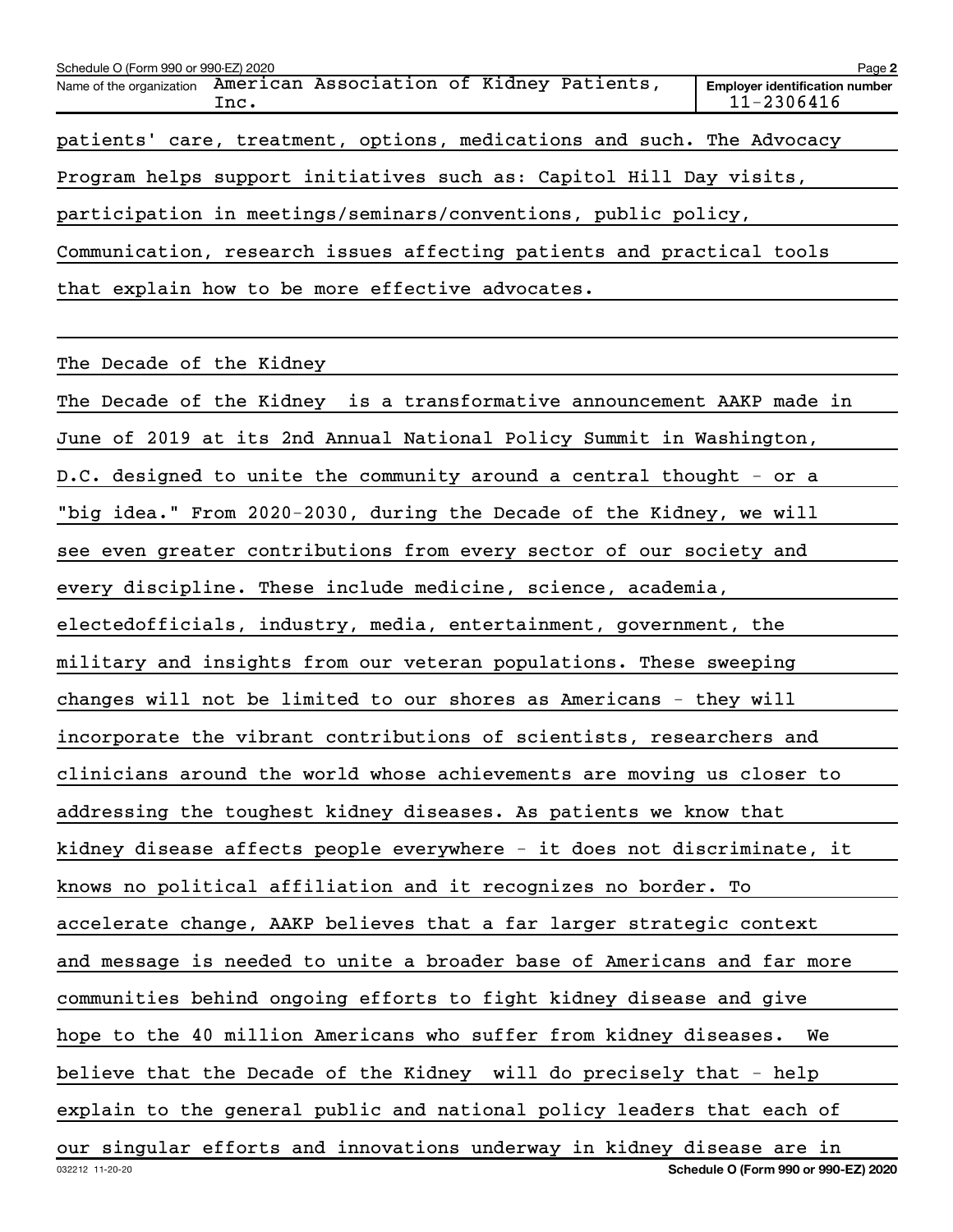| Schedule O (Form 990 or 990-EZ) 2020                                         | Page 2                                              |
|------------------------------------------------------------------------------|-----------------------------------------------------|
| American Association of Kidney Patients,<br>Name of the organization<br>Inc. | <b>Employer identification number</b><br>11-2306416 |
| fact part of a far larger national effort to save and improve lives for      |                                                     |
| those who suffer from kidney disease - and those yet to be diagnosed.        |                                                     |
| AAKP recommitted itself to this original formula and strategy to gain        |                                                     |
| new national relevance; exponentially greater engagement and growth          |                                                     |
| among kidney patients and their families; and far greater influence to       |                                                     |
| push for greater patient choice and more innovative care options for         |                                                     |
| patients.                                                                    |                                                     |
|                                                                              |                                                     |
| Additional information for Part III line 4d (cont.)                          |                                                     |

Working together, AAKP and its members and allies have achieved profound impacts in the past several years - including legislation that allows HIV to HIV organ transplants, lower prescription drug costs and, most recently, AAKP contributed to the White House Executive Order on Advancing American Kidney Health and the Department of Health and Human Services (HHS) initiatives to fight kidney disease. AAKP also believes that by uniting all sectors of the kidney community under one strategic theme - it will be far easier to secure additional media and grassroots support, national research funding and public understanding for kidney disease.

Global Summit on Kidney Innovation

The Global Summit is a two-day event in Washington, D.C. designed to engage the top international experts in the field of kidney care including healthcare professionals, academics, government leaders and regulators, industry experts, entrepreneurs and patient advocates. This event is a partnership of the George Washington University School of

Medicine, one of the top medical schools in the nation with an

internationally recognized kidney care program, and the American

032212 11-20-20 **Schedule O (Form 990 or 990-EZ) 2020** Association of Kidney Patients (AAKP), the oldest and largest fully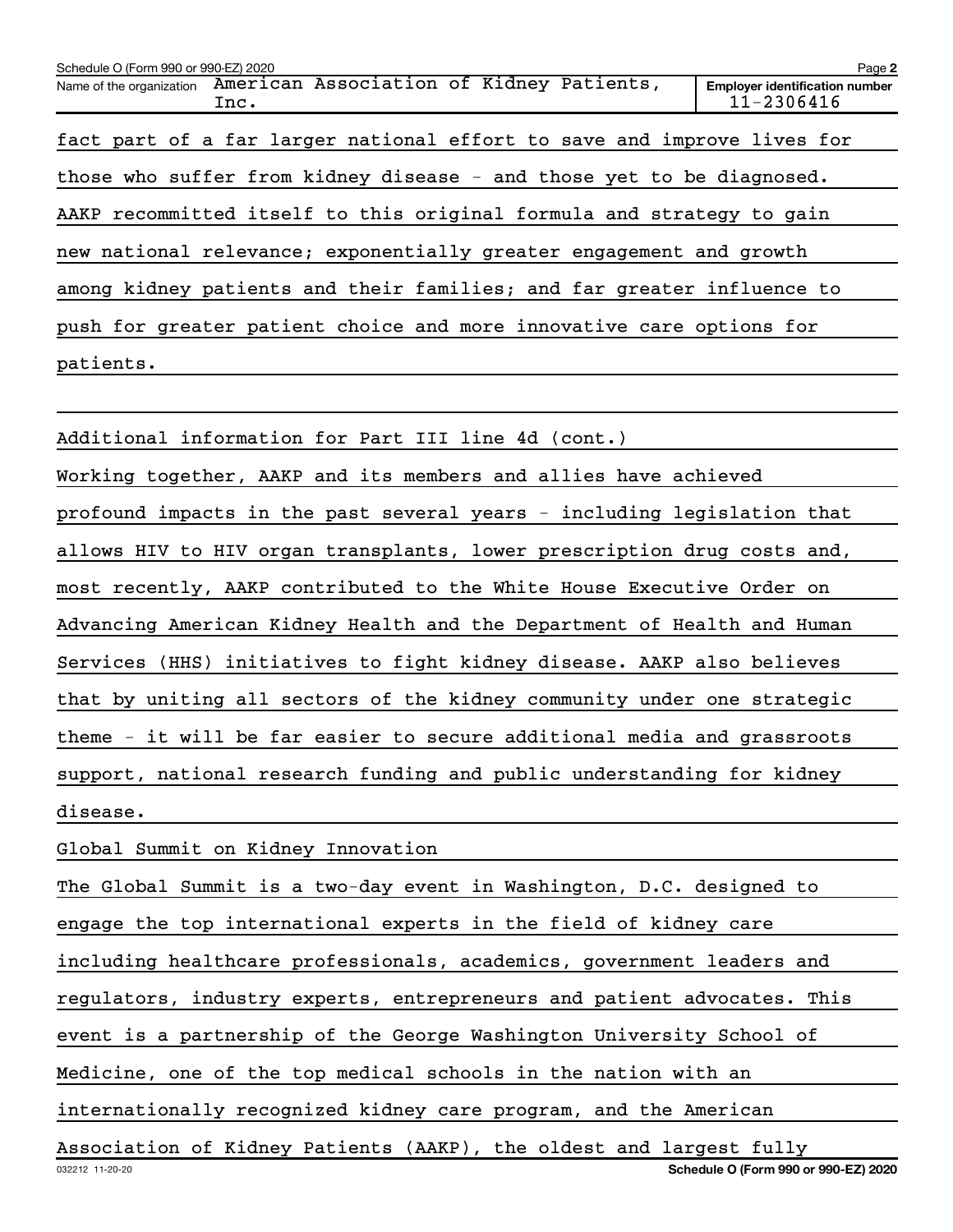| Schedule O (Form 990 or 990-EZ) 2020 |                                                                         | Page 2                                              |
|--------------------------------------|-------------------------------------------------------------------------|-----------------------------------------------------|
| Name of the organization             | American Association of Kidney Patients,<br>Inc.                        | <b>Employer identification number</b><br>11-2306416 |
|                                      | independent kidney patient organization in the United States. The 2020  |                                                     |
|                                      | Global Summit hosted virtually in response to the Coronavirus pandemic, |                                                     |
|                                      | highlights include: Over thousands registrants, 20 special medical and  |                                                     |
|                                      | patient expert sessions, 5 countries represented by speakers, and 70    |                                                     |
|                                      | countries reached via the live stream. Panel presentations and          |                                                     |
|                                      | discussions were recorded and made available OnDemand on the AAKP       |                                                     |
|                                      | website for enduring education.                                         |                                                     |
|                                      |                                                                         |                                                     |
| Speakers Bureau                      |                                                                         |                                                     |
|                                      | The AAKP Speakers Bureau, under the AAKP Center for Patient Engagement  |                                                     |
|                                      | and Advocacy, provides the public, private sector companies and         |                                                     |
|                                      | non-profit organizations with highly knowledgeable experts committed to |                                                     |
|                                      | advancing the AAKP mission through personal experiences and expertise.  |                                                     |
|                                      | Speakers include AAKP National Board Members and National Ambassadors.  |                                                     |
|                                      | Each speaker is well-prepared to talk before large and small audiences. |                                                     |
|                                      | Together, our speakers share a wide range of disease and treatment      |                                                     |
|                                      | experiences and their combined professional portfolios include          |                                                     |
|                                      | published articles and books, participation in key government           |                                                     |
|                                      | initiatives, industry focus groups and clinical trials, and testimony   |                                                     |
|                                      | before Federal agencies. The AAKP Speakers Bureau is AAKP's             |                                                     |
|                                      | contribution to the growing movement to generate greater public         |                                                     |
|                                      | understanding of kidney disease nationwide, from local towns to the     |                                                     |
|                                      | corridors of government in our nation's capital.                        |                                                     |

AAKP Veterans Health Initiative

The AAKP Veterans Health Initiative (VHI), based within the AAKP Center

for Patient Engagement and Advocacy, is designed to advance research,

032212 11-20-20 **Schedule O (Form 990 or 990-EZ) 2020** innovation and policies aimed at safeguarding the highest standards in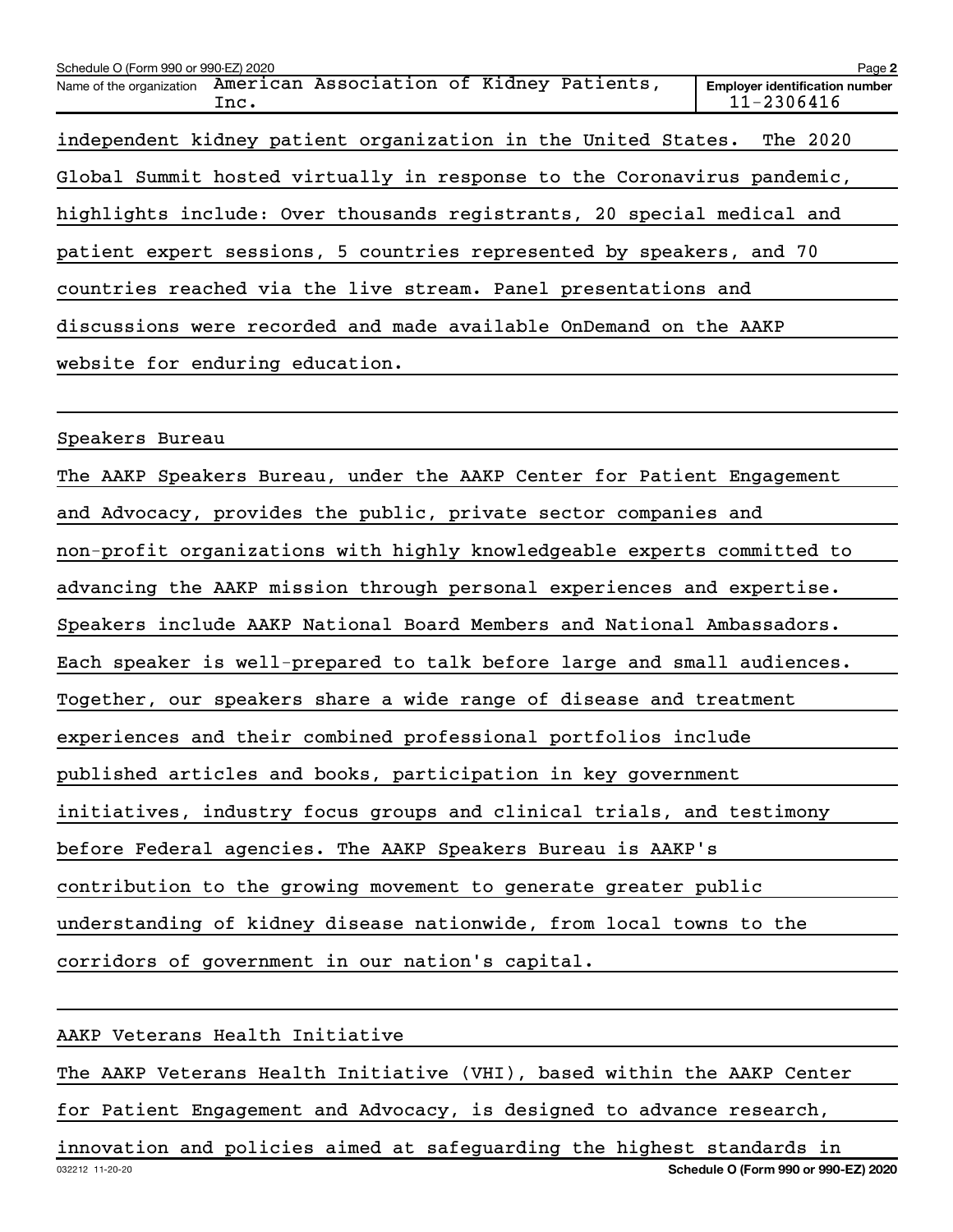| Schedule O (Form 990 or 990-EZ) 2020                                         | Page 2                                              |
|------------------------------------------------------------------------------|-----------------------------------------------------|
| American Association of Kidney Patients,<br>Name of the organization<br>Inc. | <b>Employer identification number</b><br>11-2306416 |
| kidney care and treatment for veterans managing kidney disease both          |                                                     |
| inside and outside the VA medical system. AAKP utilizes sophisticated        |                                                     |
| social media and grassroots technologies to engage patients, medical         |                                                     |
| professionals, and the public and to voice their concerns among              |                                                     |
| policymakers. Veterans and their families face many unique challenges        |                                                     |
| related to managing their healthcare and this is especially true for         |                                                     |
| veterans who suffer from kidney and other complex, chronic diseases.         |                                                     |
| AAKP is committed to making its fellow veterans have their voice heard,      |                                                     |
| retain access to the care they have earned and are legally entitled to       |                                                     |
| at the VA and elsewhere and gain the benefit of new research and             |                                                     |
| innovations in the realms of biologics, diagnostics and devices.             |                                                     |
| Capitol Hill Day Visits:                                                     |                                                     |
| These educational visits, hosted virtually in 2020, engage patients,         |                                                     |
| care partners and healthcare professionals with their legislative            |                                                     |
| representatives and staff to discuss current policy issues that affect       |                                                     |
| patient care and quality of life. Participants are provided training         |                                                     |
| on how to conduct respectful and substantive meetings before ever            |                                                     |
| visiting Capitol Hill. AAKP also partners with medical professional          |                                                     |
| organizations when policy issues related to patient services overlap         |                                                     |
| with our strategic issue agenda.<br>These organizations include, but are     |                                                     |
| not limited to the following:                                                |                                                     |
|                                                                              |                                                     |

-Alliance for Home Dialysis

-Alport Syndrome Foundation

-American Kidney Fund

-American Society of Nephrology

-American Society of Pediatric Nephrology

-American Society of Transplantation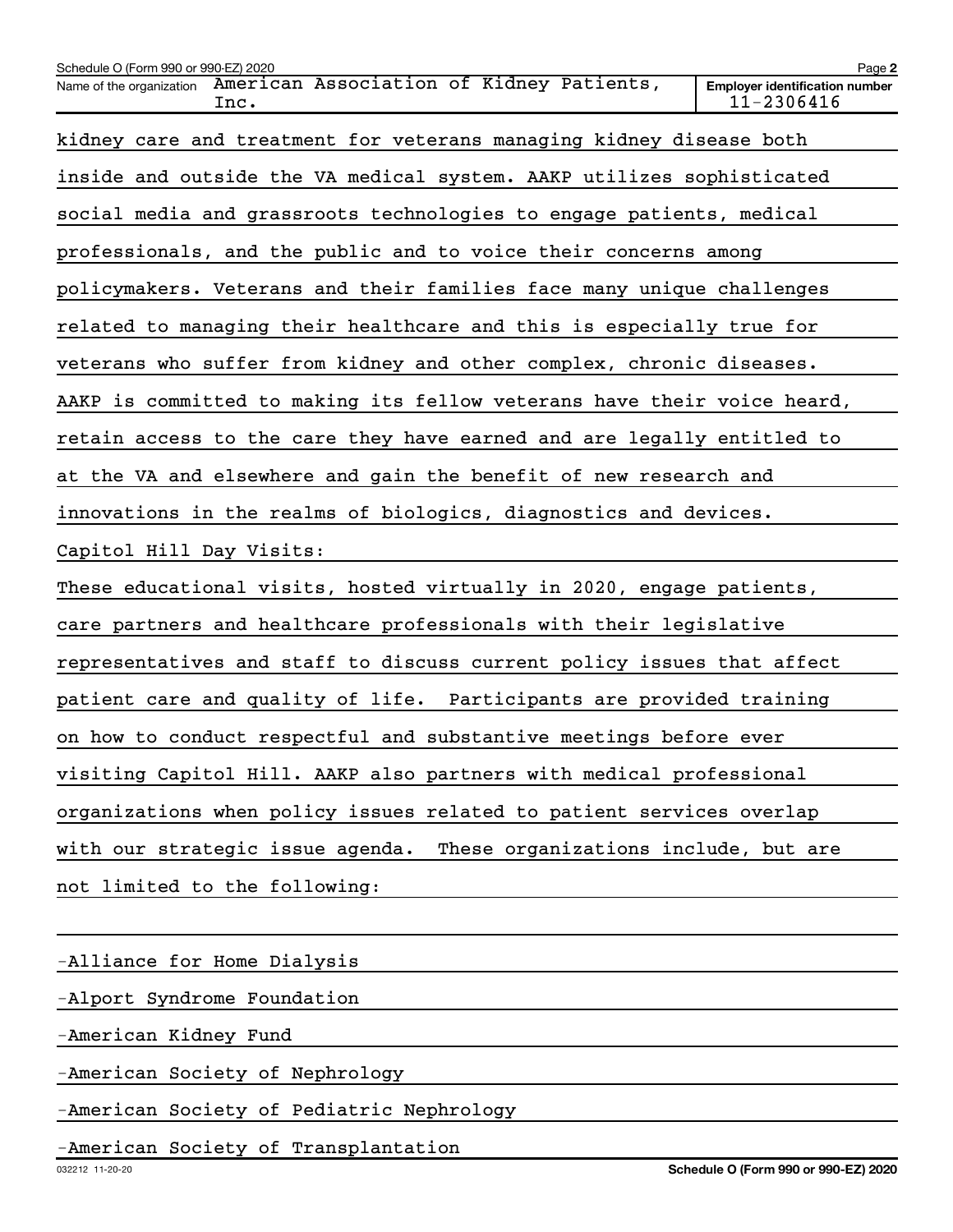| Schedule O (Form 990 or 990-EZ) 2020                                      | Page 2                                              |
|---------------------------------------------------------------------------|-----------------------------------------------------|
| Name of the organization American Association of Kidney Patients,<br>Inc. | <b>Employer identification number</b><br>11-2306416 |
| -American Society of Transplant Surgeons                                  |                                                     |
| -Kidney Community Hill Day (a collaborative effort of over twelve         |                                                     |
| national organizations)                                                   |                                                     |
| -Kidney Health Initiative                                                 |                                                     |
| -Medical Education Institute                                              |                                                     |
| -National Kidney Foundation                                               |                                                     |
| -National Renal Administrators Association                                |                                                     |
| -PKD Foundation                                                           |                                                     |
| -Renal Physicians Association                                             |                                                     |
| -TransplantFirst Academy, and more. Contact AAKP for a full list of       |                                                     |
| partners.                                                                 |                                                     |
|                                                                           |                                                     |
| AAKP's Ambassador Initiative:                                             |                                                     |

The AAKP Ambassador Initiative is part of our Center for Patient Engagement and Advocacy. Ambassadors are our most engaged volunteers seasoned experts on kidney disease, dialysis, transplant, and living kidney donation. Ambassadors utilize their personal experiences and professional skills to contribute to both the AAKP mission and the larger kidney community based on their desire to serve a cause larger than themselves. AAKP helps provide Federal officials with the patient input they seek, through our Ambassadors' engagement. Ambassadors maintain relationships and communications with their elected leaders to be sure kidney disease is on their radar. They participate in focus groups, roundtables, Technical Evaluation Panels (TEPs), surveys, clinical trials, public testimony before Federal agencies, and more.

AAKP Policy Summit:

032212 11-20-20 AAKP is a nationally recognized leader in patient education and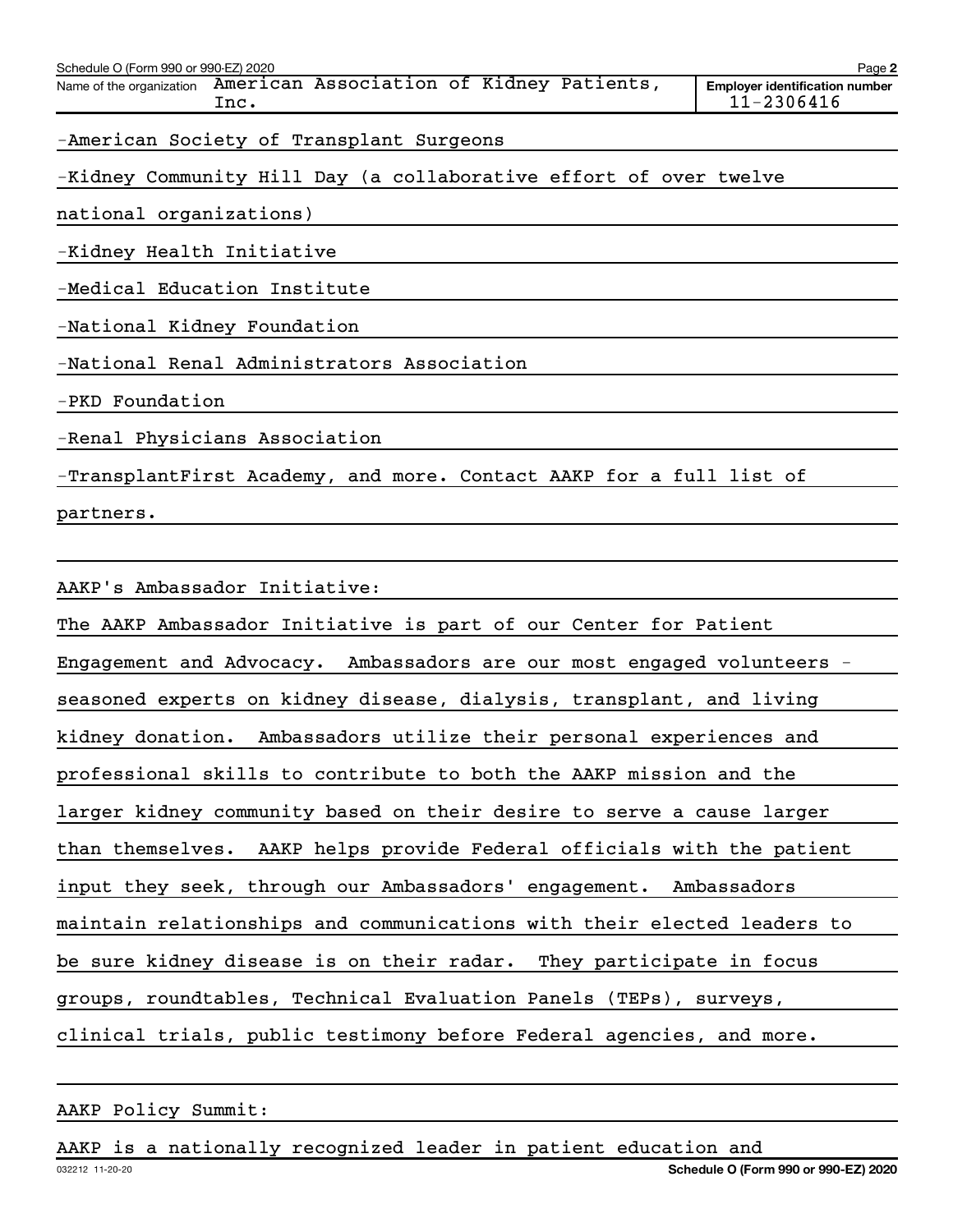| Schedule O (Form 990 or 990-EZ) 2020                                         | Page 2                                              |
|------------------------------------------------------------------------------|-----------------------------------------------------|
| American Association of Kidney Patients,<br>Name of the organization<br>Inc. | <b>Employer identification number</b><br>11-2306416 |
| advocacy and our independent insights are highly regarded and relied         |                                                     |
| upon by government agencies, elected and appointed national                  |                                                     |
| policymakers and policy influencers. With 50 years of effective patient      |                                                     |
| engagement experience, AAKP knows that patients, government,                 |                                                     |
| researchers, professionals and industry working collaboratively              |                                                     |
| together is the fastest way to transplant new innovations in kidney          |                                                     |
| care into care solutions that impact patient health outcomes. The            |                                                     |
| Policy Summit brings together key influencers from across all sectors        |                                                     |
| of the policy spectrum for a two-day Summit that addresses the current       |                                                     |
| state of kidney care at the crossroads of innovation, regulation and         |                                                     |
| payment.                                                                     |                                                     |

Strategic Partnerships and Alliances:

AAKP has maintained our national reputation as a trusted and

independent voice for patients by both maintain our independence and

through a select and targeted series of collaborative relationships

with other non-profit professional and patient organizations. Before

AAKP collaborates with any organization, we pose several questions to

assess their credibility in our order to protect our organization and

the patient interests we represent. These questions include:

1. Will our association with this organization discredit the AAKP

mission and legacy?

2. Will our association with this organization confuse or contradict

the AAKP message?

3. Will our association with this organization turn away potential

long-term allies?

4. Will our association with this organization discourage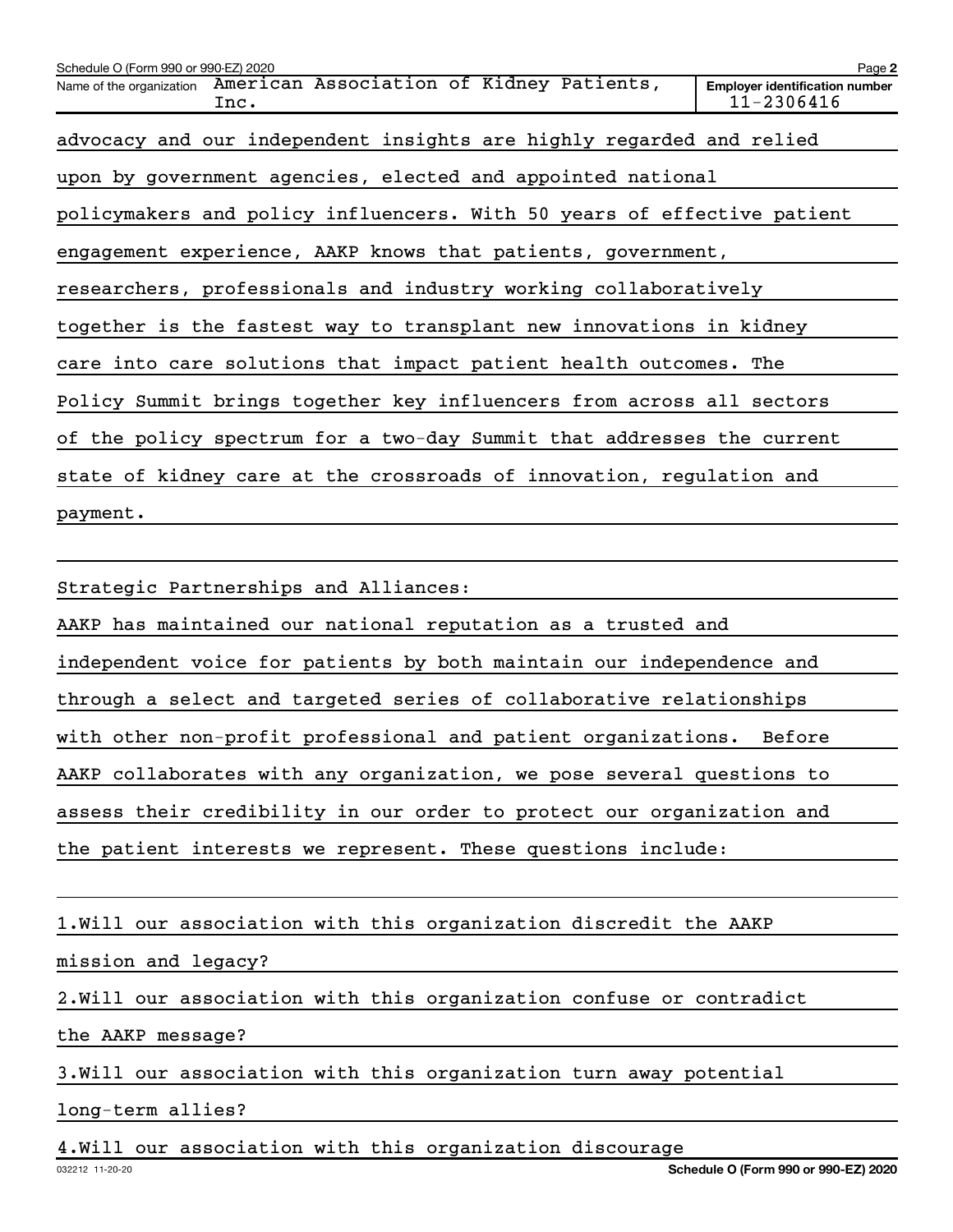| Schedule O (Form 990 or 990-EZ) 2020                                         | Page 2                                              |
|------------------------------------------------------------------------------|-----------------------------------------------------|
| American Association of Kidney Patients,<br>Name of the organization<br>Inc. | <b>Employer identification number</b><br>11-2306416 |
| elected/career policy-maker interest or support of policy goal?              |                                                     |
| 5.Will our association with this organization fulfill a negative             |                                                     |
| narrative already underway about your issue/community?                       |                                                     |
|                                                                              |                                                     |
| Our current strategic partnerships and alliances include but are not         |                                                     |
| limited to:                                                                  |                                                     |
| -Academy of Nutrition and Dietetics                                          |                                                     |
| -Alliance for Home Dialysis                                                  |                                                     |
| -Alport Syndrome Foundation                                                  |                                                     |
| -Alliance for Gout Awareness                                                 |                                                     |
| -Alliance for a Stronger FDA                                                 |                                                     |
| -American Kidney Fund                                                        |                                                     |
| -American Nephrology Nurses Association                                      |                                                     |
| -American Society of Nephrology                                              |                                                     |
| -American Society of Pediatric Nephrology                                    |                                                     |
| -American Society of Transplant Surgeons                                     |                                                     |
| -American Society of Transplantation                                         |                                                     |
| -Dialysis Clinic, In.                                                        |                                                     |
| -Emory University                                                            |                                                     |
| -ESRD Rockstars                                                              |                                                     |
| -For Kidney's Sake, Inc.                                                     |                                                     |
| -Forum of ESRD Networks                                                      |                                                     |
| -Friends of NIDDK                                                            |                                                     |
| -Friends of HRSA                                                             |                                                     |
| -Home Dialyzers United                                                       |                                                     |
| -IGA Nephropathy Foundation of America                                       |                                                     |
| -International Home Dialysis Roundtable                                      |                                                     |

-Kaiser Permanente GA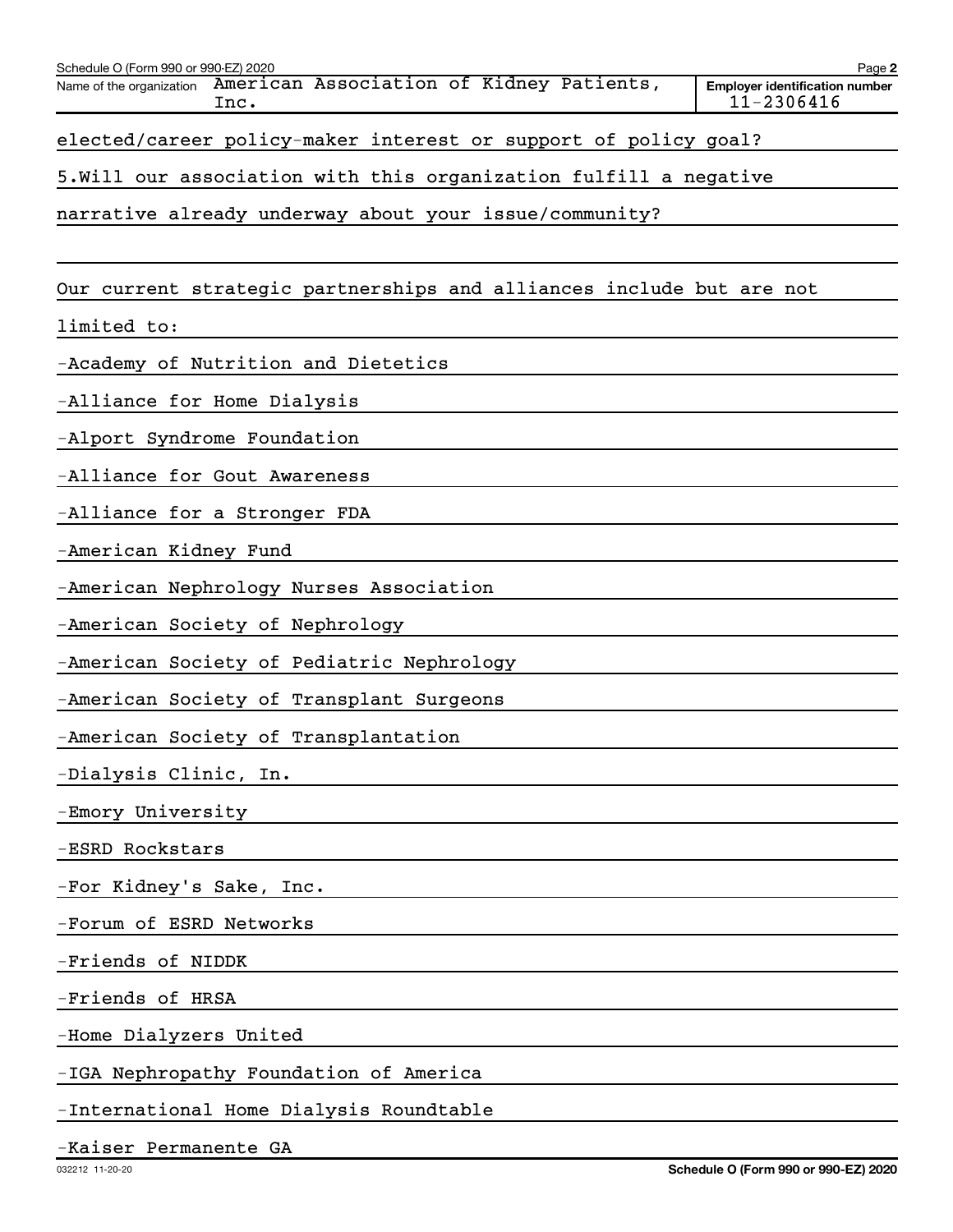| Schedule O (Form 990 or 990-EZ) 2020<br>American Association of Kidney Patients,<br>Name of the organization<br>Inc. | Page 2<br><b>Employer identification number</b><br>11-2306416 |
|----------------------------------------------------------------------------------------------------------------------|---------------------------------------------------------------|
| -Kidney Health Initiative                                                                                            |                                                               |
| -Making Dialysis Safer Coalition                                                                                     |                                                               |
| -Medical Education Institute                                                                                         |                                                               |
| -National Association of Nephrology Technicians                                                                      |                                                               |
| -National Kidney Foundation                                                                                          |                                                               |
| -National Renal Administrators Association                                                                           |                                                               |
| -National Psoriasis Society                                                                                          |                                                               |
| -NephCure Kidney International                                                                                       |                                                               |
| -Oxalosis and Hyperoxaluria Foundation                                                                               |                                                               |
| -Patient Access to Pain Relief (PAPR)                                                                                |                                                               |
| -Patient Alliance for Drug Safety Protections                                                                        |                                                               |
| -Polycystic Kidney Disease Foundation                                                                                |                                                               |
| -Precision Medicine Coalition                                                                                        |                                                               |
| -ReMend                                                                                                              |                                                               |
| -Renal Pathology Society                                                                                             |                                                               |
| -Renal Physicians Association                                                                                        |                                                               |
| -Renal Support Network                                                                                               |                                                               |
| -Rogosin Institute                                                                                                   |                                                               |
| -Scientific Registry of Transplant Recipients                                                                        |                                                               |
| -Society of Transplant Social Workers                                                                                |                                                               |
| -Southeastern Kidney Transplant Coalition                                                                            |                                                               |
| -TRIO - Transplant Recipients                                                                                        |                                                               |
| Additional information for Part III line 4d (cont.)                                                                  |                                                               |
| -Veterans Transplant Association, and more. Contact AAKP for a full                                                  |                                                               |

list of partners.

Federal Agency Engagement: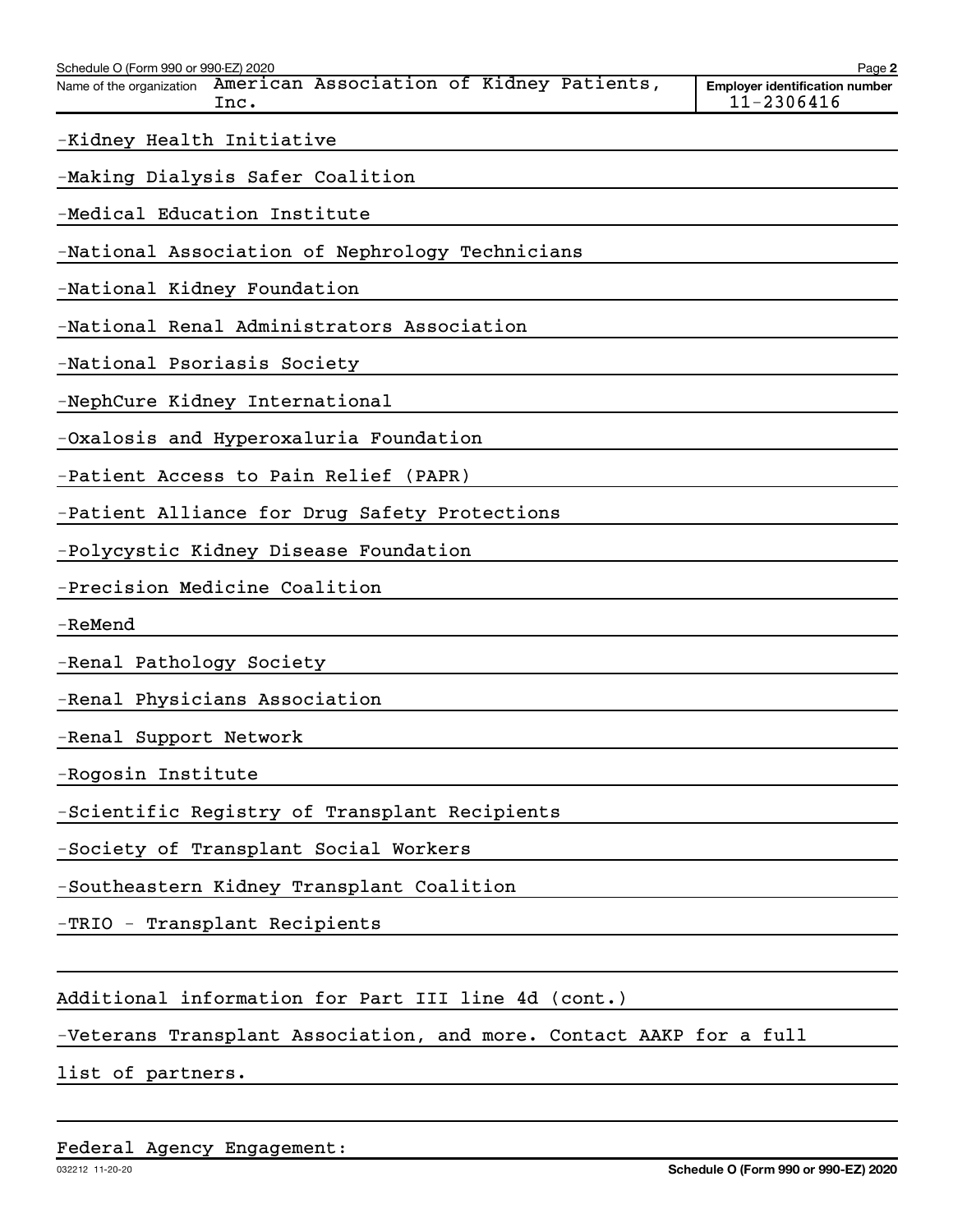| Schedule O (Form 990 or 990-EZ) 2020                                         | Page 2                                              |
|------------------------------------------------------------------------------|-----------------------------------------------------|
| American Association of Kidney Patients,<br>Name of the organization<br>Inc. | <b>Employer identification number</b><br>11-2306416 |
| Over the course of the past year, and again as a result of our national      |                                                     |
| engagement strategy, AAKP has been heavily involved with multiple            |                                                     |
| Federal agencies. AAKP has traditionally worked very closely with            |                                                     |
| Federal agencies since our organization leads national efforts to            |                                                     |
| establish the End Stage Renal Disease Program (ESRD), administered           |                                                     |
| since 1973 by Department of Health and Human Services under the Centers      |                                                     |
| for Medicare and Medicaid Services (CMS). AAKP values the civil              |                                                     |
| service of the United States and has maintained strong relationships         |                                                     |
| with programs, agencies and personnel under every Presidential               |                                                     |
| Administration since 1973 and is non-partisan in our engagements with        |                                                     |
| the U.S. civil service. Below are just a few of the agencies AAKP            |                                                     |
| engaged with:                                                                |                                                     |
|                                                                              |                                                     |

-Center for Disease Control and Prevention (CDC)

-White House Office of Science and Technology Policy (OSTP)

-White House, National Economic Council (NEC)

-U.S. Department of Health and Human Services (HHS)

-U.S. Department of Labor (DOL)

-U.S. Department of Defense (DoD)

-DOL/Office of Disability Employment Programs (ODEP)

-HHS/Centers for Medicare and Medicaid Assistance (CMS)

-HHS/Center for Medicare and Medicaid Innovation (CMMI)

-HHS/Food and Drug Administration (FDA)

-HHS/National Institutes of Health (NIH)

-HHS/National Institute of Diabetes and Digestive and Kidney Diseases

(NIDDK)

-HHS/Health Resources and Services Administration (HRSA)

-Veteran's Administration (VA)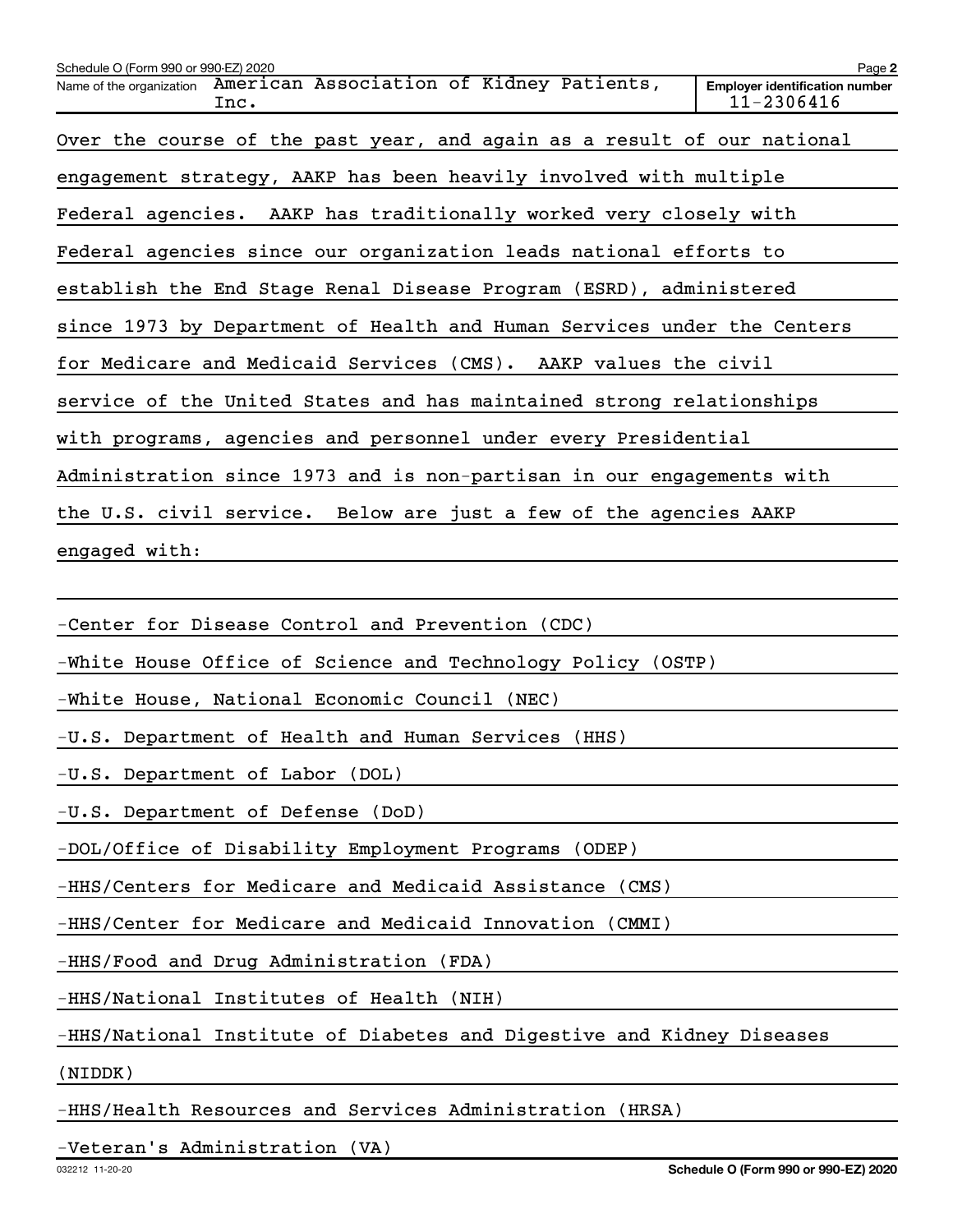| Schedule O (Form 990 or 990-EZ) 2020 |       |                                          |  | Page 2                                                  |
|--------------------------------------|-------|------------------------------------------|--|---------------------------------------------------------|
| Name of the organization             | Inc . | American Association of Kidney Patients, |  | <b>Employer identification number</b><br>$11 - 2306416$ |

In addition to these agency engagements, AAKP has served as the Chair of the CMS Technical Evaluation Panel (TEP) for the CMS Dialysis Facility Compare 5 Star Rating Program as well as multiple other TEP's. AAKP also holds multiple seats on the Board and subcommittees of the Kidney Health Initiative - an FDA/ASN breakthrough collaborative and is actively involved as well in the Clinical Trials Transformation Initiative, another breakthrough collaborative between the FDA and Duke University. AAKP leadership holds positions within the NIH Kidney Precision Medicine Project, the FDA Patient Engagement Advisory Panel, and the CDC Healthcare Infection Control and Advisory Council.

Form 990, Part VI, Section B, line 11b:

The Form 990 is reviewed in detail by the Executive Committee and Finance Committee. Both Committees approve the return. Copies of the Form 990 are provided to all Board members prior to the return being filed.

Form 990, Part VI, Section B, Line 12c:

| All members of the Board of Directors and employees of AAKP receive a copy |  |
|----------------------------------------------------------------------------|--|
| of the conflict of interest policy. The Executive Director and all Board   |  |
| members are required to complete and sign the Conflict of Interest         |  |
| Questionnaire and Confidentiality Agreement indicating that they have been |  |
| and are in compliance with this policy.                                    |  |

Form 990, Part VI, Section B, Line 15a:

The President conducts an annual review of the Executive Director's

032212 11-20-20 **Schedule O (Form 990 or 990-EZ) 2020** performance and recommends any adjustment to salary to the Executive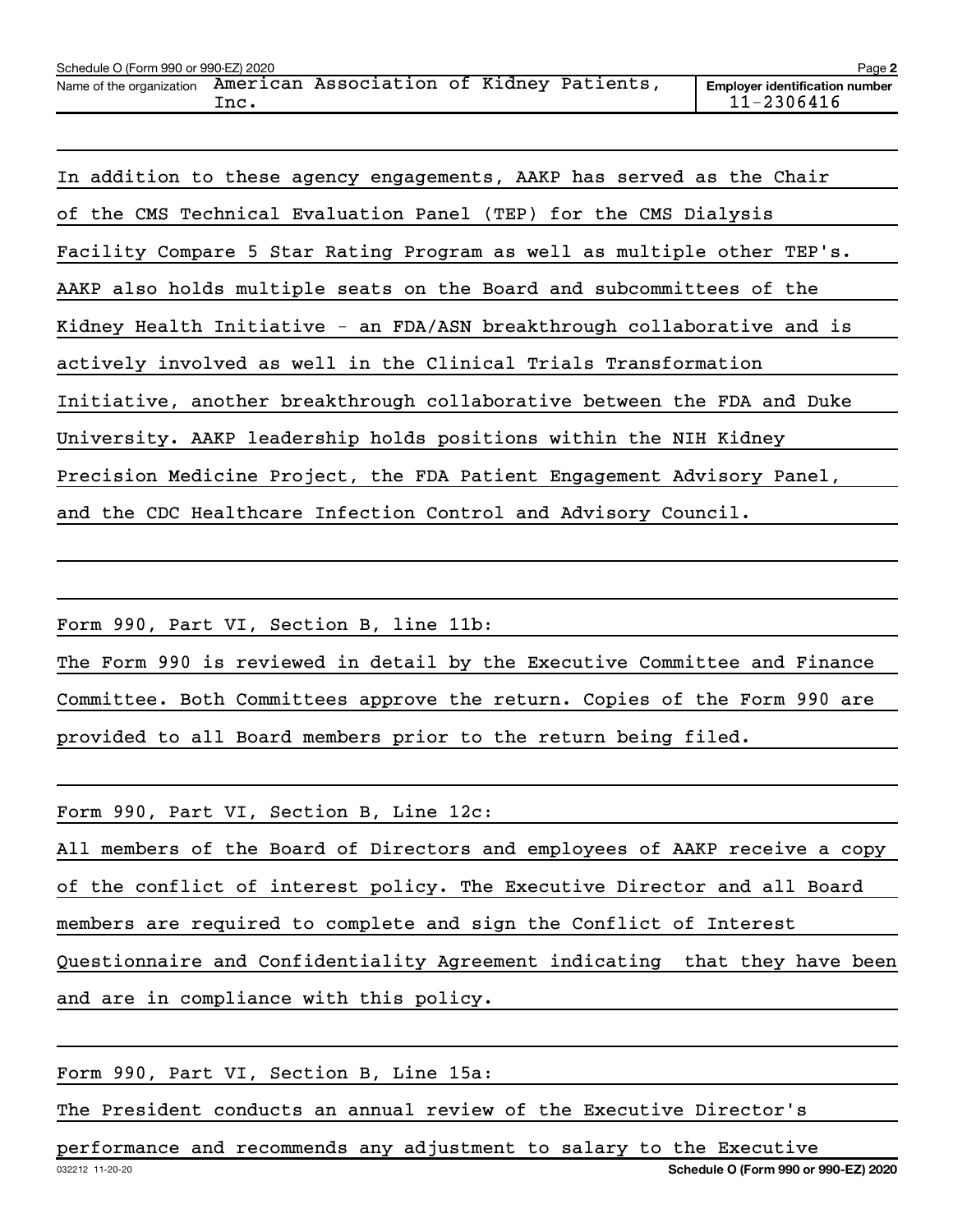| Schedule O (Form 990 or 990-EZ) 2020<br>Name of the organization American Association of Kidney Patients, | Inc. |  |  |  |  | Page 2<br><b>Employer identification number</b><br>$11 - 2306416$ |
|-----------------------------------------------------------------------------------------------------------|------|--|--|--|--|-------------------------------------------------------------------|
| Committee. The Executive Committee approves raises for the Executive                                      |      |  |  |  |  |                                                                   |
| Director and approves the overall salary levels for all employees.                                        |      |  |  |  |  |                                                                   |

Form 990, Part VI, Section C, Line 18:

The Form 990 is reviewed in detail by the Executive Committee and Finance

Committee. Both Committees approve the return. Copies of the Form 990 are

provided to all Board members prior to the return being filed. The Final

990 and Audit is made available on the organization website.

Form 990, Part VI, Section C, Line 19:

The Final 990 and Audit is made available on the organization website.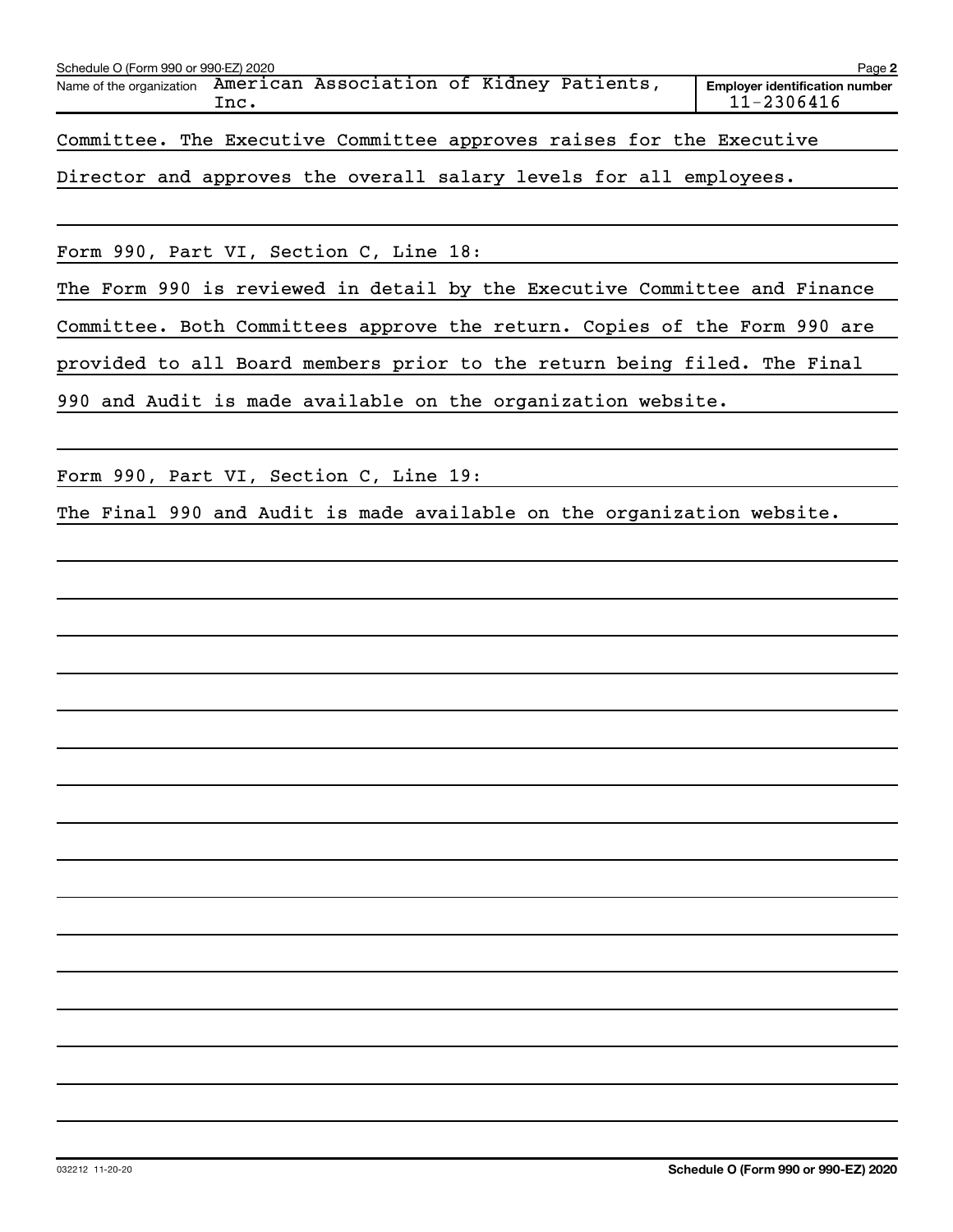# (Rev. January 2020) **Cxempt Organization Return** Manuary 2020) and the settern **Canadian Exempt Organization Return 8868 Application for Automatic Extension of Time To File an**

Department of the Treasury Internal Revenue Service

|  |  |  |  | File a separate application for each return. |  |
|--|--|--|--|----------------------------------------------|--|
|  |  |  |  |                                              |  |

**| Go to www.irs.gov/Form8868 for the latest information.**

**Electronic filing (e-file).** You can electronically file Form 8868 to request a 6-month automatic extension of time to file any of the filing of this form, visit www.irs.gov/e-file-providers/e-file-for-charities-and-non-profits. forms listed below with the exception of Form 8870, Information Return for Transfers Associated With Certain Personal Benefit Contracts, for which an extension request must be sent to the IRS in paper format (see instructions). For more details on the electronic

### **Automatic 6-Month Extension of Time.** Only submit original (no copies needed).

All corporations required to file an income tax return other than Form 990-T (including 1120-C filers), partnerships, REMICs, and trusts must use Form 7004 to request an extension of time to file income tax returns.

| Type or<br>print                                          | Name of exempt organization or other filer, see instructions.<br>American Association of Kidney Patients,                                                                                                                                                                                                                                                                                                                                                                                                                                                                                                                                                                                                                                     |        |                                                                                                                                                            |              | Taxpayer identification number (TIN)         |                         |
|-----------------------------------------------------------|-----------------------------------------------------------------------------------------------------------------------------------------------------------------------------------------------------------------------------------------------------------------------------------------------------------------------------------------------------------------------------------------------------------------------------------------------------------------------------------------------------------------------------------------------------------------------------------------------------------------------------------------------------------------------------------------------------------------------------------------------|--------|------------------------------------------------------------------------------------------------------------------------------------------------------------|--------------|----------------------------------------------|-------------------------|
|                                                           | Inc.                                                                                                                                                                                                                                                                                                                                                                                                                                                                                                                                                                                                                                                                                                                                          |        |                                                                                                                                                            |              | 11-2306416                                   |                         |
| File by the<br>due date for<br>filing your<br>return. See | Number, street, and room or suite no. If a P.O. box, see instructions.<br>14440 Bruce B Downs Blvd                                                                                                                                                                                                                                                                                                                                                                                                                                                                                                                                                                                                                                            |        |                                                                                                                                                            |              |                                              |                         |
| instructions.                                             | City, town or post office, state, and ZIP code. For a foreign address, see instructions.<br>Tampa, FL<br>33613                                                                                                                                                                                                                                                                                                                                                                                                                                                                                                                                                                                                                                |        |                                                                                                                                                            |              |                                              |                         |
|                                                           | Enter the Return Code for the return that this application is for (file a separate application for each return)                                                                                                                                                                                                                                                                                                                                                                                                                                                                                                                                                                                                                               |        |                                                                                                                                                            |              |                                              | $\overline{0}$<br>7     |
| Application                                               |                                                                                                                                                                                                                                                                                                                                                                                                                                                                                                                                                                                                                                                                                                                                               | Return | Application                                                                                                                                                |              |                                              | Return                  |
| Is For                                                    |                                                                                                                                                                                                                                                                                                                                                                                                                                                                                                                                                                                                                                                                                                                                               | Code   | Is For                                                                                                                                                     |              |                                              | Code                    |
|                                                           | Form 990 or Form 990-EZ                                                                                                                                                                                                                                                                                                                                                                                                                                                                                                                                                                                                                                                                                                                       | 01     | Form 990-T (corporation)                                                                                                                                   |              |                                              | 07                      |
| Form 990-BL                                               |                                                                                                                                                                                                                                                                                                                                                                                                                                                                                                                                                                                                                                                                                                                                               | 02     | Form 1041-A                                                                                                                                                |              |                                              | 08                      |
|                                                           | Form 4720 (individual)                                                                                                                                                                                                                                                                                                                                                                                                                                                                                                                                                                                                                                                                                                                        | 03     | Form 4720 (other than individual)                                                                                                                          |              |                                              | 09                      |
| Form 990-PF                                               |                                                                                                                                                                                                                                                                                                                                                                                                                                                                                                                                                                                                                                                                                                                                               | 04     | Form 5227                                                                                                                                                  |              |                                              | 10                      |
|                                                           | Form 990-T (sec. 401(a) or 408(a) trust)                                                                                                                                                                                                                                                                                                                                                                                                                                                                                                                                                                                                                                                                                                      | 05     | Form 6069                                                                                                                                                  |              |                                              | 11                      |
|                                                           | Form 990-T (trust other than above)<br>Diana Clynes                                                                                                                                                                                                                                                                                                                                                                                                                                                                                                                                                                                                                                                                                           | 06     | Form 8870                                                                                                                                                  |              |                                              | 12                      |
| $box \blacktriangleright$<br>1<br>2                       | $\bullet$ The books are in the care of $\triangleright$ 14440 Bruce B. Downs Blvd - Tampa, FL 33613<br>Telephone No. $\triangleright$ 813-636-8100<br>If this is for a Group Return, enter the organization's four digit Group Exemption Number (GEN) [If this is for the whole group, check this<br>. If it is for part of the group, check this box $\blacktriangleright$<br>I request an automatic 6-month extension of time until<br>the organization named above. The extension is for the organization's return for:<br>calendar year<br>or<br>$\blacktriangleright$ $\lfloor$ X $\rfloor$ tax year beginning JUL 1, 2020<br>If the tax year entered in line 1 is for less than 12 months, check reason:<br>Change in accounting period |        | Fax No.<br>and attach a list with the names and TINs of all members the extension is for.<br>May 16, 2022<br>, and ending $JUN$ 30, 2021<br>Initial return | Final return | , to file the exempt organization return for |                         |
| За                                                        | If this application is for Forms 990-BL, 990-PF, 990-T, 4720, or 6069, enter the tentative tax, less<br>any nonrefundable credits. See instructions.                                                                                                                                                                                                                                                                                                                                                                                                                                                                                                                                                                                          |        |                                                                                                                                                            | За           | \$                                           | 0.                      |
| b                                                         | If this application is for Forms 990-PF, 990-T, 4720, or 6069, enter any refundable credits and                                                                                                                                                                                                                                                                                                                                                                                                                                                                                                                                                                                                                                               |        |                                                                                                                                                            |              |                                              |                         |
|                                                           | estimated tax payments made. Include any prior year overpayment allowed as a credit.                                                                                                                                                                                                                                                                                                                                                                                                                                                                                                                                                                                                                                                          |        |                                                                                                                                                            | 3b           | \$                                           | 0.                      |
| c                                                         | Balance due. Subtract line 3b from line 3a. Include your payment with this form, if required, by                                                                                                                                                                                                                                                                                                                                                                                                                                                                                                                                                                                                                                              |        |                                                                                                                                                            |              |                                              | Ο.                      |
|                                                           | using EFTPS (Electronic Federal Tax Payment System). See instructions.<br>Caution: If you are going to make an electronic funds withdrawal (direct debit) with this Form 8868, see Form 8453-EO and Form 8879-EO for payment                                                                                                                                                                                                                                                                                                                                                                                                                                                                                                                  |        |                                                                                                                                                            | 3c           | S                                            |                         |
| instructions.                                             |                                                                                                                                                                                                                                                                                                                                                                                                                                                                                                                                                                                                                                                                                                                                               |        |                                                                                                                                                            |              |                                              |                         |
| LHA                                                       | For Privacy Act and Paperwork Reduction Act Notice, see instructions.                                                                                                                                                                                                                                                                                                                                                                                                                                                                                                                                                                                                                                                                         |        |                                                                                                                                                            |              |                                              | Form 8868 (Rev. 1-2020) |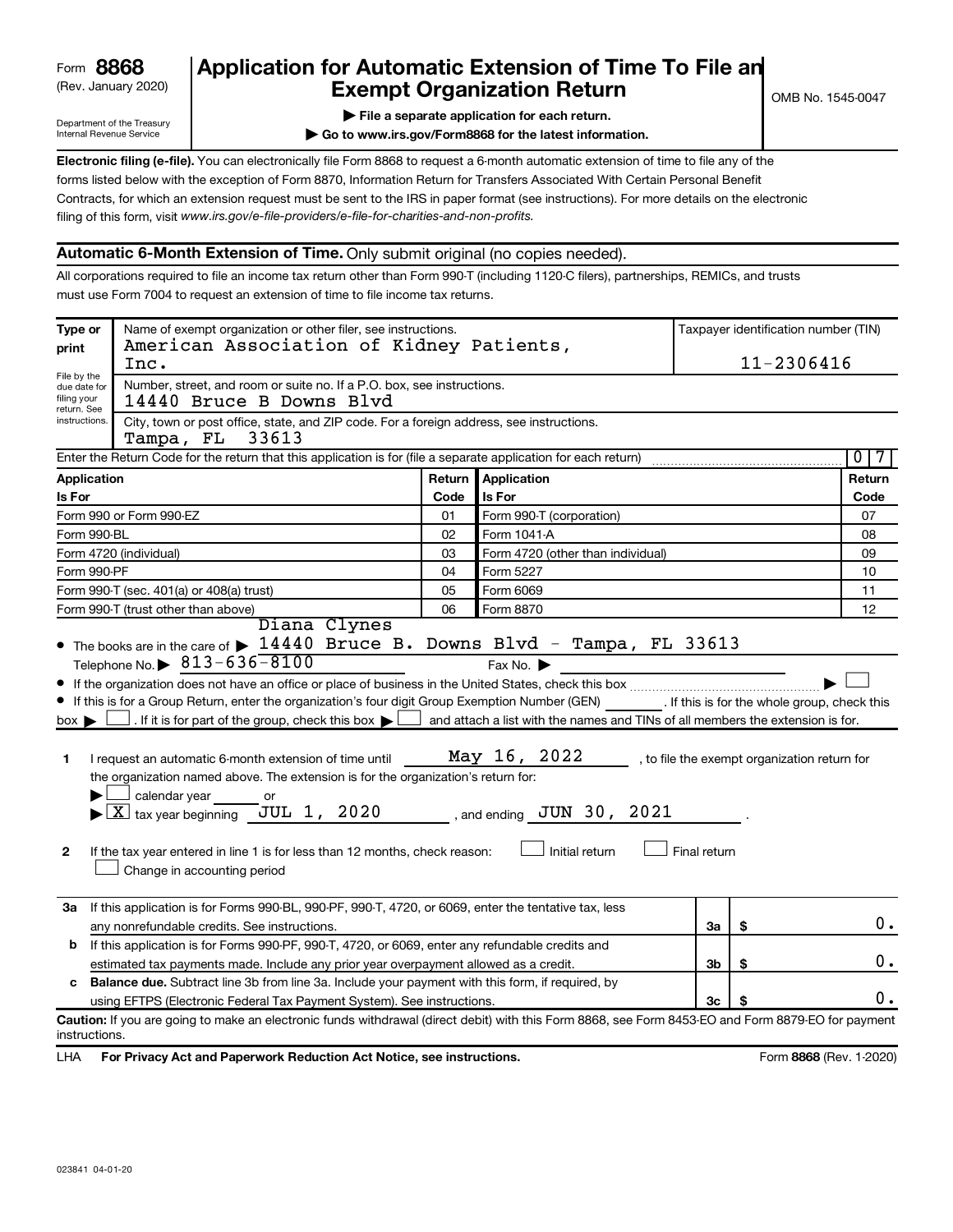# (Rev. January 2020) **Cxempt Organization Return** Manuary 2020) and the settern **Canadian Exempt Organization Return 8868 Application for Automatic Extension of Time To File an**

Department of the Treasury Internal Revenue Service

|  |  |  |  | File a separate application for each return. |
|--|--|--|--|----------------------------------------------|
|  |  |  |  |                                              |

**| Go to www.irs.gov/Form8868 for the latest information.**

**Electronic filing (e-file).** You can electronically file Form 8868 to request a 6-month automatic extension of time to file any of the filing of this form, visit www.irs.gov/e-file-providers/e-file-for-charities-and-non-profits. forms listed below with the exception of Form 8870, Information Return for Transfers Associated With Certain Personal Benefit Contracts, for which an extension request must be sent to the IRS in paper format (see instructions). For more details on the electronic

# **Automatic 6-Month Extension of Time.** Only submit original (no copies needed).

All corporations required to file an income tax return other than Form 990-T (including 1120-C filers), partnerships, REMICs, and trusts must use Form 7004 to request an extension of time to file income tax returns.

| Type or                                                   | Name of exempt organization or other filer, see instructions.<br>American Association of Kidney Patients,                                                                                                                                                                                                                                                                                                                                                                                                                                                                                                                                                                                                                                                      |        |                                                                                                                                                                                         |              |            | Taxpayer identification number (TIN)         |
|-----------------------------------------------------------|----------------------------------------------------------------------------------------------------------------------------------------------------------------------------------------------------------------------------------------------------------------------------------------------------------------------------------------------------------------------------------------------------------------------------------------------------------------------------------------------------------------------------------------------------------------------------------------------------------------------------------------------------------------------------------------------------------------------------------------------------------------|--------|-----------------------------------------------------------------------------------------------------------------------------------------------------------------------------------------|--------------|------------|----------------------------------------------|
| print                                                     | Inc.                                                                                                                                                                                                                                                                                                                                                                                                                                                                                                                                                                                                                                                                                                                                                           |        |                                                                                                                                                                                         |              | 11-2306416 |                                              |
| File by the<br>due date for<br>filing your<br>return. See | Number, street, and room or suite no. If a P.O. box, see instructions.<br>14440 Bruce B Downs Blvd                                                                                                                                                                                                                                                                                                                                                                                                                                                                                                                                                                                                                                                             |        |                                                                                                                                                                                         |              |            |                                              |
| instructions.                                             | City, town or post office, state, and ZIP code. For a foreign address, see instructions.<br>33613<br>Tampa, FL                                                                                                                                                                                                                                                                                                                                                                                                                                                                                                                                                                                                                                                 |        |                                                                                                                                                                                         |              |            |                                              |
|                                                           | Enter the Return Code for the return that this application is for (file a separate application for each return)                                                                                                                                                                                                                                                                                                                                                                                                                                                                                                                                                                                                                                                |        |                                                                                                                                                                                         |              |            | $\overline{\bullet}$<br>1                    |
| Application                                               |                                                                                                                                                                                                                                                                                                                                                                                                                                                                                                                                                                                                                                                                                                                                                                | Return | Application                                                                                                                                                                             |              |            | Return                                       |
| Is For                                                    |                                                                                                                                                                                                                                                                                                                                                                                                                                                                                                                                                                                                                                                                                                                                                                | Code   | <b>Is For</b>                                                                                                                                                                           |              |            | Code                                         |
|                                                           | Form 990 or Form 990-EZ                                                                                                                                                                                                                                                                                                                                                                                                                                                                                                                                                                                                                                                                                                                                        | 01     | Form 990-T (corporation)                                                                                                                                                                |              |            | 07                                           |
| Form 990-BL                                               |                                                                                                                                                                                                                                                                                                                                                                                                                                                                                                                                                                                                                                                                                                                                                                | 02     | Form 1041-A                                                                                                                                                                             |              |            | 08                                           |
|                                                           | Form 4720 (individual)                                                                                                                                                                                                                                                                                                                                                                                                                                                                                                                                                                                                                                                                                                                                         | 03     | Form 4720 (other than individual)                                                                                                                                                       |              |            | 09                                           |
| Form 990-PF                                               |                                                                                                                                                                                                                                                                                                                                                                                                                                                                                                                                                                                                                                                                                                                                                                | 04     | Form 5227                                                                                                                                                                               |              |            | 10                                           |
|                                                           | Form 990-T (sec. 401(a) or 408(a) trust)                                                                                                                                                                                                                                                                                                                                                                                                                                                                                                                                                                                                                                                                                                                       | 05     | Form 6069                                                                                                                                                                               |              |            | 11                                           |
|                                                           | Form 990-T (trust other than above)<br>Diana Clynes                                                                                                                                                                                                                                                                                                                                                                                                                                                                                                                                                                                                                                                                                                            | 06     | Form 8870                                                                                                                                                                               |              |            | 12                                           |
| $box \blacktriangleright$<br>1<br>$\mathbf{2}$            | • The books are in the care of $\blacktriangleright$ 14440 Bruce B. Downs Blvd - Tampa, FL 33613<br>Telephone No. $\triangleright$ 813-636-8100<br>If this is for a Group Return, enter the organization's four digit Group Exemption Number (GEN) [If this is for the whole group, check this<br>$\rfloor$ . If it is for part of the group, check this box $\blacktriangleright$ $\rfloor$<br>I request an automatic 6-month extension of time until<br>the organization named above. The extension is for the organization's return for:<br>calendar year<br>or<br>$\blacktriangleright$ $\lfloor$ X $\rfloor$ tax year beginning JUL 1, 2020<br>If the tax year entered in line 1 is for less than 12 months, check reason:<br>Change in accounting period |        | Fax No. $\blacktriangleright$<br>$\Box$ and attach a list with the names and TINs of all members the extension is for.<br>May 16, 2022<br>, and ending $JUN$ 30, 2021<br>Initial return | Final return |            | , to file the exempt organization return for |
| За                                                        | If this application is for Forms 990-BL, 990-PF, 990-T, 4720, or 6069, enter the tentative tax, less<br>any nonrefundable credits. See instructions.                                                                                                                                                                                                                                                                                                                                                                                                                                                                                                                                                                                                           |        |                                                                                                                                                                                         | За           | \$         | 0.                                           |
| b                                                         | If this application is for Forms 990-PF, 990-T, 4720, or 6069, enter any refundable credits and                                                                                                                                                                                                                                                                                                                                                                                                                                                                                                                                                                                                                                                                |        |                                                                                                                                                                                         |              |            |                                              |
|                                                           | estimated tax payments made. Include any prior year overpayment allowed as a credit.                                                                                                                                                                                                                                                                                                                                                                                                                                                                                                                                                                                                                                                                           |        |                                                                                                                                                                                         | Зb           | \$         | 0.                                           |
| c                                                         | Balance due. Subtract line 3b from line 3a. Include your payment with this form, if required, by                                                                                                                                                                                                                                                                                                                                                                                                                                                                                                                                                                                                                                                               |        |                                                                                                                                                                                         |              |            |                                              |
|                                                           | using EFTPS (Electronic Federal Tax Payment System). See instructions.                                                                                                                                                                                                                                                                                                                                                                                                                                                                                                                                                                                                                                                                                         |        |                                                                                                                                                                                         | 3c           | S          | 0.                                           |
| instructions.                                             | Caution: If you are going to make an electronic funds withdrawal (direct debit) with this Form 8868, see Form 8453-EO and Form 8879-EO for payment                                                                                                                                                                                                                                                                                                                                                                                                                                                                                                                                                                                                             |        |                                                                                                                                                                                         |              |            |                                              |
| LHA                                                       | For Privacy Act and Paperwork Reduction Act Notice, see instructions.                                                                                                                                                                                                                                                                                                                                                                                                                                                                                                                                                                                                                                                                                          |        |                                                                                                                                                                                         |              |            | Form 8868 (Rev. 1-2020)                      |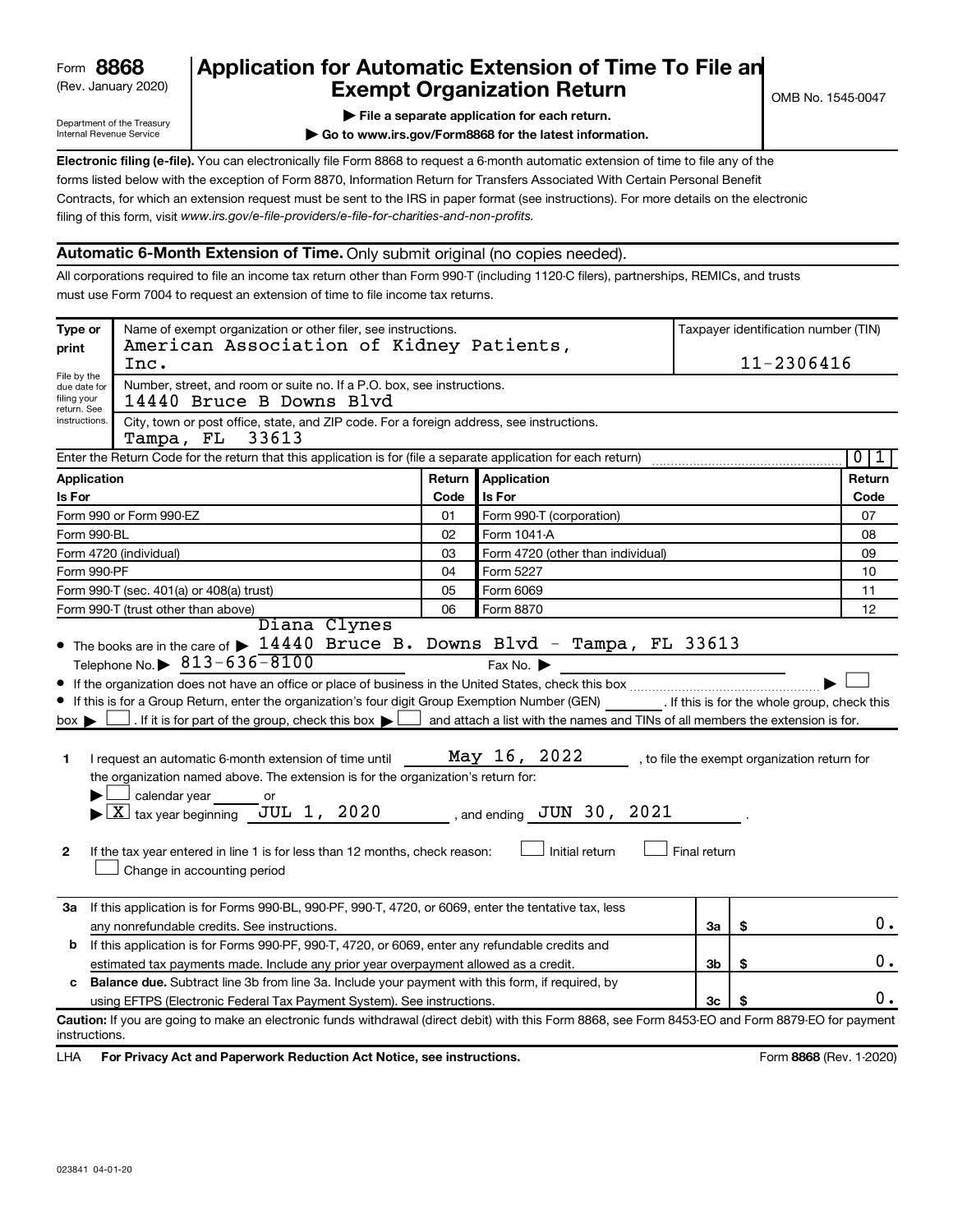|    | Form 990-T                                             | <b>Exempt Organization Business Income Tax Return</b>                                                                                                                                                                           |                | OMB No. 1545-0047                                             |
|----|--------------------------------------------------------|---------------------------------------------------------------------------------------------------------------------------------------------------------------------------------------------------------------------------------|----------------|---------------------------------------------------------------|
|    |                                                        | (and proxy tax under section 6033(e))                                                                                                                                                                                           |                | 2020                                                          |
|    |                                                        | For calendar year 2020 or other tax year beginning $JUL$ 1, $2020$ , and ending $JUN$ 30, $2021$                                                                                                                                |                |                                                               |
|    | Department of the Treasury<br>Internal Revenue Service | Go to www.irs.gov/Form990T for instructions and the latest information.<br>Do not enter SSN numbers on this form as it may be made public if your organization is a $501(c)(3)$ .                                               |                | Open to Public Inspection for<br>501(c)(3) Organizations Only |
| A  | Check box if<br>address changed.                       | Name of organization ( $\Box$ Check box if name changed and see instructions.)<br>American Association of Kidney Patients,                                                                                                      |                | DEmployer identification number                               |
|    | <b>B</b> Exempt under section                          | Inc.<br>Print                                                                                                                                                                                                                   |                | 11-2306416                                                    |
|    | $X$ 501(c)(3)<br>$\rightarrow$                         | 0r<br>Number, street, and room or suite no. If a P.O. box, see instructions.                                                                                                                                                    |                | E Group exemption number<br>(see instructions)                |
|    | ]220(e)<br>408(e)                                      | Type<br>14440 Bruce B Downs Blvd                                                                                                                                                                                                |                |                                                               |
|    | 408A<br>530(a)                                         | City or town, state or province, country, and ZIP or foreign postal code                                                                                                                                                        |                |                                                               |
|    | 529(a) <u> </u><br>529S                                | 33613<br>Tampa, FL                                                                                                                                                                                                              |                | Check box if                                                  |
|    |                                                        | 1,743,144.<br>C Book value of all assets at end of year                                                                                                                                                                         |                | an amended return.                                            |
| G  |                                                        | Check organization type $\blacktriangleright \lfloor \underline{X} \rfloor$ 501(c) corporation<br>$501(c)$ trust $\lfloor$<br>401(a) trust<br>Other trust                                                                       |                | Applicable reinsurance entity                                 |
| н  | Check if filing only to $\blacktriangleright$          | Claim credit from Form 8941<br>Claim a refund shown on Form 2439                                                                                                                                                                |                |                                                               |
|    |                                                        |                                                                                                                                                                                                                                 |                |                                                               |
|    |                                                        | Enter the number of attached Schedules A (Form 990-T)                                                                                                                                                                           |                |                                                               |
| Κ  |                                                        | During the tax year, was the corporation a subsidiary in an affiliated group or a parent-subsidiary controlled group?<br>▶                                                                                                      |                | $\boxed{\text{X}}$ No<br>Yes                                  |
|    |                                                        | If "Yes," enter the name and identifying number of the parent corporation.                                                                                                                                                      |                |                                                               |
|    |                                                        | Telephone number $\triangleright$ 813-636-8100<br>The books are in care of $\blacktriangleright$ Diana Clynes                                                                                                                   |                |                                                               |
|    | Part I                                                 | <b>Total Unrelated Business Taxable Income</b>                                                                                                                                                                                  |                |                                                               |
| 1  |                                                        | Total of unrelated business taxable income computed from all unrelated trades or businesses (see                                                                                                                                |                |                                                               |
|    | instructions)                                          |                                                                                                                                                                                                                                 | 1              | 0.                                                            |
| 2  | Reserved                                               |                                                                                                                                                                                                                                 | $\mathbf{2}$   |                                                               |
| 3  | Add lines 1 and 2                                      |                                                                                                                                                                                                                                 | 3              |                                                               |
| 4  |                                                        | Charitable contributions (see instructions for limitation rules)                                                                                                                                                                | 4              | 0.                                                            |
| 5  |                                                        |                                                                                                                                                                                                                                 | 5              |                                                               |
| 6  |                                                        | Deduction for net operating loss. See instructions                                                                                                                                                                              | 6              |                                                               |
| 7  |                                                        | Total of unrelated business taxable income before specific deduction and section 199A deduction.                                                                                                                                |                |                                                               |
|    | Subtract line 6 from line 5                            |                                                                                                                                                                                                                                 | 7              |                                                               |
| 8  |                                                        | Specific deduction (generally \$1,000, but see instructions for exceptions) manufactured contains and suppose the set of the set of the set of the set of the set of the set of the set of the set of the set of the set of the | 8              | 1,000.                                                        |
| 9  |                                                        | <b>Trusts.</b> Section 199A deduction. See instructions                                                                                                                                                                         | 9              |                                                               |
| 10 |                                                        | <b>Total deductions.</b> Add lines 8 and 9                                                                                                                                                                                      | 10             | 1,000.                                                        |
| 11 |                                                        | Unrelated business taxable income. Subtract line 10 from line 7. If line 10 is greater than line 7,                                                                                                                             |                |                                                               |
|    | enter zero                                             |                                                                                                                                                                                                                                 | 11             | 0.                                                            |
|    | <b>Part II</b><br><b>Tax Computation</b>               |                                                                                                                                                                                                                                 |                |                                                               |
|    |                                                        | Organizations taxable as corporations. Multiply Part I, line 11 by 21% (0.21)                                                                                                                                                   | $\mathbf{1}$   | $\overline{0}$ .                                              |
| 2  |                                                        | Trusts taxable at trust rates. See instructions for tax computation. Income tax on the amount on                                                                                                                                |                |                                                               |
|    | Part I, line 11 from:                                  | Tax rate schedule or                                                                                                                                                                                                            | 2              |                                                               |
| з  | Proxy tax. See instructions                            |                                                                                                                                                                                                                                 | 3              |                                                               |
| 4  |                                                        | Other tax amounts. See instructions                                                                                                                                                                                             | 4              |                                                               |
| 5  |                                                        | Alternative minimum tax (trusts only)                                                                                                                                                                                           | 5              |                                                               |
| 6  |                                                        | Tax on noncompliant facility income. See instructions                                                                                                                                                                           | 6              |                                                               |
| 7  |                                                        | Total. Add lines 3 through 6 to line 1 or 2, whichever applies                                                                                                                                                                  | $\overline{7}$ | υ.                                                            |
|    |                                                        | LHA For Paperwork Reduction Act Notice, see instructions.                                                                                                                                                                       |                | Form 990-T (2020)                                             |

**990-T**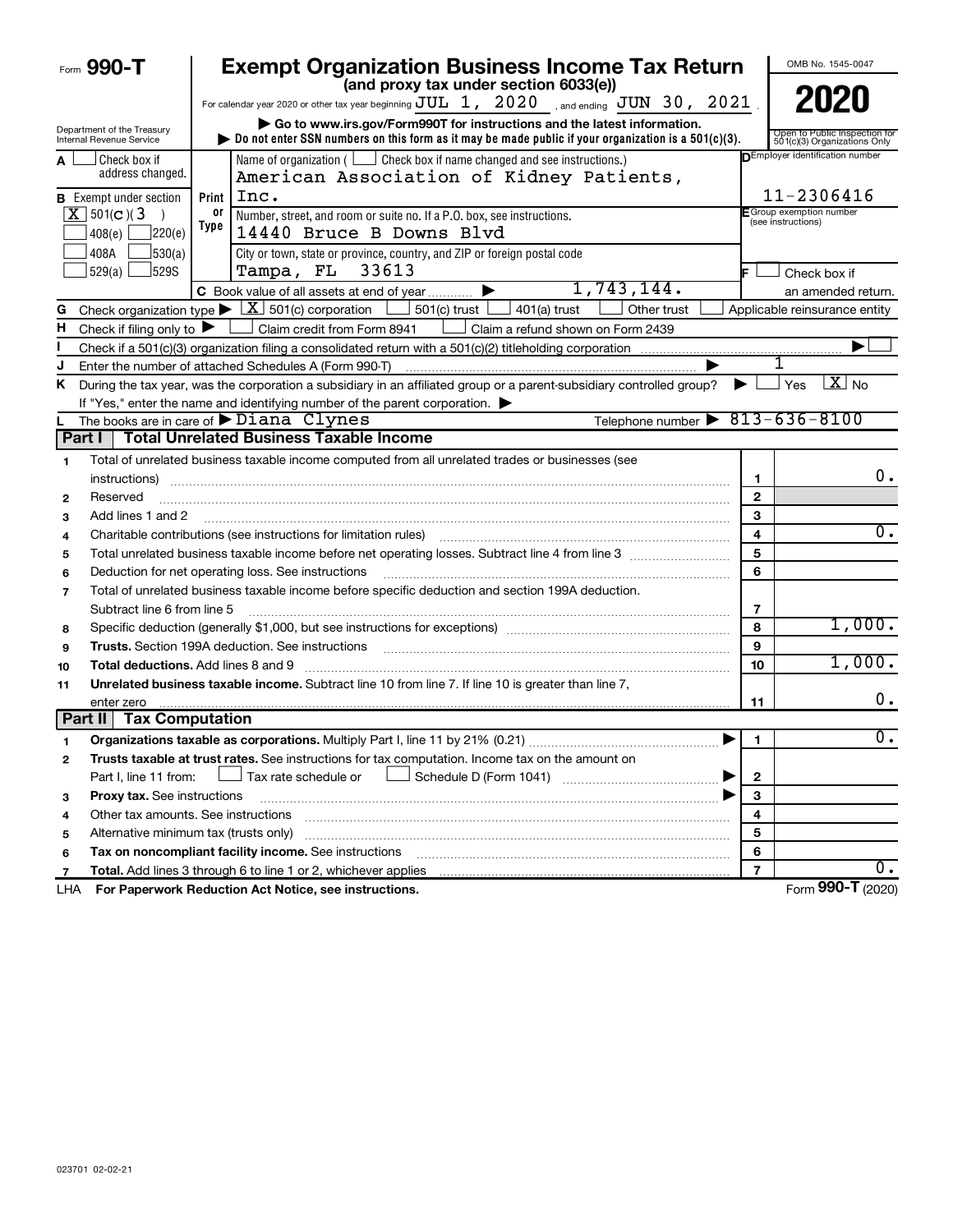|                | Form 990-T (2020)                                                                                                           |                |            | Page 2           |
|----------------|-----------------------------------------------------------------------------------------------------------------------------|----------------|------------|------------------|
| Part III       | <b>Tax and Payments</b>                                                                                                     |                |            |                  |
| 1a             | Foreign tax credit (corporations attach Form 1118; trusts attach Form 1116)<br>1a                                           |                |            |                  |
| b              | Other credits (see instructions)<br>1b                                                                                      |                |            |                  |
| c              | 1 <sub>c</sub>                                                                                                              |                |            |                  |
| d              | 1 <sub>d</sub>                                                                                                              |                |            |                  |
| e              |                                                                                                                             | 1e             |            |                  |
| $\mathbf{2}$   | Subtract line 1e from Part II, line 7                                                                                       | $\mathbf{2}$   |            | $\overline{0}$ . |
| 3              | Form 8611 $\Box$ Form 8697<br>Form 4255<br>Form 8866<br>Other taxes. Check if from:                                         |                |            |                  |
|                | Other (attach statement)                                                                                                    | 3              |            |                  |
| 4              | Total tax. Add lines 2 and 3 (see instructions). Check if includes tax previously deferred under                            |                |            |                  |
|                | section 1294. Enter tax amount here<br>$\blacksquare$                                                                       | 4              |            | 0.               |
| 5              | 2020 net 965 tax liability paid from Form 965-A or Form 965-B, Part II, column (k), line 4                                  | 5              |            | $\overline{0}$ . |
| 6a             | 6a                                                                                                                          |                |            |                  |
| b              | 2020 estimated tax payments. Check if section 643(g) election applies  ▶<br>6b                                              |                |            |                  |
| c              | Tax deposited with Form 8868 [11, 11] [11] Tax deposited with Form 8868 [11] [11] Tax deposited with Form 8868<br>6с        |                |            |                  |
| d              | Foreign organizations: Tax paid or withheld at source (see instructions)<br>6d                                              |                |            |                  |
| e              | 6е                                                                                                                          |                |            |                  |
| f              | Credit for small employer health insurance premiums (attach Form 8941)<br>6f                                                |                |            |                  |
| g              | Other credits, adjustments, and payments: $\Box$ Form 2439 $\Box$                                                           |                |            |                  |
|                |                                                                                                                             |                |            |                  |
| 7              |                                                                                                                             | $\overline{7}$ |            |                  |
| 8              |                                                                                                                             | 8              |            |                  |
| 9              | Tax due. If line 7 is smaller than the total of lines 4, 5, and 8, enter amount owed <i></i>                                | 9              |            |                  |
| 10             | Overpayment. If line 7 is larger than the total of lines 4, 5, and 8, enter amount overpaid <i>manumumum</i>                | 10             |            |                  |
| 11             | Enter the amount of line 10 you want: Credited to 2021 estimated tax ><br>Refunded $\blacktriangleright$                    | 11             |            |                  |
| <b>Part IV</b> | <b>Statements Regarding Certain Activities and Other Information (see instructions)</b>                                     |                |            |                  |
| 1              | At any time during the 2020 calendar year, did the organization have an interest in or a signature or other authority       |                | <b>Yes</b> | No               |
|                | over a financial account (bank, securities, or other) in a foreign country? If "Yes," the organization may have to file     |                |            |                  |
|                | FinCEN Form 114, Report of Foreign Bank and Financial Accounts. If "Yes," enter the name of the foreign country             |                |            |                  |
|                | here $\blacktriangleright$                                                                                                  |                |            | х                |
| 2              | During the tax year, did the organization receive a distribution from, or was it the grantor of, or transferor to, a        |                |            |                  |
|                |                                                                                                                             |                |            | x                |
|                | If "Yes," see instructions for other forms the organization may have to file.                                               |                |            |                  |
| 3              | Enter the amount of tax-exempt interest received or accrued during the tax year manufactured in<br>$\blacktriangleright$ \$ |                |            |                  |
| 4a             |                                                                                                                             |                |            | x                |
| b              | If 4a is "Yes," has the organization described the change on Form 990, 990-EZ, 990-PF, or Form 1128? If "No,"               |                |            |                  |
|                | explain in Part V                                                                                                           |                |            |                  |
| Part V         | <b>Supplemental Information</b>                                                                                             |                |            |                  |

Provide the explanation required by Part IV, line 4b. Also, provide any other additional information. See instructions.

|                     | Under penalties of perjury, I declare that I have examined this return, including accompanying schedules and statements, and to the best of my knowledge and belief, it is true,<br>correct, and complete. Declaration of preparer (other than taxpayer) is based on all information of which preparer has any knowledge. |                             |                    |               |                                                                                                                             |
|---------------------|---------------------------------------------------------------------------------------------------------------------------------------------------------------------------------------------------------------------------------------------------------------------------------------------------------------------------|-----------------------------|--------------------|---------------|-----------------------------------------------------------------------------------------------------------------------------|
| Sign<br><b>Here</b> | Signature of officer                                                                                                                                                                                                                                                                                                      | Title<br>Date               | Executive Director |               | May the IRS discuss this return with<br>the preparer shown below (see<br>instructions)? $\boxed{\mathbf{X}}$<br>  Yes<br>No |
|                     | Print/Type preparer's name                                                                                                                                                                                                                                                                                                | Preparer's signature        | Date               | Check         | <b>PTIN</b>                                                                                                                 |
| Paid<br>Preparer    | Mary<br>Brown                                                                                                                                                                                                                                                                                                             | Mary Brown                  | 02/15/22           | self-employed | P01892845                                                                                                                   |
| <b>Use Only</b>     | Firm's name PDR CPAS + Advisors                                                                                                                                                                                                                                                                                           |                             |                    | Firm's $EIN$  | 59-1687531                                                                                                                  |
|                     | Oldsmar, FL 34677<br>Firm's address $\blacktriangleright$                                                                                                                                                                                                                                                                 | 4023 Tampa Road, Suite 2000 |                    |               | Phone no. 727-785-4447                                                                                                      |
|                     |                                                                                                                                                                                                                                                                                                                           |                             |                    |               | Form 990-T (2020)                                                                                                           |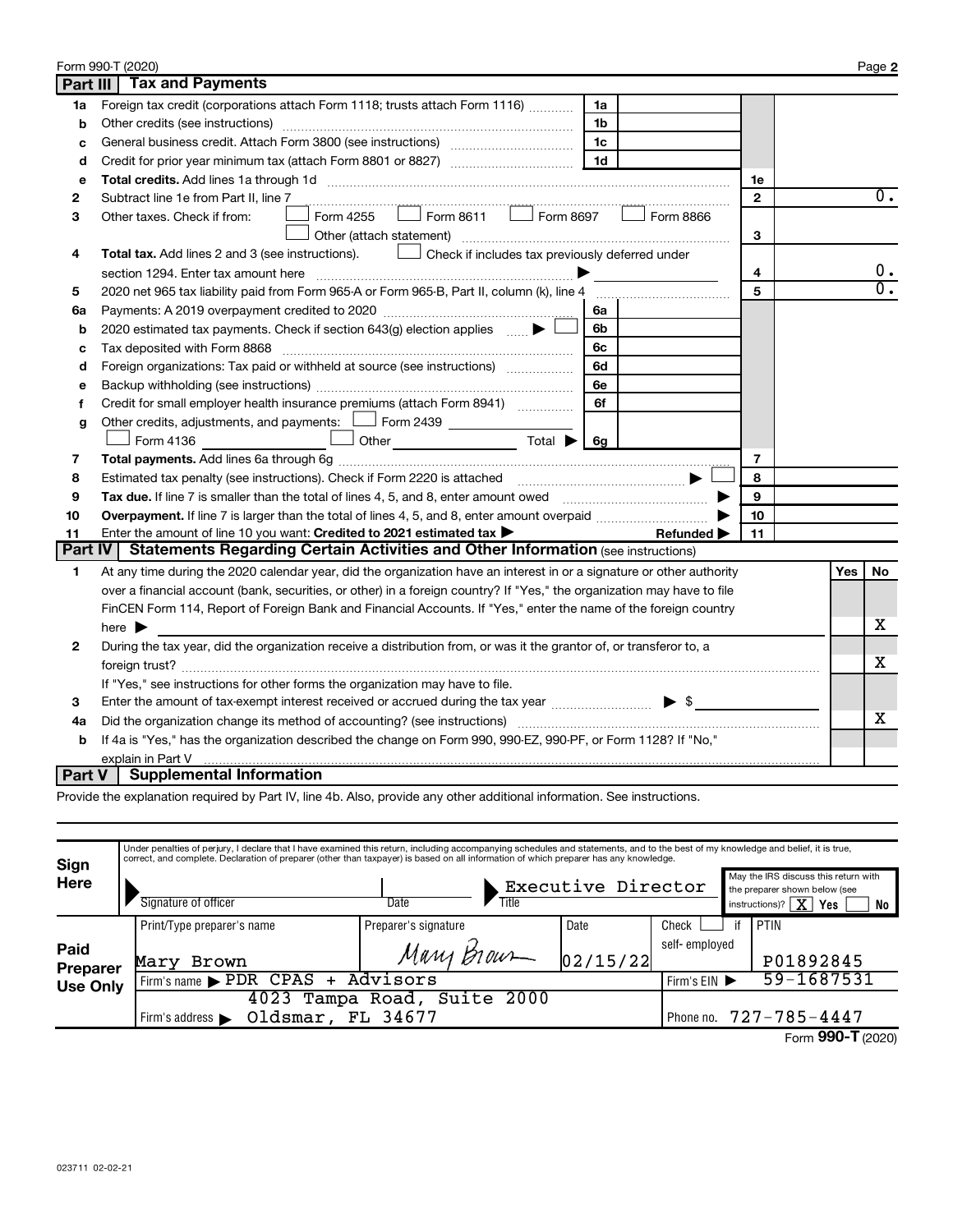#### **SCHEDULE A (Form 990-T)**

Department of the Treasury<br>Internal Revenue Service

# **Unrelated Business Taxable Income From an Unrelated Trade or Business** | 2020

**| Go to www.irs.gov/Form990T for instructions and the latest information.**

Department of the Treasury<br>Internal Revenue Service **Dispection for SSN numbers on this form as it may be made public if your organization is a 501(c)(3). So the Valic Inspection for** 

Open to Public Inspection for<br>501(c)(3) Organizations Only Name of the organization **American Association of Kidney Patients B E<sub>mployer identification number**</sub> **A** Inc. 11-2306416

**C 541800 D** Sequence: 1 of 1 Unrelated business activity code (see instructions)  $\blacktriangleright$  541800  $\blacktriangleright$  1 of

#### **E** Describe the unrelated trade or business  $\rightarrow$   $\text{Advertising}$

|              | <b>Unrelated Trade or Business Income</b><br>Part I                   |                | (A) Income | (B) Expenses | (C) Net |
|--------------|-----------------------------------------------------------------------|----------------|------------|--------------|---------|
|              | <b>1a</b> Gross receipts or sales                                     |                |            |              |         |
| b            | Less returns and allowances<br><b>c</b> Balance $\blacktriangleright$ | 1c             |            |              |         |
| $\mathbf{2}$ |                                                                       | $\mathbf{2}$   |            |              |         |
| 3            |                                                                       | 3              |            |              |         |
| 4 a          | Capital gain net income (attach Sch D (Form 1041 or Form              |                |            |              |         |
|              | 1120)) (see instructions)                                             | 4a             |            |              |         |
| b            | Net gain (loss) (Form 4797) (attach Form 4797) (see instructions)     | 4b             |            |              |         |
| c            | Capital loss deduction for trusts                                     | 4c             |            |              |         |
| 5            | Income (loss) from a partnership or an S corporation (attach          |                |            |              |         |
|              | statement)                                                            | 5              |            |              |         |
| 6            |                                                                       | 6              |            |              |         |
| 7            |                                                                       | $\overline{7}$ |            |              |         |
| 8            | Interest, annuities, royalties, and rents from a controlled           |                |            |              |         |
|              |                                                                       | 8              |            |              |         |
| 9            | Investment income of section 501(c)(7), (9), or (17)                  |                |            |              |         |
|              |                                                                       | 9              |            |              |         |
| 10           |                                                                       | 10             |            |              |         |
| 11           |                                                                       | 11             | 31,040.    | 4,188.       | 26,852. |
| 12           | Other income (see instructions; attach statement)                     | 12             |            |              |         |
| 13           |                                                                       | 13             | 31,040.    | 4,188.       | 26,852. |

**Part II Deductions Not Taken Elsewhere** (See instructions for limitations on deductions) Deductions must be directly connected with the unrelated business income

| 1.           |                                                                                                                                                                                             |  | 1            |                                     |
|--------------|---------------------------------------------------------------------------------------------------------------------------------------------------------------------------------------------|--|--------------|-------------------------------------|
| $\mathbf{2}$ |                                                                                                                                                                                             |  | $\mathbf{2}$ |                                     |
| 3            |                                                                                                                                                                                             |  | 3            |                                     |
| 4            |                                                                                                                                                                                             |  | 4            |                                     |
| 5            | Interest (attach statement) (see instructions) material content content and a finite content and a finite content of the instructions of the interest (attach statement) (see instructions) |  | 5            |                                     |
| 6            |                                                                                                                                                                                             |  | 6            |                                     |
| 7            |                                                                                                                                                                                             |  |              |                                     |
| 8            |                                                                                                                                                                                             |  | 8b           |                                     |
| 9            |                                                                                                                                                                                             |  | 9            |                                     |
| 10           |                                                                                                                                                                                             |  | 10           |                                     |
| 11           |                                                                                                                                                                                             |  | 11           |                                     |
| 12           |                                                                                                                                                                                             |  | 12           |                                     |
| 13           | Excess readership costs (Part IX) [11] [2000] [2000] [3000] [3000] [3000] [3000] [3000] [3000] [3000] [3000] [                                                                              |  | 13           | 26,852.                             |
| 14           | Other deductions (attach statement) manufacture and according to the deductions (attach statement)                                                                                          |  | 14           |                                     |
| 15           |                                                                                                                                                                                             |  | 15           | 26,852.                             |
| 16           | Unrelated business income before net operating loss deduction. Subtract line 15 from Part I, line 13,                                                                                       |  |              |                                     |
|              | column (C)                                                                                                                                                                                  |  | 16           | 0.                                  |
| 17           |                                                                                                                                                                                             |  | 17           | 0.                                  |
| 18           | Unrelated business taxable income. Subtract line 17 from line 16 [19] [19] Unrelated business taxable income. Subtract line 17 from line 16                                                 |  | 18           |                                     |
|              | LHA For Paperwork Reduction Act Notice, see instructions.                                                                                                                                   |  |              | <b>Schedule A (Form 990-T) 2020</b> |

Entity 1

OMB No. 1545-0047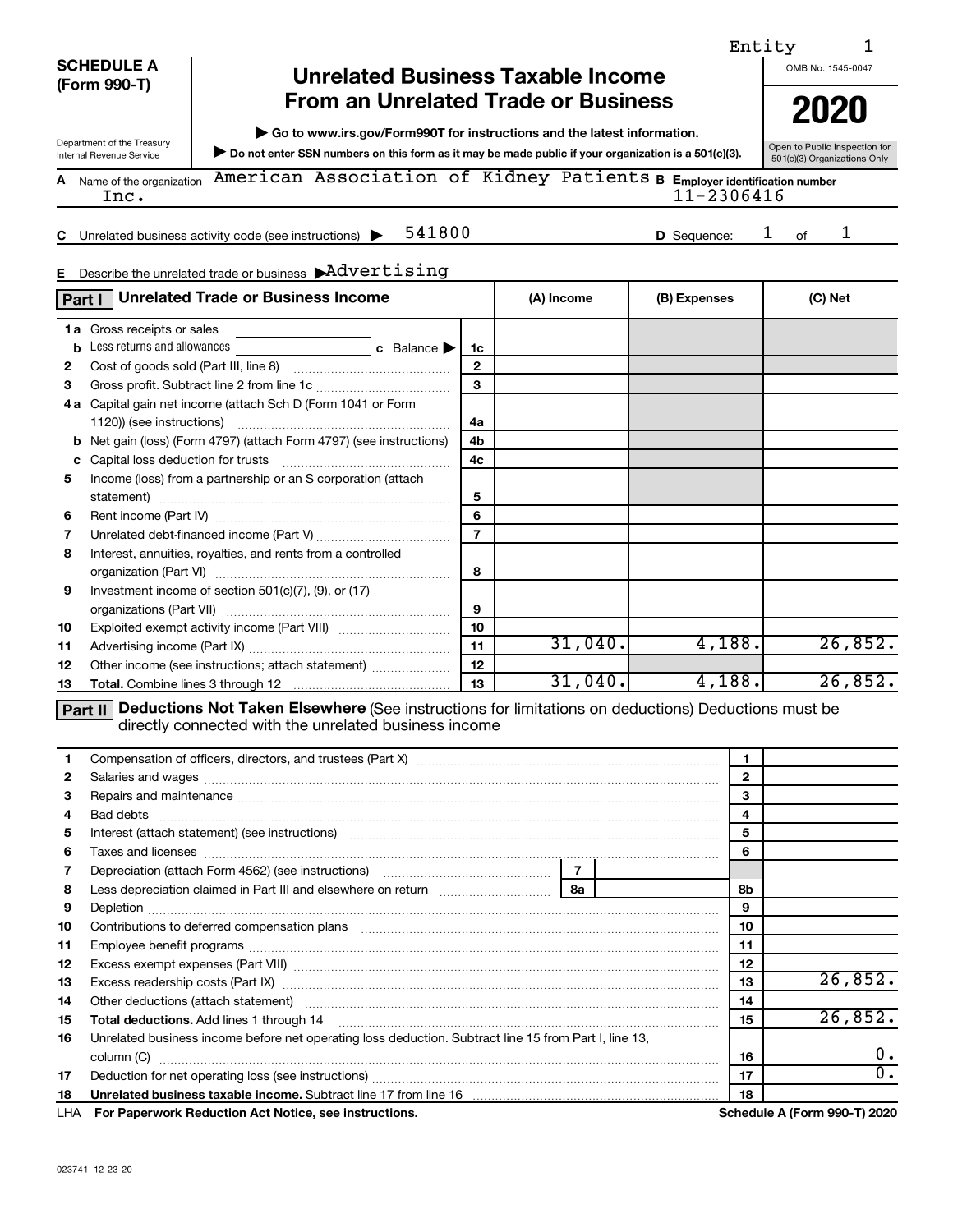|                |                                                                                                                                                                                                                                |                                     |   |   |                     | Entity | 1                |
|----------------|--------------------------------------------------------------------------------------------------------------------------------------------------------------------------------------------------------------------------------|-------------------------------------|---|---|---------------------|--------|------------------|
|                | Schedule A (Form 990-T) 2020                                                                                                                                                                                                   |                                     |   |   |                     |        | Page 2           |
| Part III       | <b>Cost of Goods Sold</b>                                                                                                                                                                                                      | Enter method of inventory valuation |   |   |                     |        |                  |
| 1              | Inventory at beginning of year [11] matter contains and the contact of year [11] monthly contact the contact of year [11] monthly contact the contact of year [11] monthly contact the contact of the contact of the contact o |                                     |   |   | 1                   |        |                  |
| $\mathbf{2}$   |                                                                                                                                                                                                                                |                                     |   |   | $\mathbf{2}$        |        |                  |
| З              |                                                                                                                                                                                                                                |                                     |   |   | 3                   |        |                  |
| 4              | Additional section 263A costs (attach statement) material content content and section 263A costs (attach statement)                                                                                                            |                                     |   |   | 4                   |        |                  |
| 5              |                                                                                                                                                                                                                                |                                     |   |   | 5                   |        |                  |
| 6              |                                                                                                                                                                                                                                |                                     |   |   | 6<br>$\overline{7}$ |        |                  |
| 7              | Inventory at end of year<br>Cost of goods sold. Subtract line 7 from line 6. Enter here and in Part I, line 2                                                                                                                  |                                     |   |   | 8                   |        |                  |
| 8<br>9         | Do the rules of section 263A (with respect to property produced or acquired for resale) apply to the organization?                                                                                                             |                                     |   |   |                     | Yes    | No               |
| <b>Part IV</b> | Rent Income (From Real Property and Personal Property Leased with Real Property)                                                                                                                                               |                                     |   |   |                     |        |                  |
| 1              | Description of property (property street address, city, state, ZIP code). Check if a dual-use (see instructions)                                                                                                               |                                     |   |   |                     |        |                  |
|                | A                                                                                                                                                                                                                              |                                     |   |   |                     |        |                  |
|                | В                                                                                                                                                                                                                              |                                     |   |   |                     |        |                  |
|                | C                                                                                                                                                                                                                              |                                     |   |   |                     |        |                  |
|                | D                                                                                                                                                                                                                              |                                     |   |   |                     |        |                  |
|                |                                                                                                                                                                                                                                | A                                   | В | С |                     | D      |                  |
| $\mathbf{2}$   | Rent received or accrued                                                                                                                                                                                                       |                                     |   |   |                     |        |                  |
| а              | From personal property (if the percentage of                                                                                                                                                                                   |                                     |   |   |                     |        |                  |
|                | rent for personal property is more than 10%                                                                                                                                                                                    |                                     |   |   |                     |        |                  |
|                |                                                                                                                                                                                                                                |                                     |   |   |                     |        |                  |
| b              | From real and personal property (if the                                                                                                                                                                                        |                                     |   |   |                     |        |                  |
|                | percentage of rent for personal property exceeds                                                                                                                                                                               |                                     |   |   |                     |        |                  |
|                | 50% or if the rent is based on profit or income)                                                                                                                                                                               |                                     |   |   |                     |        |                  |
| с              | Total rents received or accrued by property.                                                                                                                                                                                   |                                     |   |   |                     |        |                  |
|                | Add lines 2a and 2b, columns A through D                                                                                                                                                                                       |                                     |   |   |                     |        |                  |
| 4              | Deductions directly connected with the income<br>in lines 2(a) and 2(b) (attach statement)                                                                                                                                     |                                     |   |   |                     |        |                  |
| 5              |                                                                                                                                                                                                                                |                                     |   |   |                     |        | 0.               |
| Part V         | <b>Unrelated Debt-Financed Income</b> (see instructions)                                                                                                                                                                       |                                     |   |   |                     |        |                  |
| 1              | Description of debt-financed property (street address, city, state, ZIP code). Check if a dual-use (see instructions)                                                                                                          |                                     |   |   |                     |        |                  |
|                | Α                                                                                                                                                                                                                              |                                     |   |   |                     |        |                  |
|                | В                                                                                                                                                                                                                              |                                     |   |   |                     |        |                  |
|                | С                                                                                                                                                                                                                              |                                     |   |   |                     |        |                  |
|                | D                                                                                                                                                                                                                              |                                     |   |   |                     |        |                  |
|                |                                                                                                                                                                                                                                | A                                   | В | С |                     | D      |                  |
| 2              | Gross income from or allocable to debt-financed                                                                                                                                                                                |                                     |   |   |                     |        |                  |
|                |                                                                                                                                                                                                                                |                                     |   |   |                     |        |                  |
| 3              | Deductions directly connected with or allocable                                                                                                                                                                                |                                     |   |   |                     |        |                  |
|                | to debt-financed property                                                                                                                                                                                                      |                                     |   |   |                     |        |                  |
| а              | Straight line depreciation (attach statement)                                                                                                                                                                                  |                                     |   |   |                     |        |                  |
| b              | Other deductions (attach statement)                                                                                                                                                                                            |                                     |   |   |                     |        |                  |
| с              | Total deductions (add lines 3a and 3b,                                                                                                                                                                                         |                                     |   |   |                     |        |                  |
|                |                                                                                                                                                                                                                                |                                     |   |   |                     |        |                  |
| 4              | Amount of average acquisition debt on or allocable                                                                                                                                                                             |                                     |   |   |                     |        |                  |
|                | to debt-financed property (attach statement)                                                                                                                                                                                   |                                     |   |   |                     |        |                  |
| 5              | Average adjusted basis of or allocable to debt-                                                                                                                                                                                |                                     |   |   |                     |        |                  |
| 6              |                                                                                                                                                                                                                                | %                                   | % |   | %                   |        | %                |
| 7              | Gross income reportable. Multiply line 2 by line 6                                                                                                                                                                             |                                     |   |   |                     |        |                  |
| 8              |                                                                                                                                                                                                                                |                                     |   |   |                     |        | $\overline{0}$ . |
|                |                                                                                                                                                                                                                                |                                     |   |   |                     |        |                  |
| 9              | Allocable deductions. Multiply line 3c by line 6                                                                                                                                                                               |                                     |   |   |                     |        |                  |
| 10             | Total allocable deductions. Add line 9, columns A through D. Enter here and on Part I, line 7, column (B)                                                                                                                      |                                     |   |   |                     |        | $\overline{0}$ . |
| 11             |                                                                                                                                                                                                                                |                                     |   |   |                     |        | $\overline{0}$ . |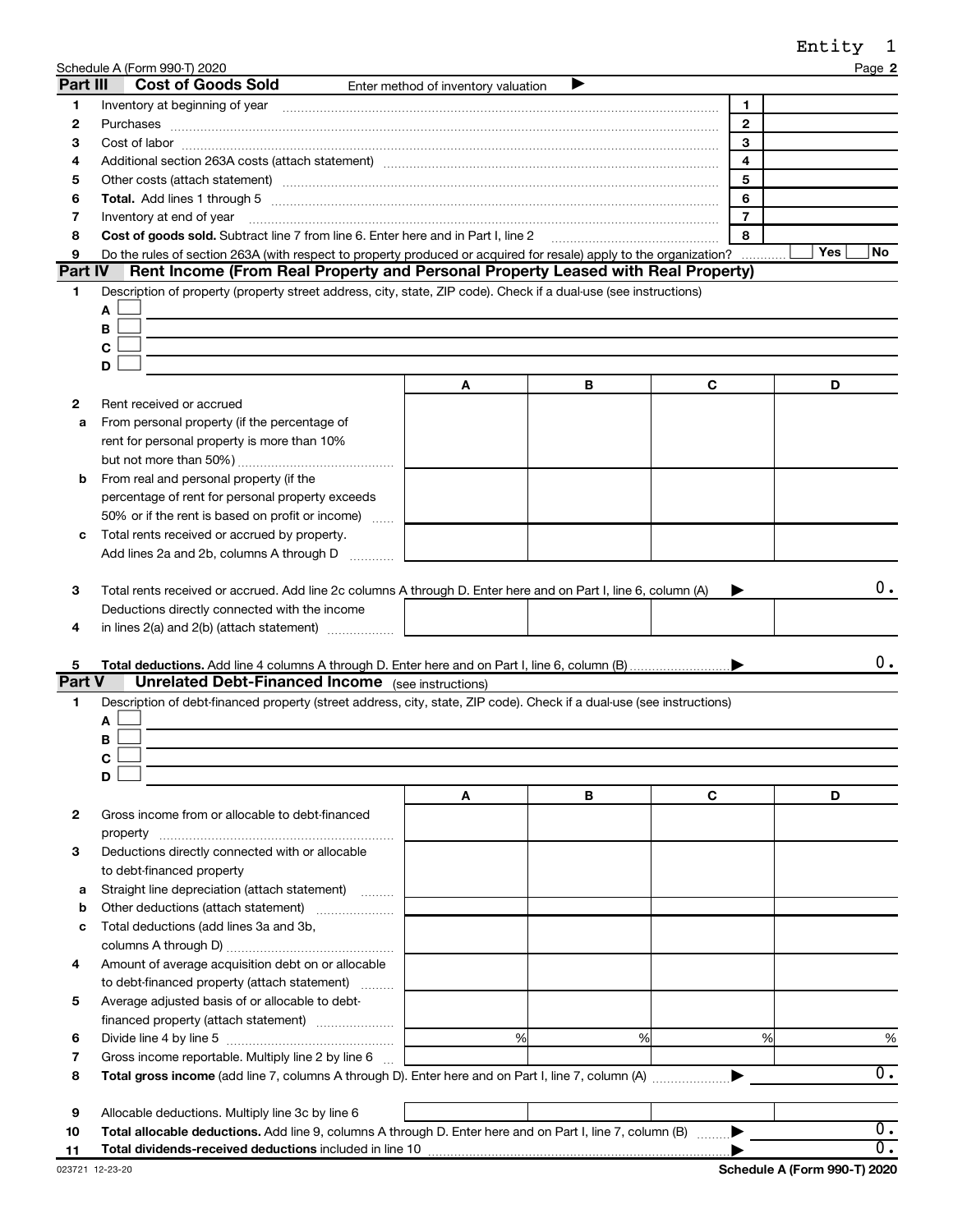|                  |                                                                                                                                                                                                                                                        |                                 |                                                                                           |                                                              |    |                                                           |                                                                                                |               |                    | <b>……∟</b>                                                               |
|------------------|--------------------------------------------------------------------------------------------------------------------------------------------------------------------------------------------------------------------------------------------------------|---------------------------------|-------------------------------------------------------------------------------------------|--------------------------------------------------------------|----|-----------------------------------------------------------|------------------------------------------------------------------------------------------------|---------------|--------------------|--------------------------------------------------------------------------|
|                  | Schedule A (Form 990-T) 2020<br>Part VI Interest, Annuities, Royalties, and Rents from Controlled Organizations (see instructions)                                                                                                                     |                                 |                                                                                           |                                                              |    |                                                           |                                                                                                |               |                    | Page 3                                                                   |
|                  |                                                                                                                                                                                                                                                        |                                 |                                                                                           |                                                              |    | <b>Exempt Controlled Organizations</b>                    |                                                                                                |               |                    |                                                                          |
|                  | <b>1.</b> Name of controlled<br>organization                                                                                                                                                                                                           |                                 | 2. Employer<br>identification<br>number                                                   | 3. Net unrelated<br>income (loss)<br>(see instructions)      |    | 4. Total of specified<br>payments made                    | 5. Part of column 4<br>that is included in the<br>controlling organiza-<br>tion's gross income |               |                    | 6. Deductions directly<br>connected with<br>income in column 5           |
| (1)              |                                                                                                                                                                                                                                                        |                                 |                                                                                           |                                                              |    |                                                           |                                                                                                |               |                    |                                                                          |
| (2)              |                                                                                                                                                                                                                                                        |                                 |                                                                                           |                                                              |    |                                                           |                                                                                                |               |                    |                                                                          |
| (3)              |                                                                                                                                                                                                                                                        |                                 |                                                                                           |                                                              |    |                                                           |                                                                                                |               |                    |                                                                          |
| (4)              |                                                                                                                                                                                                                                                        |                                 |                                                                                           |                                                              |    |                                                           |                                                                                                |               |                    |                                                                          |
|                  |                                                                                                                                                                                                                                                        |                                 |                                                                                           | Nonexempt Controlled Organizations                           |    |                                                           |                                                                                                |               |                    |                                                                          |
|                  | 7. Taxable Income                                                                                                                                                                                                                                      |                                 | 8. Net unrelated<br>income (loss)<br>(see instructions)                                   | 9. Total of specified<br>payments made                       |    | controlling organization's                                | 10. Part of column 9<br>that is included in the<br>gross income                                |               |                    | 11. Deductions directly<br>connected with<br>income in column 10         |
| (1)              |                                                                                                                                                                                                                                                        |                                 |                                                                                           |                                                              |    |                                                           |                                                                                                |               |                    |                                                                          |
| (2)              |                                                                                                                                                                                                                                                        |                                 |                                                                                           |                                                              |    |                                                           |                                                                                                |               |                    |                                                                          |
| (3)              |                                                                                                                                                                                                                                                        |                                 |                                                                                           |                                                              |    |                                                           |                                                                                                |               |                    |                                                                          |
| (4)              |                                                                                                                                                                                                                                                        |                                 |                                                                                           |                                                              |    |                                                           |                                                                                                |               |                    |                                                                          |
|                  |                                                                                                                                                                                                                                                        |                                 |                                                                                           |                                                              |    | Enter here and on Part I,                                 | Add columns 5 and 10.<br>line $8$ , column $(A)$                                               |               |                    | Add columns 6 and 11.<br>Enter here and on Part I,<br>line 8, column (B) |
| <b>Totals</b>    |                                                                                                                                                                                                                                                        |                                 |                                                                                           |                                                              |    |                                                           |                                                                                                | О.            |                    | 0.                                                                       |
| <b>Part VII</b>  |                                                                                                                                                                                                                                                        |                                 | Investment Income of a Section 501(c)(7), (9), or (17) Organization (see instructions)    |                                                              |    |                                                           |                                                                                                |               |                    |                                                                          |
|                  |                                                                                                                                                                                                                                                        | <b>1.</b> Description of income |                                                                                           | 2. Amount of<br>income                                       |    | 3. Deductions<br>directly connected<br>(attach statement) |                                                                                                | 4. Set-asides | (attach statement) | 5. Total deductions<br>and set-asides<br>(add cols $3$ and $4$ )         |
| (1)              |                                                                                                                                                                                                                                                        |                                 |                                                                                           |                                                              |    |                                                           |                                                                                                |               |                    |                                                                          |
| (2)              |                                                                                                                                                                                                                                                        |                                 |                                                                                           |                                                              |    |                                                           |                                                                                                |               |                    |                                                                          |
| (3)              |                                                                                                                                                                                                                                                        |                                 |                                                                                           |                                                              |    |                                                           |                                                                                                |               |                    |                                                                          |
| (4)              |                                                                                                                                                                                                                                                        |                                 |                                                                                           | Add amounts in                                               |    |                                                           |                                                                                                |               |                    | Add amounts in                                                           |
|                  |                                                                                                                                                                                                                                                        |                                 |                                                                                           | column 2. Enter<br>here and on Part I.<br>line 9, column (A) |    |                                                           |                                                                                                |               |                    | column 5. Enter<br>here and on Part I,<br>line 9, column (B)             |
| <b>Totals</b>    |                                                                                                                                                                                                                                                        |                                 |                                                                                           |                                                              | О. |                                                           |                                                                                                |               |                    | 0.                                                                       |
| <b>Part VIII</b> |                                                                                                                                                                                                                                                        |                                 | <b>Exploited Exempt Activity Income, Other Than Advertising Income (see instructions)</b> |                                                              |    |                                                           |                                                                                                |               |                    |                                                                          |
| 1                | Description of exploited activity:                                                                                                                                                                                                                     |                                 |                                                                                           |                                                              |    |                                                           |                                                                                                |               |                    |                                                                          |
| $\mathbf{2}$     | Gross unrelated business income from trade or business. Enter here and on Part I, line 10, column (A)                                                                                                                                                  |                                 |                                                                                           |                                                              |    |                                                           |                                                                                                |               | $\mathbf{2}$       |                                                                          |
| 3                | Expenses directly connected with production of unrelated business income. Enter here and on Part I,                                                                                                                                                    |                                 |                                                                                           |                                                              |    |                                                           |                                                                                                |               |                    |                                                                          |
|                  | line 10, column (B)                                                                                                                                                                                                                                    |                                 |                                                                                           |                                                              |    |                                                           |                                                                                                |               | 3                  |                                                                          |
| 4                | Net income (loss) from unrelated trade or business. Subtract line 3 from line 2. If a gain, complete                                                                                                                                                   |                                 |                                                                                           |                                                              |    |                                                           |                                                                                                |               |                    |                                                                          |
|                  |                                                                                                                                                                                                                                                        |                                 |                                                                                           |                                                              |    |                                                           |                                                                                                |               | 4                  |                                                                          |
| 5                | Gross income from activity that is not unrelated business income [111] [11] content material content from activity that is not unrelated business income [11] [11] [11] $\alpha$ [11] $\alpha$ [11] $\alpha$ [11] $\alpha$ [11] $\alpha$ [11] $\alpha$ |                                 |                                                                                           |                                                              |    |                                                           |                                                                                                |               | 5                  |                                                                          |
| 6                | Expenses attributable to income entered on line 5 [[11] manufacture manufacture attributable to income entered on line 5 [[11] manufacture manufacture attributable to income entered on line 5                                                        |                                 |                                                                                           |                                                              |    |                                                           |                                                                                                |               | 6                  |                                                                          |
| 7                | Excess exempt expenses. Subtract line 5 from line 6, but do not enter more than the amount on line                                                                                                                                                     |                                 |                                                                                           |                                                              |    |                                                           |                                                                                                |               |                    |                                                                          |
|                  |                                                                                                                                                                                                                                                        |                                 |                                                                                           |                                                              |    |                                                           |                                                                                                |               | $\overline{7}$     | Schedule A (Form 000-T) 2020                                             |

**Schedule A (Form 990-T) 2020**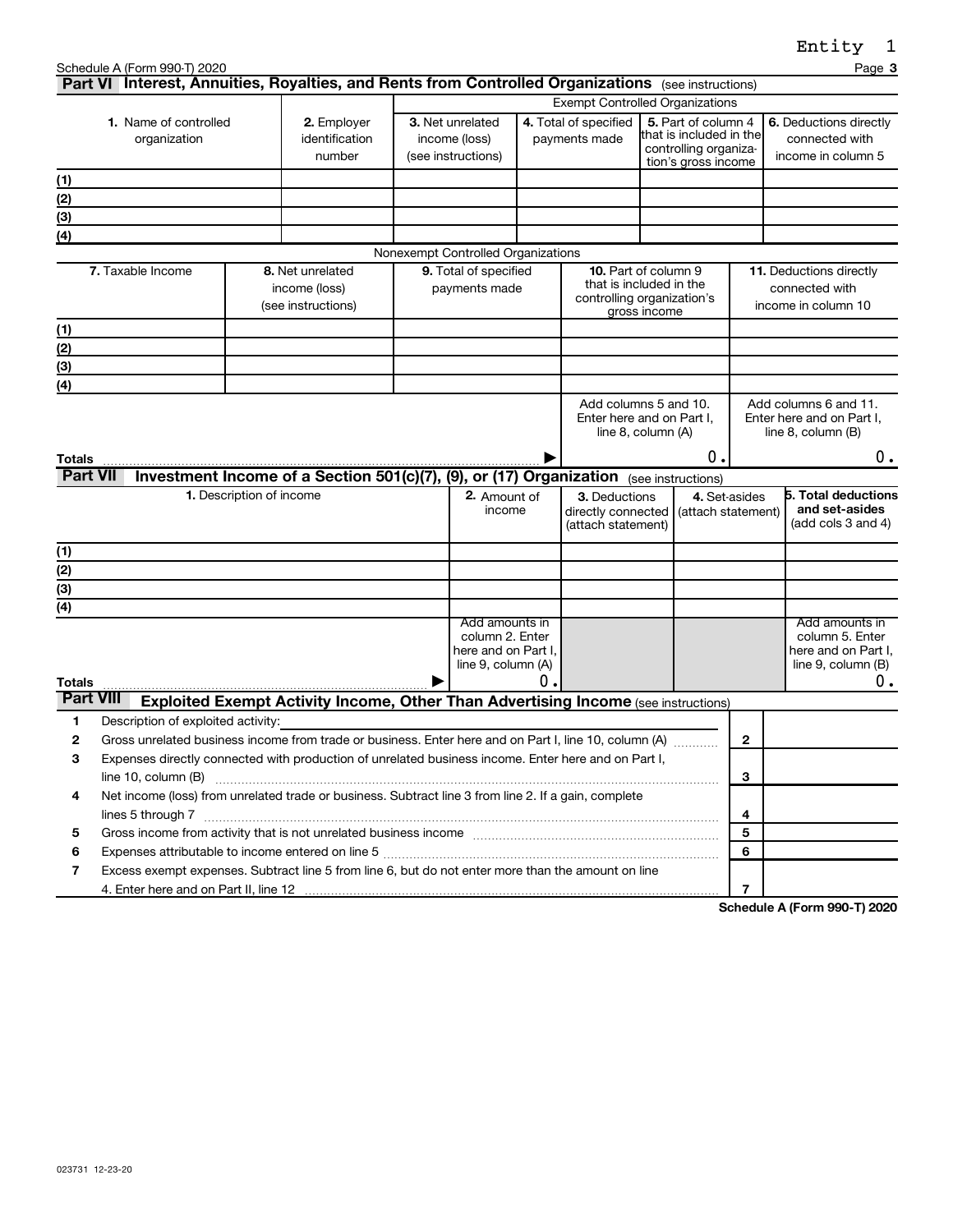| Entity |
|--------|
|--------|

| Schedule A (Form 990-T) 2020 |  |
|------------------------------|--|
|                              |  |

| sntıt |      |  |
|-------|------|--|
|       | 1000 |  |

|                | Schedule A (Form 990-T) 2020                                                                         |          |         |                 | Page 4             |
|----------------|------------------------------------------------------------------------------------------------------|----------|---------|-----------------|--------------------|
| Part IX        | <b>Advertising Income</b>                                                                            |          |         |                 |                    |
| 1              | Name(s) of periodical(s). Check box if reporting two or more periodicals on a consolidated basis.    |          |         |                 |                    |
|                | E-Newsletter<br>A                                                                                    |          |         |                 |                    |
|                | Renal Life Magazine<br>B                                                                             |          |         |                 |                    |
|                | $\mathbf c$                                                                                          |          |         |                 |                    |
|                | D                                                                                                    |          |         |                 |                    |
|                | Enter amounts for each periodical listed above in the corresponding column.                          |          |         |                 |                    |
|                |                                                                                                      | A        | В       | C               | D                  |
| 2              | Gross advertising income                                                                             | 15,735.  | 15,305. |                 |                    |
|                | Add columns A through D. Enter here and on Part I, line 11, column (A)                               |          |         |                 | 31,040.            |
| a              |                                                                                                      |          |         |                 |                    |
| 3              | Direct advertising costs by periodical                                                               | 750.     | 3,438.  |                 |                    |
| a              |                                                                                                      |          |         |                 | 4,188.             |
|                |                                                                                                      |          |         |                 |                    |
| 4              | Advertising gain (loss). Subtract line 3 from line                                                   |          |         |                 |                    |
|                | 2. For any column in line 4 showing a gain,                                                          |          |         |                 |                    |
|                | complete lines 5 through 8. For any column in                                                        |          |         |                 |                    |
|                |                                                                                                      |          |         |                 |                    |
|                | line 4 showing a loss or zero, do not complete                                                       | 14,985.  | 11,867. |                 |                    |
|                | lines 5 through 7, and enter zero on line 8                                                          | 23,250.  | 86,563. |                 |                    |
| 5              |                                                                                                      |          | 1,831.  |                 |                    |
| 6              |                                                                                                      |          |         |                 |                    |
| 7              | Excess readership costs. If line 6 is less than                                                      |          |         |                 |                    |
|                | line 5, subtract line 6 from line 5. If line 5 is less                                               |          |         |                 |                    |
|                |                                                                                                      | 23, 250. | 84,732. |                 |                    |
| 8              | Excess readership costs allowed as a                                                                 |          |         |                 |                    |
|                | deduction. For each column showing a gain on                                                         |          |         |                 |                    |
|                |                                                                                                      | 14,985.  | 11,867. |                 |                    |
| a              | Add line 8, columns A through D. Enter the greater of the line 8a, columns total or zero here and on |          |         |                 |                    |
|                |                                                                                                      |          |         |                 | 26,852.            |
| Part X         | <b>Compensation of Officers, Directors, and Trustees (see instructions)</b>                          |          |         |                 |                    |
|                |                                                                                                      |          |         | 3. Percentage   | 4. Compensation    |
|                | 1. Name                                                                                              | 2. Title |         | of time devoted | attributable to    |
|                |                                                                                                      |          |         | to business     | unrelated business |
| (1)            |                                                                                                      |          |         | %               |                    |
| (2)            |                                                                                                      |          |         | %               |                    |
| (3)            |                                                                                                      |          |         | %               |                    |
| (4)            |                                                                                                      |          |         | $\frac{9}{6}$   |                    |
|                |                                                                                                      |          |         |                 |                    |
|                | Total. Enter here and on Part II, line 1                                                             |          |         |                 | $0$ .              |
| <b>Part XI</b> | <b>Supplemental Information</b> (see instructions)                                                   |          |         |                 |                    |
|                |                                                                                                      |          |         |                 |                    |
|                |                                                                                                      |          |         |                 |                    |
|                |                                                                                                      |          |         |                 |                    |
|                |                                                                                                      |          |         |                 |                    |
|                |                                                                                                      |          |         |                 |                    |
|                |                                                                                                      |          |         |                 |                    |
|                |                                                                                                      |          |         |                 |                    |
|                |                                                                                                      |          |         |                 |                    |
|                |                                                                                                      |          |         |                 |                    |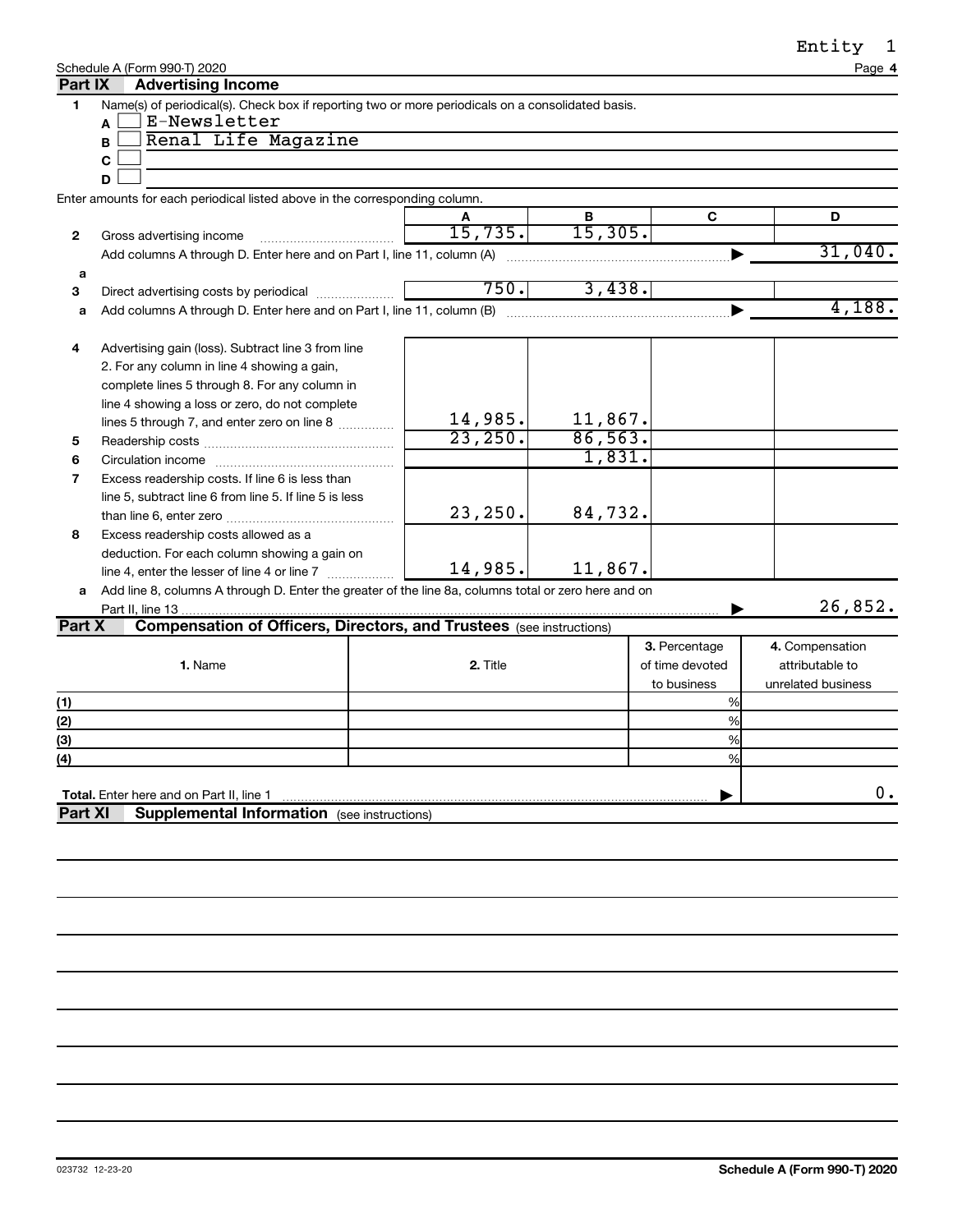Oldsmar / Tampa / St. Petersburg



727-785-4447 813-498-1294 F: 727-784-5491

www.pdr-cpa.com

February 15, 2022

American Association of Kidney Patients, Inc. 14440 Bruce B Downs Blvd Tampa, FL 33613 Attention: Diana Clynes

Dear Diana:

We have prepared and enclosed your 2020 Florida return.

FLORIDA FORM F-1120 RETURN:

The Florida Form F-1120 return has been prepared for electronic filing. If you wish to have it transmitted electronically to the Florida DOR, please contact our office and we will submit the electronic return to the Florida DOR. Do not mail the paper copy of the return to the Florida DOR.

No payment is required.

A copy of the return is enclosed for your files. We suggest that you retain this copy indefinitely.

Sincerely,

Mary Brown

Mary Brown Certified Public Accountant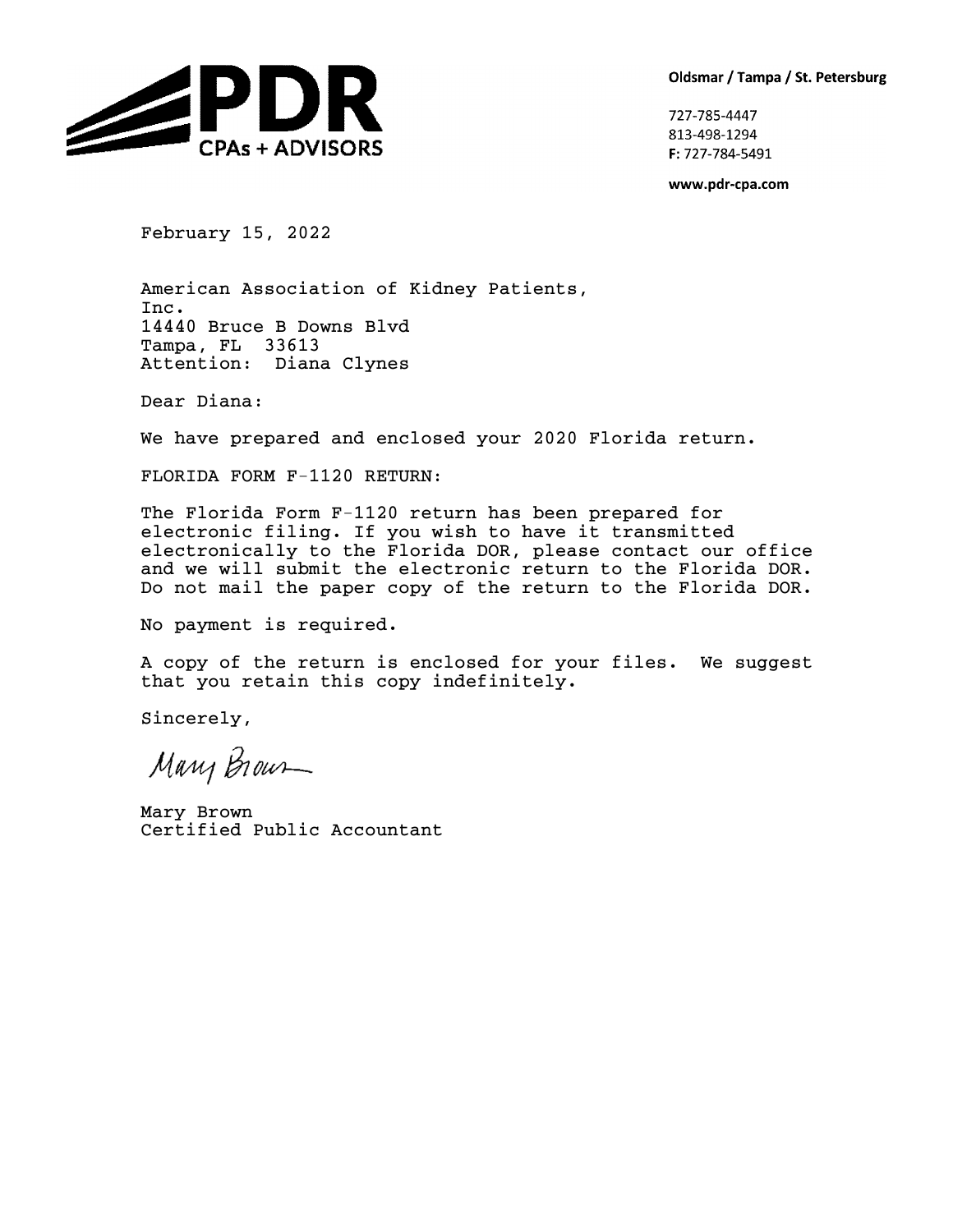

# 813302021063000020050372311230641600007

|                 |                                                             | American Association of Kidney Patients,                                                                                                                                                                                       |                        |                                                                                 |                |
|-----------------|-------------------------------------------------------------|--------------------------------------------------------------------------------------------------------------------------------------------------------------------------------------------------------------------------------|------------------------|---------------------------------------------------------------------------------|----------------|
| Name            | Inc.                                                        | 14440 Bruce B Downs Blvd                                                                                                                                                                                                       |                        |                                                                                 |                |
| <b>Address</b>  | City/State/ZIP Tampa, FL                                    | 33613                                                                                                                                                                                                                          |                        |                                                                                 |                |
|                 | Check here if any changes have been made to name or address |                                                                                                                                                                                                                                |                        |                                                                                 |                |
|                 |                                                             |                                                                                                                                                                                                                                |                        |                                                                                 |                |
|                 | <b>Computation of Florida Net Income Tax</b>                |                                                                                                                                                                                                                                |                        |                                                                                 |                |
|                 |                                                             | Federal taxable income (see instructions) - Attach pages 1-5 of federal return Check here if negative ______________                                                                                                           |                        |                                                                                 | 0.00           |
|                 |                                                             | State income taxes deducted in computing federal taxable income                                                                                                                                                                |                        |                                                                                 |                |
|                 |                                                             |                                                                                                                                                                                                                                | Check here if negative |                                                                                 |                |
|                 |                                                             |                                                                                                                                                                                                                                | Check here if negative |                                                                                 |                |
|                 |                                                             |                                                                                                                                                                                                                                | Check here if negative |                                                                                 | 0.00           |
| 5.              |                                                             | Subtractions from federal taxable income (from Schedule II) [[[[[[[[[[[[[[[[[[[[[[]]]]]]]]]                                                                                                                                    | Check here if negative | $\overline{\phantom{a}}$                                                        |                |
|                 |                                                             |                                                                                                                                                                                                                                | Check here if negative | $\overline{\phantom{a}}$                                                        |                |
| 7.              |                                                             | Florida portion of adjusted federal income (see instructions) [                                                                                                                                                                | Check here if negative |                                                                                 | 0.00           |
| 8.              |                                                             |                                                                                                                                                                                                                                |                        |                                                                                 |                |
| 9.              | Florida exemption                                           |                                                                                                                                                                                                                                |                        |                                                                                 | 0.00           |
| 10.             |                                                             | Florida net income (Line 7 plus Line 8 minus Line 9) [11] matter continuum matter in the contract of the 7 plus Line 8 minus Line 9) [11] matter continuum matter in the florid net florid net florid net florid net florid ne |                        |                                                                                 | 0.00           |
| 11.             | Tax due: 4.458% of Line 10                                  |                                                                                                                                                                                                                                |                        |                                                                                 | 0.00           |
| 12.             |                                                             | Credits against the tax (from Schedule V) <b>manufacture and continuum control of the system</b> of the tax (from Schedule V)                                                                                                  |                        |                                                                                 |                |
| 13.             |                                                             |                                                                                                                                                                                                                                |                        |                                                                                 | 0.00           |
| 14.             | a) Penalty: F-2220                                          | b) Other                                                                                                                                                                                                                       |                        |                                                                                 |                |
|                 | c) Interest: F-2220                                         | $\Box$ d) Other $\Box$ Line 14 Total $\blacktriangleright$ $\Box$                                                                                                                                                              |                        |                                                                                 |                |
| 15.             |                                                             |                                                                                                                                                                                                                                |                        |                                                                                 |                |
| 16.             | Payment credits: Estimated tax payments 16a \$              |                                                                                                                                                                                                                                |                        |                                                                                 |                |
|                 | Tentative tax payment                                       | $16b$ \$                                                                                                                                                                                                                       |                        |                                                                                 |                |
| 17.             |                                                             | Total amount due: Subtract Line 16 from Line 15. If positive, enter amount due here and on payment coupon.                                                                                                                     |                        |                                                                                 |                |
|                 |                                                             | If the amount is negative (overpayment), enter on Line 18 and/or Line 19                                                                                                                                                       |                        |                                                                                 |                |
| 18.             |                                                             | Credit: Enter amount of overpayment credited to next year's estimated tax here and on payment coupon <i>management</i>                                                                                                         |                        |                                                                                 |                |
|                 |                                                             |                                                                                                                                                                                                                                |                        |                                                                                 |                |
| 044081 10-20-20 |                                                             |                                                                                                                                                                                                                                |                        |                                                                                 |                |
|                 |                                                             |                                                                                                                                                                                                                                |                        |                                                                                 |                |
|                 |                                                             | Payment Coupon for Florida Corporate Income Tax Return                                                                                                                                                                         |                        |                                                                                 | 1019<br>F-1120 |
|                 |                                                             |                                                                                                                                                                                                                                | Do Not Detach          | 06/30/21<br>YEAR ENDING                                                         | R. 01/20       |
|                 |                                                             | To ensure proper credit to your account, enclose your check with tax return when mailing.                                                                                                                                      |                        |                                                                                 |                |
|                 |                                                             |                                                                                                                                                                                                                                |                        |                                                                                 |                |
|                 |                                                             | American Association of Kidne                                                                                                                                                                                                  |                        |                                                                                 |                |
| Name            | Inc.                                                        |                                                                                                                                                                                                                                |                        | If 6/30 year end, return is due 1st day of the 4th month after the close of the |                |
| Address         |                                                             | 14440 Bruce B Downs Blvd<br>33613                                                                                                                                                                                              |                        | taxable year, otherwise return is due 1st day of the 5th month after the close  |                |
| City/State/ZIP  | Tampa, FL                                                   |                                                                                                                                                                                                                                | of the taxable year.   |                                                                                 |                |
|                 |                                                             |                                                                                                                                                                                                                                |                        |                                                                                 |                |
| 112306416       |                                                             | 0<br>0                                                                                                                                                                                                                         |                        | 0                                                                               |                |
| 20200701        |                                                             | 0<br>0                                                                                                                                                                                                                         |                        | 0                                                                               |                |
| 20210630        |                                                             | 0<br>0                                                                                                                                                                                                                         |                        | 0                                                                               |                |
| 00000000        |                                                             | 0.000000<br>0                                                                                                                                                                                                                  |                        | 0                                                                               |                |
| 012             |                                                             | 0<br>0                                                                                                                                                                                                                         |                        | 0                                                                               |                |

202 0 0 0 0 0 0 0 0 0 0 0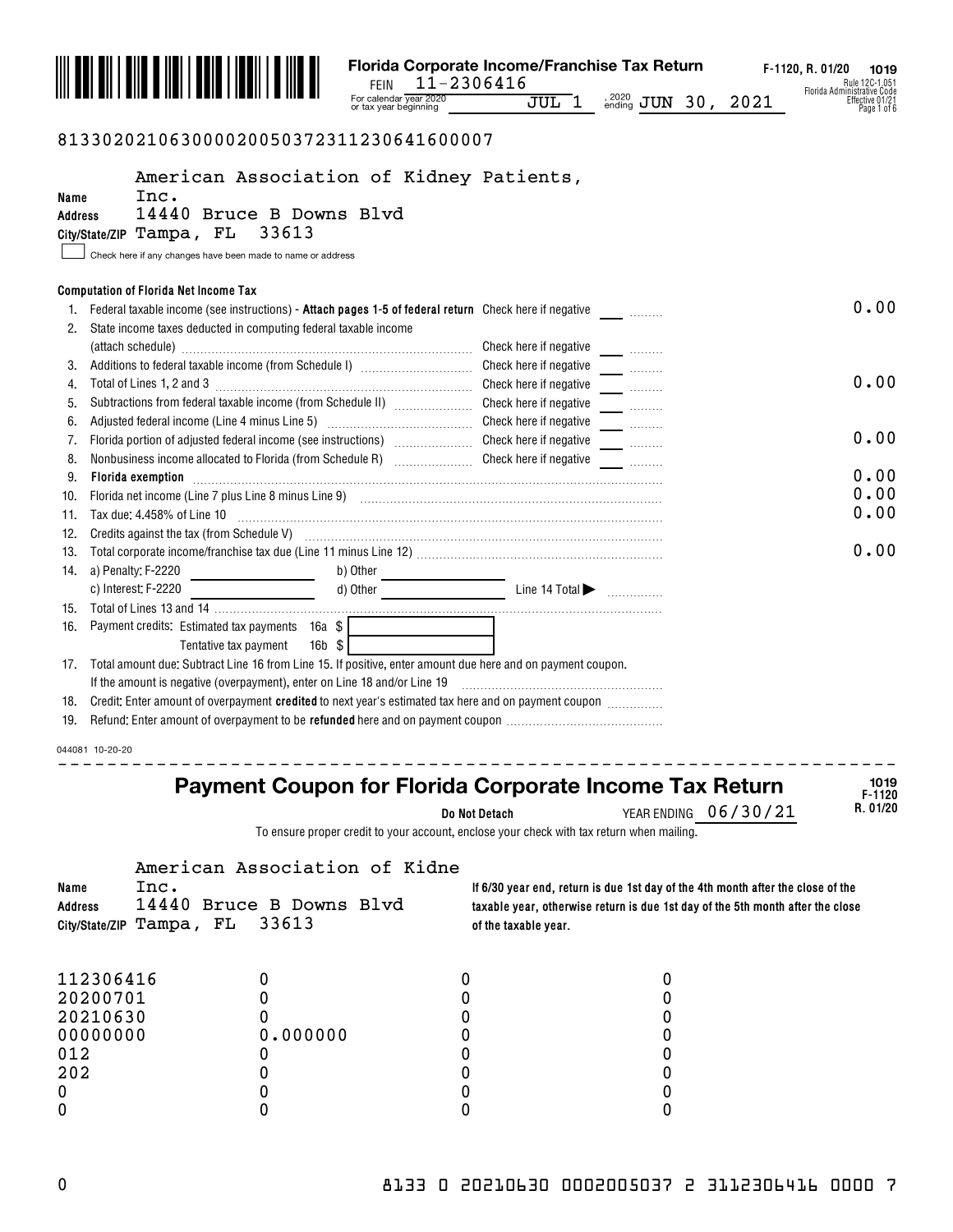

# American Association of Kidney Patie

 $11-2306416$ 

FEIN

|                            | and verified. Your return must be completed in its entirety.                                                                                                                                                                                                                                                                                                                                                                               | This return is considered incomplete unless a copy of the federal return is attached.<br>If your return is not signed, or improperly signed and verified, it will be subject to a penalty. The statute of limitations will not start until your return is properly signed                                                                                                                                                                                                                                                                                                                                                                                                                                                                                                       |
|----------------------------|--------------------------------------------------------------------------------------------------------------------------------------------------------------------------------------------------------------------------------------------------------------------------------------------------------------------------------------------------------------------------------------------------------------------------------------------|---------------------------------------------------------------------------------------------------------------------------------------------------------------------------------------------------------------------------------------------------------------------------------------------------------------------------------------------------------------------------------------------------------------------------------------------------------------------------------------------------------------------------------------------------------------------------------------------------------------------------------------------------------------------------------------------------------------------------------------------------------------------------------|
|                            |                                                                                                                                                                                                                                                                                                                                                                                                                                            | Under penalties of perjury, I declare that I have examined this return, including accompanying schedules and statements, and to the best of my knowledge and belief, it is true, correct,                                                                                                                                                                                                                                                                                                                                                                                                                                                                                                                                                                                       |
|                            | and complete. Declaration of preparer (other than taxpayer) is based on all information of which preparer has any knowledge.                                                                                                                                                                                                                                                                                                               |                                                                                                                                                                                                                                                                                                                                                                                                                                                                                                                                                                                                                                                                                                                                                                                 |
| Sign here                  | Date<br>Signature of officer (must be an original signature)                                                                                                                                                                                                                                                                                                                                                                               | Title<br>Executive Director                                                                                                                                                                                                                                                                                                                                                                                                                                                                                                                                                                                                                                                                                                                                                     |
| Paid<br>preparers<br>only  | Preparer's<br>$M$ any $B$ 10ur - Date 02/15/22 employed<br>signature                                                                                                                                                                                                                                                                                                                                                                       | Preparer<br>Preparer's<br>P01892845<br><b>PTIN</b><br>check if self-                                                                                                                                                                                                                                                                                                                                                                                                                                                                                                                                                                                                                                                                                                            |
|                            | Firm's name                                                                                                                                                                                                                                                                                                                                                                                                                                | 59-1687531<br>FEIN D                                                                                                                                                                                                                                                                                                                                                                                                                                                                                                                                                                                                                                                                                                                                                            |
|                            | (or yours if<br>self-employed)<br>4023 Tampa Road, Suite 2000<br>Oldsmar, FL<br>and address                                                                                                                                                                                                                                                                                                                                                | 34677<br>7IP                                                                                                                                                                                                                                                                                                                                                                                                                                                                                                                                                                                                                                                                                                                                                                    |
|                            |                                                                                                                                                                                                                                                                                                                                                                                                                                            | All Taxpayers Must Answer Questions A through M Below - See Instructions                                                                                                                                                                                                                                                                                                                                                                                                                                                                                                                                                                                                                                                                                                        |
| В.<br>C.<br>D.<br>Е.<br>F. | State of incorporation:<br>Florida Secretary of State document number:<br>NO X<br><b>YES</b><br>Florida consolidated return?<br>Initial return<br>Final return (final federal return filed)<br>Principal Business Activity Code (as pertains to Florida)<br>485000<br>NO X <br>A Florida extension of time was timely filed? YES<br>$NO \times$ If yes, attach list.<br>G-1. Corporation is a member of a controlled group? YES            | NO X<br>If yes, provide:<br>YES I<br>G-2. Part of a federal consolidated return?<br>FEIN from federal consolidated return:<br>Name of corporation:<br>NOX<br>G-3. The federal common parent has sales, property, or payroll in Florida? YES<br>Location of corporate books:<br>Н.<br>14440 Bruce B. Downs Blvd<br>FL 33613<br>Tampa,<br>City, State, ZIP:<br>NO/X<br>Taxpayer is a member of a Florida partnership or joint venture? YES<br>Τ.<br>J.<br>Enter date of latest IRS audit:<br>a) List years examined:<br>Contact person concerning this return: Diana Clynes<br>Κ.<br>a) Contact person telephone number: $\overline{813-636-8100}$<br>b) Contact person e-mail address: $d\overline{clynes@aakp.org}$<br>1120S or $990-T$<br>1120<br>Type of federal return filed |
|                            | <b>Online Information Reporting Requirement</b><br>Visit the Department website to obtain a list of the required<br>information, due date, penalty rate and application to enter the<br>information. (See section 220.27, Florida Statutes)<br><b>Where to Send Payments and Returns</b><br>Make check payable to and mail with return to:<br><b>Florida Department of Revenue</b><br>5050 W Tennessee Street<br>Tallahassee FL 32399-0135 | <b>Remember:</b><br>$\mathcal{L}$ Make your check payable to the Florida<br><b>Department of Revenue.</b><br>Write your FEIN on your check.<br>Sign your check and return.<br>∽<br>Attach a copy of your federal return.<br>➤                                                                                                                                                                                                                                                                                                                                                                                                                                                                                                                                                   |

If you are requesting a **refund** (Line 19), send your return to: Florida Department of Revenue PO Box 6440 Tallahassee FL 32314-6440

# **Attach a copy of your Florida Form F-7004** U **(extension of time) if applicable.**

**F-1120 R. 01/20** Page 2 of 6<br>0 6 / 3 0 / 0 6 / 0 **1019**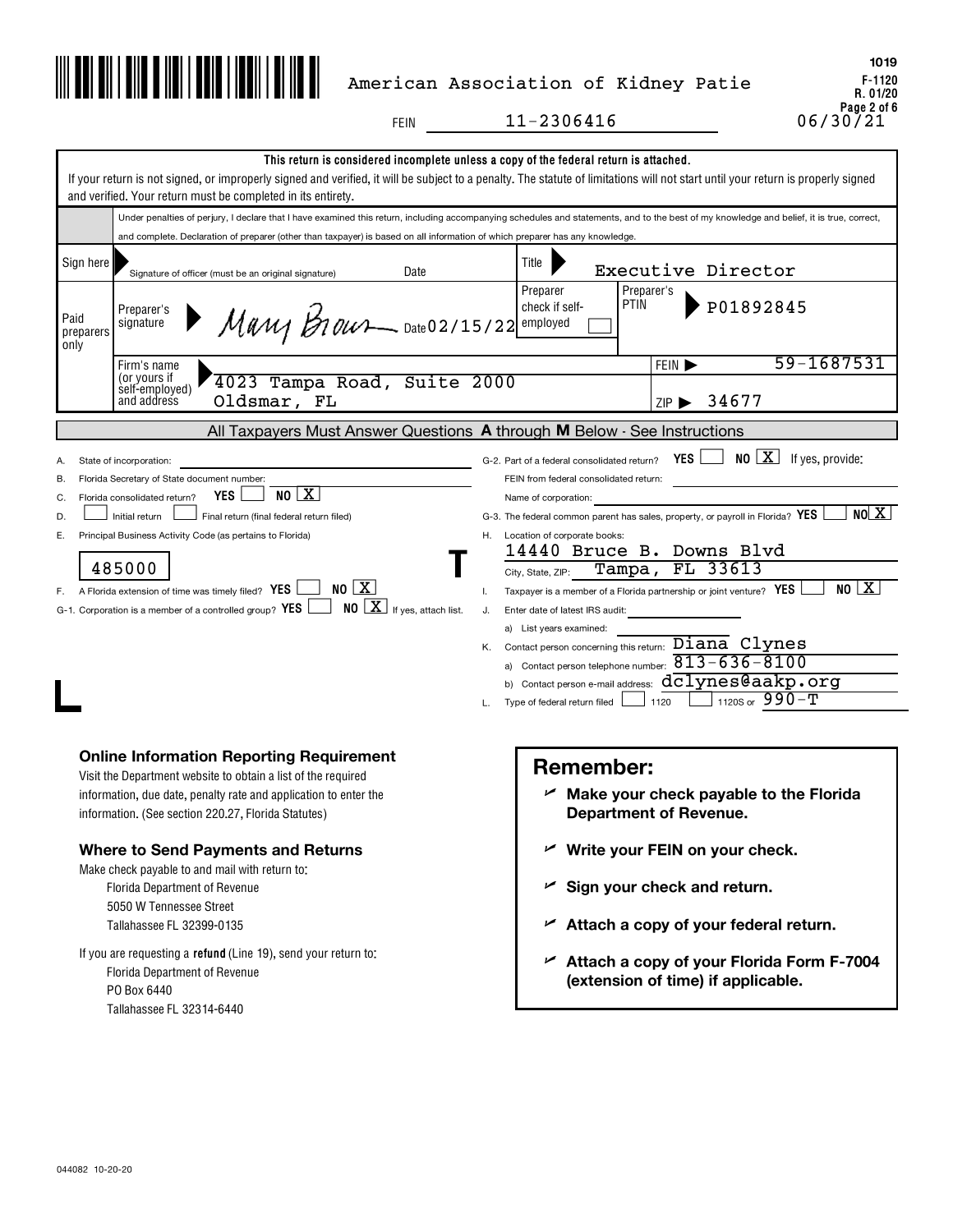

# NAME American Association of Kidney Patien FEIN 11-2306416 TAXABLEYEARENDING 06/30/21

| Schedule I - Additions and/or Adjustments to Federal Taxable Income                            |     |
|------------------------------------------------------------------------------------------------|-----|
| Interest excluded from federal taxable income (see instructions)<br>1                          | 1.  |
| Undistributed net long-term capital gains (see instructions)<br>2.                             | 2.  |
| Net operating loss deduction (attach schedule)<br>3.                                           | 3.  |
| Net capital loss carryover (attach schedule)<br>4.                                             | 4.  |
| Excess charitable contribution carryover (attach schedule)<br>5.                               | 5.  |
| Employee benefit plan contribution carryover (attach schedule)<br>6.                           | 6.  |
| Enterprise zone jobs credit (Florida Form F-1156Z)<br>7.                                       | 7.  |
| Ad valorem taxes allowable as enterprise zone property tax credit (Florida Form F-1158Z)<br>8. | 8.  |
| Guaranty association assessment(s) credit<br>9.                                                | 9.  |
| 10. Rural and/or urban high crime area job tax credits                                         | 10. |
| 11. State housing tax credit                                                                   | 11. |
| 12. Florida Tax Credit Scholarship Program Credits                                             | 12. |
| Florida Renewable energy production tax credit<br>13.                                          | 13. |
| 14. New markets tax credit                                                                     | 14. |
| 15. Entertainment industry tax credit                                                          | 15. |
| 16. Research and Development tax credit                                                        | 16. |
| 17. Energy Economic Zone tax credit                                                            | 17. |
| 18. s. 168(k) IRC special bonus depreciation                                                   | 18. |
| Other additions (attach schedule)<br>19.                                                       | 19. |
| 20. Total Lines 1 through 19. Enter total on Line 20 and on Page 1, Line 3.                    | 20. |

|    | <b>Schedule II - Subtractions from Federal Taxable Income</b>                                                                                                             |     |  |  |  |
|----|---------------------------------------------------------------------------------------------------------------------------------------------------------------------------|-----|--|--|--|
| 1. | Gross foreign source income less attributable expenses                                                                                                                    |     |  |  |  |
|    | (a) Enter s. 78, IRC income<br><u> 1989 - Andrea Andrew Maria III (b. 1974)</u>                                                                                           |     |  |  |  |
|    | plus s. 862, IRC dividends<br><u> 1990 - Jan Barbara Barbara, política española</u><br>(b)                                                                                |     |  |  |  |
|    | plus s. 951A, IRC, income<br><u> 1980 - Johann Barbara, martxa a</u><br>(C)                                                                                               | -1. |  |  |  |
|    | (d) less direct and indirect expenses                                                                                                                                     |     |  |  |  |
|    | and related amounts deducted                                                                                                                                              |     |  |  |  |
|    | $Total \quad \blacksquare$<br>under s. 250, IRC<br>\$                                                                                                                     |     |  |  |  |
|    |                                                                                                                                                                           |     |  |  |  |
| 2. | Gross subpart F income less attributable expenses                                                                                                                         |     |  |  |  |
|    | (a) Enter s. 951, IRC subpart F income \$                                                                                                                                 |     |  |  |  |
|    | (b) less direct and indirect expenses \$<br>Total<br><u> 1980 - Jan Barbara Barbara, maso a popular popular e popular de la propia de la propia de la propia de la pr</u> | 2.  |  |  |  |
|    |                                                                                                                                                                           |     |  |  |  |
|    | Note: Taxpayers doing business outside Florida enter zero on Lines 3 through 6, and complete Schedule IV.                                                                 |     |  |  |  |
| 3. | Florida net operating loss carryover deduction (see instructions)                                                                                                         | 3.  |  |  |  |
| 4. | Florida net capital loss carryover deduction (see instructions)                                                                                                           | 4.  |  |  |  |
| 5. | Florida excess charitable contribution carryover (see instructions)                                                                                                       | 5.  |  |  |  |
| 6. | Florida employee benefit plan contribution carryover (see instructions)                                                                                                   | 6.  |  |  |  |
| 7. | Nonbusiness income (from Schedule R, Line 3)                                                                                                                              | 7.  |  |  |  |
| 8. | Eligible net income of an international banking facility (see instructions)                                                                                               | 8.  |  |  |  |
| 9. | s. 179, IRC expense (see instructions)                                                                                                                                    | 9.  |  |  |  |
|    | 10. s. 168(k), IRC special bonus depreciation (see instructions)                                                                                                          | 10. |  |  |  |
|    | 11. Other subtractions (attach statement)                                                                                                                                 | 11. |  |  |  |
|    | 12. Total Lines 1 through 11. Enter total on Line 12 and on Page 1, Line 5.                                                                                               | 12. |  |  |  |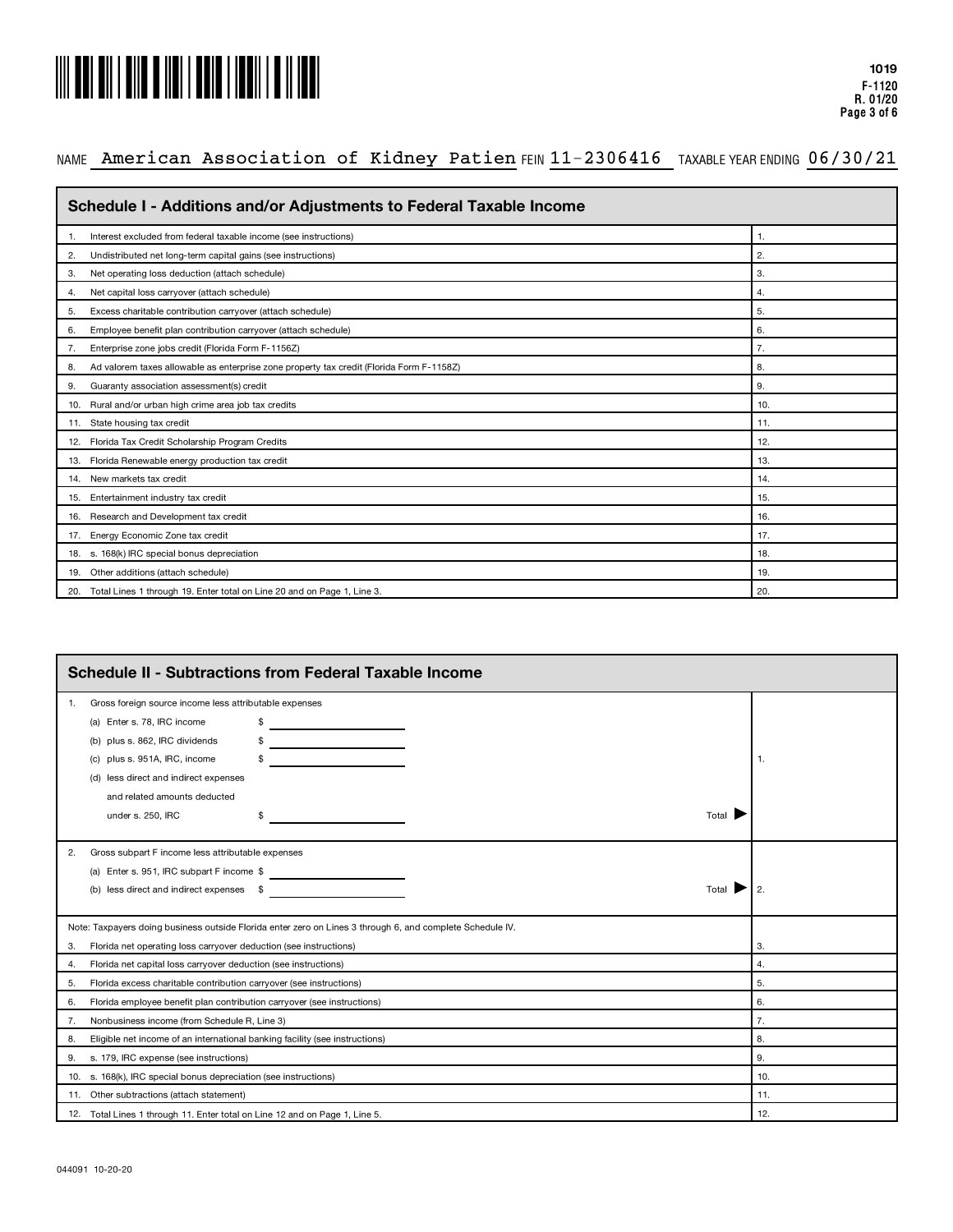

# NAME American Association of Kidney Patien FEIN 11-2306416 TAXABLEYEARENDING 06/30/21

|                                                                                                          | <b>Schedule III - Apportionment of Adjusted Federal Income</b>                                                          |                                                                                                                                                                                                                                |                                          |          |                                                                     |                                                                                                |                                                                    |
|----------------------------------------------------------------------------------------------------------|-------------------------------------------------------------------------------------------------------------------------|--------------------------------------------------------------------------------------------------------------------------------------------------------------------------------------------------------------------------------|------------------------------------------|----------|---------------------------------------------------------------------|------------------------------------------------------------------------------------------------|--------------------------------------------------------------------|
|                                                                                                          | III-A For use by taxpayers doing business outside Florida, except those providing insurance or transportation services. |                                                                                                                                                                                                                                |                                          |          |                                                                     |                                                                                                |                                                                    |
|                                                                                                          |                                                                                                                         | (a)<br><b>WITHIN FLORIDA</b><br>(Numerator)                                                                                                                                                                                    | (b)<br>TOTAL EVERYWHERE<br>(Denominator) |          | (c)<br>Col. (a) $\div$ Col. (b)<br>Rounded to Six Decimal<br>Places | (d)<br>Weight<br>If any factor in Column (b) is zero,<br>see note on Pg 9 of the instructions. | (e)<br>Weighted Factors<br>Rounded to Six Decimal<br><b>Places</b> |
|                                                                                                          | 1. Property (Schedule III-B below)                                                                                      |                                                                                                                                                                                                                                |                                          |          |                                                                     | X 25% or                                                                                       |                                                                    |
| 2. Payroll                                                                                               |                                                                                                                         |                                                                                                                                                                                                                                |                                          |          |                                                                     | X 25% or                                                                                       |                                                                    |
|                                                                                                          | 3. Sales (Schedule III-C below)                                                                                         |                                                                                                                                                                                                                                |                                          |          |                                                                     | X 50% or                                                                                       |                                                                    |
| 4. Apportionment fraction (Sum of Lines 1, 2, and 3, Column [e]). Enter here and on Schedule IV, Line 2. |                                                                                                                         |                                                                                                                                                                                                                                |                                          | 1.000000 |                                                                     |                                                                                                |                                                                    |
| <b>TOTAL EVERYWHERE</b><br><b>WITHIN FLORIDA</b><br>III-B For use in computing average value of property |                                                                                                                         |                                                                                                                                                                                                                                |                                          |          |                                                                     |                                                                                                |                                                                    |
|                                                                                                          | (use original cost).                                                                                                    |                                                                                                                                                                                                                                | a. Beginning of year                     |          | b. End of year                                                      | c. Beginning of year                                                                           | d. End of year                                                     |
| 1.                                                                                                       | Inventories of raw material, work in process, finished goods                                                            |                                                                                                                                                                                                                                |                                          |          |                                                                     |                                                                                                |                                                                    |
| 2.                                                                                                       | Buildings and other depreciable assets                                                                                  |                                                                                                                                                                                                                                |                                          |          |                                                                     |                                                                                                |                                                                    |
| 3.                                                                                                       | Land owned                                                                                                              |                                                                                                                                                                                                                                |                                          |          |                                                                     |                                                                                                |                                                                    |
| 4.                                                                                                       | Other tangible and intangible (financial org. only) assets (attach schedule)                                            |                                                                                                                                                                                                                                |                                          |          |                                                                     |                                                                                                |                                                                    |
| 5.                                                                                                       | Total (Lines 1 through 4)                                                                                               |                                                                                                                                                                                                                                |                                          |          |                                                                     |                                                                                                |                                                                    |
|                                                                                                          | 6. Average value of property                                                                                            |                                                                                                                                                                                                                                |                                          |          |                                                                     |                                                                                                |                                                                    |
|                                                                                                          |                                                                                                                         | a. Add Line 5, Columns (a) and (b) and divide by 2 (for within Florida)  6a.                                                                                                                                                   |                                          |          |                                                                     |                                                                                                |                                                                    |
|                                                                                                          |                                                                                                                         |                                                                                                                                                                                                                                |                                          |          |                                                                     |                                                                                                |                                                                    |
| 7.                                                                                                       | Rented property (8 times net annual rent)                                                                               |                                                                                                                                                                                                                                |                                          |          |                                                                     |                                                                                                |                                                                    |
|                                                                                                          |                                                                                                                         |                                                                                                                                                                                                                                |                                          |          |                                                                     |                                                                                                |                                                                    |
|                                                                                                          |                                                                                                                         | b. Rented property Everywhere encourance entertainment contained and the contact the contact the contact the contact the contact the contact the contact the contact the contact the contact the contact the contact the conta |                                          |          |                                                                     |                                                                                                |                                                                    |
| 8.                                                                                                       |                                                                                                                         | Total (Lines 6 and 7). Enter on Line 1, Schedule III-A, Columns (a) and (b).                                                                                                                                                   |                                          |          |                                                                     |                                                                                                |                                                                    |
|                                                                                                          |                                                                                                                         | a. Enter Lines 6 a. plus 7 a. and also enter on Schedule III-A, Line 1,                                                                                                                                                        |                                          |          |                                                                     |                                                                                                |                                                                    |
|                                                                                                          |                                                                                                                         |                                                                                                                                                                                                                                |                                          |          |                                                                     |                                                                                                |                                                                    |
|                                                                                                          |                                                                                                                         | b. Enter Lines 6 b. plus 7 b. and also enter on Schedule III-A, Line 1,                                                                                                                                                        |                                          |          |                                                                     |                                                                                                |                                                                    |
|                                                                                                          |                                                                                                                         |                                                                                                                                                                                                                                |                                          |          |                                                                     |                                                                                                |                                                                    |
|                                                                                                          |                                                                                                                         |                                                                                                                                                                                                                                |                                          |          |                                                                     |                                                                                                |                                                                    |
|                                                                                                          | <b>III-C Sales Factor</b>                                                                                               |                                                                                                                                                                                                                                |                                          |          |                                                                     | (a)<br><b>TOTAL WITHIN FLORIDA</b><br>(Numerator)                                              | (D)<br>TOTAL EVERYWHERE<br>(Denominator)                           |
| 1.                                                                                                       | Sales (gross receipts)                                                                                                  |                                                                                                                                                                                                                                |                                          |          |                                                                     | N/A                                                                                            |                                                                    |
| 2.                                                                                                       | Sales delivered or shipped to Florida purchasers                                                                        |                                                                                                                                                                                                                                |                                          |          |                                                                     |                                                                                                | N/A                                                                |
| 3.                                                                                                       |                                                                                                                         | Other gross receipts (rents, royalties, interest, etc. when applicable)                                                                                                                                                        |                                          |          |                                                                     |                                                                                                |                                                                    |
| 4 <sub>1</sub>                                                                                           |                                                                                                                         | TOTAL SALES (Enter on Schedule III-A, Line 3, Columns [a] and [b])                                                                                                                                                             |                                          |          |                                                                     |                                                                                                |                                                                    |
|                                                                                                          | III-D Special Apportionment Fractions (see instructions)                                                                |                                                                                                                                                                                                                                |                                          |          | (a) WITHIN FLORIDA                                                  | (b) TOTAL EVERYWHERE                                                                           | (c) FLORIDA Fraction ([a] ÷ [b])<br>Rounded to Six Decimal Places  |
|                                                                                                          |                                                                                                                         | Insurance companies (attach copy of Schedule T - Annual Report)                                                                                                                                                                |                                          |          |                                                                     |                                                                                                |                                                                    |
|                                                                                                          | 2. Transportation services                                                                                              |                                                                                                                                                                                                                                |                                          |          |                                                                     |                                                                                                |                                                                    |

|    | Schedule IV - Computation of Florida Portion of Adjusted Federal Income                                 |    |  |
|----|---------------------------------------------------------------------------------------------------------|----|--|
|    | Apportionable adjusted federal income from Page 1, Line 6                                               |    |  |
|    | Florida apportionment fraction (Schedule III-A, Line 4)                                                 | 2. |  |
|    | Tentative apportioned adjusted federal income (multiply Line 1 by Line 2)                               | 3. |  |
| 4. | Net operating loss carryover apportioned to Florida (attach schedule: see instructions)                 | 4. |  |
| 5. | Net capital loss carryover apportioned to Florida (attach schedule: see instructions)                   | 5. |  |
| ь. | Excess charitable contribution carryover apportioned to Florida (attach schedule: see instructions)     | 6. |  |
|    | Employee benefit plan contribution carryover apportioned to Florida (attach schedule; see instructions) | 7. |  |
| 8. | Total carryovers apportioned to Florida (add Lines 4 through 7)                                         | 8. |  |
|    | Adjusted federal income apportioned to Florida (Line 3 less Line 8; see instructions)                   | 9. |  |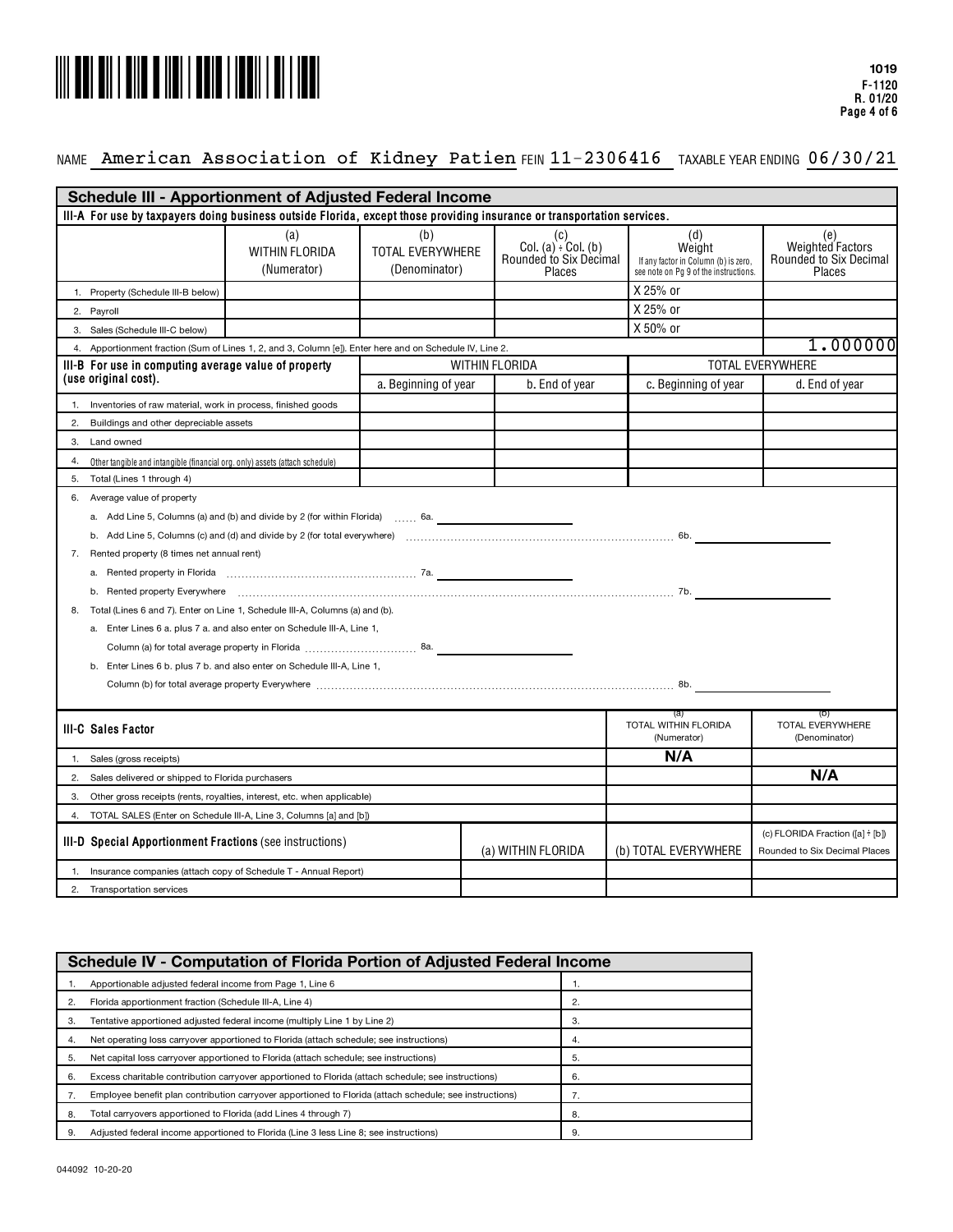# 

# NAME American Association of Kidney Patien FEIN 11-2306416 TAXABLEYEARENDING 06/30/21

| <b>Schedule V - Credits Against the Corporate Income/Franchise Tax</b>                                     |     |  |
|------------------------------------------------------------------------------------------------------------|-----|--|
| Florida health maintenance organization credit (attach assessment notice)                                  | 1.  |  |
| Capital investment tax credit (attach certification letter)<br>2.                                          | 2.  |  |
| Enterprise zone jobs credit (from Florida Form F-1156Z attached)<br>3.                                     | 3.  |  |
| Community contribution tax credit (attach certification letter)<br>4.                                      | 4.  |  |
| Enterprise zone property tax credit (from Florida Form F-1158Z attached)<br>5.                             | 5.  |  |
| Rural job tax credit (attach certification letter)<br>6.                                                   | 6.  |  |
| Urban high crime area job tax credit (attach certification letter)<br>7.                                   | 7.  |  |
| Hazardous waste facility tax credit<br>8.                                                                  | 8.  |  |
| Florida alternative minimum tax (AMT) credit<br>9.                                                         | 9.  |  |
| Contaminated site rehabilitation tax credit (attach tax credit certificate)<br>10.                         | 10. |  |
| 11. State housing tax credit (attach certification letter)                                                 | 11. |  |
| 12. Florida Tax Credit: Scholarship Program Credits. (attach certificate)                                  | 12. |  |
| 13. Florida renewable energy production tax credit                                                         | 13. |  |
| 14. New markets tax credit                                                                                 | 14. |  |
| 15. Entertainment industry tax credit                                                                      | 15. |  |
| 16. Research and Development tax credit                                                                    | 16. |  |
| 17. Energy Economic Zone tax credit                                                                        | 17. |  |
| 18. Other credits (attach schedule)                                                                        | 18. |  |
| 19. Total credits against the tax (sum of Lines 1 through 18 not to exceed the amount on Page 1, Line 11). |     |  |
| Enter total credits on Page 1, Line 12                                                                     | 19. |  |

#### **Schedule R - Nonbusiness Income**

#### **Line 1. Nonbusiness income (loss) allocated to Florida**

| Type                                                                                                                                                                                                                           |                            |    | Amount |
|--------------------------------------------------------------------------------------------------------------------------------------------------------------------------------------------------------------------------------|----------------------------|----|--------|
|                                                                                                                                                                                                                                |                            |    |        |
| Total allocated to Florida [11] manufacture in the state of the florida manufacture in the state of the state of the state of the state of the state of the state of the state of the state of the state of the state of the s |                            |    |        |
| (Enter here and on Page 1, Line 8)                                                                                                                                                                                             |                            |    |        |
| Line 2. Nonbusiness income (loss) allocated elsewhere                                                                                                                                                                          |                            |    |        |
| Type                                                                                                                                                                                                                           | State/country allocated to |    | Amount |
| Total allocated elsewhere                                                                                                                                                                                                      |                            | 2  |        |
| Line 3. Total nonbusiness income                                                                                                                                                                                               |                            |    |        |
|                                                                                                                                                                                                                                |                            | З. |        |
| (Enter here and on Schedule II, Line 7)                                                                                                                                                                                        |                            |    |        |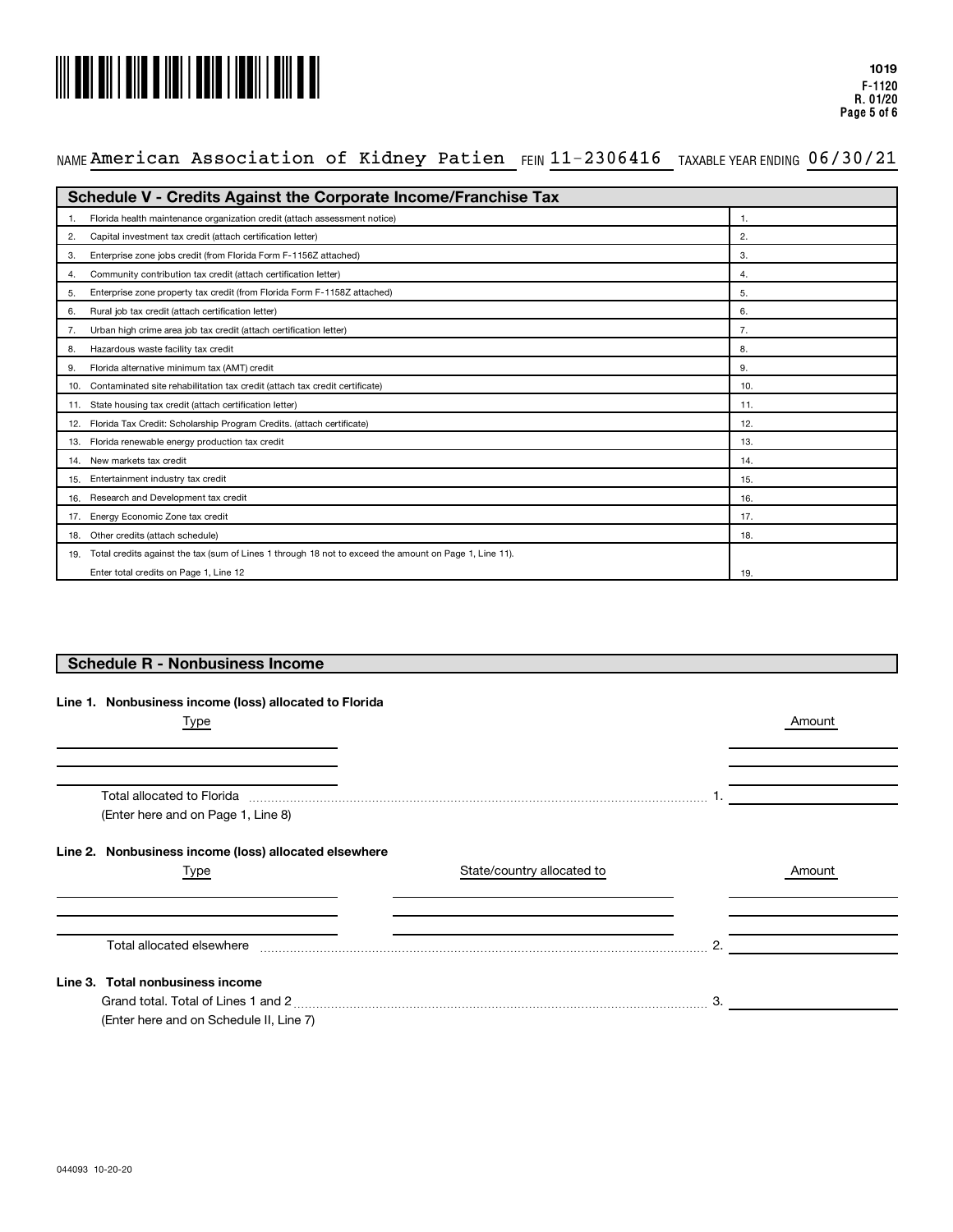

 $\overline{\phantom{0}}$ 

### NAME American Association of Kidney Patien FEIN 11-2306416 TAXABLEYEARENDING 06/30/21

|  |  |  | For Taxable Years Beginning On or After January 1, |  |  |  |  |
|--|--|--|----------------------------------------------------|--|--|--|--|
|--|--|--|----------------------------------------------------|--|--|--|--|

| 2. | Florida exemption \$50,000 (Members of a controlled group, see instructions on Page 14 of                                                                                                                                      |                                          |                                                                                                                                                                                                    |    |               |                  |
|----|--------------------------------------------------------------------------------------------------------------------------------------------------------------------------------------------------------------------------------|------------------------------------------|----------------------------------------------------------------------------------------------------------------------------------------------------------------------------------------------------|----|---------------|------------------|
|    |                                                                                                                                                                                                                                |                                          |                                                                                                                                                                                                    |    |               | 2. $\frac{1}{2}$ |
|    |                                                                                                                                                                                                                                |                                          |                                                                                                                                                                                                    |    | $3. \quad$ \$ |                  |
|    |                                                                                                                                                                                                                                |                                          |                                                                                                                                                                                                    |    |               |                  |
|    | Less: Credits against the tax measurement of the state of the state of the state of the state of the state of the state of the state of the state of the state of the state of the state of the state of the state of the stat |                                          |                                                                                                                                                                                                    | 4. | \$            |                  |
|    |                                                                                                                                                                                                                                |                                          |                                                                                                                                                                                                    |    |               |                  |
|    |                                                                                                                                                                                                                                |                                          |                                                                                                                                                                                                    |    |               |                  |
| 5. | Computation of installments:                                                                                                                                                                                                   |                                          |                                                                                                                                                                                                    |    |               |                  |
|    | Payment due dates and                                                                                                                                                                                                          | If 6/30 year end, last day of 4th month, |                                                                                                                                                                                                    |    |               |                  |
|    | payment amounts:                                                                                                                                                                                                               |                                          |                                                                                                                                                                                                    |    |               |                  |
|    |                                                                                                                                                                                                                                |                                          |                                                                                                                                                                                                    |    |               |                  |
|    |                                                                                                                                                                                                                                |                                          |                                                                                                                                                                                                    |    |               |                  |
|    |                                                                                                                                                                                                                                |                                          |                                                                                                                                                                                                    |    |               |                  |
|    |                                                                                                                                                                                                                                |                                          |                                                                                                                                                                                                    |    |               |                  |
|    |                                                                                                                                                                                                                                |                                          | NOTE: If your estimated tax should change during the year, you may use the amended computation<br>below to determine the amended amounts to be entered on the declaration (Florida Form F-1120ES). |    |               |                  |
|    |                                                                                                                                                                                                                                |                                          |                                                                                                                                                                                                    |    |               |                  |
|    |                                                                                                                                                                                                                                |                                          |                                                                                                                                                                                                    |    |               |                  |
|    |                                                                                                                                                                                                                                |                                          |                                                                                                                                                                                                    |    |               |                  |

| 2 |     | Less:                                                                                                                             |       |  |     |  |
|---|-----|-----------------------------------------------------------------------------------------------------------------------------------|-------|--|-----|--|
|   | (a) | Amount of overpayment from last year elected for credit                                                                           |       |  |     |  |
|   |     | to estimated tax and applied to date                                                                                              | 2a. – |  |     |  |
|   |     | (b) Payments made on estimated tax declaration (Florida Form F-1120ES) 2b. -- \$                                                  |       |  |     |  |
|   |     | (c) Total of Lines $2(a)$ and $2(b)$                                                                                              |       |  | 2c. |  |
|   |     | 3. Unpaid balance (Line 1 less Line 2(c))                                                                                         |       |  | З.  |  |
|   |     | 4. Amount to be paid (Line 3 divided by number of remaining installments) manufactured in the sensitive manufactured to Amount 4. |       |  |     |  |

# **References**

*The following documents were mentioned in this form and are incorporated by reference in the rules indicated below. The forms are available online at floridarevenue.com/forms.*

| Form F-2220   | Underpayment of Estimated Tax on Florida<br>Corporate Income/Franchise Tax                               | Rule 12C-1.051, F.A.C. |
|---------------|----------------------------------------------------------------------------------------------------------|------------------------|
| Form F-7004   | Florida Tentative Income/Franchise Tax Return<br>and Application for Extension of Time to File<br>Return | Rule 12C-1.051, F.A.C. |
| Form F-1156Z  | Florida Enterprise Zone Jobs Credit Certificate of<br>Eligibility for Corporate Income Tax               | Rule 12C-1.051, F.A.C. |
| Form F-1158Z  | Enterprise Zone Property Tax Credit                                                                      | Rule 12C-1.051, F.A.C. |
| Form F-1120N  | Instructions for Corporate Income/Franchise Tax Return                                                   | Rule 12C-1.051, F.A.C. |
| Form F-1120ES | Declaration/Installment of Florida Estimated<br>Income/Franchise Tax                                     | Rule 12C-1.051, F.A.C. |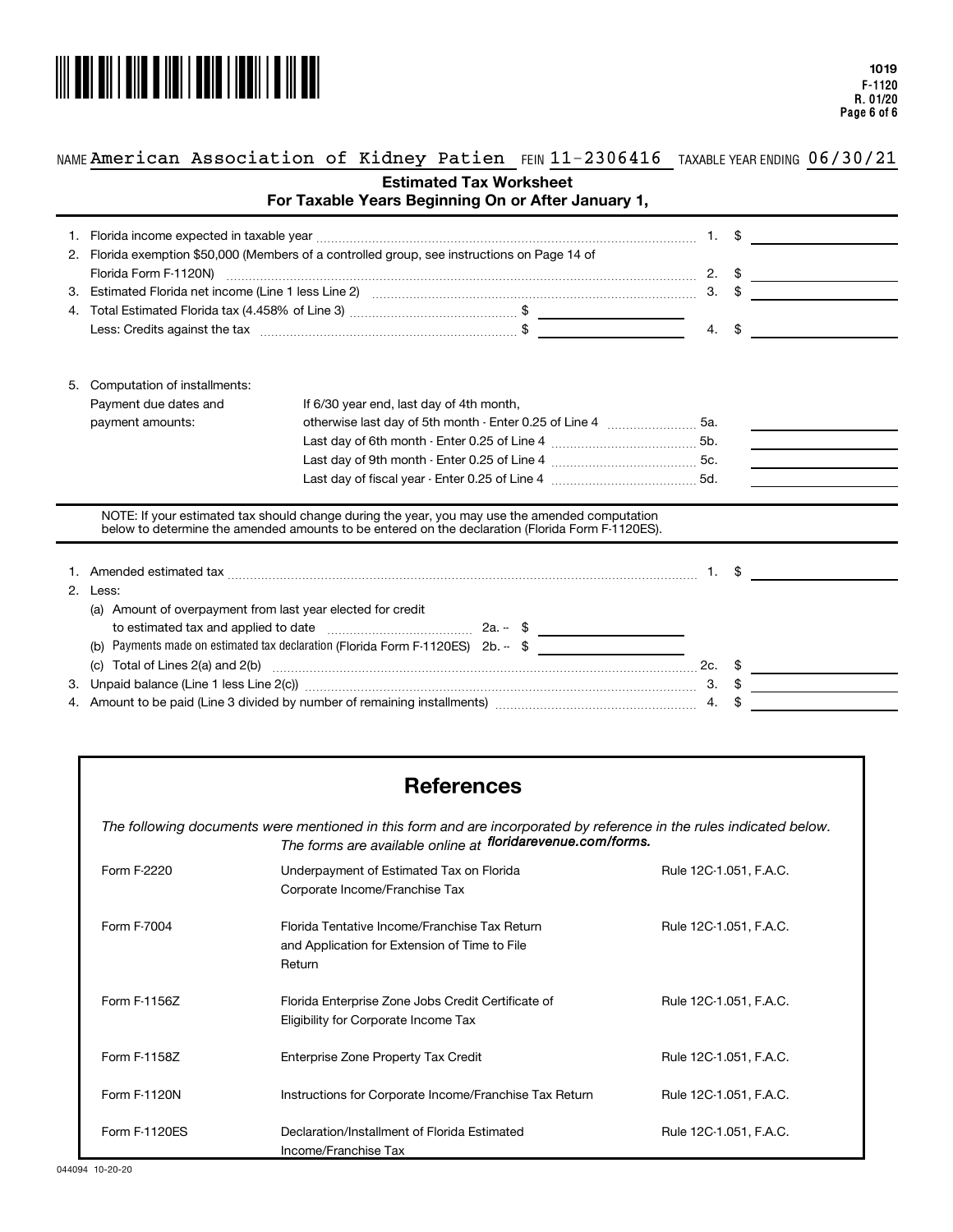

**F-1120 R. 01/20** 

|                         | $11 - 2306416$<br>FEIN |                  |             |
|-------------------------|------------------------|------------------|-------------|
|                         |                        | DATA Page 1 of 2 |             |
| 112306416               | $\pmb{0}$              | $\pmb{0}$        | $\pmb{0}$   |
| $\pmb{0}$               | $\pmb{0}$              | $\pmb{0}$        | $\mathbf 0$ |
| $\pmb{0}$               | $\pmb{0}$              | $\pmb{0}$        | $\mathbf 0$ |
| $\pmb{0}$               | $\pmb{0}$              | $\pmb{0}$        | $\mathbf 0$ |
| $\pmb{0}$               | $\pmb{0}$              | $\pmb{0}$        | $\mathbf 0$ |
| $\pmb{0}$               | $\pmb{0}$              | $\pmb{0}$        | $\mathbf 0$ |
| $\pmb{0}$               | $\pmb{0}$              | $\pmb{0}$        | $\mathbf 0$ |
| $\pmb{0}$               | $\pmb{0}$              | $\pmb{0}$        | $\mathbf 0$ |
| $\pmb{0}$               | $\pmb{0}$              | $\pmb{0}$        | $\mathbf 0$ |
| $\pmb{0}$               | $\pmb{0}$              | $\pmb{0}$        | $\mathbf 0$ |
| $\overline{\mathbf{c}}$ | $\pmb{0}$              | $\pmb{0}$        | $\mathbf 0$ |
| $\overline{\mathbf{c}}$ | $\pmb{0}$              | $\pmb{0}$        | $\mathbf 0$ |
| $\overline{\mathbf{c}}$ | $\pmb{0}$              | $\pmb{0}$        | $\mathbf 0$ |
| $\overline{a}$          | $\pmb{0}$              | $\pmb{0}$        | $\mathbf 0$ |
| 00000000                | $\pmb{0}$              | $\pmb{0}$        | $\mathbf 0$ |
| $\pmb{0}$               | $\pmb{0}$              | $\pmb{0}$        | $\mathbf 0$ |
| $\pmb{0}$               | $\pmb{0}$              | $\pmb{0}$        | $\pmb{0}$   |
| $\pmb{0}$               | $\pmb{0}$              | $\pmb{0}$        | $\bf{0}$    |
| $\pmb{0}$               | $\pmb{0}$              | $\pmb{0}$        | $\bf{0}$    |
| $\pmb{0}$               | $\pmb{0}$              | $\pmb{0}$        | $\bf{0}$    |
| $\pmb{0}$               | $\pmb{0}$              | $\pmb{0}$        | $\bf{0}$    |
| $\pmb{0}$               | $\pmb{0}$              | $\pmb{0}$        | 100         |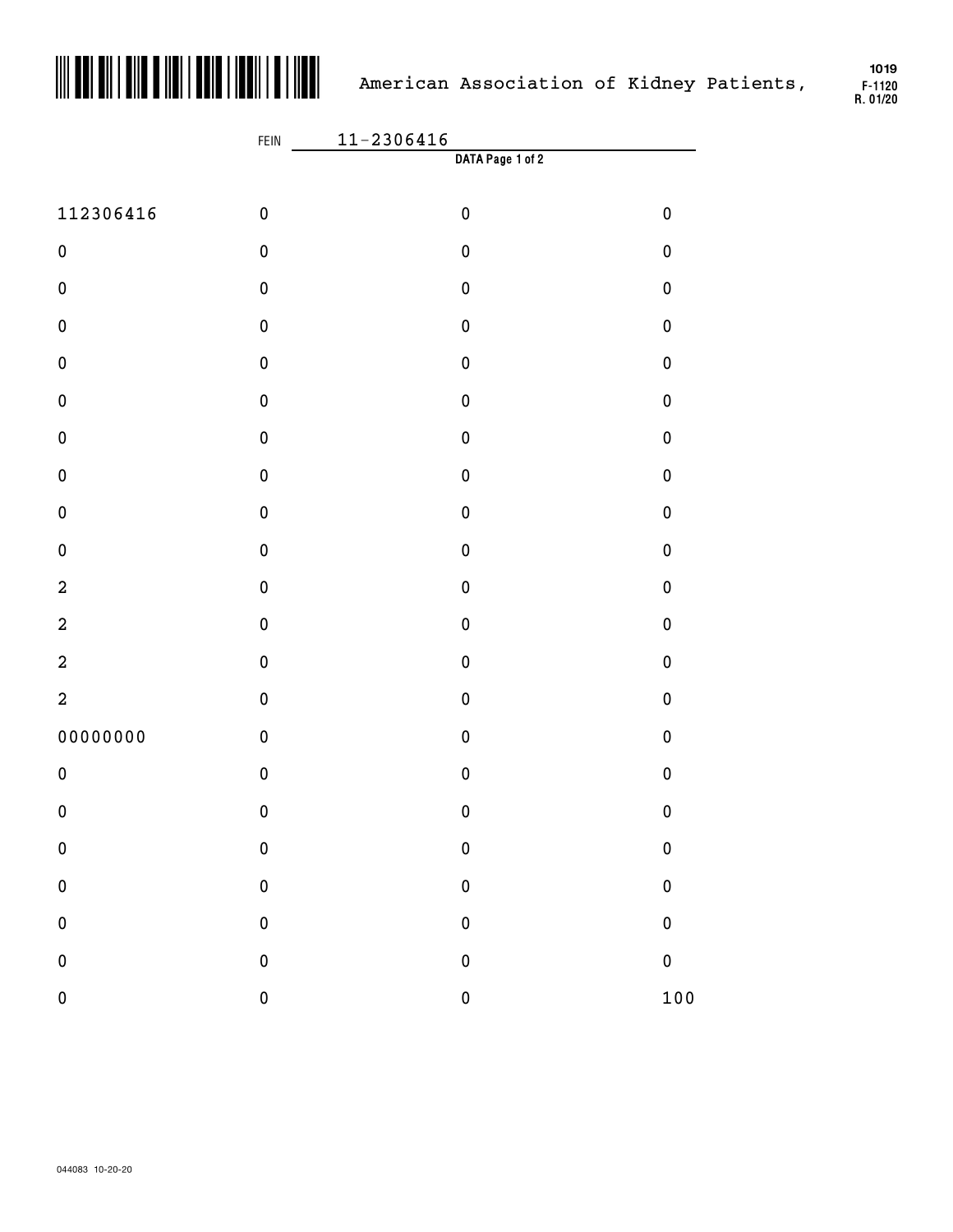

**F-1120 R. 01/20** 

|           | $11 - 2306416$<br>FEIN |                  |             |  |  |
|-----------|------------------------|------------------|-------------|--|--|
|           |                        | DATA Page 2 of 2 |             |  |  |
| 112306416 | $\pmb{0}$              | $\pmb{0}$        | $\pmb{0}$   |  |  |
| $\pmb{0}$ | $\pmb{0}$              | $\pmb{0}$        | $\pmb{0}$   |  |  |
| $\pmb{0}$ | $\pmb{0}$              | $\pmb{0}$        | $\pmb{0}$   |  |  |
| $\pmb{0}$ | $\pmb{0}$              | $\pmb{0}$        | $\pmb{0}$   |  |  |
| $\pmb{0}$ | $\pmb{0}$              | $\pmb{0}$        | $\pmb{0}$   |  |  |
| $\pmb{0}$ | $\pmb{0}$              | $\pmb{0}$        | $\pmb{0}$   |  |  |
| $\pmb{0}$ | $\pmb{0}$              | $\pmb{0}$        | $\pmb{0}$   |  |  |
| $\pmb{0}$ | $\pmb{0}$              | $\pmb{0}$        | $\pmb{0}$   |  |  |
| $\pmb{0}$ | 0.000000               | $\pmb{0}$        | $\pmb{0}$   |  |  |
| $\pmb{0}$ | 0.000000               | $\pmb{0}$        | $\pmb{0}$   |  |  |
| $\pmb{0}$ | ${\bf 0}$              | $\pmb{0}$        | $\pmb{0}$   |  |  |
| $\pmb{0}$ | $\pmb{0}$              | $\pmb{0}$        | $\pmb{0}$   |  |  |
| $\pmb{0}$ | $\pmb{0}$              | $\pmb{0}$        | $\pmb{0}$   |  |  |
| $\pmb{0}$ | $\pmb{0}$              | $\pmb{0}$        | $\pmb{0}$   |  |  |
| $\pmb{0}$ | $\pmb{0}$              | $\pmb{0}$        | $\pmb{0}$   |  |  |
| $\pmb{0}$ | $\pmb{0}$              | $\pmb{0}$        | $\pmb{0}$   |  |  |
| $\pmb{0}$ | $\pmb{0}$              | $\pmb{0}$        | $\pmb{0}$   |  |  |
| ${\bf 0}$ | ${\bf 0}$              | $\pmb{0}$        | $\bf{0}$    |  |  |
| $\pmb{0}$ | ${\bf 0}$              | $\pmb{0}$        | $\bf{0}$    |  |  |
| $\pmb{0}$ | $\pmb{0}$              | $\pmb{0}$        | $\bf{0}$    |  |  |
| $\pmb{0}$ | $\pmb{0}$              | $\pmb{0}$        | $\bf{0}$    |  |  |
| $\pmb{0}$ | $\pmb{0}$              | $\pmb{0}$        | $\mathbf 0$ |  |  |